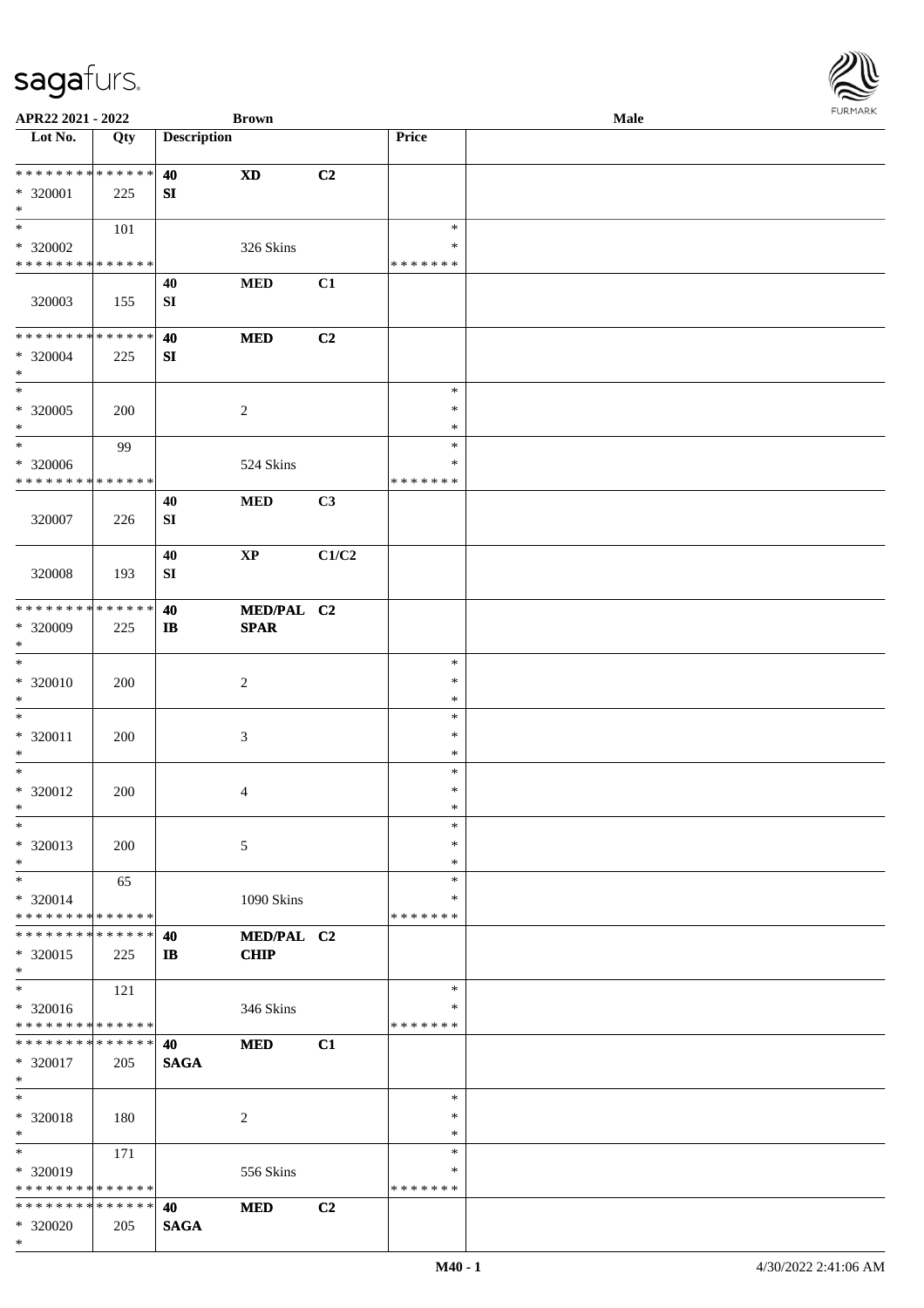| APR22 2021 - 2022                                                                   |     |                             | <b>Brown</b>              |       |                              | <b>Male</b> |  |
|-------------------------------------------------------------------------------------|-----|-----------------------------|---------------------------|-------|------------------------------|-------------|--|
| Lot No.                                                                             | Qty | <b>Description</b>          |                           |       | Price                        |             |  |
| $\ddot{x}$<br>* 320021<br>$*$                                                       | 180 | 40<br><b>SAGA</b>           | <b>MED</b>                | C2    | $\ast$<br>$\ast$<br>$\ast$   |             |  |
| $\overline{\ast}$<br>* 320022<br>$\ast$                                             | 180 |                             | 3                         |       | $\ast$<br>$\ast$<br>$\ast$   |             |  |
| * 320023<br>$\ast$                                                                  | 180 |                             | $\overline{4}$            |       | $\ast$<br>$\ast$<br>$\ast$   |             |  |
| $\overline{\mathbf{r}}$<br>* 320024<br>$*$                                          | 180 |                             | $\mathfrak{S}$            |       | $\ast$<br>$\ast$<br>$\ast$   |             |  |
| * 320025<br>$*$                                                                     | 180 |                             | $\sqrt{6}$                |       | $\ast$<br>$\ast$<br>$\ast$   |             |  |
| $*$<br>$* 320026$<br>$*$                                                            | 190 |                             | $\boldsymbol{7}$          |       | $\ast$<br>$\ast$<br>$\ast$   |             |  |
| $\ddot{x}$<br>$* 320027$<br>* * * * * * * * <mark>* * * * * *</mark>                | 46  |                             | 1341 Skins                |       | $\ast$<br>∗<br>* * * * * * * |             |  |
| * 320028<br>$\ast$                                                                  | 205 | 40<br><b>SAGA</b>           | <b>MED</b>                | C3    |                              |             |  |
| $*$<br>* 320029<br>$\ast$                                                           | 180 |                             | 2                         |       | $\ast$<br>$\ast$<br>$\ast$   |             |  |
| $* 320030$<br>* * * * * * * * <mark>* * * * * *</mark>                              | 129 |                             | 514 Skins                 |       | $\ast$<br>∗<br>* * * * * * * |             |  |
| * * * * * * * * <mark>* * * * * * *</mark><br>* 320031<br>$*$                       | 205 | 40<br><b>SAGA</b>           | $\mathbf{X}\mathbf{P}$    | C1/C2 |                              |             |  |
| $\overline{\mathbf{r}}$<br>$* 320032$<br>* * * * * * * * <mark>* * * * * * *</mark> | 200 |                             | 405 Skins                 |       | $\ast$<br>$\ast$<br>*******  |             |  |
| 320033                                                                              | 149 | 40 XP<br><b>SAGA</b>        |                           | C3    |                              |             |  |
| * * * * * * * * * * * * * * <mark>*</mark><br>* 320034<br>$\ast$                    | 205 | 40 - 10<br>$I$ $\mathbf{A}$ | MED/PAL C2<br><b>SPAR</b> |       |                              |             |  |
| $*$<br>* 320035<br>$*$                                                              | 180 |                             | 2                         |       | $\ast$<br>$\ast$<br>$\ast$   |             |  |
| $\ddot{x}$<br>$* 320036$<br>$*$                                                     | 180 |                             | 3                         |       | $\ast$<br>$\ast$<br>$\ast$   |             |  |
| $*$<br>* 320037<br>$*$ $-$                                                          | 180 |                             | $\overline{4}$            |       | $\ast$<br>$\ast$<br>$\ast$   |             |  |
| $*$<br>* 320038<br>$*$                                                              | 180 |                             | 5                         |       | $\ast$<br>$\ast$<br>$\ast$   |             |  |
| $\overline{\ast}$<br>* 320039<br>$*$                                                | 180 |                             | $6\phantom{.}6$           |       | $\ast$<br>$\ast$<br>$\ast$   |             |  |
| $*$<br>* 320040<br>$*$                                                              | 180 |                             | $\tau$                    |       | $\ast$<br>$\ast$<br>$\ast$   |             |  |

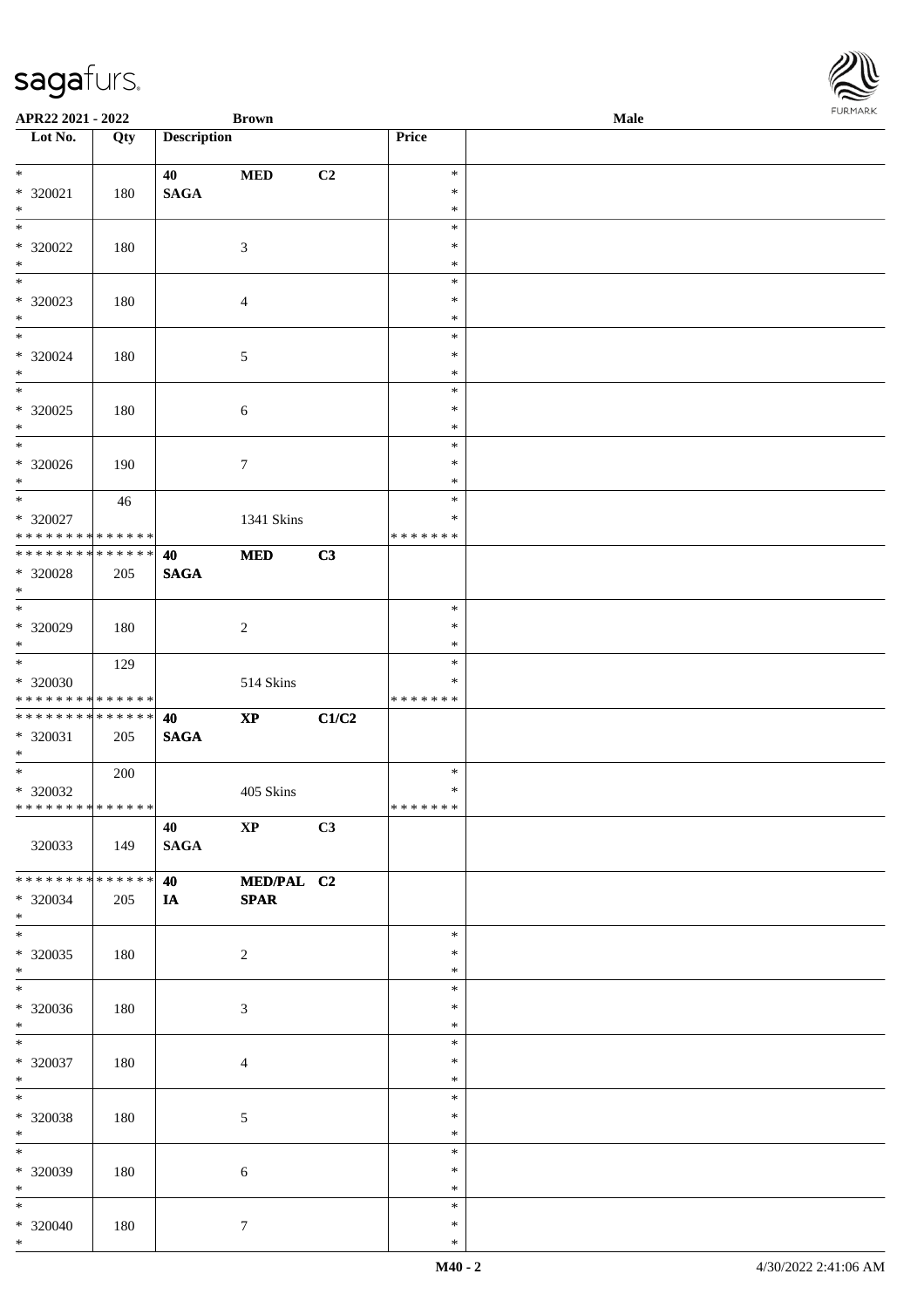| APR22 2021 - 2022                                                 |     |                    | <b>Brown</b>              |                                   | <b>Male</b> |  |
|-------------------------------------------------------------------|-----|--------------------|---------------------------|-----------------------------------|-------------|--|
| Lot No.                                                           | Qty | <b>Description</b> |                           | Price                             |             |  |
| $*$<br>* 320041<br>$*$                                            | 180 | 40<br>$I\!\!A$     | MED/PAL C2<br>SPAR        | $\ast$<br>$\ast$<br>$\ast$        |             |  |
| $* 320042$<br>$*$                                                 | 180 |                    | $\overline{9}$            | $\ast$<br>$\ast$<br>$\ast$        |             |  |
| * 320043<br>$*$                                                   | 180 |                    | 10                        | $\ast$<br>$\ast$<br>$\ast$        |             |  |
| $\overline{\mathbf{r}}$<br>$* 320044$<br>$*$                      | 180 |                    | $11\,$                    | $\ast$<br>$\ast$<br>$\ast$        |             |  |
| $\overline{\phantom{0}}$<br>* 320045<br>$*$                       | 180 |                    | 12                        | $\ast$<br>$\ast$<br>$\ast$        |             |  |
| * 320046<br>$*$                                                   | 180 |                    | 13                        | $\ast$<br>$\ast$<br>$\ast$        |             |  |
| $* 320047$<br>$*$                                                 | 180 |                    | 14                        | $\ast$<br>$\ast$<br>$\ast$        |             |  |
| $* 320048$<br>$*$                                                 | 180 |                    | 15                        | $\ast$<br>$\ast$<br>$\ast$        |             |  |
| $* 320049$<br>$\ast$                                              | 180 |                    | 16                        | $\ast$<br>$\ast$<br>$\ast$        |             |  |
| $*$<br>$* 320050$<br>$*$                                          | 180 |                    | $17\,$                    | $\ast$<br>$\ast$<br>$\ast$        |             |  |
| $* 320051$<br>* * * * * * * * <mark>* * * * * * *</mark>          | 177 |                    | 3262 Skins                | $\ast$<br>$\ast$<br>* * * * * * * |             |  |
| * * * * * * * * <mark>* * * * * * *</mark><br>* 320052<br>$*$ $-$ | 205 | 40<br>IA           | MED/PAL C2<br><b>CHIP</b> |                                   |             |  |
| $\ast$<br>* 320053<br>$*$                                         | 180 |                    | $\sqrt{2}$                | $\ast$<br>$\ast$<br>$\ast$        |             |  |
| $\overline{\phantom{0}}$<br>* 320054<br>$\ast$                    | 180 |                    | $\mathfrak{Z}$            | $\ast$<br>$\ast$<br>$\ast$        |             |  |
| $*$<br>* 320055<br>$*$                                            | 180 |                    | $\overline{4}$            | $\ast$<br>$\ast$<br>$\ast$        |             |  |
| $\overline{\ast}$<br>$* 320056$<br>$*$                            | 180 |                    | $\mathfrak{S}$            | $\ast$<br>$\ast$<br>$\ast$        |             |  |
| $* 320057$<br>$*$ $-$                                             | 180 |                    | $\sqrt{6}$                | $\ast$<br>$\ast$<br>$\ast$        |             |  |
| $\ddot{x}$<br>* 320058<br>$*$                                     | 180 |                    | $7\phantom{.0}$           | $\ast$<br>$\ast$<br>$\ast$        |             |  |
| $\overline{\mathbf{r}}$<br>$* 320059$<br>$*$                      | 180 |                    | $8\,$                     | $\ast$<br>$\ast$<br>$\ast$        |             |  |
| $\overline{\ast}$<br>* 320060<br>$\ast$                           | 180 |                    | 9                         | $\ast$<br>$\ast$<br>$\ast$        |             |  |

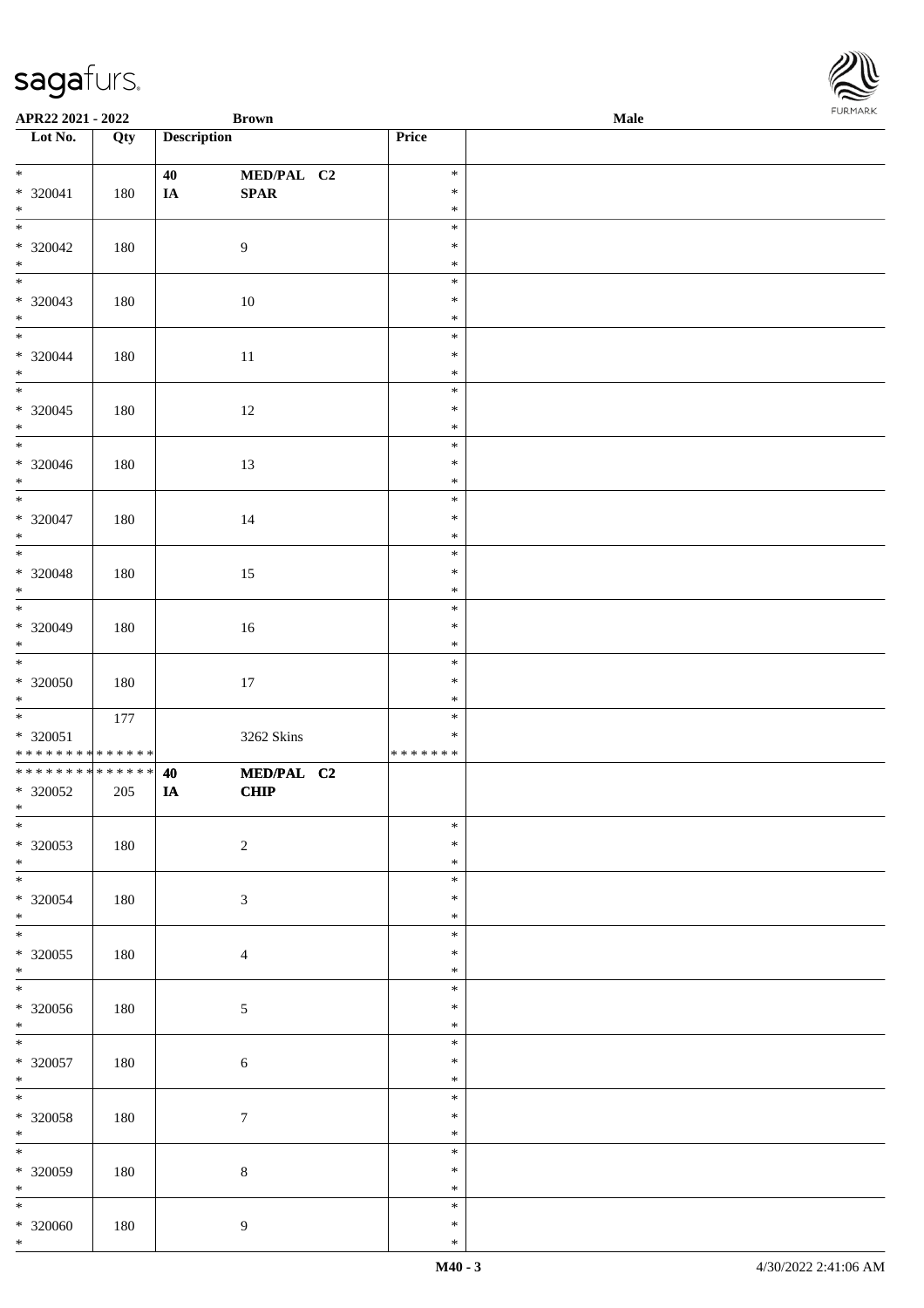| APR22 2021 - 2022                                                        |     |                    | <b>Brown</b> |       |                              | Male | <b>FURMARK</b> |
|--------------------------------------------------------------------------|-----|--------------------|--------------|-------|------------------------------|------|----------------|
| Lot No.                                                                  | Qty | <b>Description</b> |              |       | Price                        |      |                |
| $*$                                                                      | 176 | 40                 | MED/PAL C2   |       | $\ast$                       |      |                |
| * 320061<br>* * * * * * * * <mark>* * * * * * *</mark>                   |     | IA                 | <b>CHIP</b>  |       | *<br>* * * * * * *           |      |                |
| * * * * * * * * <mark>* * * * * * *</mark><br>* 320062<br>$*$            | 185 | 40<br><b>SROY</b>  | <b>MED</b>   | C1    |                              |      |                |
| $\frac{1}{1}$<br>* 320063                                                | 92  |                    | 277 Skins    |       | $\ast$<br>*                  |      |                |
| * * * * * * * * * * * * * *<br>* * * * * * * * * * * * * * *<br>* 320064 | 205 | 40<br><b>SROY</b>  | <b>MED</b>   | C2    | * * * * * * *                |      |                |
| $*$<br>$*$                                                               |     |                    |              |       | $\ast$                       |      |                |
| * 320065<br>$*$<br>$*$                                                   | 180 |                    | 2            |       | $\ast$<br>$\ast$<br>$\ast$   |      |                |
| * 320066<br>$*$                                                          | 180 |                    | 3            |       | $\ast$<br>$\ast$             |      |                |
| $*$<br>* 320067<br>$\ast$                                                | 180 |                    | 4            |       | $\ast$<br>$\ast$<br>$\ast$   |      |                |
| $*$<br>* 320068<br>* * * * * * * * * * * * * *                           | 30  |                    | 775 Skins    |       | $\ast$<br>*<br>*******       |      |                |
| * * * * * * * * <mark>* * * * * * *</mark><br>* 320069<br>$*$            | 215 | 40<br><b>SROY</b>  | <b>MED</b>   | C3    |                              |      |                |
| $*$<br>* 320070<br>* * * * * * * * * * * * * *                           | 49  |                    | 264 Skins    |       | $\ast$<br>*<br>* * * * * * * |      |                |
| 320071                                                                   | 210 | 40<br><b>SROY</b>  | <b>XP</b>    | C1/C2 |                              |      |                |

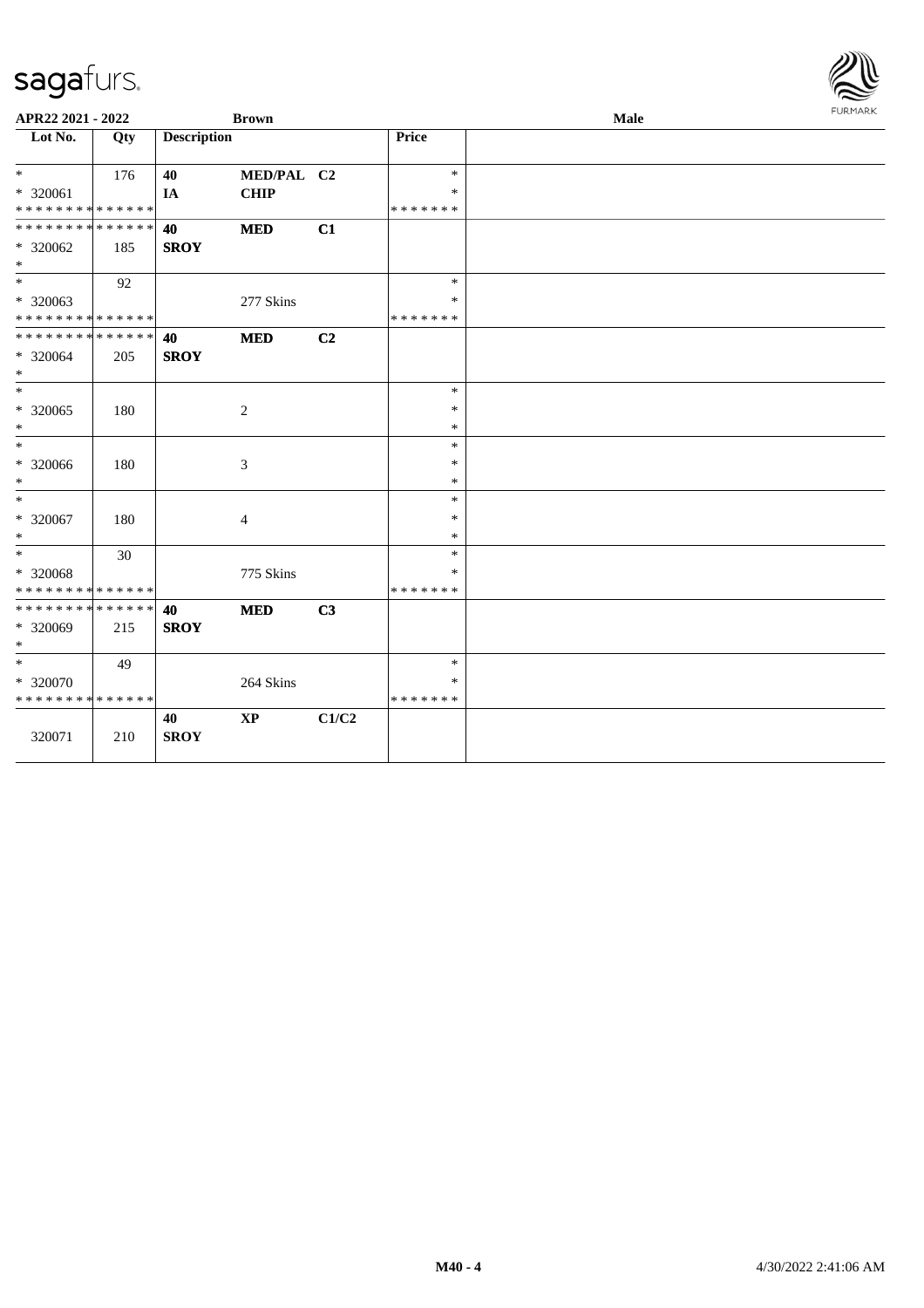**APR22 2021 - 2022 Brown Male**

\* \*

\* \*

\* \*

\* \*

\*

\*

\*

\*

\*

\*

\*

\*

\*

\* \*

\*

\*

\* \*

\*

\* 320138

\* \* \* \* \* \* \* \* \* \* \* \* \* \* \* 320137 245

\* \* \* \* \* \* \* \* \* \* \* \* \* \*

320139 184

\* \* \* \* \* \* \* \* \* \* \* \* \* \* \* 320140 265

126

**SI**

**SI**

371 Skins

**30 XP C3**

**30 MED C2**

**SI LNAP**

| APR22 2021 - 2022                                  |     |                    | <b>Brown</b>           |                |                    | Male |  |  |  |  |
|----------------------------------------------------|-----|--------------------|------------------------|----------------|--------------------|------|--|--|--|--|
| Lot No.                                            | Qty | <b>Description</b> |                        |                | Price              |      |  |  |  |  |
| * * * * * * * * * * * * * * *                      |     | 30                 | <b>XD</b>              | C1/C2          |                    |      |  |  |  |  |
| * 320121                                           | 245 | SI                 |                        |                |                    |      |  |  |  |  |
| $*$                                                |     |                    |                        |                |                    |      |  |  |  |  |
| $*$ $-$                                            | 167 |                    |                        |                | $\ast$             |      |  |  |  |  |
| * 320122                                           |     |                    | 412 Skins              |                | *                  |      |  |  |  |  |
| * * * * * * * * <mark>* * * * * * *</mark>         |     |                    |                        |                | * * * * * * *      |      |  |  |  |  |
| * * * * * * * * * * * * * * <mark>*</mark>         |     | 30                 | <b>XD</b>              | C3             |                    |      |  |  |  |  |
| * 320123                                           | 246 | SI                 |                        |                |                    |      |  |  |  |  |
| $\ast$                                             |     |                    |                        |                |                    |      |  |  |  |  |
| $\ast$ and $\ast$                                  | 153 |                    |                        |                | $\ast$             |      |  |  |  |  |
| $* 320124$<br>* * * * * * * * * * * * * * *        |     |                    | 399 Skins              |                | ∗<br>* * * * * * * |      |  |  |  |  |
| ************** 30                                  |     |                    | <b>MED</b>             | C1             |                    |      |  |  |  |  |
| * 320125                                           | 245 | SI                 |                        |                |                    |      |  |  |  |  |
| $\ast$                                             |     |                    |                        |                |                    |      |  |  |  |  |
| $*$                                                | 148 |                    |                        |                | $\ast$             |      |  |  |  |  |
| * 320126                                           |     |                    | 393 Skins              |                | $\ast$             |      |  |  |  |  |
| * * * * * * * * <mark>* * * * * * *</mark>         |     |                    |                        |                | * * * * * * *      |      |  |  |  |  |
|                                                    |     |                    | <b>MED</b>             | C <sub>2</sub> |                    |      |  |  |  |  |
| * 320127                                           | 245 | SI                 |                        |                |                    |      |  |  |  |  |
| $\ast$                                             |     |                    |                        |                |                    |      |  |  |  |  |
| $\ddot{x}$                                         |     |                    |                        |                | $\ast$             |      |  |  |  |  |
| * 320128                                           | 220 |                    | 2                      |                | $\ast$             |      |  |  |  |  |
| $*$                                                |     |                    |                        |                | $\ast$             |      |  |  |  |  |
| $\ddot{x}$                                         |     |                    |                        |                | $\ast$             |      |  |  |  |  |
| * 320129                                           | 220 |                    | 3                      |                | $\ast$             |      |  |  |  |  |
| $*$                                                |     |                    |                        |                | $\ast$             |      |  |  |  |  |
| $\ast$                                             |     |                    |                        |                | $\ast$             |      |  |  |  |  |
| * 320130                                           | 220 |                    | $\overline{4}$         |                | $\ast$<br>$\ast$   |      |  |  |  |  |
| $\ast$<br>$\ast$                                   |     |                    |                        |                | $\ast$             |      |  |  |  |  |
| * 320131                                           |     |                    |                        |                | $\ast$             |      |  |  |  |  |
| $\ast$                                             | 220 |                    | 5                      |                | $\ast$             |      |  |  |  |  |
| $*$                                                |     |                    |                        |                | $\ast$             |      |  |  |  |  |
| * 320132                                           | 220 |                    | 6                      |                | $\ast$             |      |  |  |  |  |
| ∗                                                  |     |                    |                        |                | ∗                  |      |  |  |  |  |
| $\ast$                                             | 114 |                    |                        |                | $\ast$             |      |  |  |  |  |
| * 320133                                           |     |                    | 1459 Skins             |                | ∗                  |      |  |  |  |  |
| * * * * * * * * <mark>* * * * * * *</mark>         |     |                    |                        |                | * * * * * * *      |      |  |  |  |  |
| * * * * * * * * * * * * * * <mark>*</mark>         |     | 30                 | <b>MED</b>             | C3             |                    |      |  |  |  |  |
| * 320134                                           | 245 | SI                 |                        |                |                    |      |  |  |  |  |
| $\ast$                                             |     |                    |                        |                |                    |      |  |  |  |  |
| $*$                                                |     |                    |                        |                | $\ast$             |      |  |  |  |  |
| * 320135                                           | 220 |                    | 2                      |                | $\ast$             |      |  |  |  |  |
| $*$                                                |     |                    |                        |                | $\ast$             |      |  |  |  |  |
| $\ast$                                             | 153 |                    |                        |                | $\ast$             |      |  |  |  |  |
| * 320136                                           |     |                    | 618 Skins              |                | $\ast$             |      |  |  |  |  |
| * * * * * * * * * * * * * * *<br>************** 30 |     |                    |                        |                | * * * * * * *      |      |  |  |  |  |
|                                                    |     | $\mathbf{r}$       | $\mathbf{X}\mathbf{P}$ | C1/C2          |                    |      |  |  |  |  |

\* \* \* \* \* \* \* \* \*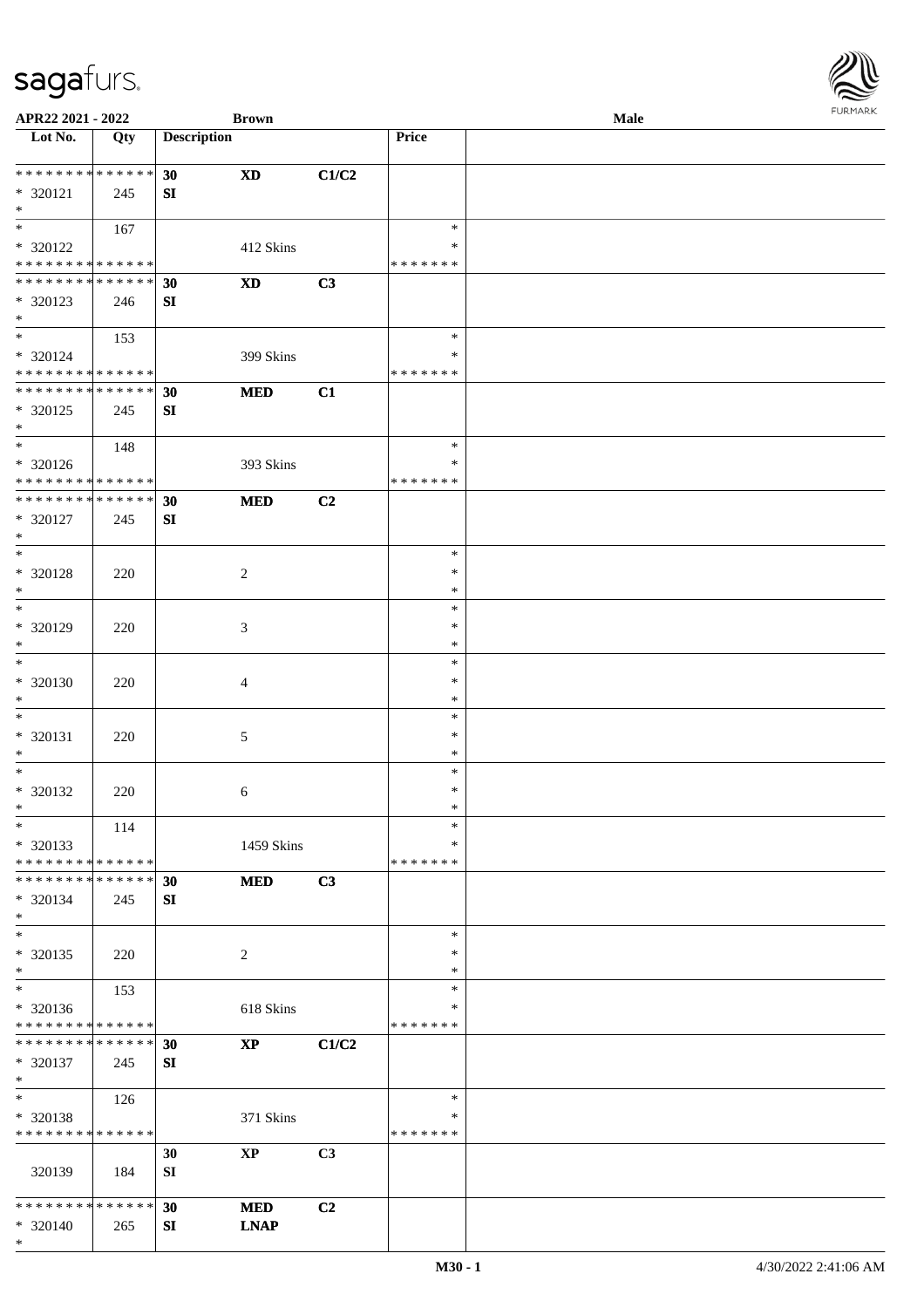| APR22 2021 - 2022                                             |                      |                        | <b>Brown</b>                 |    |                                   | Male |  |
|---------------------------------------------------------------|----------------------|------------------------|------------------------------|----|-----------------------------------|------|--|
| Lot No.                                                       | Qty                  | <b>Description</b>     |                              |    | Price                             |      |  |
| $*$<br>* 320141<br>* * * * * * * * * * * * * *                | 43                   | 30<br>${\bf S}{\bf I}$ | <b>MED</b><br><b>LNAP</b>    | C2 | $\ast$<br>$\ast$<br>* * * * * * * |      |  |
| 320142                                                        | 161                  | 30<br>${\bf S}{\bf I}$ | $\mathbf{XP}$<br><b>LNAP</b> | C2 |                                   |      |  |
| * * * * * * * * <mark>* * * * * * *</mark><br>* 320143<br>$*$ | 245                  | 30<br>$\mathbf{I}$     | MED/PAL C2<br><b>SPAR</b>    |    |                                   |      |  |
| $\overline{\ast}$<br>$* 320144$<br>$*$                        | 220                  |                        | $\sqrt{2}$                   |    | $\ast$<br>$\ast$<br>$\ast$        |      |  |
| $_{*}$<br>$* 320145$<br>$*$                                   | 220                  |                        | $\mathfrak{Z}$               |    | $\ast$<br>$\ast$<br>$\ast$        |      |  |
| $*$<br>* 320146<br>$*$                                        | 220                  |                        | $\overline{4}$               |    | $\ast$<br>$\ast$<br>$\ast$        |      |  |
| $*$<br>* 320147<br>$*$                                        | 220                  |                        | 5                            |    | $\ast$<br>$\ast$<br>$\ast$        |      |  |
| $*$<br>* 320148<br>$*$                                        | 220                  |                        | 6                            |    | $\ast$<br>$\ast$<br>$\ast$        |      |  |
| $\overline{\phantom{0}}$<br>* 320149<br>$*$                   | 220                  |                        | $\tau$                       |    | $\ast$<br>$\ast$<br>$\ast$        |      |  |
| $*$<br>* 320150<br>* * * * * * * * * * * * * *                | 110                  |                        | 1675 Skins                   |    | $\ast$<br>∗<br>* * * * * * *      |      |  |
| * * * * * * * * <mark>* * * * * * *</mark><br>* 320151<br>$*$ | 245                  | 30<br>$\bf I\bf B$     | MED/PAL C2<br><b>CHIP</b>    |    |                                   |      |  |
| $*$<br>* 320152<br>$*$ $-$                                    | 219                  |                        | 2                            |    | $\ast$<br>$\ast$<br>$\ast$        |      |  |
| $*$<br>* 320153<br>$*$                                        | 220                  |                        | 3                            |    | $\ast$<br>$\ast$<br>$\ast$        |      |  |
| $*$<br>* 320154<br>* * * * * * * * <mark>* * * * * * *</mark> | 189                  |                        | 873 Skins                    |    | $\ast$<br>$\ast$<br>* * * * * * * |      |  |
| * * * * * * * *<br>* 320155<br>$*$                            | * * * * * *  <br>225 | 30<br><b>SAGA</b>      | <b>XD</b>                    | C2 |                                   |      |  |
| $*$<br>* 320156<br>$*$                                        | 200                  |                        | $\overline{c}$               |    | $\ast$<br>$\ast$<br>$\ast$        |      |  |
| $\ast$<br>* 320157<br>$*$                                     | 200                  |                        | $\mathfrak{Z}$               |    | $\ast$<br>$\ast$<br>$\ast$        |      |  |
| $*$<br>* 320158<br>$*$                                        | 200                  |                        | $\overline{4}$               |    | $\ast$<br>$\ast$<br>$\ast$        |      |  |
| $*$<br>* 320159<br>$*$                                        | 200                  |                        | $\mathfrak{S}$               |    | $\ast$<br>$\ast$<br>$\ast$        |      |  |
| $*$<br>* 320160<br>$*$                                        | 200                  |                        | $\sqrt{6}$                   |    | $\ast$<br>$\ast$<br>$\ast$        |      |  |

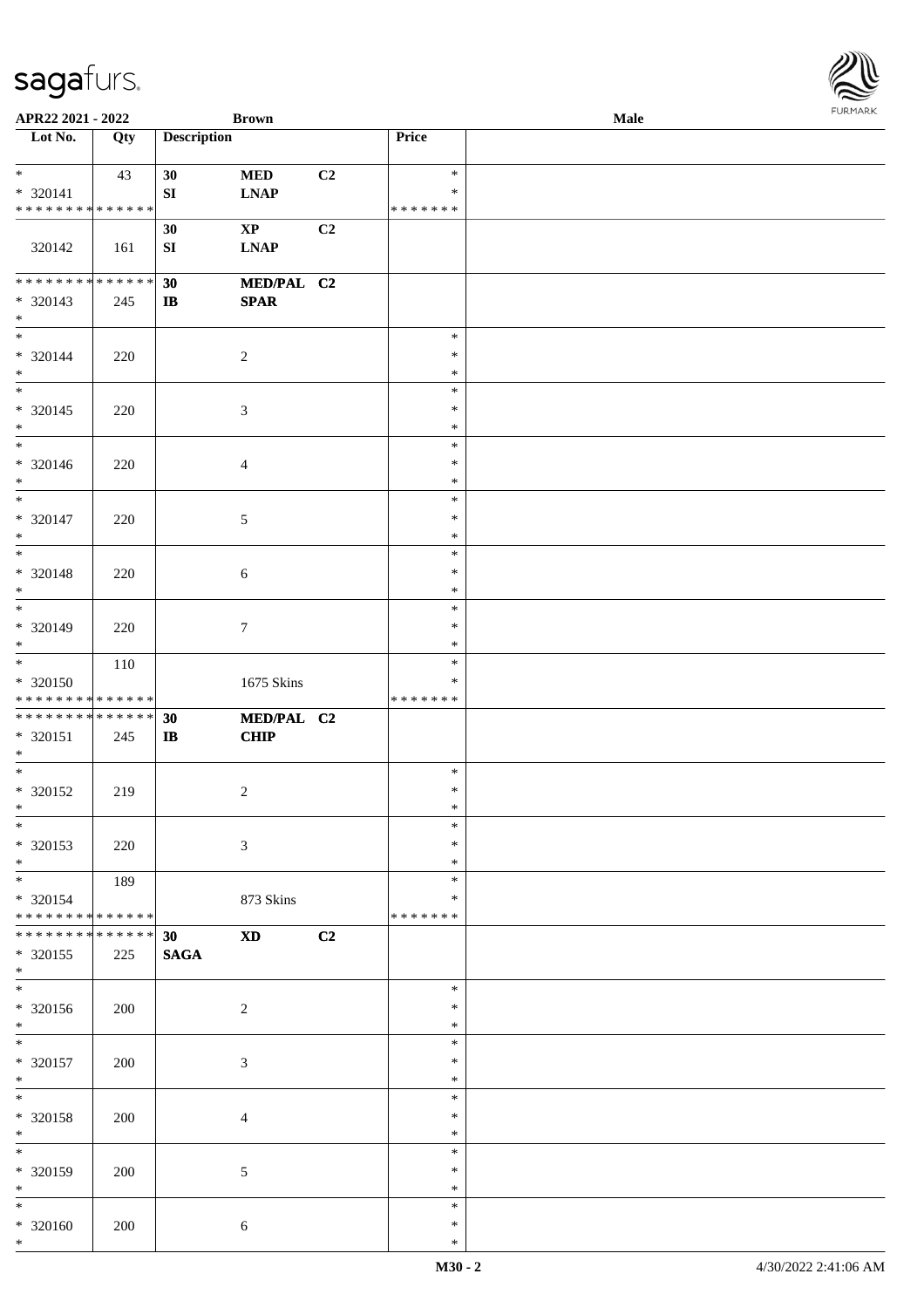| APR22 2021 - 2022                                                                        |             |                    | <b>Brown</b>               |                |                  | Male |  |
|------------------------------------------------------------------------------------------|-------------|--------------------|----------------------------|----------------|------------------|------|--|
| Lot No.                                                                                  | Qty         | <b>Description</b> |                            |                | Price            |      |  |
| $\ddot{x}$                                                                               |             |                    |                            |                |                  |      |  |
|                                                                                          |             | 30                 | $\boldsymbol{\mathrm{XD}}$ | C2             | $\ast$<br>$\ast$ |      |  |
| * 320161<br>$*$                                                                          | 200         | <b>SAGA</b>        |                            |                | $\ast$           |      |  |
| $\overline{\ast}$                                                                        |             |                    |                            |                | $\ast$           |      |  |
| * 320162                                                                                 | 200         |                    | $\,8\,$                    |                | $\ast$           |      |  |
| $*$                                                                                      |             |                    |                            |                | $\ast$           |      |  |
|                                                                                          |             |                    |                            |                | $\ast$           |      |  |
| * 320163                                                                                 | 200         |                    | $\overline{9}$             |                | $\ast$           |      |  |
| $\ast$                                                                                   |             |                    |                            |                | $\ast$           |      |  |
| $\ddot{x}$                                                                               | 192         |                    |                            |                | $\ast$           |      |  |
| * 320164                                                                                 |             |                    | 2017 Skins                 |                | $\ast$           |      |  |
| * * * * * * * * <mark>* * * * * * *</mark>                                               |             |                    |                            |                | * * * * * * *    |      |  |
| * * * * * * * * * * * * * *                                                              |             | 30                 | $\mathbf{X}\mathbf{D}$     | C3             |                  |      |  |
| * 320165                                                                                 | 225         | <b>SAGA</b>        |                            |                |                  |      |  |
| $*$                                                                                      |             |                    |                            |                |                  |      |  |
| $*$                                                                                      |             |                    |                            |                | $\ast$           |      |  |
| * 320166                                                                                 | 200         |                    | $\overline{c}$             |                | $\ast$           |      |  |
| $*$                                                                                      |             |                    |                            |                | $\ast$           |      |  |
| $\overline{\ast}$                                                                        |             |                    |                            |                | $\ast$           |      |  |
| * 320167                                                                                 | 200         |                    | $\mathfrak{Z}$             |                | $\ast$           |      |  |
| $*$                                                                                      |             |                    |                            |                | $\ast$           |      |  |
| $\overline{\ast}$                                                                        |             |                    |                            |                | $\ast$           |      |  |
| * 320168                                                                                 | 200         |                    | $\overline{4}$             |                | $\ast$           |      |  |
| $*$                                                                                      |             |                    |                            |                | $\ast$           |      |  |
|                                                                                          | 79          |                    |                            |                | $\ast$           |      |  |
| * 320169                                                                                 |             |                    | 904 Skins                  |                | ∗                |      |  |
| * * * * * * * * <mark>* * * * * * *</mark><br>* * * * * * * * <mark>* * * * * * *</mark> |             |                    |                            |                | * * * * * * *    |      |  |
|                                                                                          |             | 30                 | $\bf MED$                  | C1             |                  |      |  |
| * 320170<br>$\ast$                                                                       | 225         | <b>SAGA</b>        |                            |                |                  |      |  |
| $\ast$                                                                                   |             |                    |                            |                | $\ast$           |      |  |
| * 320171                                                                                 | 200         |                    | $\overline{c}$             |                | $\ast$           |      |  |
| $*$                                                                                      |             |                    |                            |                | $\ast$           |      |  |
| $\ddot{x}$                                                                               |             |                    |                            |                | $\ast$           |      |  |
| * 320172                                                                                 | 200         |                    | $\mathfrak{Z}$             |                | $\ast$           |      |  |
| $\ast$                                                                                   |             |                    |                            |                | $\ast$           |      |  |
| $*$                                                                                      | 43          |                    |                            |                | $\ast$           |      |  |
| * 320173                                                                                 |             |                    | 668 Skins                  |                | $\ast$           |      |  |
| * * * * * * * * <mark>* * * * * * *</mark>                                               |             |                    |                            |                | * * * * * * *    |      |  |
| * * * * * * * * <mark>*</mark>                                                           | * * * * * * | 30                 | $\bf MED$                  | C <sub>2</sub> |                  |      |  |
| * 320174                                                                                 | 225         | <b>SAGA</b>        |                            |                |                  |      |  |
| $*$                                                                                      |             |                    |                            |                |                  |      |  |
| $*$                                                                                      |             |                    |                            |                | $\ast$           |      |  |
| * 320175                                                                                 | 200         |                    | $\overline{2}$             |                | $\ast$           |      |  |
| $\ast$<br>$\overline{\ast}$                                                              |             |                    |                            |                | $\ast$           |      |  |
|                                                                                          |             |                    |                            |                | $\ast$           |      |  |
| * 320176                                                                                 | 200         |                    | $\sqrt{3}$                 |                | $\ast$           |      |  |
| $\ast$<br>$*$                                                                            |             |                    |                            |                | $\ast$<br>$\ast$ |      |  |
|                                                                                          |             |                    |                            |                | $\ast$           |      |  |
| * 320177<br>$*$                                                                          | 200         |                    | $\overline{4}$             |                | $\ast$           |      |  |
| $*$                                                                                      |             |                    |                            |                | $\ast$           |      |  |
| * 320178                                                                                 | 200         |                    | $\mathfrak{S}$             |                | $\ast$           |      |  |
| $*$                                                                                      |             |                    |                            |                | $\ast$           |      |  |
|                                                                                          |             |                    |                            |                | $\ast$           |      |  |
| * 320179                                                                                 | 200         |                    | 6                          |                | $\ast$           |      |  |
| $*$                                                                                      |             |                    |                            |                | $\ast$           |      |  |
| $*$                                                                                      |             |                    |                            |                | $\ast$           |      |  |
| * 320180                                                                                 | 200         |                    | $7\phantom{.0}$            |                | $\ast$           |      |  |
| $\ast$                                                                                   |             |                    |                            |                | $\ast$           |      |  |

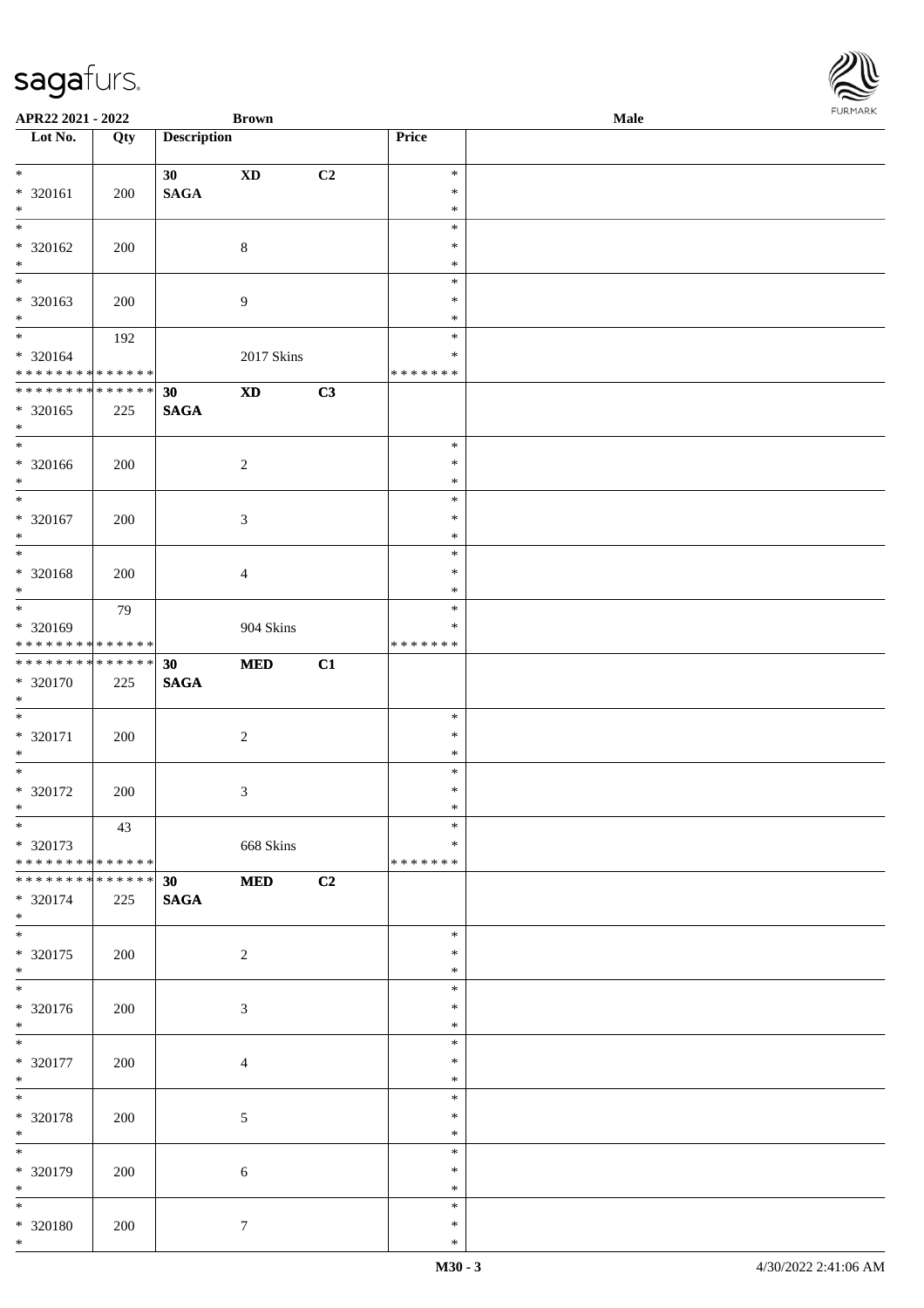| APR22 2021 - 2022                          |             |                    | <b>Brown</b>                   |    |                  | Male | <b>FUNITANN</b> |
|--------------------------------------------|-------------|--------------------|--------------------------------|----|------------------|------|-----------------|
| Lot No.                                    | Qty         | <b>Description</b> |                                |    | Price            |      |                 |
| $*$                                        |             |                    |                                |    | $\ast$           |      |                 |
| * 320181                                   | 200         | 30<br><b>SAGA</b>  | <b>MED</b>                     | C2 | $\ast$           |      |                 |
| $*$                                        |             |                    |                                |    | $\ast$           |      |                 |
| $\overline{\phantom{0}}$                   |             |                    |                                |    | $\ast$           |      |                 |
| * 320182                                   | 200         |                    | 9                              |    | $\ast$           |      |                 |
| $*$                                        |             |                    |                                |    | $\ast$           |      |                 |
|                                            |             |                    |                                |    | $\ast$           |      |                 |
| * 320183                                   | 200         |                    | 10                             |    | $\ast$           |      |                 |
| $\ast$<br>$*$                              |             |                    |                                |    | $\ast$<br>$\ast$ |      |                 |
| * 320184                                   | 130         |                    | 2155 Skins                     |    | $\ast$           |      |                 |
| * * * * * * * * <mark>* * * * * * *</mark> |             |                    |                                |    | * * * * * * *    |      |                 |
| * * * * * * * * * * * * * *                |             | 30                 | <b>MED</b>                     | C3 |                  |      |                 |
| * 320185                                   | 225         | <b>SAGA</b>        |                                |    |                  |      |                 |
| $*$                                        |             |                    |                                |    |                  |      |                 |
| $\overline{\phantom{0}}$                   |             |                    |                                |    | $\ast$           |      |                 |
| * 320186                                   | 200         |                    | $\overline{2}$                 |    | $\ast$           |      |                 |
| $*$<br>$*$                                 |             |                    |                                |    | $\ast$           |      |                 |
|                                            |             |                    |                                |    | $\ast$           |      |                 |
| $* 320187$<br>$*$                          | 200         |                    | 3                              |    | $\ast$<br>$\ast$ |      |                 |
| $\overline{\phantom{0}}$                   |             |                    |                                |    | $\ast$           |      |                 |
| * 320188                                   | 200         |                    | $\overline{4}$                 |    | $\ast$           |      |                 |
| $*$                                        |             |                    |                                |    | $\ast$           |      |                 |
| $\overline{\ast}$                          | 213         |                    |                                |    | $\ast$           |      |                 |
| * 320189                                   |             |                    | 1038 Skins                     |    | $\ast$           |      |                 |
| * * * * * * * *                            | * * * * * * |                    |                                |    | * * * * * * *    |      |                 |
|                                            |             | 30                 | $\mathbf{XP}$                  | C1 |                  |      |                 |
| 320190                                     | 139         | <b>SAGA</b>        |                                |    |                  |      |                 |
| * * * * * * * * <mark>* * * * * * *</mark> |             |                    |                                |    |                  |      |                 |
| * 320191                                   | 225         | 30<br><b>SAGA</b>  | $\bold{XP}$                    | C2 |                  |      |                 |
| $*$                                        |             |                    |                                |    |                  |      |                 |
| $\overline{\mathbf{r}}$                    |             |                    |                                |    | $\ast$           |      |                 |
| * 320192                                   | 200         |                    | $\sqrt{2}$                     |    | $\ast$           |      |                 |
| $\ddot{x}$                                 |             |                    |                                |    | $\ast$           |      |                 |
| $\ast$                                     | 178         |                    |                                |    | $\ast$           |      |                 |
| * 320193                                   |             |                    | 603 Skins                      |    | $\ast$           |      |                 |
| * * * * * * * * <mark>* * * * * *</mark>   |             |                    |                                |    | * * * * * * *    |      |                 |
| * * * * * * * * <mark>* * * * * * *</mark> |             | 30                 | $\boldsymbol{X}\boldsymbol{P}$ | C3 |                  |      |                 |
| * 320194<br>$\ast$                         | 225         | <b>SAGA</b>        |                                |    |                  |      |                 |
|                                            | 139         |                    |                                |    | $\ast$           |      |                 |
| * 320195                                   |             |                    | 364 Skins                      |    | ∗                |      |                 |
| * * * * * * * * <mark>* * * * * * *</mark> |             |                    |                                |    | * * * * * * *    |      |                 |
| * * * * * * * *                            | * * * * * * | 30                 | <b>MED</b>                     | C2 |                  |      |                 |
| * 320196                                   | 225         | <b>SAGA</b>        | <b>LNAP</b>                    |    |                  |      |                 |
| $\ast$                                     |             |                    |                                |    |                  |      |                 |
| $*$                                        |             |                    |                                |    | $\ast$           |      |                 |
| * 320197                                   | 200         |                    | 2                              |    | $\ast$           |      |                 |
| $*$<br>$*$                                 |             |                    |                                |    | $\ast$<br>$\ast$ |      |                 |
| * 320198                                   | 200         |                    | 3                              |    | $\ast$           |      |                 |
| $*$                                        |             |                    |                                |    | $\ast$           |      |                 |
| $\overline{\ast}$                          | 112         |                    |                                |    | $\ast$           |      |                 |
| * 320199                                   |             |                    | 737 Skins                      |    | ∗                |      |                 |
| * * * * * * * * <mark>* * * * * *</mark>   |             |                    |                                |    | * * * * * * *    |      |                 |
| * * * * * * * * <mark>* * * * * *</mark>   |             | 30                 | $\mathbf{X}\mathbf{P}$         | C2 |                  |      |                 |
| * 320200                                   | 225         | <b>SAGA</b>        | <b>LNAP</b>                    |    |                  |      |                 |
| $*$                                        |             |                    |                                |    |                  |      |                 |

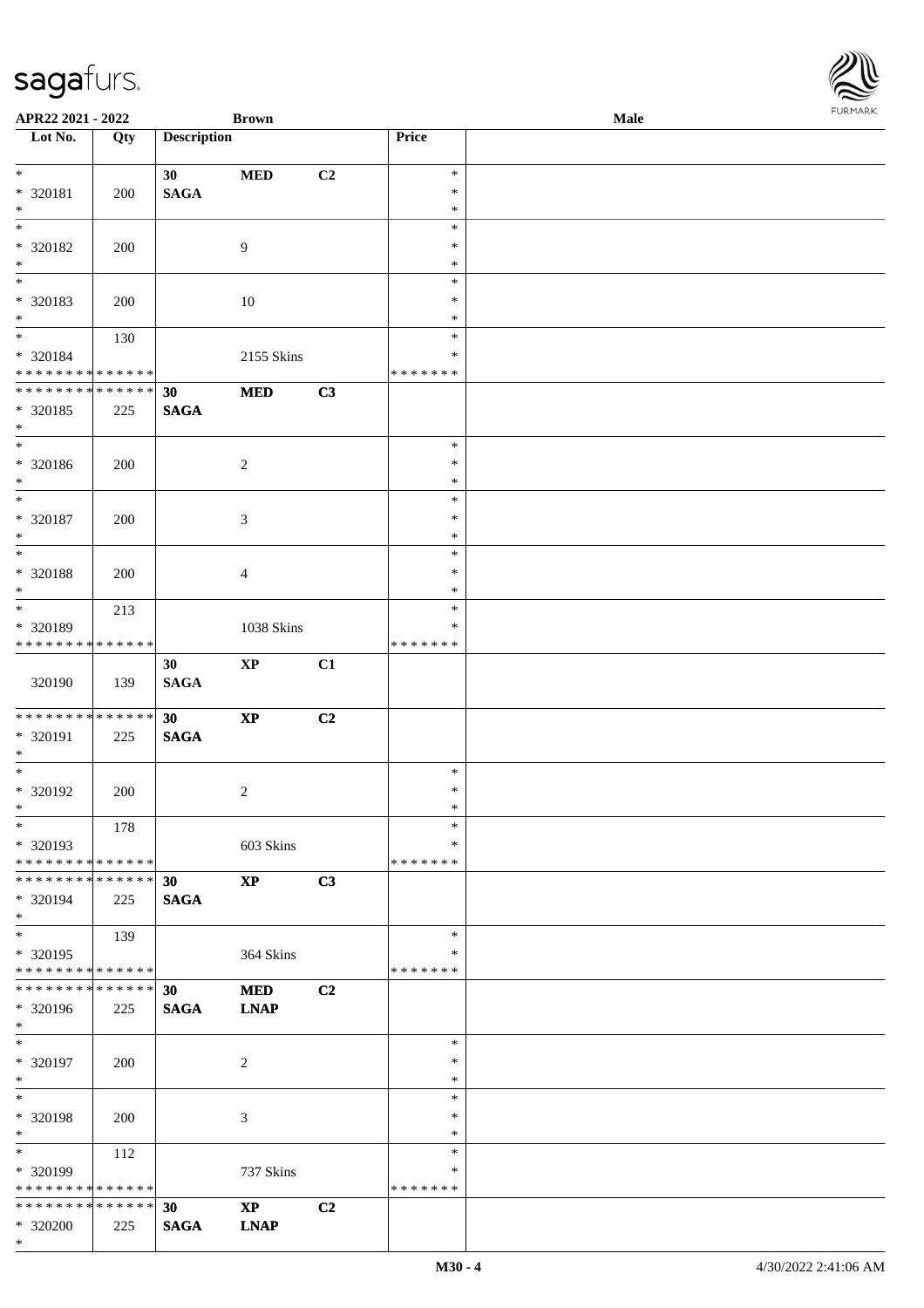| APR22 2021 - 2022                                                  |     |                    | <b>Brown</b>                          |    |                                   | Male |  |
|--------------------------------------------------------------------|-----|--------------------|---------------------------------------|----|-----------------------------------|------|--|
| Lot No.                                                            | Qty | <b>Description</b> |                                       |    | Price                             |      |  |
| $*$<br>* 320201<br>* * * * * * * * <mark>* * * * * *</mark>        | 64  | 30<br><b>SAGA</b>  | $\mathbf{X}\mathbf{P}$<br><b>LNAP</b> | C2 | $\ast$<br>$\ast$<br>* * * * * * * |      |  |
| * * * * * * * * <mark>* * * * * *</mark><br>* 320202<br>$\ast$     | 225 | 30<br>IA           | MED/PAL C2<br><b>SPAR</b>             |    |                                   |      |  |
| $\overline{\phantom{0}}$<br>* 320203<br>$*$                        | 200 |                    | $\overline{c}$                        |    | $\ast$<br>$\ast$<br>$\ast$        |      |  |
| $*$<br>* 320204<br>$*$                                             | 200 |                    | $\sqrt{3}$                            |    | $\ast$<br>$\ast$<br>$\ast$        |      |  |
| $\overline{\mathbf{r}}$<br>* 320205<br>$*$                         | 200 |                    | $\overline{4}$                        |    | $\ast$<br>$\ast$<br>$\ast$        |      |  |
| $* 320206$<br>$\ast$<br>$\overline{\ast}$                          | 200 |                    | $\sqrt{5}$                            |    | $\ast$<br>$\ast$<br>$\ast$        |      |  |
| $* 320207$<br>$*$<br>$\overline{\mathbf{r}}$                       | 200 |                    | 6                                     |    | $\ast$<br>$\ast$<br>$\ast$        |      |  |
| * 320208<br>$\ast$                                                 | 200 |                    | $\tau$                                |    | $\ast$<br>$\ast$<br>$\ast$        |      |  |
| * 320209<br>$\ast$                                                 | 200 |                    | 8                                     |    | $\ast$<br>$\ast$<br>$\ast$        |      |  |
| $*$<br>$* 320210$<br>* * * * * * * * <mark>* * * * * * *</mark>    | 67  |                    | 1692 Skins                            |    | $\ast$<br>∗<br>* * * * * * *      |      |  |
| * * * * * * * * <mark>* * * * * * *</mark><br>$* 320211$<br>$\ast$ | 225 | 30<br>IA           | MED/PAL C2<br><b>CHIP</b>             |    |                                   |      |  |
| $*$<br>* 320212<br>$*$ $-$                                         | 200 |                    | $\sqrt{2}$                            |    | $\ast$<br>$\ast$<br>$\ast$        |      |  |
| $\overline{\ast}$<br>* 320213<br>$*$                               | 200 |                    | $\mathfrak{Z}$                        |    | $\ast$<br>$\ast$<br>$\ast$        |      |  |
| * 320214<br>$*$                                                    | 200 |                    | $\overline{4}$                        |    | $\ast$<br>$\ast$<br>$\ast$        |      |  |
| $*$<br>* 320215<br>$*$                                             | 200 |                    | 5                                     |    | $\ast$<br>$\ast$<br>$\ast$        |      |  |
| $\overline{\ast}$<br>$* 320216$<br>$*$                             | 200 |                    | 6                                     |    | $\ast$<br>$\ast$<br>$\ast$        |      |  |
| $\overline{\mathbf{r}}$<br>* 320217<br>$*$                         | 200 |                    | $\tau$                                |    | $\ast$<br>$\ast$<br>$\ast$        |      |  |
| $*$<br>* 320218<br>$*$                                             | 200 |                    | $8\,$                                 |    | $\ast$<br>$\ast$<br>$\ast$        |      |  |
| * 320219<br>$*$                                                    | 200 |                    | 9                                     |    | $\ast$<br>$\ast$<br>$\ast$        |      |  |
| $\overline{\mathbf{r}}$<br>* 320220<br>$*$                         | 200 |                    | 10                                    |    | $\ast$<br>$\ast$<br>$\ast$        |      |  |

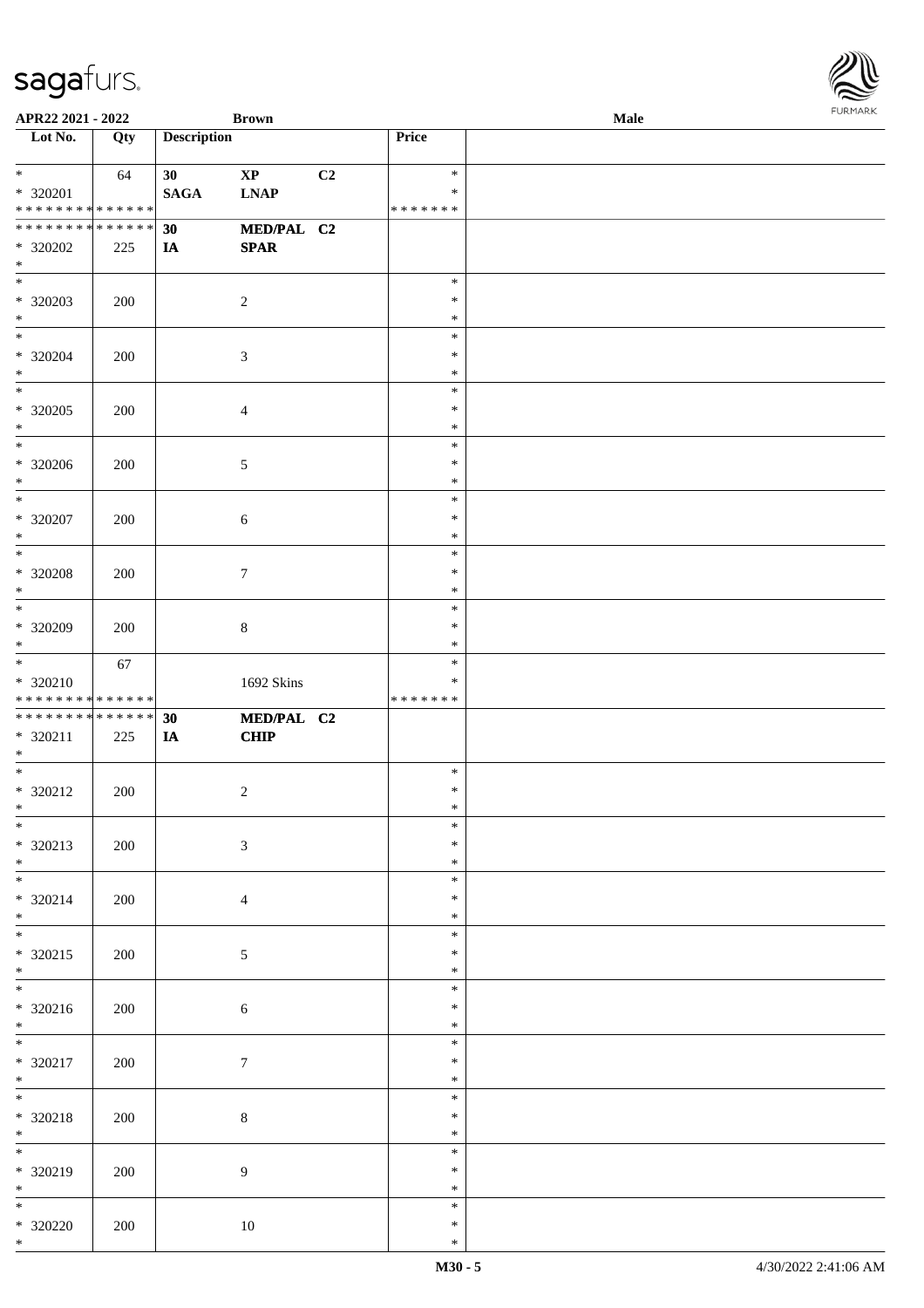| APR22 2021 - 2022             |     |                    | <b>Brown</b> |                |                  | Male | <b>FURMARK</b> |
|-------------------------------|-----|--------------------|--------------|----------------|------------------|------|----------------|
| Lot No.                       | Qty | <b>Description</b> |              |                | <b>Price</b>     |      |                |
|                               |     |                    |              |                |                  |      |                |
| $*$                           |     | 30                 | MED/PAL C2   |                | $\ast$           |      |                |
| * 320221<br>$*$               | 200 | IA                 | <b>CHIP</b>  |                | $\ast$<br>$\ast$ |      |                |
| $*$                           | 180 |                    |              |                | $\ast$           |      |                |
| * 320222                      |     |                    | 2405 Skins   |                | $\ast$           |      |                |
| * * * * * * * * * * * * * *   |     |                    |              |                | * * * * * * *    |      |                |
| * * * * * * * * * * * * * * * |     | 30                 | <b>XD</b>    | C1             |                  |      |                |
| * 320223                      | 195 | <b>SROY</b>        |              |                |                  |      |                |
| $*$                           |     |                    |              |                |                  |      |                |
| $*$                           | 48  |                    |              |                | $\ast$           |      |                |
| * 320224                      |     |                    | 243 Skins    |                | *                |      |                |
| * * * * * * * * * * * * * *   |     |                    |              |                | *******          |      |                |
| * * * * * * * * * * * * * * * |     | 30                 | <b>MED</b>   | C1             |                  |      |                |
| * 320225                      | 205 | <b>SROY</b>        |              |                |                  |      |                |
| $\ast$                        |     |                    |              |                |                  |      |                |
| $\ast$                        | 48  |                    |              |                | $\ast$           |      |                |
| * 320226                      |     |                    | 253 Skins    |                | *                |      |                |
| * * * * * * * * * * * * * *   |     |                    |              |                | * * * * * * *    |      |                |
| * * * * * * * * * * * * * * * |     | 30                 | <b>MED</b>   | C <sub>2</sub> |                  |      |                |
| * 320227<br>$\ast$            | 205 | <b>SROY</b>        |              |                |                  |      |                |
| $*$                           |     |                    |              |                | $\ast$           |      |                |
| $* 320228$                    | 180 |                    | 2            |                | $\ast$           |      |                |
| $*$                           |     |                    |              |                | $\ast$           |      |                |
| $*$                           | 187 |                    |              |                | $\ast$           |      |                |
| * 320229                      |     |                    | 572 Skins    |                | $\ast$           |      |                |
| * * * * * * * * * * * * * *   |     |                    |              |                | *******          |      |                |
|                               |     | 30                 | <b>MED</b>   | C <sub>3</sub> |                  |      |                |
| 320230                        | 189 | <b>SROY</b>        |              |                |                  |      |                |
|                               |     |                    |              |                |                  |      |                |
|                               |     | 30                 | <b>XP</b>    | C1/C2          |                  |      |                |
| 320231                        | 148 | <b>SROY</b>        |              |                |                  |      |                |
|                               |     |                    |              |                |                  |      |                |

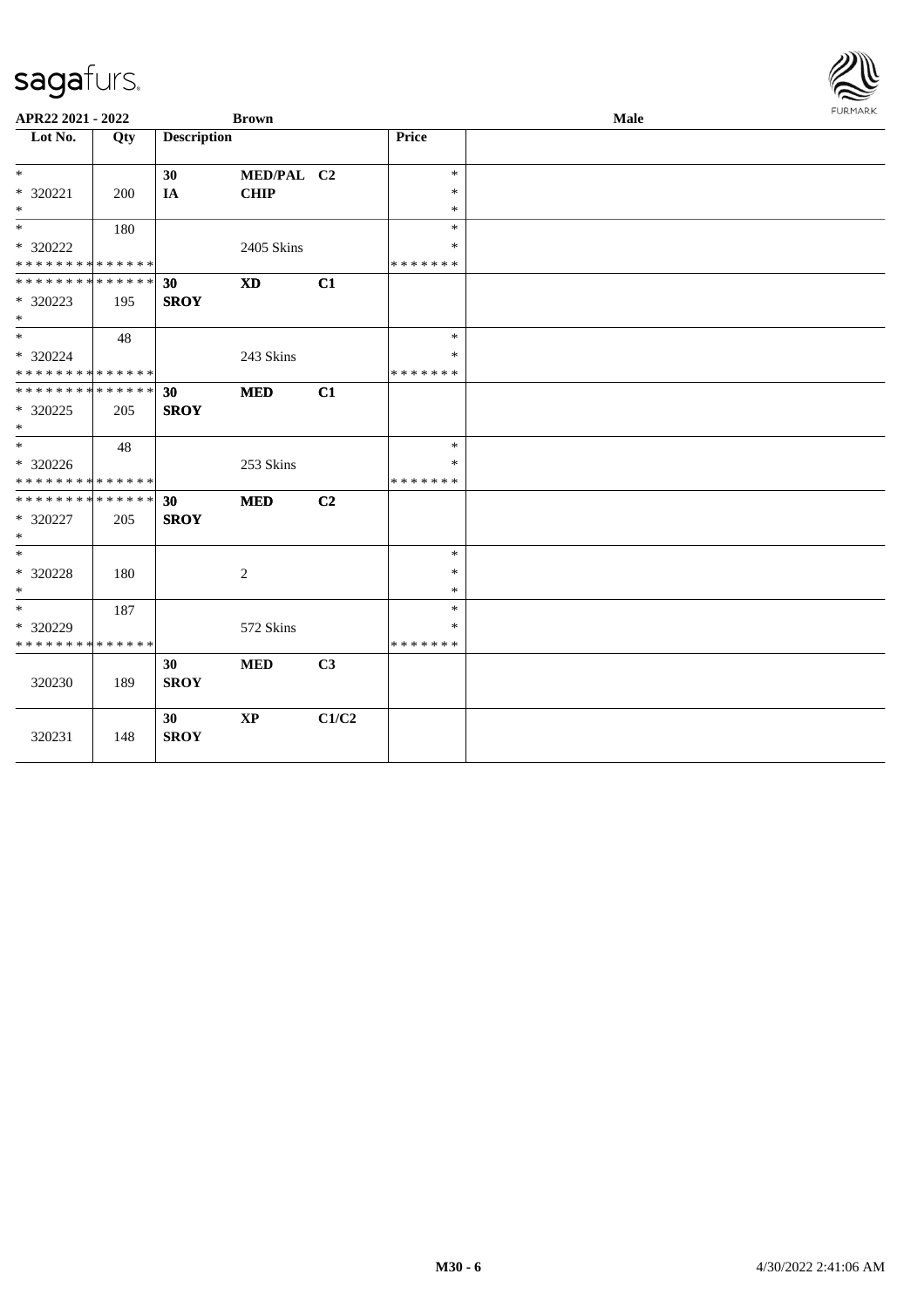| APR22 2021 - 2022                          |         |                    | <b>Brown</b>               |                |               | Male |
|--------------------------------------------|---------|--------------------|----------------------------|----------------|---------------|------|
| Lot No.                                    | Qty     | <b>Description</b> |                            |                | Price         |      |
|                                            |         |                    |                            |                |               |      |
| * * * * * * * * * * * * * *                |         | 20                 | <b>XD</b>                  | C2             |               |      |
| * 320281                                   | 260     | ${\bf S}{\bf I}$   |                            |                |               |      |
| $\ast$                                     |         |                    |                            |                |               |      |
| $\ast$                                     |         |                    |                            |                | $\ast$        |      |
| * 320282                                   |         |                    | $\overline{2}$             |                | $\ast$        |      |
| $\ast$                                     | 260     |                    |                            |                |               |      |
| $\overline{\phantom{0}}$                   |         |                    |                            |                | $\ast$        |      |
|                                            |         |                    |                            |                | $\ast$        |      |
| * 320283                                   | 260     |                    | $\mathfrak{Z}$             |                | $\ast$        |      |
| $*$                                        |         |                    |                            |                | $\ast$        |      |
| $\overline{\ast}$                          | 68      |                    |                            |                | $\ast$        |      |
| * 320284                                   |         |                    | 848 Skins                  |                | $\ast$        |      |
| * * * * * * * * * * * * * *                |         |                    |                            |                | * * * * * * * |      |
| ******** <mark>******</mark>               |         | <b>20</b>          | $\boldsymbol{\mathrm{XD}}$ | C3             |               |      |
| * 320285                                   | 285     | ${\bf S}{\bf I}$   |                            |                |               |      |
| $*$                                        |         |                    |                            |                |               |      |
| $*$                                        |         |                    |                            |                | $\ast$        |      |
| $* 320286$                                 |         |                    |                            |                | $\ast$        |      |
| $*$                                        | 260     |                    | $\sqrt{2}$                 |                | $\ast$        |      |
|                                            |         |                    |                            |                |               |      |
| $\ast$                                     | 250     |                    |                            |                | $\ast$        |      |
| * 320287                                   |         |                    | 795 Skins                  |                | $\ast$        |      |
| ******** <mark>******</mark>               |         |                    |                            |                | * * * * * * * |      |
| **************                             |         | 20                 | $\bf MED$                  | C1             |               |      |
| * 320288                                   | 285     | ${\bf S}{\bf I}$   |                            |                |               |      |
| $*$                                        |         |                    |                            |                |               |      |
| $\ast$                                     |         |                    |                            |                | $\ast$        |      |
| * 320289                                   | 260     |                    | $\sqrt{2}$                 |                | $\ast$        |      |
| $*$                                        |         |                    |                            |                | $\ast$        |      |
| $\ast$                                     |         |                    |                            |                | $\ast$        |      |
|                                            | 190     |                    |                            |                |               |      |
| * 320290                                   |         |                    | 735 Skins                  |                | $\ast$        |      |
| * * * * * * * * <mark>* * * * * * *</mark> |         |                    |                            |                | * * * * * * * |      |
| * * * * * * * * * * * * * *                |         | 20                 | $\bf MED$                  | C <sub>2</sub> |               |      |
| * 320291                                   | 285     | SI                 |                            |                |               |      |
| $*$                                        |         |                    |                            |                |               |      |
| $*$                                        |         |                    |                            |                | $\ast$        |      |
| $* 320292$                                 | 260     |                    | $\sqrt{2}$                 |                | $\ast$        |      |
| $*$                                        |         |                    |                            |                | $\ast$        |      |
| $\ast$                                     |         |                    |                            |                | $\ast$        |      |
| * 320293                                   | 260     |                    | $\mathfrak{Z}$             |                | $\ast$        |      |
| $*$                                        |         |                    |                            |                | $\ast$        |      |
| $\overline{\phantom{0}}$                   |         |                    |                            |                |               |      |
|                                            |         |                    |                            |                | $\ast$        |      |
| * 320294                                   | 260     |                    | $\overline{4}$             |                | $\ast$        |      |
| $*$                                        |         |                    |                            |                | $\ast$        |      |
| $*$                                        |         |                    |                            |                | $\ast$        |      |
| $* 320295$                                 | $260\,$ |                    | 5                          |                | $\ast$        |      |
| $*$                                        |         |                    |                            |                | $\ast$        |      |
| $\overline{\phantom{0}}$                   |         |                    |                            |                | $\ast$        |      |
| $* 320296$                                 | 260     |                    | $\sqrt{6}$                 |                | $\ast$        |      |
| $*$                                        |         |                    |                            |                | $\ast$        |      |
| $\overline{\phantom{0}}$                   |         |                    |                            |                | $\ast$        |      |
| * 320297                                   |         |                    | $\boldsymbol{7}$           |                | $\ast$        |      |
|                                            | 260     |                    |                            |                |               |      |
| $*$                                        |         |                    |                            |                | $\ast$        |      |
| $\ast$                                     |         |                    |                            |                | $\ast$        |      |
| * 320298                                   | 260     |                    | 8                          |                | $\ast$        |      |
| $\ast$                                     |         |                    |                            |                | $\ast$        |      |
| $\overline{\phantom{a}^*}$                 |         |                    |                            |                | $\ast$        |      |
| * 320299                                   | 260     |                    | $\overline{9}$             |                | $\ast$        |      |
| $*$                                        |         |                    |                            |                | $\ast$        |      |
| $*$                                        | 101     |                    |                            |                | $\ast$        |      |
| * 320300                                   |         |                    | 2466 Skins                 |                | $\ast$        |      |
| ******** <mark>******</mark>               |         |                    |                            |                | * * * * * * * |      |
|                                            |         |                    |                            |                |               |      |

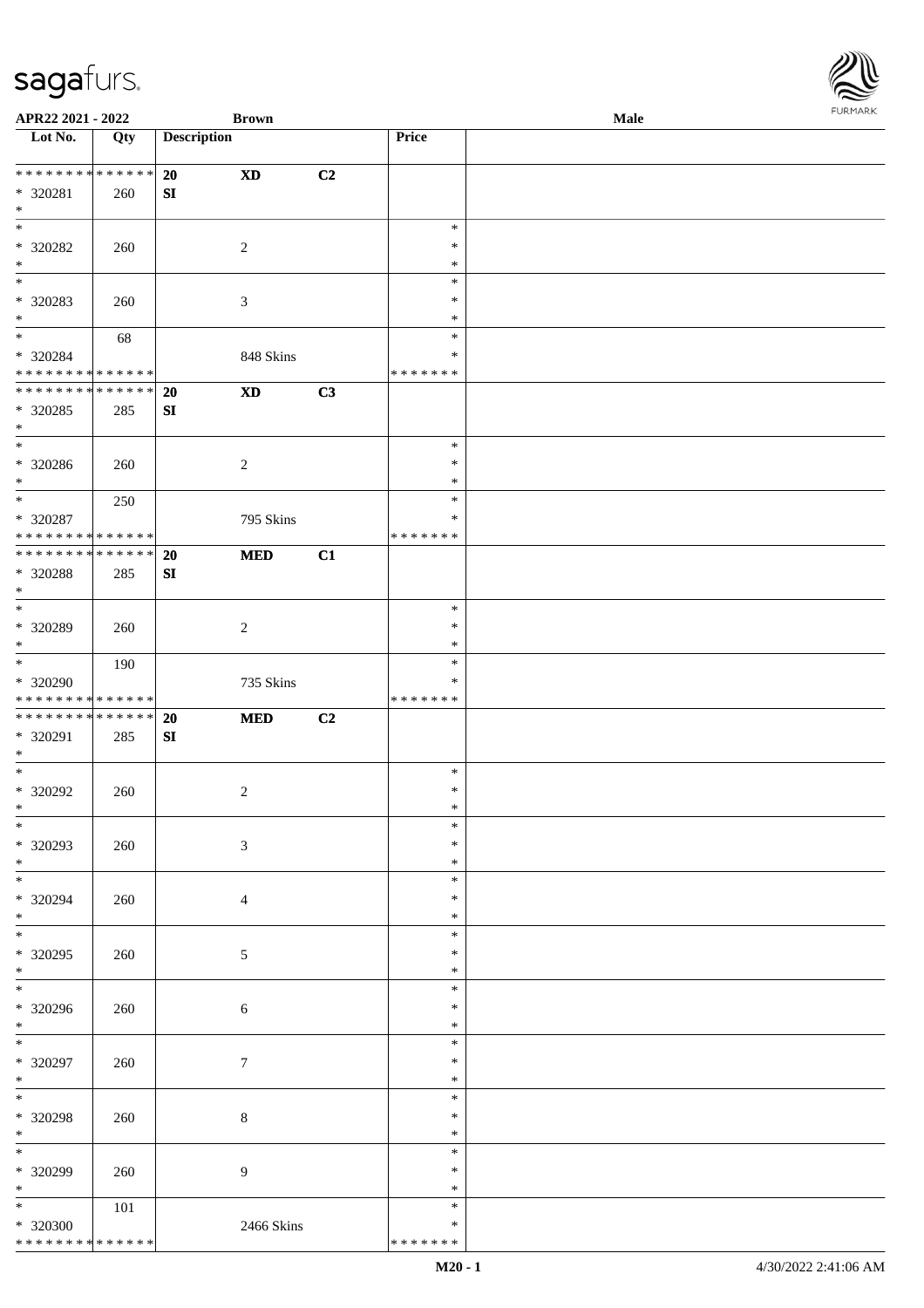| APR22 2021 - 2022                                                          |     |                        | <b>Brown</b>                          |    |                                   | <b>Male</b> |  |
|----------------------------------------------------------------------------|-----|------------------------|---------------------------------------|----|-----------------------------------|-------------|--|
| Lot No.                                                                    | Qty | <b>Description</b>     |                                       |    | Price                             |             |  |
| **************<br>* 320301<br>$\ast$                                       | 285 | 20<br>${\bf S}{\bf I}$ | <b>MED</b>                            | C3 |                                   |             |  |
| $\overline{\ast}$<br>* 320302<br>$\ast$                                    | 260 |                        | $\overline{c}$                        |    | $\ast$<br>$\ast$<br>$\ast$        |             |  |
| $\overline{\phantom{0}}$<br>* 320303<br>$\ast$<br>$\overline{\phantom{0}}$ | 260 |                        | $\mathfrak{Z}$                        |    | $\ast$<br>$\ast$<br>$\ast$        |             |  |
| $* 320304$<br>$\ast$                                                       | 240 |                        | $\overline{4}$                        |    | $\ast$<br>$\ast$<br>$\ast$        |             |  |
| $\overline{\ast}$<br>* 320305<br>* * * * * * * * * * * * * *               | 54  |                        | 1099 Skins                            |    | $\ast$<br>$\ast$<br>* * * * * * * |             |  |
| 320306                                                                     | 129 | 20<br>${\bf S}{\bf I}$ | $\mathbf{X}\mathbf{P}$                | C1 |                                   |             |  |
| ******** <mark>******</mark><br>$* 320307$<br>$\ast$                       | 285 | 20<br>SI               | $\bold{XP}$                           | C2 |                                   |             |  |
| $\ast$<br>* 320308<br>* * * * * * * * * * * * * *                          | 214 |                        | 499 Skins                             |    | $\ast$<br>$\ast$<br>* * * * * * * |             |  |
| 320309                                                                     | 280 | 20<br>${\bf S}{\bf I}$ | $\mathbf{X}\mathbf{P}$                | C3 |                                   |             |  |
| * * * * * * * * * * * * * *<br>* 320310<br>$\ast$                          | 285 | 20<br>${\bf S}{\bf I}$ | $\bf MED$<br><b>LNAP</b>              | C2 |                                   |             |  |
| $\overline{\phantom{0}}$<br>$* 320311$<br>$\ast$                           | 240 |                        | $\sqrt{2}$                            |    | $\ast$<br>$\ast$<br>$\ast$        |             |  |
| $\ast$<br>* 320312<br>**************                                       | 49  |                        | 574 Skins                             |    | $\ast$<br>$\ast$<br>*******       |             |  |
| 320313                                                                     | 165 | 20<br>SI               | $\mathbf{X}\mathbf{P}$<br><b>LNAP</b> | C2 |                                   |             |  |
| ******** <mark>******</mark><br>* 320314<br>$*$                            | 285 | 20<br>$\mathbf{I}$     | MED/PAL C2<br><b>SPAR</b>             |    |                                   |             |  |
| $*$<br>* 320315<br>$*$                                                     | 260 |                        | $\overline{2}$                        |    | $\ast$<br>$\ast$<br>$\ast$        |             |  |
| $*$<br>* 320316<br>$*$                                                     | 260 |                        | 3                                     |    | $\ast$<br>$\ast$<br>$\ast$        |             |  |
| $\overline{\phantom{0}}$<br>* 320317<br>$*$                                | 260 |                        | $\overline{4}$                        |    | $\ast$<br>$\ast$<br>$\ast$        |             |  |
| $*$<br>* 320318<br>$*$                                                     | 260 |                        | $\mathfrak{S}$                        |    | $\ast$<br>$\ast$<br>$\ast$        |             |  |
| $\ast$<br>* 320319<br>$*$                                                  | 260 |                        | 6                                     |    | $\ast$<br>$\ast$<br>$\ast$        |             |  |
| $\overline{\phantom{0}}$<br>* 320320<br>* * * * * * * * * * * * * *        | 72  |                        | 1657 Skins                            |    | $\ast$<br>$\ast$<br>* * * * * * * |             |  |

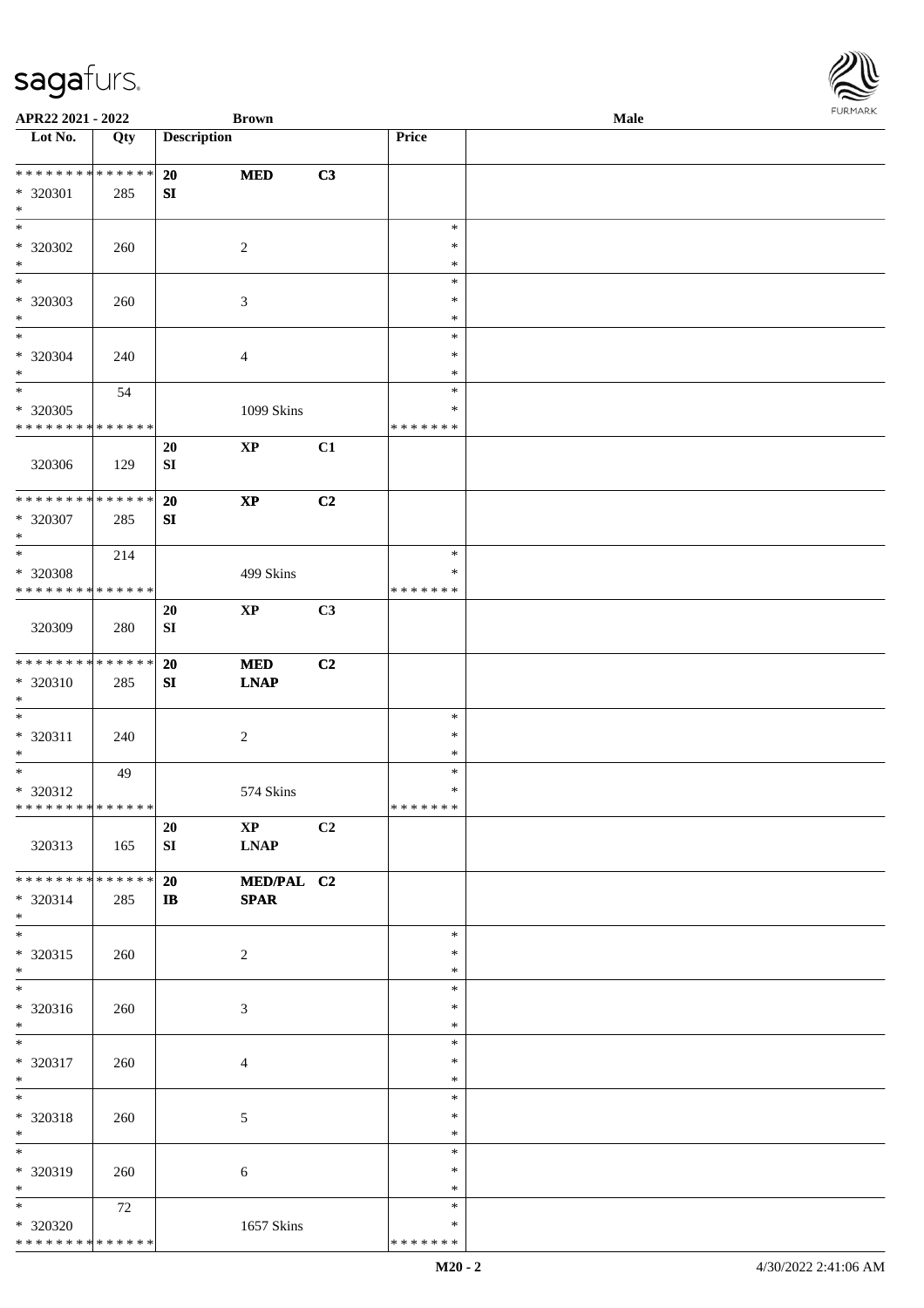| APR22 2021 - 2022                                                |     |                    | <b>Brown</b>               |    |                                   | Male |  |
|------------------------------------------------------------------|-----|--------------------|----------------------------|----|-----------------------------------|------|--|
| Lot $No.$                                                        | Qty | <b>Description</b> |                            |    | Price                             |      |  |
| ******** <mark>******</mark><br>* 320321                         | 285 | 20<br>$\mathbf{I}$ | MED/PAL C2<br><b>CHIP</b>  |    |                                   |      |  |
| $*$<br>$\overline{\ }$                                           |     |                    |                            |    | $\ast$                            |      |  |
| * 320322<br>$*$                                                  | 260 |                    | $\overline{2}$             |    | $\ast$<br>$\ast$<br>$\ast$        |      |  |
| * 320323<br>$\ast$                                               | 260 |                    | $\mathfrak{Z}$             |    | $\ast$<br>$\ast$                  |      |  |
| $\overline{\phantom{0}}$<br>* 320324<br>$*$                      | 260 |                    | $\overline{4}$             |    | $\ast$<br>$\ast$<br>$\ast$        |      |  |
| $\overline{\ }$<br>* 320325<br>$*$                               | 260 |                    | $\mathfrak{S}$             |    | $\ast$<br>$\ast$<br>$\ast$        |      |  |
| $*$<br>* 320326<br>* * * * * * * * <mark>* * * * * * *</mark>    | 200 |                    | 1525 Skins                 |    | $\ast$<br>$\ast$<br>* * * * * * * |      |  |
| ******** <mark>******</mark><br>* 320327<br>$*$                  | 265 | 20<br><b>SAGA</b>  | $\boldsymbol{\mathrm{XD}}$ | C1 |                                   |      |  |
| $\overline{\ast}$<br>$* 320328$<br>$*$                           | 240 |                    | 2                          |    | $\ast$<br>$\ast$<br>$\ast$        |      |  |
| * 320329<br>* * * * * * * * <mark>* * * * * * *</mark>           | 163 |                    | 668 Skins                  |    | $\ast$<br>∗<br>* * * * * * *      |      |  |
| * * * * * * * * <mark>* * * * * * *</mark><br>* 320330<br>$\ast$ | 265 | 20<br><b>SAGA</b>  | $\boldsymbol{\mathrm{XD}}$ | C2 |                                   |      |  |
| $\ast$<br>* 320331<br>$*$                                        | 240 |                    | $\overline{2}$             |    | $\ast$<br>$\ast$<br>$\ast$        |      |  |
| $*$<br>* 320332<br>$\ddot{x}$                                    | 240 |                    | $\mathfrak{Z}$             |    | $\ast$<br>$\ast$<br>$\ast$        |      |  |
| $*$<br>* 320333<br>$*$ $-$                                       | 240 |                    | $\overline{4}$             |    | $\ast$<br>$\ast$<br>$\ast$        |      |  |
| $*$<br>* 320334<br>$*$ $-$                                       | 240 |                    | 5                          |    | $\ast$<br>$\ast$<br>$\ast$        |      |  |
| $\ddot{x}$<br>* 320335<br>$*$                                    | 240 |                    | 6                          |    | $\ast$<br>$\ast$<br>$\ast$        |      |  |
| $*$<br>* 320336<br>$*$                                           | 240 |                    | $\tau$                     |    | $\ast$<br>$\ast$<br>$\ast$        |      |  |
| $*$<br>* 320337<br>$*$                                           | 239 |                    | $8\,$                      |    | $\ast$<br>$\ast$<br>$\ast$        |      |  |
| $*$<br>* 320338<br>$*$                                           | 240 |                    | 9                          |    | $\ast$<br>$\ast$<br>$\ast$        |      |  |
| $\overline{\mathbf{r}}$<br>* 320339<br>$*$                       | 240 |                    | 10                         |    | $\ast$<br>$\ast$<br>$\ast$        |      |  |
| $*$<br>* 320340<br>$*$                                           | 240 |                    | 11                         |    | $\ast$<br>$\ast$<br>$\ast$        |      |  |

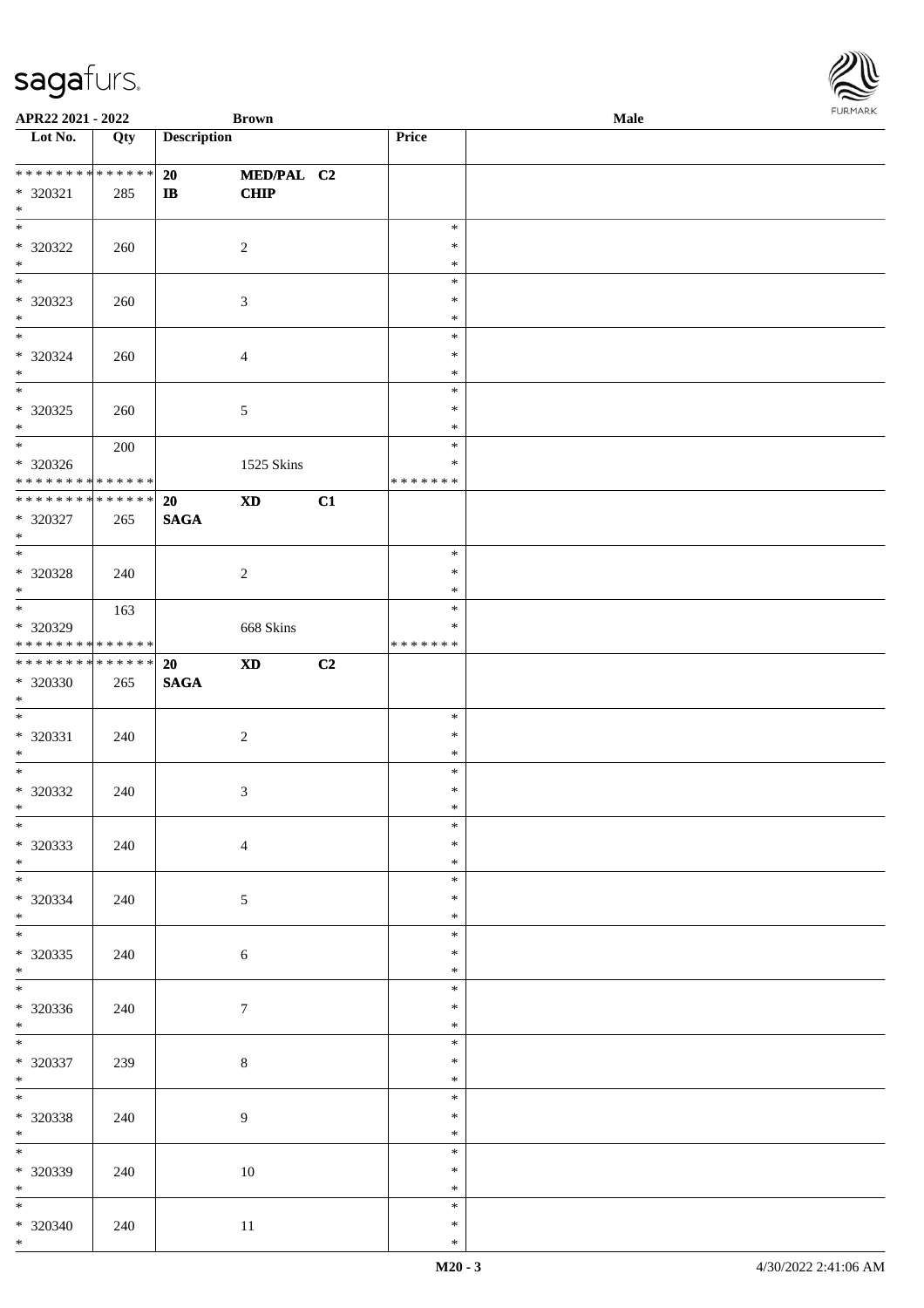| APR22 2021 - 2022                                                             |                    |                          | <b>Brown</b>   |    |                                   | Male |  |
|-------------------------------------------------------------------------------|--------------------|--------------------------|----------------|----|-----------------------------------|------|--|
| Lot No.                                                                       | Qty                | <b>Description</b>       |                |    | <b>Price</b>                      |      |  |
| $*$<br>* 320341<br>* * * * * * * * <mark>* * * * * * *</mark>                 | 50                 | 20<br><b>SAGA</b>        | <b>XD</b>      | C2 | $\ast$<br>$\ast$<br>* * * * * * * |      |  |
| * * * * * * * * <mark>* * * * * * *</mark><br>* 320342<br>$\ast$              | 265                | 20<br><b>SAGA</b>        | <b>XD</b>      | C3 |                                   |      |  |
| * 320343<br>$*$                                                               | 240                |                          | $\overline{2}$ |    | $\ast$<br>$\ast$<br>$\ast$        |      |  |
| $*$<br>* 320344<br>$*$                                                        | 240                |                          | $\sqrt{3}$     |    | $\ast$<br>$\ast$<br>$\ast$        |      |  |
| $\overline{\ast}$<br>$* 320345$<br>* * * * * * * * <mark>* * * * * * *</mark> | 244                |                          | 989 Skins      |    | $\ast$<br>$\ast$<br>* * * * * * * |      |  |
| * 320346<br>$\ast$                                                            | 265                | 20<br><b>SAGA</b>        | <b>Dark</b>    | C2 |                                   |      |  |
| $\overline{\phantom{0}}$<br>* 320347<br>$*$                                   | 240                |                          | 2              |    | $\ast$<br>$\ast$<br>$\ast$        |      |  |
| * 320348<br>$\ast$                                                            | 240                |                          | 3              |    | $\ast$<br>$\ast$<br>$\ast$        |      |  |
| $*$<br>* 320349<br>$\ast$                                                     | 240                |                          | 4              |    | $\ast$<br>$\ast$<br>$\ast$        |      |  |
| $\ddot{x}$<br>* 320350<br>$*$                                                 | 240                |                          | $5\,$          |    | $\ast$<br>$\ast$<br>$\ast$        |      |  |
| $\ast$<br>$* 320351$<br>$*$                                                   | 240                |                          | $\sqrt{6}$     |    | $\ast$<br>$\ast$<br>$\ast$        |      |  |
| * 320352<br>$\ast$                                                            | 240                |                          | $\overline{7}$ |    | $\ast$<br>$\ast$<br>$\ast$        |      |  |
| $\ddot{x}$<br>* 320353<br>$*$                                                 | 240                |                          | $\,8\,$        |    | $\ast$<br>$\ast$<br>$\ast$        |      |  |
| $*$<br>* 320354<br>$*$                                                        | 240                |                          | 9              |    | $\ast$<br>$\ast$<br>$\ast$        |      |  |
| $\ddot{x}$<br>* 320355<br>* * * * * * * * <mark>* * * * * * *</mark>          | 172                |                          | 2357 Skins     |    | $\ast$<br>$\ast$<br>* * * * * * * |      |  |
| * * * * * * * * <mark>*</mark><br>* 320356<br>$*$                             | * * * * * *<br>265 | <b>20</b><br><b>SAGA</b> | <b>MED</b>     | C1 |                                   |      |  |
| $\overline{\mathbf{r}}$<br>* 320357<br>$*$                                    | 240                |                          | $\sqrt{2}$     |    | $\ast$<br>$\ast$<br>$\ast$        |      |  |
| $*$<br>* 320358<br>$\ast$                                                     | 240                |                          | $\mathfrak{Z}$ |    | $\ast$<br>$\ast$<br>$\ast$        |      |  |
| $\overline{\ }$<br>* 320359<br>$*$                                            | 240                |                          | $\overline{4}$ |    | $\ast$<br>$\ast$<br>$\ast$        |      |  |
| $*$<br>* 320360<br>$\ast$                                                     | 240                |                          | $\overline{5}$ |    | $\ast$<br>$\ast$<br>$\ast$        |      |  |

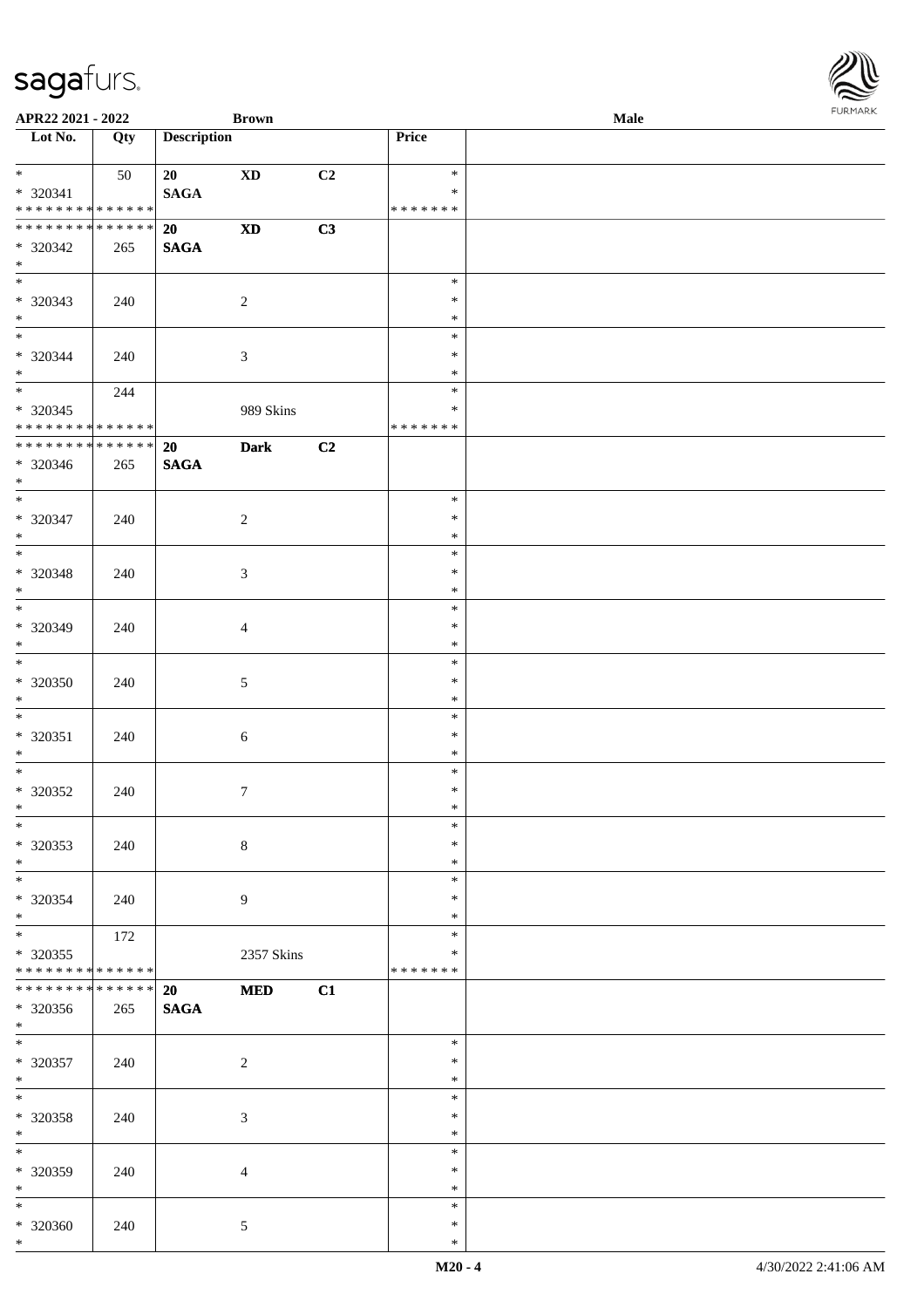| APR22 2021 - 2022                          |     |                    | <b>Brown</b>   |    |                  | Male |  |
|--------------------------------------------|-----|--------------------|----------------|----|------------------|------|--|
| Lot No.                                    | Qty | <b>Description</b> |                |    | Price            |      |  |
|                                            |     |                    |                |    |                  |      |  |
| $\ddot{x}$                                 |     | 20                 | $\bf MED$      | C1 | $\ast$           |      |  |
| * 320361                                   | 240 | <b>SAGA</b>        |                |    | $\ast$           |      |  |
| $*$<br>$\overline{\ast}$                   |     |                    |                |    | $\ast$           |      |  |
|                                            |     |                    |                |    | $\ast$           |      |  |
| * 320362                                   | 240 |                    | $\tau$         |    | $\ast$           |      |  |
| $*$                                        |     |                    |                |    | $\ast$<br>$\ast$ |      |  |
|                                            |     |                    |                |    | $\ast$           |      |  |
| * 320363<br>$\ast$                         | 220 |                    | $\,8\,$        |    | $\ast$           |      |  |
| $\ddot{x}$                                 | 51  |                    |                |    | $\ast$           |      |  |
| * 320364                                   |     |                    | 1976 Skins     |    | $\ast$           |      |  |
| * * * * * * * * <mark>* * * * * * *</mark> |     |                    |                |    | * * * * * * *    |      |  |
| * * * * * * * * * * * * * *                |     | 20                 | $\bf MED$      | C2 |                  |      |  |
| * 320365                                   | 265 | <b>SAGA</b>        |                |    |                  |      |  |
| $*$                                        |     |                    |                |    |                  |      |  |
| $\overline{\ }$                            |     |                    |                |    | $\ast$           |      |  |
| * 320366                                   | 240 |                    | $\overline{2}$ |    | $\ast$           |      |  |
| $*$                                        |     |                    |                |    | $\ast$           |      |  |
|                                            |     |                    |                |    | $\ast$           |      |  |
| * 320367                                   | 240 |                    | 3              |    | $\ast$           |      |  |
| $*$                                        |     |                    |                |    | $\ast$           |      |  |
| $\overline{\ast}$                          |     |                    |                |    | $\ast$           |      |  |
| * 320368                                   | 240 |                    | $\overline{4}$ |    | $\ast$           |      |  |
| $*$                                        |     |                    |                |    | $\ast$           |      |  |
| $\overline{\phantom{0}}$                   |     |                    |                |    | $\ast$           |      |  |
| * 320369                                   | 240 |                    | 5              |    | $\ast$           |      |  |
| $\ast$<br>$*$                              |     |                    |                |    | $\ast$           |      |  |
|                                            |     |                    |                |    | $\ast$           |      |  |
| * 320370<br>$\ast$                         | 240 |                    | $\sqrt{6}$     |    | $\ast$<br>$\ast$ |      |  |
| $*$                                        |     |                    |                |    | $\ast$           |      |  |
| * 320371                                   | 240 |                    | $\overline{7}$ |    | $\ast$           |      |  |
| $*$                                        |     |                    |                |    | $\ast$           |      |  |
| $\ddot{x}$                                 |     |                    |                |    | $\ast$           |      |  |
| * 320372                                   | 240 |                    | $\,8\,$        |    | $\ast$           |      |  |
| $\ast$                                     |     |                    |                |    | $\ast$           |      |  |
| $*$                                        | 58  |                    |                |    | $\ast$           |      |  |
| * 320373                                   |     |                    | 2003 Skins     |    | $\ast$           |      |  |
| * * * * * * * * * * * * * * <mark>*</mark> |     |                    |                |    | * * * * * * *    |      |  |
| * * * * * * * * <mark>* * * * * * *</mark> |     | 20                 | <b>MED</b>     | C3 |                  |      |  |
| * 320374                                   | 265 | <b>SAGA</b>        |                |    |                  |      |  |
| $*$                                        |     |                    |                |    |                  |      |  |
|                                            |     |                    |                |    | $\ast$           |      |  |
| * 320375<br>$\ast$                         | 240 |                    | 2              |    | $\ast$<br>$\ast$ |      |  |
|                                            |     |                    |                |    | $\ast$           |      |  |
| * 320376                                   | 240 |                    | $\mathfrak{Z}$ |    | $\ast$           |      |  |
| $*$                                        |     |                    |                |    | $\ast$           |      |  |
| $\ddot{x}$                                 |     |                    |                |    | $\ast$           |      |  |
| * 320377                                   | 240 |                    | $\overline{4}$ |    | $\ast$           |      |  |
| $*$                                        |     |                    |                |    | $\ast$           |      |  |
| $\ddot{x}$                                 |     |                    |                |    | $\ast$           |      |  |
| * 320378                                   | 240 |                    | $\mathfrak{S}$ |    | $\ast$           |      |  |
| $*$                                        |     |                    |                |    | $\ast$           |      |  |
| $\overline{\mathbf{r}}$                    |     |                    |                |    | $\ast$           |      |  |
| * 320379                                   | 240 |                    | $\sqrt{6}$     |    | $\ast$           |      |  |
| $*$                                        |     |                    |                |    | $\ast$           |      |  |
| $\overline{\ast}$                          |     |                    |                |    | $\ast$           |      |  |
| * 320380                                   | 240 |                    | $\tau$         |    | $\ast$           |      |  |
| $\ast$                                     |     |                    |                |    | $\ast$           |      |  |

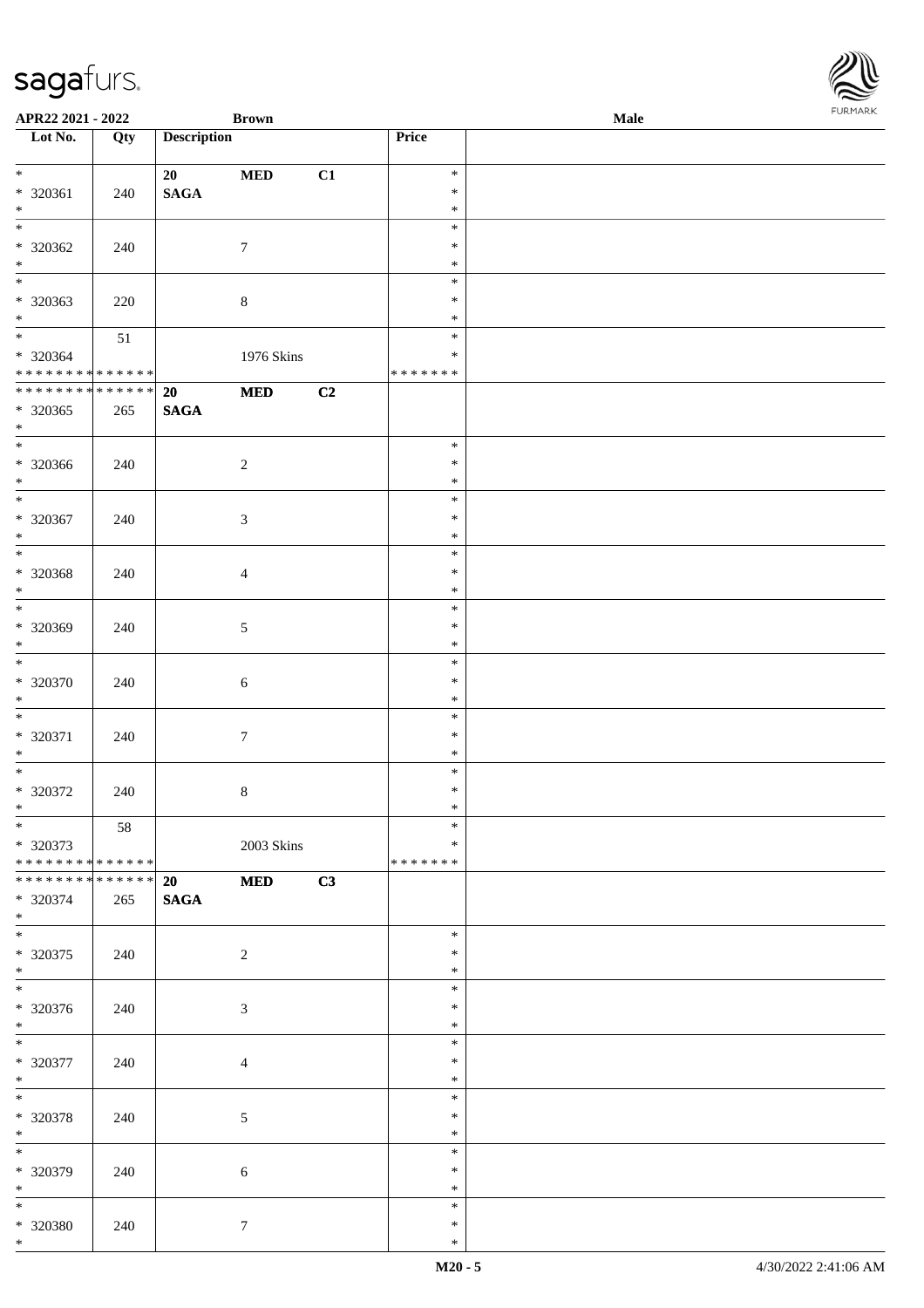| APR22 2021 - 2022                                    |             |                    | <b>Brown</b>           |                |                    | Male | <b>FUNITANN</b> |
|------------------------------------------------------|-------------|--------------------|------------------------|----------------|--------------------|------|-----------------|
| Lot No.                                              | Qty         | <b>Description</b> |                        |                | Price              |      |                 |
| $\ast$                                               |             |                    |                        |                |                    |      |                 |
|                                                      |             | 20                 | <b>MED</b>             | C3             | $\ast$<br>$\ast$   |      |                 |
| * 320381<br>$\ast$                                   | 240         | <b>SAGA</b>        |                        |                | $\ast$             |      |                 |
| $\overline{\ast}$                                    | 127         |                    |                        |                | $\ast$             |      |                 |
| * 320382                                             |             |                    | 2072 Skins             |                | ∗                  |      |                 |
| * * * * * * * * <mark>* * * * * *</mark>             |             |                    |                        |                | * * * * * * *      |      |                 |
| * * * * * * * * <mark>* * * * * * *</mark>           |             | 20                 | $\mathbf{X}\mathbf{P}$ | C1             |                    |      |                 |
| * 320383                                             | 265         | <b>SAGA</b>        |                        |                |                    |      |                 |
| $\ast$                                               |             |                    |                        |                |                    |      |                 |
| $\ddot{x}$                                           | 47          |                    |                        |                | $\ast$             |      |                 |
| * 320384                                             |             |                    | 312 Skins              |                | $\ast$             |      |                 |
| * * * * * * * * <mark>* * * * * *</mark>             |             |                    |                        |                | * * * * * * *      |      |                 |
| * * * * * * * * <mark>* * * * * * *</mark>           |             | 20                 | $\bold{XP}$            | C2             |                    |      |                 |
| * 320385                                             | 265         | <b>SAGA</b>        |                        |                |                    |      |                 |
| $\ast$<br>$*$                                        |             |                    |                        |                |                    |      |                 |
|                                                      |             |                    |                        |                | $\ast$<br>$\ast$   |      |                 |
| * 320386<br>$*$                                      | 240         |                    | $\overline{2}$         |                | $\ast$             |      |                 |
| $*$                                                  |             |                    |                        |                | $\ast$             |      |                 |
| * 320387                                             | 240         |                    | 3                      |                | $\ast$             |      |                 |
| $*$                                                  |             |                    |                        |                | $\ast$             |      |                 |
|                                                      |             |                    |                        |                | $\ast$             |      |                 |
| * 320388                                             | 240         |                    | 4                      |                | $\ast$             |      |                 |
| $*$                                                  |             |                    |                        |                | $\ast$             |      |                 |
| $*$                                                  | 239         |                    |                        |                | $\ast$             |      |                 |
| * 320389                                             |             |                    | 1224 Skins             |                | $\ast$             |      |                 |
| * * * * * * * * <mark>* * * * * *</mark>             |             |                    |                        |                | * * * * * * *      |      |                 |
| * * * * * * * * <mark>* * * * * * *</mark>           |             | <b>20</b>          | $\mathbf{X}\mathbf{P}$ | C3             |                    |      |                 |
| * 320390                                             | 265         | <b>SAGA</b>        |                        |                |                    |      |                 |
| $\ast$<br>$\overline{\ast}$                          |             |                    |                        |                |                    |      |                 |
|                                                      | 244         |                    |                        |                | $\ast$<br>$\ast$   |      |                 |
| * 320391<br>* * * * * * * * <mark>* * * * * *</mark> |             |                    | 509 Skins              |                | *******            |      |                 |
| * * * * * * * * <mark>* * * * * * *</mark>           |             | <b>20</b>          | <b>MED</b>             | C2             |                    |      |                 |
| * 320392                                             | 265         | <b>SAGA</b>        | <b>LNAP</b>            |                |                    |      |                 |
| $\ast$                                               |             |                    |                        |                |                    |      |                 |
| $\ast$                                               |             |                    |                        |                | $\ast$             |      |                 |
| * 320393                                             | 240         |                    | $\overline{2}$         |                | $\ast$             |      |                 |
| $*$                                                  |             |                    |                        |                | $\ast$             |      |                 |
|                                                      |             |                    |                        |                | $\ast$             |      |                 |
| * 320394                                             | 270         |                    | 3                      |                | $\ast$             |      |                 |
| $*$                                                  |             |                    |                        |                | $\ast$             |      |                 |
| $*$                                                  | 58          |                    |                        |                | $\ast$             |      |                 |
| * 320395<br>* * * * * * * *                          | ******      |                    | 833 Skins              |                | ∗<br>* * * * * * * |      |                 |
|                                                      |             | 20                 | $\mathbf{XP}$          | C <sub>2</sub> |                    |      |                 |
| 320396                                               | 149         | SAGA               | <b>LNAP</b>            |                |                    |      |                 |
|                                                      |             |                    |                        |                |                    |      |                 |
| * * * * * * * *                                      | * * * * * * | 20                 | MED/PAL C2             |                |                    |      |                 |
| * 320397                                             | 265         | IA                 | <b>SPAR</b>            |                |                    |      |                 |
| $*$                                                  |             |                    |                        |                |                    |      |                 |
| $\ast$                                               |             |                    |                        |                | $\ast$             |      |                 |
| * 320398                                             | 240         |                    | $\overline{2}$         |                | $\ast$             |      |                 |
| $*$                                                  |             |                    |                        |                | $\ast$             |      |                 |
| $*$                                                  |             |                    |                        |                | $\ast$             |      |                 |
| * 320399<br>$\ast$                                   | 240         |                    | 3                      |                | $\ast$<br>$\ast$   |      |                 |
| $\ast$                                               |             |                    |                        |                | $\ast$             |      |                 |
| $* 320400$                                           | 240         |                    | $\overline{4}$         |                | $\ast$             |      |                 |
| $*$                                                  |             |                    |                        |                | $\ast$             |      |                 |
|                                                      |             |                    |                        |                |                    |      |                 |

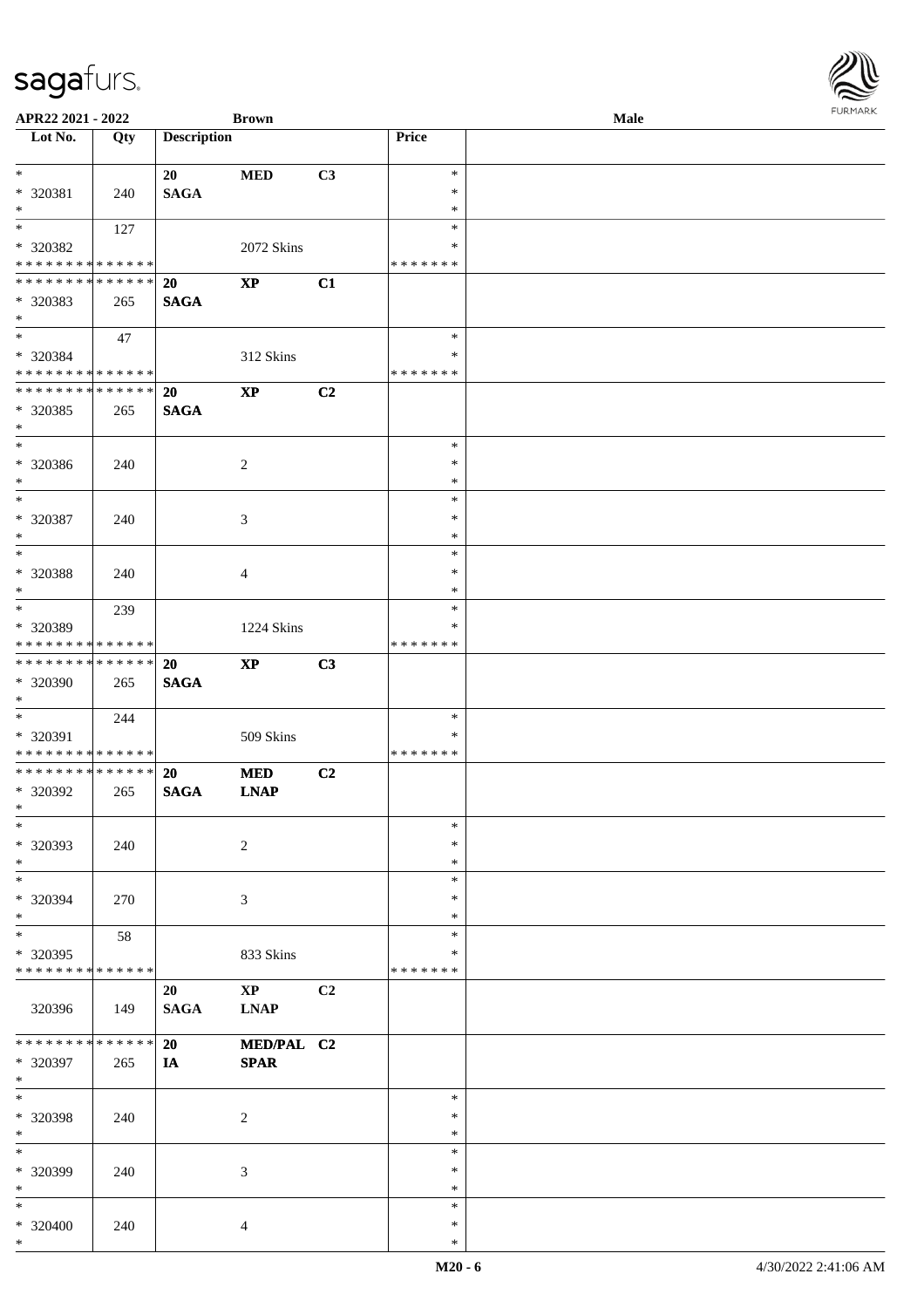| APR22 2021 - 2022                       |     |                    | <b>Brown</b>     |    |                    | Male |  |
|-----------------------------------------|-----|--------------------|------------------|----|--------------------|------|--|
| $\overline{\phantom{1}}$ Lot No.        | Qty | <b>Description</b> |                  |    | Price              |      |  |
|                                         |     |                    |                  |    |                    |      |  |
| $*$                                     |     | 20                 | MED/PAL C2       |    | $\ast$             |      |  |
| * 320401                                | 240 | IA                 | <b>SPAR</b>      |    | $\ast$             |      |  |
| $*$                                     |     |                    |                  |    | $\ast$             |      |  |
| $*$                                     |     |                    |                  |    | $\ast$             |      |  |
| $* 320402$                              | 240 |                    | 6                |    | $\ast$             |      |  |
| $\ast$                                  |     |                    |                  |    | $\ast$             |      |  |
| $\overline{\phantom{0}}$                |     |                    |                  |    | $\ast$             |      |  |
| $* 320403$                              | 240 |                    | $\tau$           |    | $\ast$             |      |  |
| $*$                                     |     |                    |                  |    | $\ast$             |      |  |
| $*$                                     | 175 |                    |                  |    | $\ast$             |      |  |
| $* 320404$                              |     |                    | 1880 Skins       |    | $\ast$             |      |  |
| * * * * * * * * * * * * * *             |     |                    |                  |    | * * * * * * *      |      |  |
| ******** <mark>******</mark>            |     | 20                 | MED/PAL C2       |    |                    |      |  |
| $* 320405$                              | 265 | IA                 | CHIP             |    |                    |      |  |
| $*$                                     |     |                    |                  |    |                    |      |  |
| $*$                                     |     |                    |                  |    | $\ast$             |      |  |
| * 320406                                | 240 |                    | $\overline{c}$   |    | $\ast$             |      |  |
| $*$                                     |     |                    |                  |    | $\ast$             |      |  |
| $*$                                     |     |                    |                  |    | $\ast$             |      |  |
| * 320407                                | 240 |                    | 3                |    | $\ast$             |      |  |
| $*$                                     |     |                    |                  |    | $\ast$             |      |  |
| $*$                                     |     |                    |                  |    | $\ast$             |      |  |
| $* 320408$                              | 240 |                    | $\overline{4}$   |    | $\ast$             |      |  |
| $*$                                     |     |                    |                  |    | $\ast$             |      |  |
|                                         |     |                    |                  |    | $\ast$             |      |  |
| $* 320409$                              | 240 |                    | $\sqrt{5}$       |    | $\ast$             |      |  |
| $*$                                     |     |                    |                  |    | $\ast$             |      |  |
| $\overline{\phantom{0}}$                |     |                    |                  |    | $\ast$             |      |  |
| * 320410                                | 240 |                    | $\sqrt{6}$       |    | $\ast$             |      |  |
| $*$                                     |     |                    |                  |    | $\ast$             |      |  |
| $*$                                     |     |                    |                  |    | $\ast$             |      |  |
| $* 320411$                              | 240 |                    | $\boldsymbol{7}$ |    | $\ast$             |      |  |
| $*$                                     |     |                    |                  |    | $\ast$             |      |  |
| $*$                                     |     |                    |                  |    | $\ast$             |      |  |
| $* 320412$                              | 240 |                    | $\,8\,$          |    | $\ast$             |      |  |
| $*$ $-$                                 |     |                    |                  |    | $\ast$             |      |  |
| $*$                                     |     |                    |                  |    | $\ast$             |      |  |
| $* 320413$                              | 220 |                    | 9                |    | $\ast$             |      |  |
| $*$                                     |     |                    |                  |    | $\ast$             |      |  |
| $*$                                     | 52  |                    |                  |    | $\ast$             |      |  |
| $* 320414$                              |     |                    | 2217 Skins       |    | $\ast$             |      |  |
| * * * * * * * * * * * * * *             |     |                    |                  |    | * * * * * * *      |      |  |
|                                         |     | 20                 | <b>XD</b>        | C1 |                    |      |  |
| 320415                                  | 169 | <b>SROY</b>        |                  |    |                    |      |  |
| * * * * * * * * * * * * * * *           |     |                    |                  |    |                    |      |  |
|                                         |     | <b>20</b>          | <b>XD</b>        | C2 |                    |      |  |
| * 320416<br>$*$                         | 220 | <b>SROY</b>        |                  |    |                    |      |  |
| $\ast$                                  |     |                    |                  |    | $\ast$             |      |  |
|                                         | 73  |                    |                  |    |                    |      |  |
| * 320417<br>* * * * * * * * * * * * * * |     |                    | 293 Skins        |    | ∗<br>* * * * * * * |      |  |
| * * * * * * * * * * * * * * *           |     |                    |                  |    |                    |      |  |
|                                         |     | <b>20</b>          | <b>MED</b>       | C1 |                    |      |  |
| * 320418<br>$*$                         | 245 | <b>SROY</b>        |                  |    |                    |      |  |
| $*$                                     |     |                    |                  |    | $\ast$             |      |  |
|                                         |     |                    |                  |    | $\ast$             |      |  |
| * 320419<br>$*$                         | 240 |                    | $\overline{c}$   |    | $\ast$             |      |  |
| $*$                                     |     |                    |                  |    | $\ast$             |      |  |
|                                         | 38  |                    |                  |    | $\ast$             |      |  |
| * 320420<br>* * * * * * * * * * * * * * |     |                    | 523 Skins        |    | * * * * * * *      |      |  |
|                                         |     |                    |                  |    |                    |      |  |

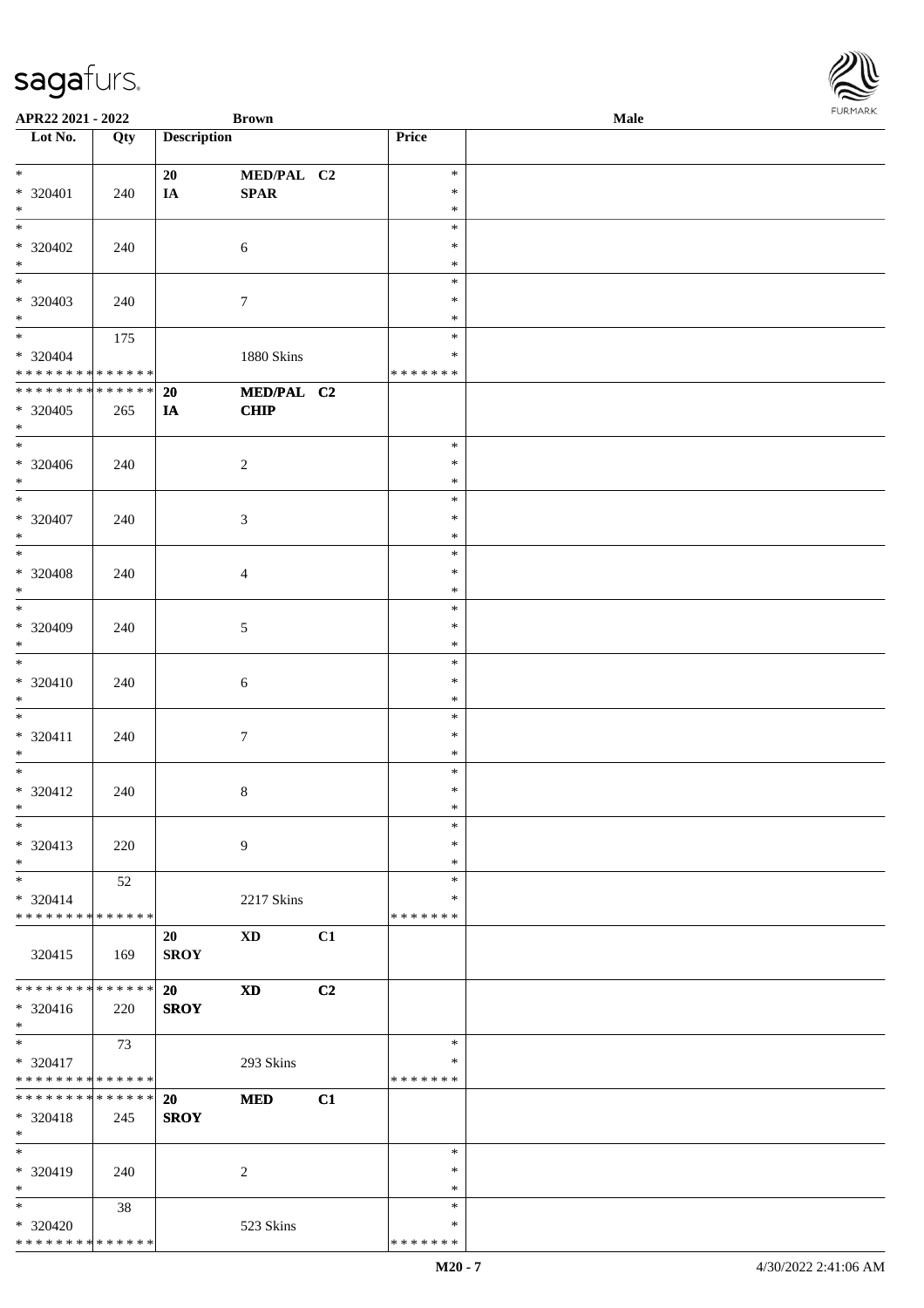

| APR22 2021 - 2022            |     |                    | <b>Brown</b> |    |              | <b>Male</b> | <b>FURMARK</b> |
|------------------------------|-----|--------------------|--------------|----|--------------|-------------|----------------|
| Lot No.                      | Qty | <b>Description</b> |              |    | <b>Price</b> |             |                |
| ******** <mark>******</mark> |     | <b>20</b>          | <b>MED</b>   | C2 |              |             |                |
| $* 320421$<br>$\ast$         | 245 | <b>SROY</b>        |              |    |              |             |                |
| $\ast$                       |     |                    |              |    | $\ast$       |             |                |
| * 320422                     | 220 |                    | 2            |    | $\ast$       |             |                |
| $\ast$                       |     |                    |              |    | $\ast$       |             |                |
| $\ast$                       |     |                    |              |    | $\ast$       |             |                |
| $* 320423$                   | 220 |                    | 3            |    | $\ast$       |             |                |
| $\ast$                       |     |                    |              |    | $\ast$       |             |                |
| $*$                          | 63  |                    |              |    | $\ast$       |             |                |
| * 320424                     |     |                    | 748 Skins    |    | $\ast$       |             |                |
| **************               |     |                    |              |    | *******      |             |                |
|                              |     | 20                 | <b>MED</b>   | C3 |              |             |                |
| 320425                       | 158 | <b>SROY</b>        |              |    |              |             |                |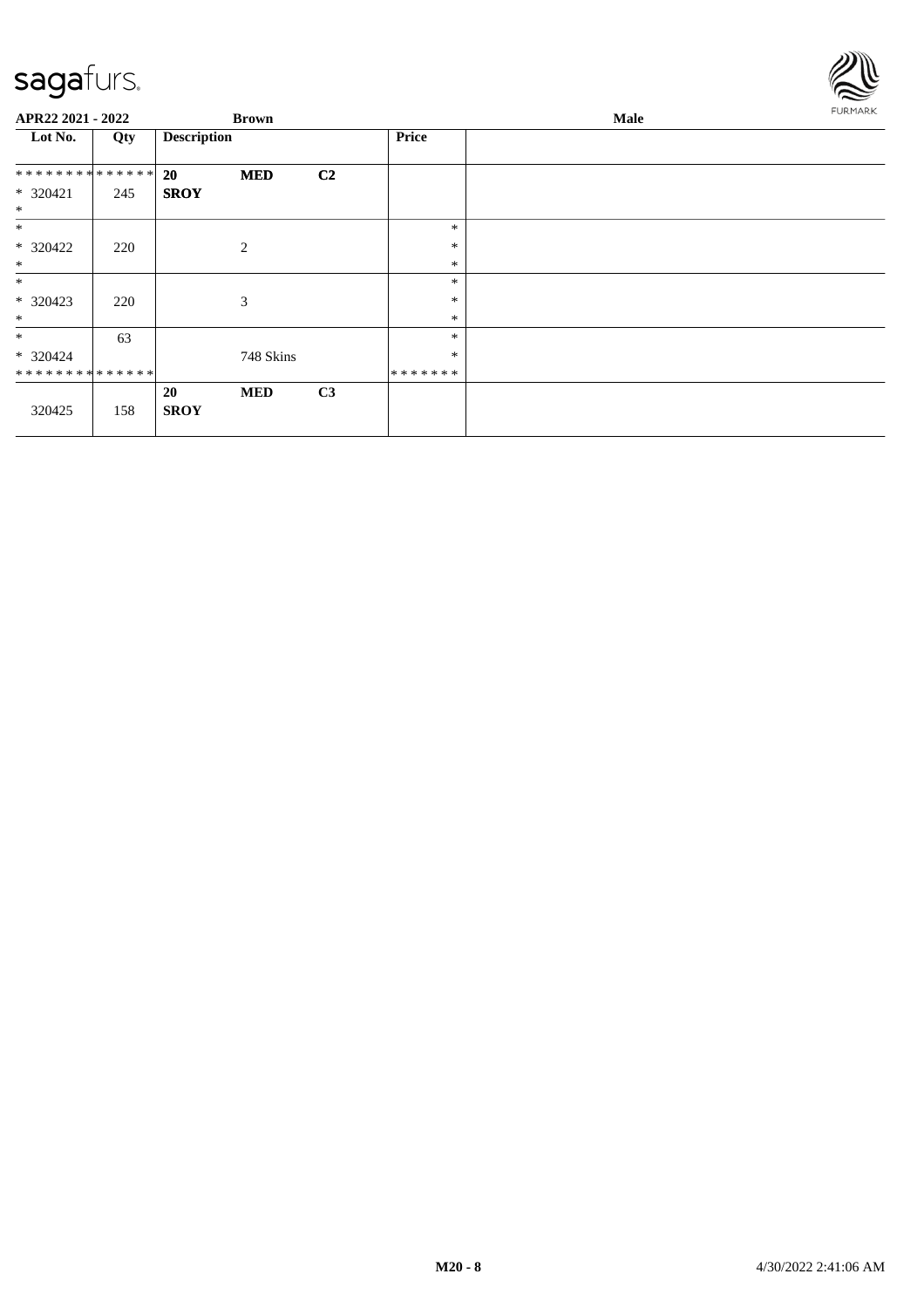

| APR22 2021 - 2022                         |             |                    | <b>Brown Velvet</b>       |                |                            | Male |  |
|-------------------------------------------|-------------|--------------------|---------------------------|----------------|----------------------------|------|--|
| Lot No.                                   | Qty         | <b>Description</b> |                           |                | Price                      |      |  |
|                                           |             |                    |                           |                |                            |      |  |
| 320481                                    | 188         | 40<br>${\bf SI}$   | <b>XD</b><br><b>VELV1</b> | C1/C2          |                            |      |  |
| * * * * * * * * * * * * * *               |             | 40                 | <b>XD</b>                 | C3             |                            |      |  |
| * 320482<br>$*$                           | 225         | SI                 | <b>VELV1</b>              |                |                            |      |  |
|                                           | 171         |                    |                           |                | $\ast$                     |      |  |
| * 320483<br>* * * * * * * * * * * * * *   |             |                    | 396 Skins                 |                | $\ast$<br>* * * * * * *    |      |  |
| ******** <mark>******</mark>              |             | 40                 | <b>MED</b>                | C1             |                            |      |  |
| * 320484<br>$*$                           | 225         | ${\bf S}{\bf I}$   | <b>VELV1</b>              |                |                            |      |  |
| $\overline{\ast}$                         |             |                    |                           |                | $\ast$                     |      |  |
| $* 320485$<br>$*$                         | 200         |                    | $\sqrt{2}$                |                | $\ast$<br>$\ast$           |      |  |
| $*$                                       |             |                    |                           |                | $\ast$                     |      |  |
| * 320486<br>$*$                           | 200         |                    | 3                         |                | $\ast$<br>$\ast$           |      |  |
| $*$                                       | 191         |                    |                           |                | $\ast$                     |      |  |
| $* 320487$<br>* * * * * * * * * * * * * * |             |                    | 816 Skins                 |                | ∗<br>* * * * * * *         |      |  |
| * * * * * * * * * * * * * *               |             | 40                 | <b>MED</b>                | C <sub>2</sub> |                            |      |  |
| * 320488<br>$*$                           | 225         | SI                 | <b>VELV1</b>              |                |                            |      |  |
| $*$                                       |             |                    |                           |                | $\ast$                     |      |  |
| * 320489<br>$*$                           | 200         |                    | $\overline{2}$            |                | $\ast$<br>$\ast$           |      |  |
| $\ast$                                    |             |                    |                           |                | $\ast$                     |      |  |
| * 320490<br>$\ast$                        | 200         |                    | $\mathfrak{Z}$            |                | $\ast$<br>$\ast$           |      |  |
| $*$<br>* 320491                           | 200         |                    | $\overline{4}$            |                | $\ast$<br>$\ast$           |      |  |
| $*$                                       |             |                    |                           |                | $\ast$                     |      |  |
| $*$<br>* 320492<br>$*$                    | 200         |                    | 5                         |                | $\ast$<br>$\ast$<br>$\ast$ |      |  |
| $\ast$                                    |             |                    |                           |                | $\ast$                     |      |  |
| * 320493<br>$*$                           | 200         |                    | $\boldsymbol{6}$          |                | $\ast$<br>$\ast$           |      |  |
| $*$                                       |             |                    |                           |                | $\ast$                     |      |  |
| * 320494<br>$*$                           | 200         |                    | $7\phantom{.0}$           |                | $\ast$<br>$\ast$           |      |  |
| $*$                                       | 161         |                    |                           |                | $\ast$                     |      |  |
| * 320495<br>* * * * * * * * * * * * * *   |             |                    | 1586 Skins                |                | $\ast$<br>*******          |      |  |
| * * * * * * * * * * * * * * *             |             | 40                 | <b>MED</b>                | C3             |                            |      |  |
| * 320496<br>$*$                           | 225         | ${\bf S}{\bf I}$   | <b>VELV1</b>              |                |                            |      |  |
| $*$                                       |             |                    |                           |                | $\ast$                     |      |  |
| * 320497<br>$*$                           | 200         |                    | $\overline{2}$            |                | $\ast$<br>$\ast$           |      |  |
| $*$ $*$                                   | 110         |                    |                           |                | $\ast$                     |      |  |
| * 320498<br>* * * * * * * *               | * * * * * * |                    | 535 Skins                 |                | $\ast$<br>* * * * * * *    |      |  |
|                                           |             | 40                 | $\mathbf{X}\mathbf{P}$    | C1             |                            |      |  |
| 320499                                    | 201         | SI                 | <b>VELV1</b>              |                |                            |      |  |
| * * * * * * * * * * * * * * *             |             | 40                 | $\mathbf{X}\mathbf{P}$    | C2             |                            |      |  |
| * 320500<br>$\ast$                        | 225         | SI                 | <b>VELV1</b>              |                |                            |      |  |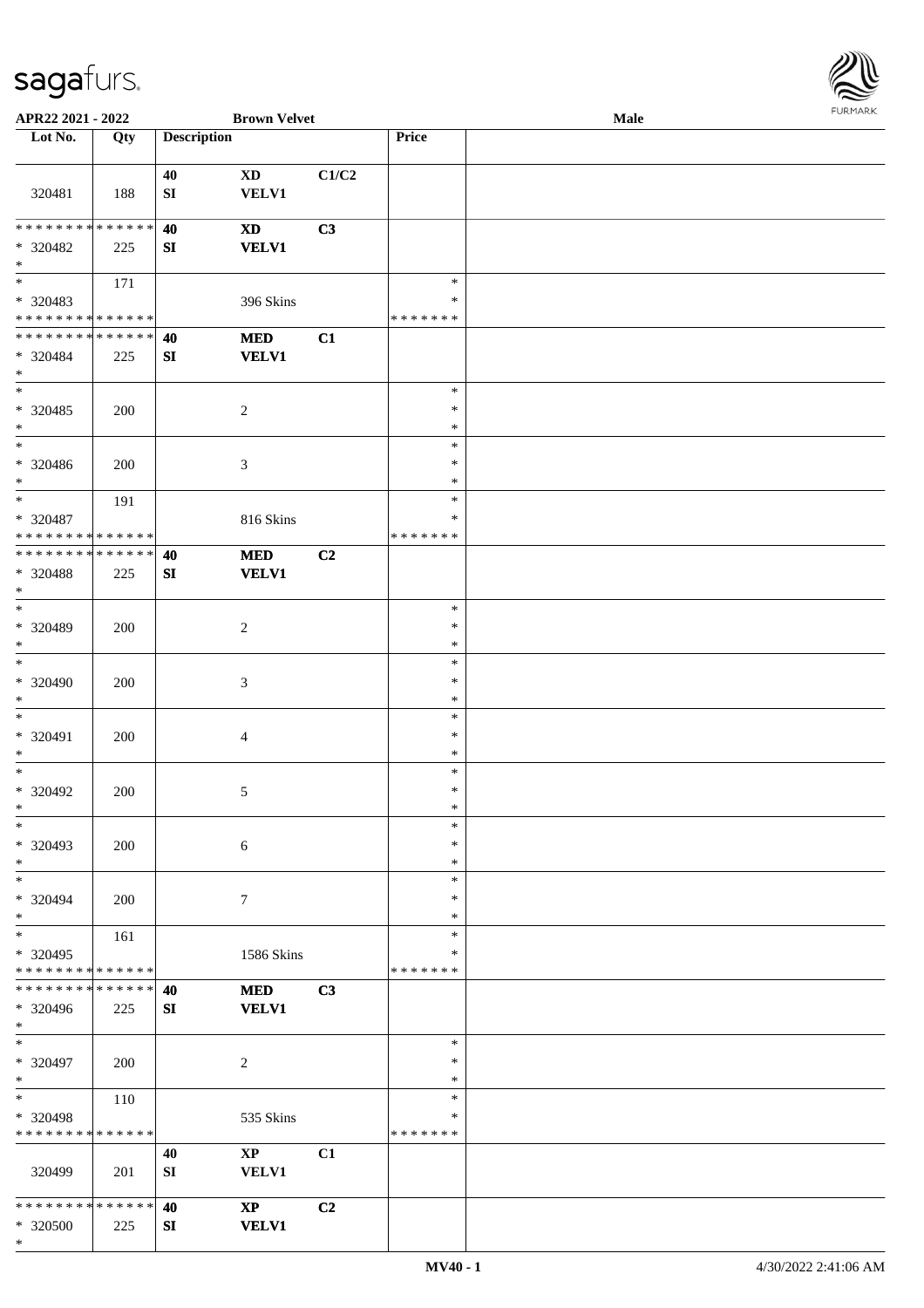

| APR22 2021 - 2022             |     |                    | <b>Brown Velvet</b>    |                |               | Male |  |
|-------------------------------|-----|--------------------|------------------------|----------------|---------------|------|--|
| Lot No.                       | Qty | <b>Description</b> |                        |                | Price         |      |  |
|                               |     |                    |                        |                |               |      |  |
| $\ast$                        |     | 40                 | $\mathbf{XP}$          | C2             | $\ast$        |      |  |
| * 320501                      | 200 | SI                 | <b>VELV1</b>           |                | $\ast$        |      |  |
| $\ast$                        |     |                    |                        |                | $\ast$        |      |  |
| $\ast$                        | 109 |                    |                        |                | $\ast$        |      |  |
| * 320502                      |     |                    | 534 Skins              |                | ∗             |      |  |
| * * * * * * * * * * * * * *   |     |                    |                        |                | * * * * * * * |      |  |
|                               |     |                    |                        |                |               |      |  |
|                               |     | 40                 | $\mathbf{XP}$          | C3             |               |      |  |
| 320503                        | 173 | ${\bf S}{\bf I}$   | <b>VELV1</b>           |                |               |      |  |
|                               |     |                    |                        |                |               |      |  |
| * * * * * * * * * * * * * *   |     | 40                 | <b>XD</b>              | C <sub>2</sub> |               |      |  |
| * 320504                      | 225 | SI                 | VELV2                  |                |               |      |  |
| $\ast$                        |     |                    |                        |                |               |      |  |
| $*$                           |     |                    |                        |                | $\ast$        |      |  |
| $*320505$                     | 200 |                    | $\boldsymbol{2}$       |                | $\ast$        |      |  |
| $\ast$                        |     |                    |                        |                | $\ast$        |      |  |
| $\ast$                        | 216 |                    |                        |                | $\ast$        |      |  |
| * 320506                      |     |                    | 641 Skins              |                | $\ast$        |      |  |
| * * * * * * * * * * * * * *   |     |                    |                        |                | * * * * * * * |      |  |
|                               |     | 40                 | $\mathbf{X}\mathbf{D}$ | C3             |               |      |  |
| 320507                        | 198 | ${\bf S}{\bf I}$   | VELV2                  |                |               |      |  |
|                               |     |                    |                        |                |               |      |  |
| * * * * * * * * * * * * * *   |     | 40                 | <b>MED</b>             | C1             |               |      |  |
| * 320508                      |     | SI                 | <b>VELV2</b>           |                |               |      |  |
| $\ast$                        | 225 |                    |                        |                |               |      |  |
| $\ast$                        |     |                    |                        |                | $\ast$        |      |  |
|                               |     |                    |                        |                |               |      |  |
| * 320509                      | 200 |                    | $\overline{c}$         |                | $\ast$        |      |  |
| $*$                           |     |                    |                        |                | $\ast$        |      |  |
| $\ast$                        | 97  |                    |                        |                | $\ast$        |      |  |
| * 320510                      |     |                    | 522 Skins              |                | ∗             |      |  |
| * * * * * * * * * * * * * *   |     |                    |                        |                | * * * * * * * |      |  |
| * * * * * * * * * * * * * *   |     | 40                 | <b>MED</b>             | C2             |               |      |  |
| * 320511                      | 225 | SI                 | VELV2                  |                |               |      |  |
| $*$                           |     |                    |                        |                |               |      |  |
| $*$                           |     |                    |                        |                | $\ast$        |      |  |
| * 320512                      | 200 |                    | $\overline{c}$         |                | $\ast$        |      |  |
| $*$                           |     |                    |                        |                | $\ast$        |      |  |
| $\ast$                        |     |                    |                        |                | $\ast$        |      |  |
| * 320513                      | 200 |                    | 3                      |                | $\ast$        |      |  |
| $\ast$                        |     |                    |                        |                | $\ast$        |      |  |
| $\ast$                        |     |                    |                        |                | $\ast$        |      |  |
| * 320514                      | 200 |                    | 4                      |                | ∗             |      |  |
| $*$                           |     |                    |                        |                | $\ast$        |      |  |
| $\ast$                        |     |                    |                        |                | $\ast$        |      |  |
|                               |     |                    |                        |                | $\ast$        |      |  |
| $* 320515$<br>$*$             | 220 |                    | 5                      |                | $\ast$        |      |  |
| $\overline{\phantom{0}}$      |     |                    |                        |                |               |      |  |
|                               | 193 |                    |                        |                | $\ast$        |      |  |
| * 320516                      |     |                    | 1238 Skins             |                | ∗             |      |  |
| * * * * * * * * * * * * * *   |     |                    |                        |                | * * * * * * * |      |  |
| * * * * * * * * * * * * * * * |     | 40                 | <b>MED</b>             | C3             |               |      |  |
| * 320517                      | 225 | SI                 | VELV2                  |                |               |      |  |
| $*$                           |     |                    |                        |                |               |      |  |
| $*$                           | 186 |                    |                        |                | $\ast$        |      |  |
| * 320518                      |     |                    | 411 Skins              |                | $\ast$        |      |  |
| * * * * * * * * * * * * * *   |     |                    |                        |                | * * * * * * * |      |  |
|                               |     | 40                 | $\mathbf{X}\mathbf{P}$ | C1             |               |      |  |
| 320519                        | 222 | SI                 | VELV2                  |                |               |      |  |
|                               |     |                    |                        |                |               |      |  |
| * * * * * * * * * * * * * *   |     | 40                 | $\bold{XP}$            | C <sub>2</sub> |               |      |  |
| * 320520                      | 225 | SI                 | VELV2                  |                |               |      |  |
| $*$                           |     |                    |                        |                |               |      |  |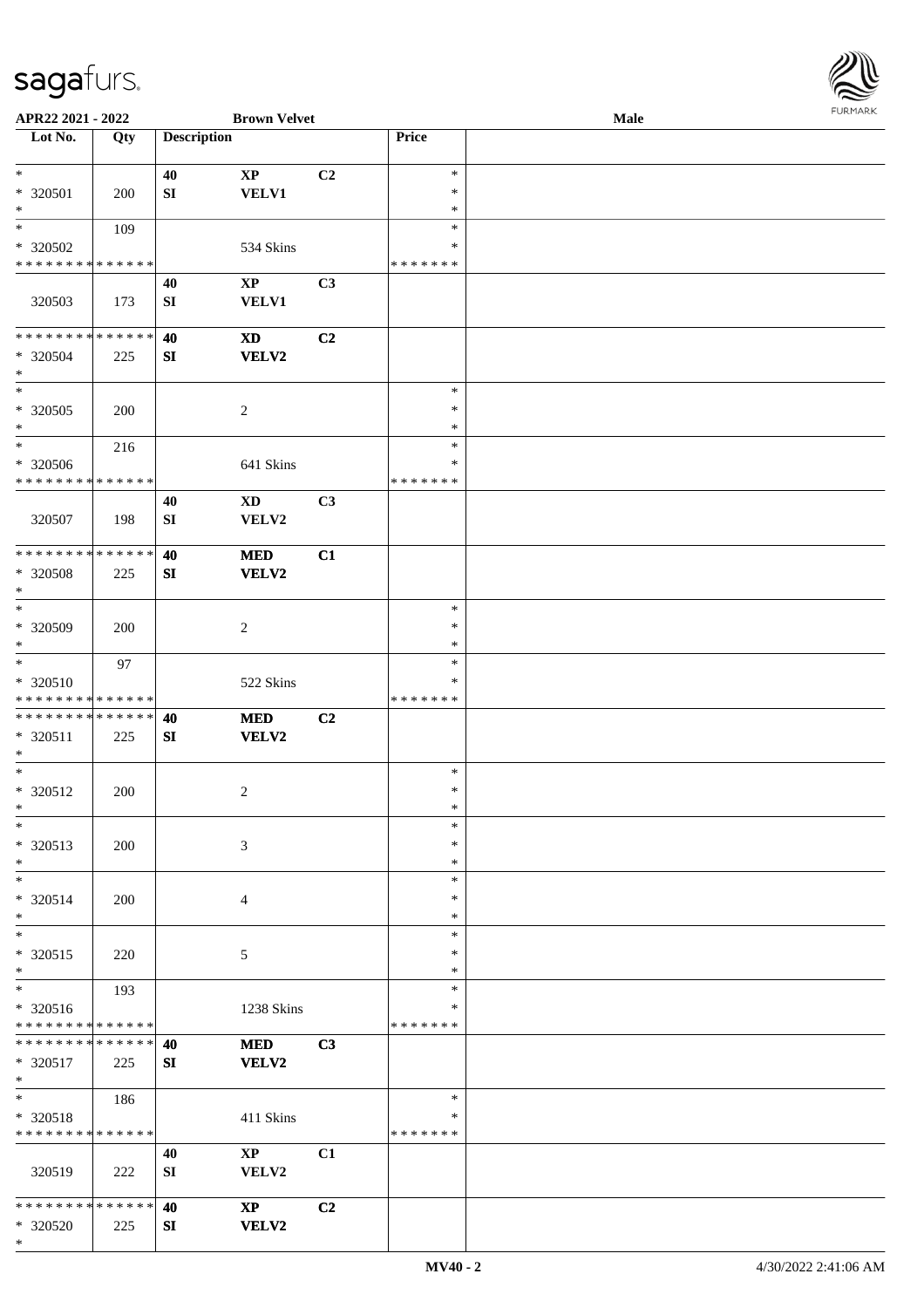

| APR22 2021 - 2022                                                     |     |                        | <b>Brown Velvet</b>                    |                |                                   | Male |  |
|-----------------------------------------------------------------------|-----|------------------------|----------------------------------------|----------------|-----------------------------------|------|--|
| Lot No.                                                               | Qty | <b>Description</b>     |                                        |                | Price                             |      |  |
| $*$<br>* 320521<br>$\ast$                                             | 200 | 40<br>${\bf S}{\bf I}$ | $\mathbf{X}\mathbf{P}$<br>VELV2        | C <sub>2</sub> | $\ast$<br>$\ast$<br>$\ast$        |      |  |
| $\overline{\phantom{a}^*}$<br>* 320522<br>* * * * * * * * * * * * * * | 62  |                        | 487 Skins                              |                | $\ast$<br>$\ast$<br>* * * * * * * |      |  |
| 320523                                                                | 127 | 40<br>${\bf S}{\bf I}$ | $\mathbf{X}\mathbf{P}$<br>VELV2        | C3             |                                   |      |  |
| * * * * * * * * * * * * * *<br>* 320524<br>$*$                        | 225 | 40<br>$\mathbf{I}$     | MED/PAL C2<br><b>VELV1</b>             | <b>CHIP</b>    |                                   |      |  |
| $\overline{\phantom{0}}$<br>$*320525$<br>$\ast$                       | 200 |                        | $\sqrt{2}$                             |                | $\ast$<br>$\ast$<br>$\ast$        |      |  |
| $_{\ast}^{-}$<br>* 320526<br>$\ast$                                   | 200 |                        | $\mathfrak{Z}$                         |                | $\ast$<br>$\ast$<br>$\ast$        |      |  |
| $\ast$<br>$* 320527$<br>$\ast$                                        | 200 |                        | $\overline{4}$                         |                | $\ast$<br>$\ast$<br>$\ast$        |      |  |
| $\ast$<br>* 320528<br>$\ast$<br>$\overline{\ast}$                     | 200 |                        | $\mathfrak{S}$                         |                | $\ast$<br>$\ast$<br>$\ast$        |      |  |
| $*320529$<br>$*$<br>$\overline{\phantom{0}}$                          | 200 |                        | $\sqrt{6}$                             |                | $\ast$<br>$\ast$<br>$\ast$        |      |  |
| * 320530<br>* * * * * * * * * * * * * *                               | 148 |                        | 1373 Skins                             |                | $\ast$<br>$\ast$<br>* * * * * * * |      |  |
| 320531                                                                | 171 | 40<br><b>SAGA</b>      | $\mathbf{X}\mathbf{D}$<br><b>VELV1</b> | C3             |                                   |      |  |
| **************<br>* 320532<br>$*$                                     | 205 | 40<br><b>SAGA</b>      | $\bf MED$<br><b>VELV1</b>              | C1             |                                   |      |  |
| $\ast$<br>$*320533$<br>$*$<br>$\overline{\phantom{0}}$                | 180 |                        | $\overline{2}$                         |                | $\ast$<br>∗<br>$\ast$             |      |  |
| * 320534<br>$*$                                                       | 180 |                        | 3                                      |                | $\ast$<br>*<br>$\ast$             |      |  |
| $\ast$<br>$*320535$<br>$*$<br>$\overline{\phantom{0}}$                | 180 |                        | $\overline{4}$                         |                | $\ast$<br>$\ast$<br>$\ast$        |      |  |
| * 320536<br>$*$                                                       | 180 |                        | $5\phantom{.0}$                        |                | $\ast$<br>∗<br>$\ast$             |      |  |
| $\ast$<br>* 320537<br>$*$                                             | 180 |                        | $\sqrt{6}$                             |                | $\ast$<br>$\ast$<br>$\ast$        |      |  |
| $*$<br>* 320538<br>$\ast$<br>$\overline{\ast}$                        | 180 |                        | $\tau$                                 |                | $\ast$<br>$\ast$<br>$\ast$        |      |  |
| * 320539<br>$*$                                                       | 180 |                        | $\,8\,$                                |                | $\ast$<br>∗<br>$\ast$             |      |  |
| $*$<br>* 320540<br>* * * * * * * * * * * * * *                        | 94  |                        | 1559 Skins                             |                | $\ast$<br>$\ast$<br>* * * * * * * |      |  |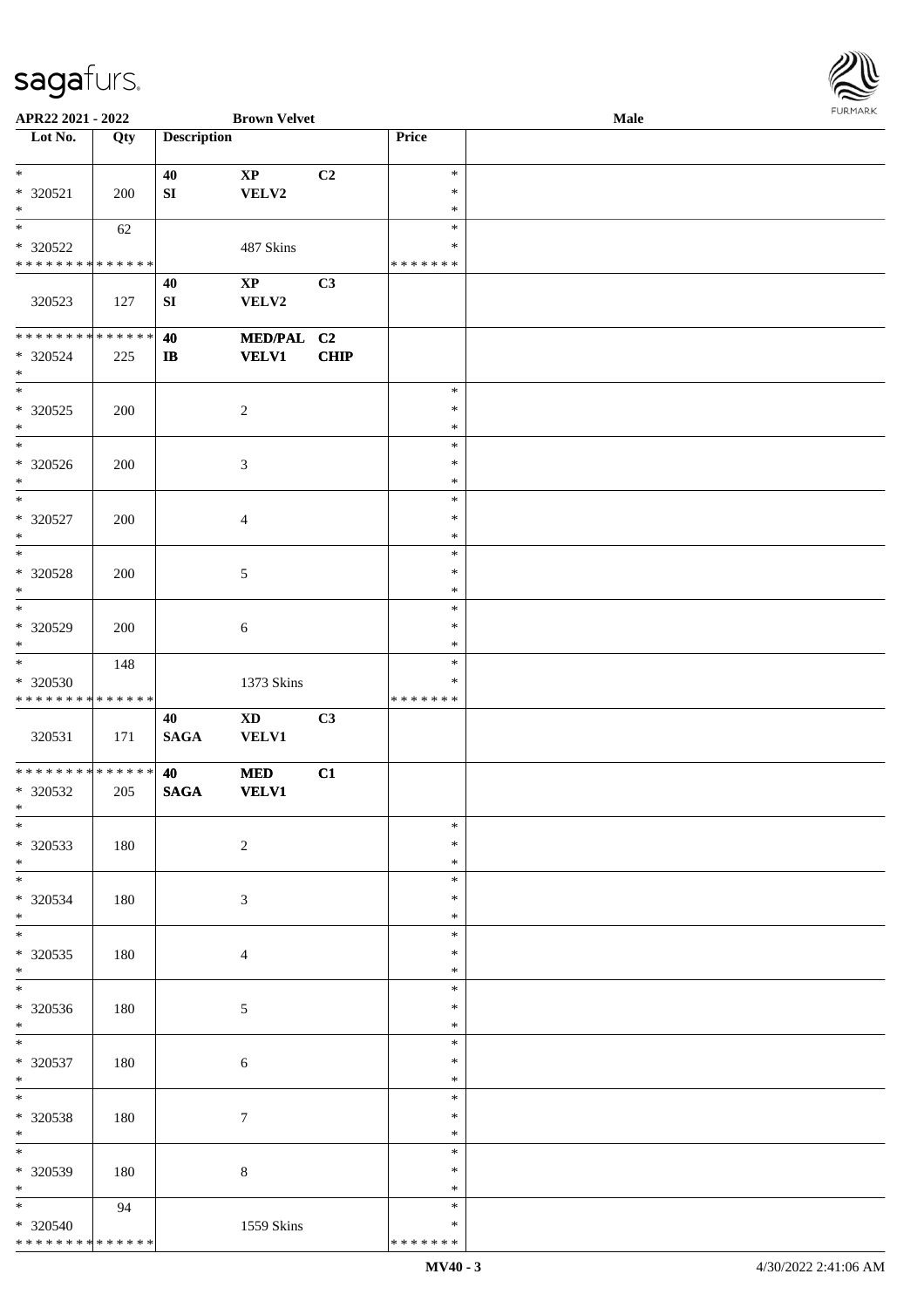

| APR22 2021 - 2022             |     |                    | <b>Brown Velvet</b>    |                |               | Male |  |
|-------------------------------|-----|--------------------|------------------------|----------------|---------------|------|--|
| Lot No.                       | Qty | <b>Description</b> |                        |                | Price         |      |  |
|                               |     |                    |                        |                |               |      |  |
| * * * * * * * * * * * * * *   |     | 40                 | $\bf MED$              | C2             |               |      |  |
| $* 320541$                    | 205 | <b>SAGA</b>        | <b>VELV1</b>           |                |               |      |  |
| $*$                           |     |                    |                        |                |               |      |  |
| $\overline{\phantom{0}}$      |     |                    |                        |                | $\ast$        |      |  |
|                               |     |                    |                        |                |               |      |  |
| * 320542                      | 180 |                    | $\sqrt{2}$             |                | $\ast$        |      |  |
| $\ast$                        |     |                    |                        |                | $\ast$        |      |  |
| $\overline{\phantom{0}}$      |     |                    |                        |                | $\ast$        |      |  |
| * 320543                      | 180 |                    | $\mathfrak{Z}$         |                | $\ast$        |      |  |
| $*$                           |     |                    |                        |                | $\ast$        |      |  |
| $\overline{\phantom{0}}$      |     |                    |                        |                | $\ast$        |      |  |
| $* 320544$                    | 180 |                    | $\overline{4}$         |                | $\ast$        |      |  |
| $\ast$                        |     |                    |                        |                | $\ast$        |      |  |
| $\overline{\phantom{0}}$      |     |                    |                        |                | $\ast$        |      |  |
| $* 320545$                    | 180 |                    |                        |                | $\ast$        |      |  |
| $*$                           |     |                    | 5                      |                | $\ast$        |      |  |
| $\ast$                        |     |                    |                        |                |               |      |  |
|                               | 73  |                    |                        |                | $\ast$        |      |  |
| $* 320546$                    |     |                    | 998 Skins              |                | $\ast$        |      |  |
| ******** <mark>******</mark>  |     |                    |                        |                | * * * * * * * |      |  |
| ******** <mark>******</mark>  |     | 40                 | $\bf MED$              | C3             |               |      |  |
| $* 320547$                    | 205 | <b>SAGA</b>        | <b>VELV1</b>           |                |               |      |  |
| $*$                           |     |                    |                        |                |               |      |  |
| $*$                           |     |                    |                        |                | $\ast$        |      |  |
| * 320548                      | 180 |                    | 2                      |                | $\ast$        |      |  |
| $*$                           |     |                    |                        |                | $\ast$        |      |  |
| $*$                           |     |                    |                        |                | $\ast$        |      |  |
| * 320549                      |     |                    |                        |                | $\ast$        |      |  |
| $*$                           | 180 |                    | $\mathfrak{Z}$         |                | $\ast$        |      |  |
| $*$                           |     |                    |                        |                |               |      |  |
|                               |     |                    |                        |                | $\ast$        |      |  |
| $* 320550$                    | 180 |                    | $\overline{4}$         |                | $\ast$        |      |  |
| $*$                           |     |                    |                        |                | $\ast$        |      |  |
| $\ast$                        |     |                    |                        |                | $\ast$        |      |  |
| $* 320551$                    | 180 |                    | 5                      |                | $\ast$        |      |  |
| $*$                           |     |                    |                        |                | $\ast$        |      |  |
| $*$                           |     |                    |                        |                | $\ast$        |      |  |
| $* 320552$                    | 180 |                    | 6                      |                | $\ast$        |      |  |
| $*$                           |     |                    |                        |                | $\ast$        |      |  |
| $\ast$                        |     |                    |                        |                | $\ast$        |      |  |
| $* 320553$                    | 180 |                    | $\tau$                 |                | ∗             |      |  |
| $*$                           |     |                    |                        |                | $\ast$        |      |  |
| $*$                           | 109 |                    |                        |                | $\ast$        |      |  |
|                               |     |                    |                        |                | *             |      |  |
| * 320554                      |     |                    | 1394 Skins             |                |               |      |  |
| * * * * * * * * * * * * * *   |     |                    |                        |                | *******       |      |  |
| * * * * * * * * * * * * * * * |     | 40                 | $\mathbf{XP}$          | C1             |               |      |  |
| * 320555                      | 205 | $\mathbf{SAGA}$    | <b>VELV1</b>           |                |               |      |  |
| $*$                           |     |                    |                        |                |               |      |  |
| $\overline{\phantom{a}^*}$    |     |                    |                        |                | $\ast$        |      |  |
| $* 320556$                    | 180 |                    | 2                      |                | ∗             |      |  |
| $*$                           |     |                    |                        |                | $\ast$        |      |  |
| $\overline{\ast}$             | 34  |                    |                        |                | $\ast$        |      |  |
| * 320557                      |     |                    | 419 Skins              |                | *             |      |  |
| * * * * * * * * * * * * * *   |     |                    |                        |                | *******       |      |  |
| * * * * * * * * * * * * * * * |     | 40                 | $\mathbf{X}\mathbf{P}$ | C <sub>2</sub> |               |      |  |
| * 320558                      | 205 | <b>SAGA</b>        | <b>VELV1</b>           |                |               |      |  |
| $*$                           |     |                    |                        |                |               |      |  |
| $\ast$                        |     |                    |                        |                | $\ast$        |      |  |
|                               |     |                    |                        |                |               |      |  |
| * 320559                      | 180 |                    | 2                      |                | ∗             |      |  |
| $*$                           |     |                    |                        |                | $\ast$        |      |  |
| $*$                           |     |                    |                        |                | $\ast$        |      |  |
| * 320560                      | 180 |                    | 3                      |                | $\ast$        |      |  |
| $\ast$                        |     |                    |                        |                | $\ast$        |      |  |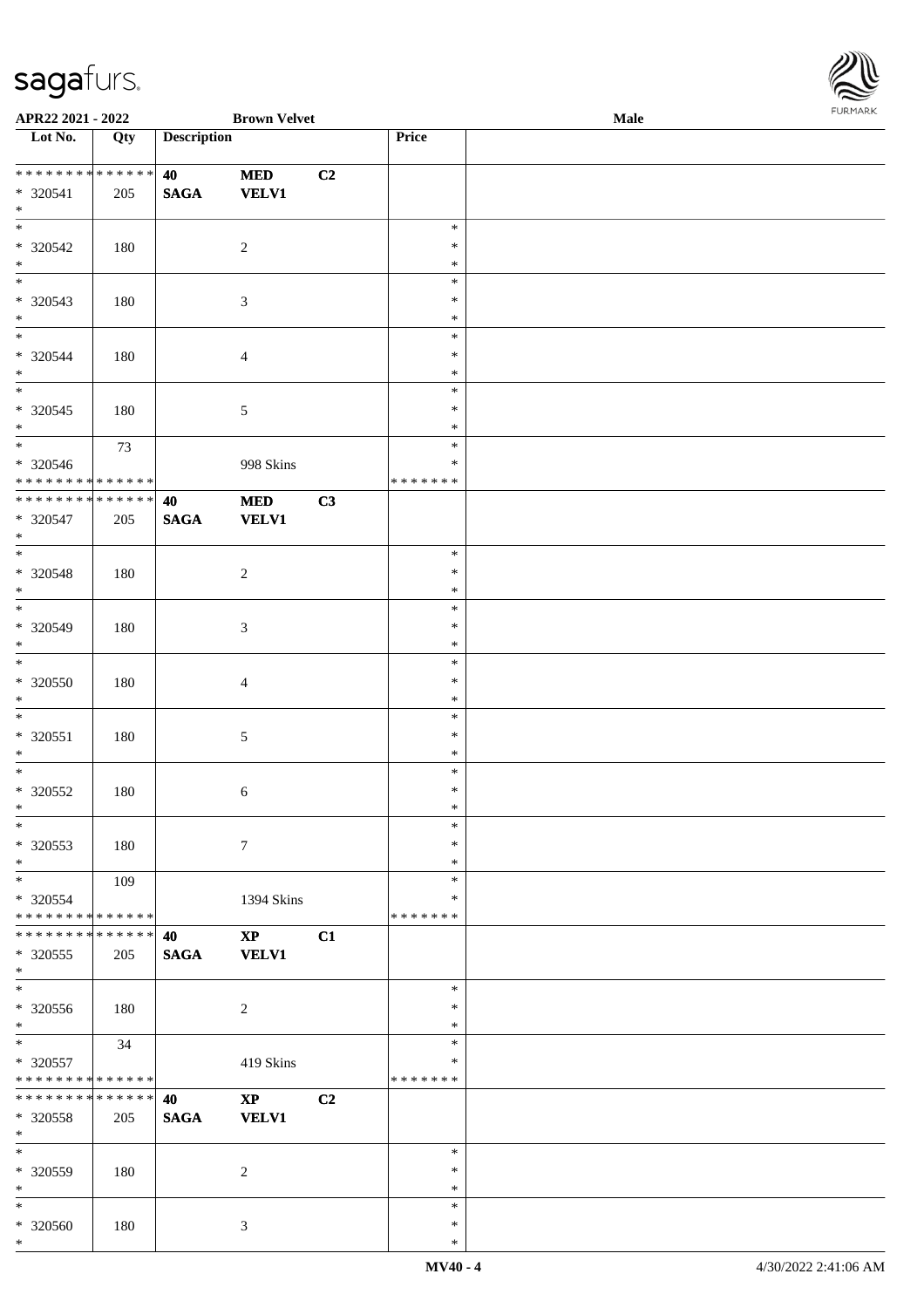

| APR22 2021 - 2022             |     |                    | <b>Brown Velvet</b>    |       |               | Male |  |
|-------------------------------|-----|--------------------|------------------------|-------|---------------|------|--|
| Lot No.                       | Qty | <b>Description</b> |                        |       | Price         |      |  |
|                               |     |                    |                        |       |               |      |  |
| $*$                           |     | 40                 | $\mathbf{X}\mathbf{P}$ | C2    | $\ast$        |      |  |
| * 320561                      |     | <b>SAGA</b>        | <b>VELV1</b>           |       | $\ast$        |      |  |
|                               | 180 |                    |                        |       |               |      |  |
| $\ast$                        |     |                    |                        |       | $\ast$        |      |  |
|                               |     |                    |                        |       | $\ast$        |      |  |
| * 320562                      | 180 |                    | $\mathfrak{S}$         |       | $\ast$        |      |  |
| $*$                           |     |                    |                        |       | $\ast$        |      |  |
| $\overline{\phantom{0}}$      |     |                    |                        |       | $\ast$        |      |  |
| * 320563                      |     |                    |                        |       | $\ast$        |      |  |
|                               | 160 |                    | 6                      |       |               |      |  |
| $*$                           |     |                    |                        |       | $\ast$        |      |  |
| $*$                           | 47  |                    |                        |       | $\ast$        |      |  |
| $* 320564$                    |     |                    | 1132 Skins             |       | $\ast$        |      |  |
| * * * * * * * * * * * * * * * |     |                    |                        |       | *******       |      |  |
| * * * * * * * * * * * * * * * |     | 40                 | $\mathbf{XP}$          | C3    |               |      |  |
| $* 320565$                    | 205 | <b>SAGA</b>        | <b>VELV1</b>           |       |               |      |  |
|                               |     |                    |                        |       |               |      |  |
| $*$<br>$*$                    |     |                    |                        |       |               |      |  |
|                               |     |                    |                        |       | $\ast$        |      |  |
| $* 320566$                    | 180 |                    | $\boldsymbol{2}$       |       | $\ast$        |      |  |
| $\ast$                        |     |                    |                        |       | $\ast$        |      |  |
| $*$                           | 39  |                    |                        |       | $\ast$        |      |  |
| * 320567                      |     |                    | 424 Skins              |       | $\ast$        |      |  |
| * * * * * * * * * * * * * * * |     |                    |                        |       | * * * * * * * |      |  |
|                               |     |                    |                        |       |               |      |  |
| * * * * * * * * * * * * * * * |     | 40                 | <b>XD</b>              | C1/C2 |               |      |  |
| * 320568                      | 205 | <b>SAGA</b>        | <b>VELV2</b>           |       |               |      |  |
| $*$                           |     |                    |                        |       |               |      |  |
|                               | 195 |                    |                        |       | $\ast$        |      |  |
| * 320569                      |     |                    | 400 Skins              |       | $\ast$        |      |  |
| * * * * * * * * * * * * * *   |     |                    |                        |       | *******       |      |  |
|                               |     |                    |                        |       |               |      |  |
| ******** <mark>******</mark>  |     | 40                 | <b>XD</b>              | C3    |               |      |  |
| $* 320570$                    | 205 | <b>SAGA</b>        | VELV2                  |       |               |      |  |
| $*$                           |     |                    |                        |       |               |      |  |
| $\ast$                        |     |                    |                        |       | $\ast$        |      |  |
| * 320571                      | 180 |                    | $\sqrt{2}$             |       | $\ast$        |      |  |
| $*$                           |     |                    |                        |       | $\ast$        |      |  |
|                               |     |                    |                        |       |               |      |  |
| $*$                           |     |                    |                        |       | $\ast$        |      |  |
| * 320572                      | 180 |                    | 3                      |       | $\ast$        |      |  |
| $*$                           |     |                    |                        |       | $\ast$        |      |  |
| $\ast$                        |     |                    |                        |       | $\ast$        |      |  |
| $* 320573$                    | 180 |                    | $\overline{4}$         |       | $\ast$        |      |  |
| $*$                           |     |                    |                        |       | $\ast$        |      |  |
|                               |     |                    |                        |       |               |      |  |
| $*$                           |     |                    |                        |       | $\ast$        |      |  |
| * 320574                      | 180 |                    | 5                      |       | $\ast$        |      |  |
| $*$                           |     |                    |                        |       | $\ast$        |      |  |
| $*$                           |     |                    |                        |       | $\ast$        |      |  |
| * 320575                      | 180 |                    | 6                      |       | $\ast$        |      |  |
| $*$                           |     |                    |                        |       | $\ast$        |      |  |
| $\overline{\phantom{0}}$      |     |                    |                        |       |               |      |  |
|                               | 188 |                    |                        |       | $\ast$        |      |  |
| * 320576                      |     |                    | 1293 Skins             |       | ∗             |      |  |
| * * * * * * * * * * * * * *   |     |                    |                        |       | *******       |      |  |
| * * * * * * * * * * * * * * * |     | 40                 | <b>MED</b>             | C1    |               |      |  |
| $* 320577$                    | 205 | $\mathbf{SAGA}$    | <b>VELV2</b>           |       |               |      |  |
| $*$                           |     |                    |                        |       |               |      |  |
| $*$                           |     |                    |                        |       |               |      |  |
|                               |     |                    |                        |       | $\ast$        |      |  |
| * 320578                      | 180 |                    | $\overline{c}$         |       | $\ast$        |      |  |
| $*$                           |     |                    |                        |       | $\ast$        |      |  |
| $\ast$                        |     |                    |                        |       | $\ast$        |      |  |
| * 320579                      | 180 |                    | 3                      |       | $\ast$        |      |  |
| $*$                           |     |                    |                        |       | $\ast$        |      |  |
|                               |     |                    |                        |       |               |      |  |
| $*$                           |     |                    |                        |       | $\ast$        |      |  |
| * 320580                      | 180 |                    | $\overline{4}$         |       | $\ast$        |      |  |
| $\ast$                        |     |                    |                        |       | $\ast$        |      |  |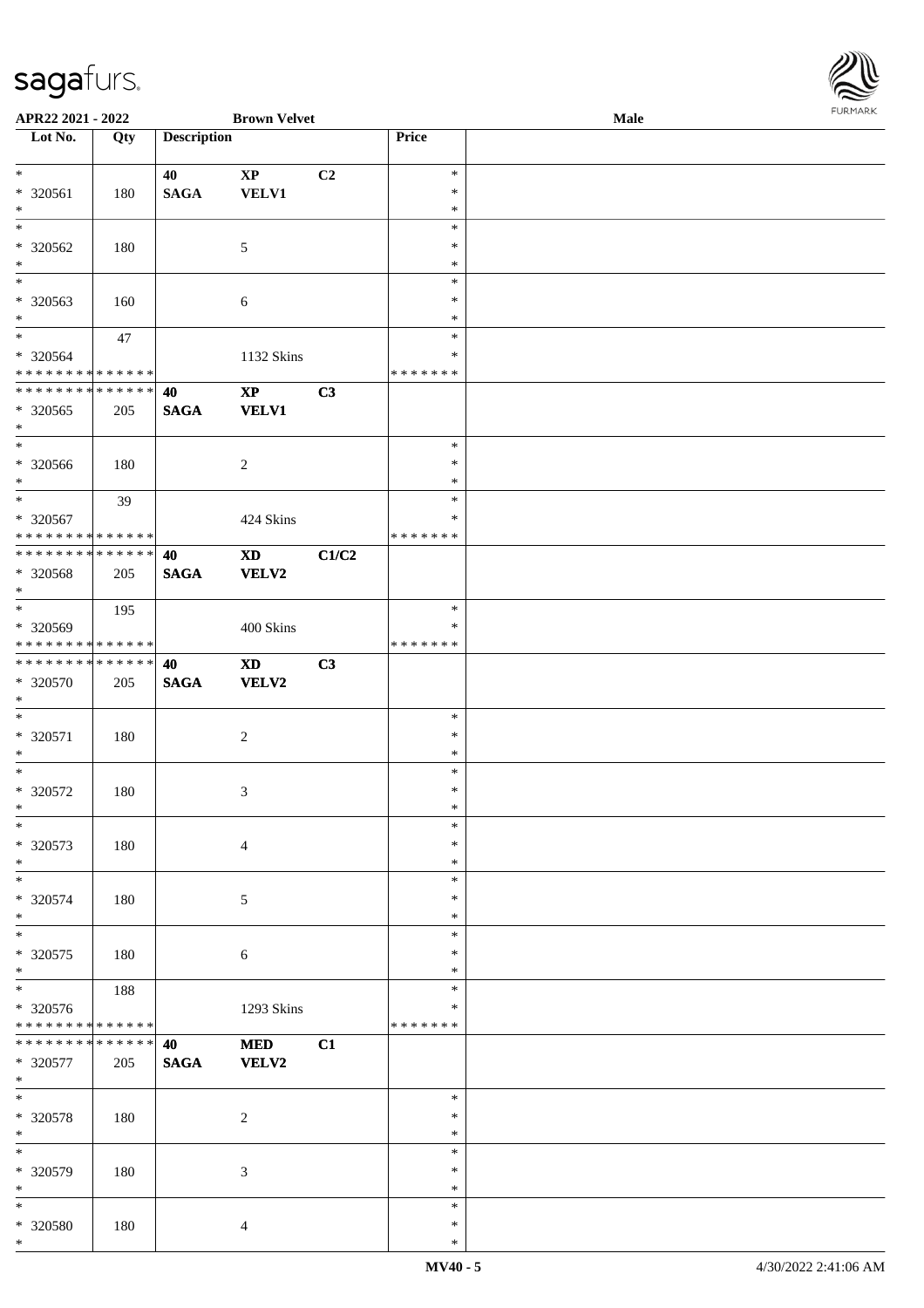

| APR22 2021 - 2022                                             |     |                    | <b>Brown Velvet</b> |    |                  | Male | 1.9151 B1515 |
|---------------------------------------------------------------|-----|--------------------|---------------------|----|------------------|------|--------------|
| $\overline{\phantom{1}}$ Lot No.                              | Qty | <b>Description</b> |                     |    | Price            |      |              |
|                                                               |     |                    |                     |    |                  |      |              |
| $*$                                                           | 73  | 40                 | $\bf MED$           | C1 | $\ast$           |      |              |
| * 320581                                                      |     | $\mathbf{SAGA}$    | VELV2               |    | $\ast$           |      |              |
| * * * * * * * * * * * * * *                                   |     |                    |                     |    | * * * * * * *    |      |              |
| ******** <mark>******</mark>                                  |     | 40                 | $\bf MED$           | C2 |                  |      |              |
| * 320582                                                      | 205 | <b>SAGA</b>        | <b>VELV2</b>        |    |                  |      |              |
| $*$                                                           |     |                    |                     |    |                  |      |              |
| $\overline{\phantom{0}}$                                      |     |                    |                     |    | $\ast$           |      |              |
| $* 320583$                                                    | 180 |                    | $\overline{c}$      |    | $\ast$           |      |              |
| $\ast$                                                        |     |                    |                     |    | $\ast$           |      |              |
| $*$                                                           |     |                    |                     |    | $\ast$           |      |              |
| $* 320584$                                                    | 180 |                    | 3                   |    | $\ast$           |      |              |
| $*$                                                           |     |                    |                     |    | $\ast$           |      |              |
| $\overline{\phantom{0}}$                                      |     |                    |                     |    | $\ast$           |      |              |
| $* 320585$                                                    | 180 |                    | 4                   |    | $\ast$           |      |              |
| $\ast$                                                        |     |                    |                     |    | $\ast$           |      |              |
| $\overline{\phantom{0}}$                                      |     |                    |                     |    | $\ast$           |      |              |
| $* 320586$                                                    | 180 |                    | 5                   |    | $\ast$           |      |              |
| $*$                                                           |     |                    |                     |    | $\ast$           |      |              |
| $\overline{\ast}$                                             |     |                    |                     |    | $\ast$           |      |              |
| $* 320587$                                                    | 180 |                    | $\sqrt{6}$          |    | $\ast$           |      |              |
| $\ast$                                                        |     |                    |                     |    | $\ast$           |      |              |
| $*$                                                           |     |                    |                     |    | $\ast$           |      |              |
| $* 320588$                                                    | 180 |                    | $\tau$              |    | $\ast$           |      |              |
| $*$                                                           |     |                    |                     |    | $\ast$           |      |              |
| $\overline{\ast}$                                             |     |                    |                     |    | $\ast$           |      |              |
| $* 320589$                                                    | 180 |                    | $8\,$               |    | $\ast$           |      |              |
| $*$                                                           |     |                    |                     |    | $\ast$           |      |              |
| $\overline{\ast}$                                             |     |                    |                     |    | $\ast$           |      |              |
| $* 320590$                                                    | 180 |                    | 9                   |    | $\ast$           |      |              |
| $*$                                                           |     |                    |                     |    | $\ast$           |      |              |
| $*$                                                           |     |                    |                     |    | $\ast$           |      |              |
| * 320591                                                      | 180 |                    | 10                  |    | $\ast$           |      |              |
| $*$<br>$*$                                                    |     |                    |                     |    | $\ast$           |      |              |
|                                                               | 162 |                    |                     |    | $\ast$           |      |              |
| $* 320592$                                                    |     |                    | 1987 Skins          |    | $\ast$           |      |              |
| * * * * * * * * * * * * * * *<br>******** <mark>******</mark> |     |                    |                     |    | *******          |      |              |
|                                                               |     | 40                 | $\bf MED$           | C3 |                  |      |              |
| * 320593                                                      | 205 | <b>SAGA</b>        | <b>VELV2</b>        |    |                  |      |              |
| $*$<br>$\overline{\phantom{0}}$                               |     |                    |                     |    |                  |      |              |
|                                                               |     |                    |                     |    | $\ast$           |      |              |
| * 320594                                                      | 180 |                    | $\overline{c}$      |    | $\ast$           |      |              |
| $*$                                                           |     |                    |                     |    | $\ast$<br>$\ast$ |      |              |
|                                                               |     |                    |                     |    | $\ast$           |      |              |
| $* 320595$<br>$*$                                             | 180 |                    | 3                   |    | $\ast$           |      |              |
| $\overline{\phantom{0}}$                                      |     |                    |                     |    | $\ast$           |      |              |
| * 320596                                                      | 180 |                    |                     |    | $\ast$           |      |              |
| $*$                                                           |     |                    | $\overline{4}$      |    | $\ast$           |      |              |
| $*$                                                           |     |                    |                     |    | $\ast$           |      |              |
| $* 320597$                                                    | 180 |                    | 5                   |    | $\ast$           |      |              |
| $*$                                                           |     |                    |                     |    | $\ast$           |      |              |
| $*$                                                           |     |                    |                     |    | $\ast$           |      |              |
| $* 320598$                                                    | 180 |                    | 6                   |    | $\ast$           |      |              |
| $*$                                                           |     |                    |                     |    | $\ast$           |      |              |
| $\ast$                                                        |     |                    |                     |    | $\ast$           |      |              |
| * 320599                                                      | 180 |                    | $\tau$              |    | $\ast$           |      |              |
| $*$                                                           |     |                    |                     |    | $\ast$           |      |              |
| $*$                                                           |     |                    |                     |    | $\ast$           |      |              |
| $* 320600$                                                    | 180 |                    | $8\,$               |    | $\ast$           |      |              |
| $*$                                                           |     |                    |                     |    | $\ast$           |      |              |
|                                                               |     |                    |                     |    |                  |      |              |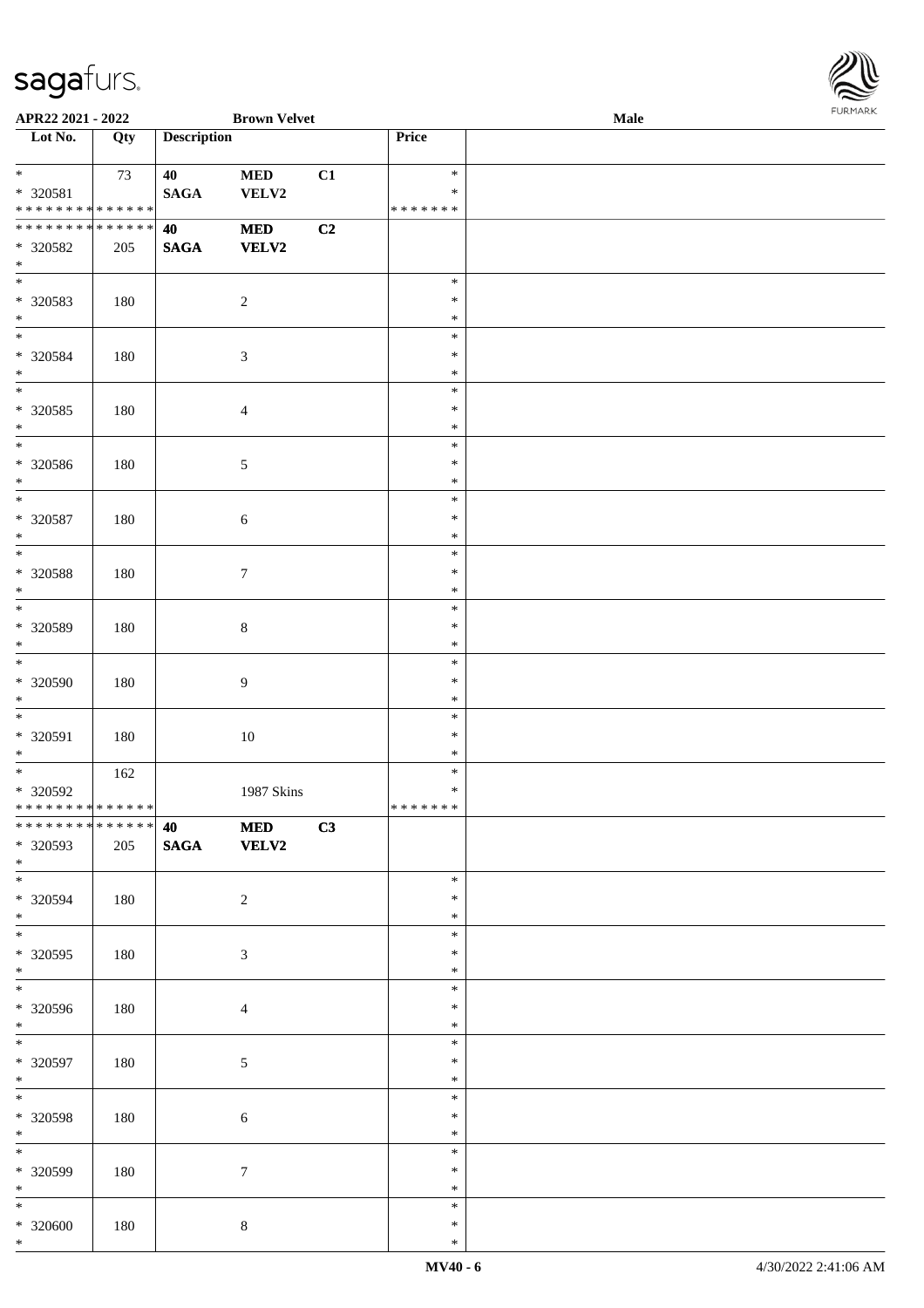

| APR22 2021 - 2022             |         |                    | <b>Brown Velvet</b>    |    |               | Male |  |
|-------------------------------|---------|--------------------|------------------------|----|---------------|------|--|
| Lot No.                       | Qty     | <b>Description</b> |                        |    | Price         |      |  |
|                               |         |                    |                        |    |               |      |  |
| $*$                           |         | 40                 | <b>MED</b>             | C3 | $\ast$        |      |  |
| * 320601                      | 180     | <b>SAGA</b>        | VELV2                  |    | $\ast$        |      |  |
| $*$                           |         |                    |                        |    | $\ast$        |      |  |
|                               |         |                    |                        |    | $\ast$        |      |  |
|                               |         |                    |                        |    |               |      |  |
| * 320602                      | 180     |                    | 10                     |    | $\ast$        |      |  |
| $*$                           |         |                    |                        |    | $\ast$        |      |  |
|                               |         |                    |                        |    | $\ast$        |      |  |
| * 320603                      | 180     |                    | 11                     |    | $\ast$        |      |  |
| $\ast$                        |         |                    |                        |    | $\ast$        |      |  |
|                               |         |                    |                        |    | $\ast$        |      |  |
| * 320604                      | 180     |                    | 12                     |    | $\ast$        |      |  |
| $*$                           |         |                    |                        |    | $\ast$        |      |  |
|                               |         |                    |                        |    | $\ast$        |      |  |
| * 320605                      | 180     |                    | 13                     |    | $\ast$        |      |  |
| $*$                           |         |                    |                        |    | $\ast$        |      |  |
| $*$                           |         |                    |                        |    | $\ast$        |      |  |
| $* 320606$                    | 180     |                    | 14                     |    | $\ast$        |      |  |
| $*$                           |         |                    |                        |    | $\ast$        |      |  |
| $*$                           | 88      |                    |                        |    | $\ast$        |      |  |
|                               |         |                    |                        |    |               |      |  |
| $* 320607$                    |         |                    | 2633 Skins             |    | $\ast$        |      |  |
| * * * * * * * * * * * * * *   |         |                    |                        |    | * * * * * * * |      |  |
| * * * * * * * * * * * * * * * |         | 40                 | $\mathbf{XP}$          | C1 |               |      |  |
| $* 320608$                    | 205     | <b>SAGA</b>        | <b>VELV2</b>           |    |               |      |  |
| $*$                           |         |                    |                        |    |               |      |  |
|                               |         |                    |                        |    | $\ast$        |      |  |
| * 320609                      | 180     |                    | $\overline{2}$         |    | $\ast$        |      |  |
| $*$                           |         |                    |                        |    | $\ast$        |      |  |
| $*$                           | 118     |                    |                        |    | $\ast$        |      |  |
| * 320610                      |         |                    | 503 Skins              |    | $\ast$        |      |  |
| * * * * * * * * * * * * * *   |         |                    |                        |    | *******       |      |  |
| * * * * * * * * * * * * * * * |         | 40                 | $\mathbf{X}\mathbf{P}$ | C2 |               |      |  |
| $* 320611$                    | 205     | <b>SAGA</b>        | <b>VELV2</b>           |    |               |      |  |
| $*$                           |         |                    |                        |    |               |      |  |
| $*$                           |         |                    |                        |    | $\ast$        |      |  |
| $* 320612$                    | 180     |                    | $\overline{2}$         |    | $\ast$        |      |  |
| $*$                           |         |                    |                        |    | $\ast$        |      |  |
| $\ast$                        |         |                    |                        |    | $\ast$        |      |  |
|                               |         |                    |                        |    | $\ast$        |      |  |
| * 320613                      | 180     |                    | $\mathfrak{Z}$         |    |               |      |  |
| $*$                           |         |                    |                        |    | $\ast$        |      |  |
|                               |         |                    |                        |    | $\ast$        |      |  |
| * 320614                      | 180     |                    | $\overline{4}$         |    | $\ast$        |      |  |
| $*$                           |         |                    |                        |    | $\ast$        |      |  |
| $\overline{\ast}$             |         |                    |                        |    | $\ast$        |      |  |
| * 320615                      | $180\,$ |                    | $5\,$                  |    | $\ast$        |      |  |
| $*$                           |         |                    |                        |    | $\ast$        |      |  |
|                               |         |                    |                        |    | $\ast$        |      |  |
| * 320616                      | 180     |                    | $\sqrt{6}$             |    | $\ast$        |      |  |
| $*$                           |         |                    |                        |    | $\ast$        |      |  |
| $*$                           |         |                    |                        |    | $\ast$        |      |  |
| * 320617                      | 180     |                    | $\boldsymbol{7}$       |    | $\ast$        |      |  |
| $*$                           |         |                    |                        |    | $\ast$        |      |  |
| $*$                           |         |                    |                        |    | $\ast$        |      |  |
| * 320618                      | 180     |                    | $\,8\,$                |    | $\ast$        |      |  |
| $*$                           |         |                    |                        |    | $\ast$        |      |  |
|                               |         |                    |                        |    | $\ast$        |      |  |
|                               |         |                    |                        |    |               |      |  |
| * 320619                      | 180     |                    | $\overline{9}$         |    | $\ast$        |      |  |
| $*$                           |         |                    |                        |    | $\ast$        |      |  |
| $\overline{\phantom{0}}$      |         |                    |                        |    | $\ast$        |      |  |
| $* 320620$                    | 180     |                    | $10\,$                 |    | $\ast$        |      |  |
| $*$                           |         |                    |                        |    | $\ast$        |      |  |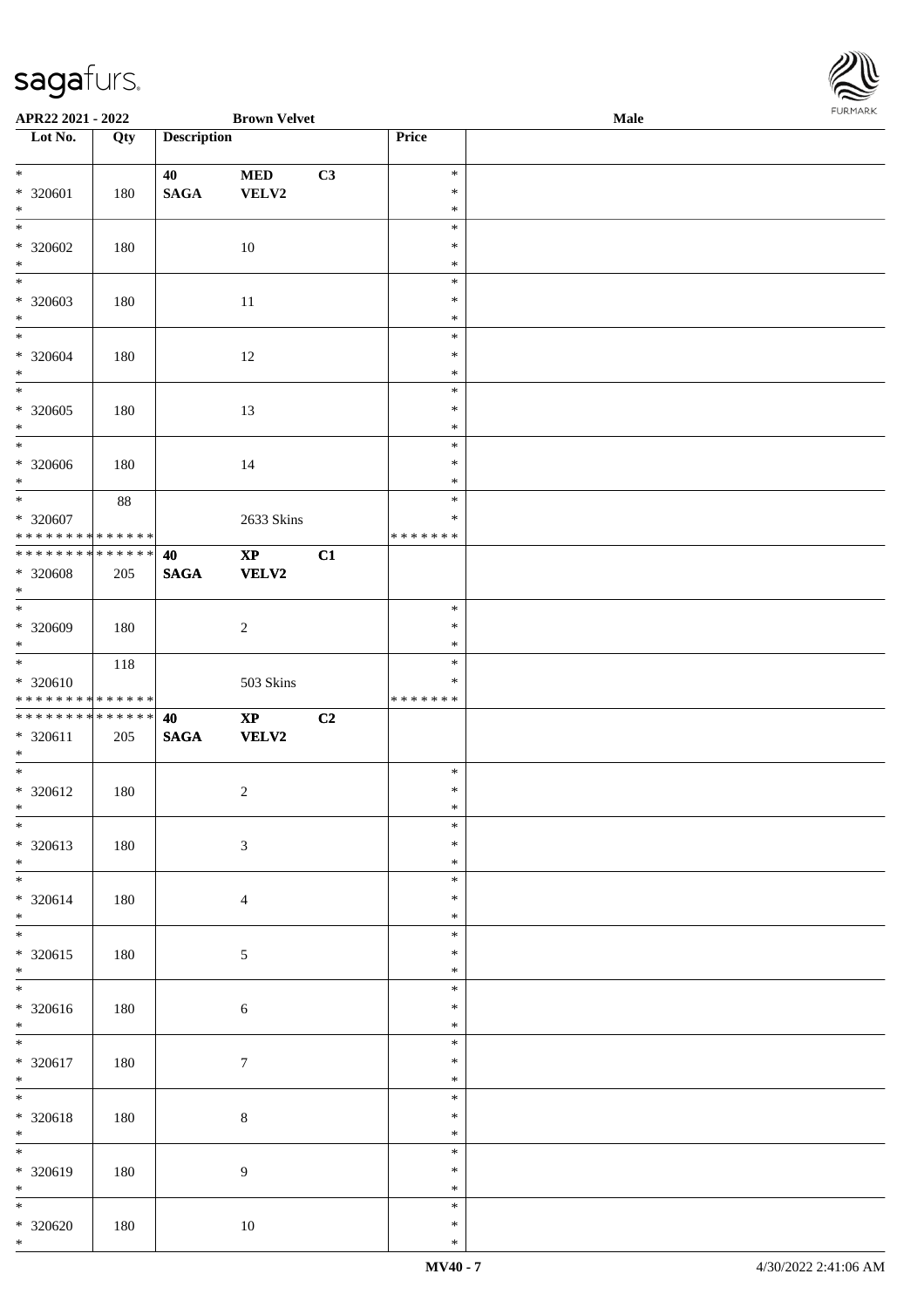

| APR22 2021 - 2022               |     |                    | <b>Brown Velvet</b>    |                |         | Male |  |
|---------------------------------|-----|--------------------|------------------------|----------------|---------|------|--|
| Lot No.                         | Qty | <b>Description</b> |                        |                | Price   |      |  |
|                                 |     |                    |                        |                |         |      |  |
| $*$                             |     | 40                 | $\mathbf{X}\mathbf{P}$ | C2             | $\ast$  |      |  |
|                                 |     |                    |                        |                |         |      |  |
| * 320621                        | 180 | <b>SAGA</b>        | VELV2                  |                | $\ast$  |      |  |
| $\ast$                          |     |                    |                        |                | $\ast$  |      |  |
| $*$                             | 127 |                    |                        |                | $\ast$  |      |  |
| * 320622                        |     |                    | 2132 Skins             |                | ∗       |      |  |
| * * * * * * * * * * * * * *     |     |                    |                        |                | ******* |      |  |
| * * * * * * * * * * * * * *     |     |                    |                        |                |         |      |  |
|                                 |     | 40                 | $\mathbf{XP}$          | C3             |         |      |  |
| * 320623                        | 205 | <b>SAGA</b>        | VELV2                  |                |         |      |  |
| $*$                             |     |                    |                        |                |         |      |  |
| $*$                             |     |                    |                        |                | $\ast$  |      |  |
| $* 320624$                      | 180 |                    | $\overline{c}$         |                | $\ast$  |      |  |
| $\ast$                          |     |                    |                        |                | $\ast$  |      |  |
|                                 |     |                    |                        |                |         |      |  |
| $\ast$                          |     |                    |                        |                | $\ast$  |      |  |
| $*320625$                       | 180 |                    | 3                      |                | $\ast$  |      |  |
| $\ast$                          |     |                    |                        |                | $\ast$  |      |  |
| $\ast$                          |     |                    |                        |                | $\ast$  |      |  |
| $*320626$                       |     |                    |                        |                | $\ast$  |      |  |
|                                 | 180 |                    | 4                      |                |         |      |  |
| $*$                             |     |                    |                        |                | $\ast$  |      |  |
| $*$                             | 168 |                    |                        |                | $\ast$  |      |  |
| * 320627                        |     |                    | 913 Skins              |                | $\ast$  |      |  |
| * * * * * * * * * * * * * *     |     |                    |                        |                | ******* |      |  |
| * * * * * * * * * * * * * * *   |     | 40                 | MED/PAL C2             |                |         |      |  |
|                                 |     |                    |                        |                |         |      |  |
| * 320628                        | 205 | <b>SAGA</b>        | <b>VELV2</b>           | <b>OPEN</b>    |         |      |  |
| $*$                             |     |                    |                        |                |         |      |  |
| $*$                             |     |                    |                        |                | $\ast$  |      |  |
| * 320629                        | 180 |                    | $\boldsymbol{2}$       |                | $\ast$  |      |  |
| $*$                             |     |                    |                        |                | $\ast$  |      |  |
| $\ast$                          |     |                    |                        |                |         |      |  |
|                                 |     |                    |                        |                | $\ast$  |      |  |
| $* 320630$                      | 180 |                    | $\mathfrak{Z}$         |                | $\ast$  |      |  |
| $*$                             |     |                    |                        |                | $\ast$  |      |  |
| $*$                             | 77  |                    |                        |                | $\ast$  |      |  |
| * 320631                        |     |                    | 642 Skins              |                | $\ast$  |      |  |
| * * * * * * * * * * * * * *     |     |                    |                        |                | ******* |      |  |
|                                 |     |                    |                        |                |         |      |  |
| * * * * * * * * * * * * * *     |     | 40                 | <b>MED/PAL</b>         | C <sub>2</sub> |         |      |  |
| * 320632                        | 205 | IA                 | VELV1                  | <b>CHIP</b>    |         |      |  |
| $*$                             |     |                    |                        |                |         |      |  |
| $\ast$                          |     |                    |                        |                | $\ast$  |      |  |
|                                 |     |                    |                        |                | $\ast$  |      |  |
| $* 320633$                      | 180 |                    | $\sqrt{2}$             |                |         |      |  |
| $*$                             |     |                    |                        |                | $\ast$  |      |  |
| $\overline{\ast}$               |     |                    |                        |                | $\ast$  |      |  |
| $*320634$                       | 180 |                    | 3                      |                | $\ast$  |      |  |
| $*$                             |     |                    |                        |                | $\ast$  |      |  |
| $\ast$                          |     |                    |                        |                | $\ast$  |      |  |
|                                 |     |                    |                        |                |         |      |  |
| $* 320635$                      | 180 |                    | $\overline{4}$         |                | $\ast$  |      |  |
| $*$                             |     |                    |                        |                | $\ast$  |      |  |
| $\overline{\phantom{0}}$        |     |                    |                        |                | $\ast$  |      |  |
| $* 320636$                      | 180 |                    | $5\,$                  |                | $\ast$  |      |  |
| $*$                             |     |                    |                        |                | $\ast$  |      |  |
| $*$                             |     |                    |                        |                | $\ast$  |      |  |
|                                 |     |                    |                        |                |         |      |  |
| $* 320637$                      | 180 |                    | 6                      |                | $\ast$  |      |  |
| $*$                             |     |                    |                        |                | $\ast$  |      |  |
| $\ast$                          |     |                    |                        |                | $\ast$  |      |  |
| $* 320638$                      | 180 |                    | $\boldsymbol{7}$       |                | $\ast$  |      |  |
|                                 |     |                    |                        |                |         |      |  |
| $*$<br>$\overline{\phantom{0}}$ |     |                    |                        |                | $\ast$  |      |  |
|                                 |     |                    |                        |                | $\ast$  |      |  |
| * 320639                        | 180 |                    | $8\,$                  |                | $\ast$  |      |  |
| $*$                             |     |                    |                        |                | $\ast$  |      |  |
| $*$                             |     |                    |                        |                | $\ast$  |      |  |
|                                 |     |                    |                        |                | $\ast$  |      |  |
| $* 320640$                      | 180 |                    | 9                      |                |         |      |  |
| $*$                             |     |                    |                        |                | $\ast$  |      |  |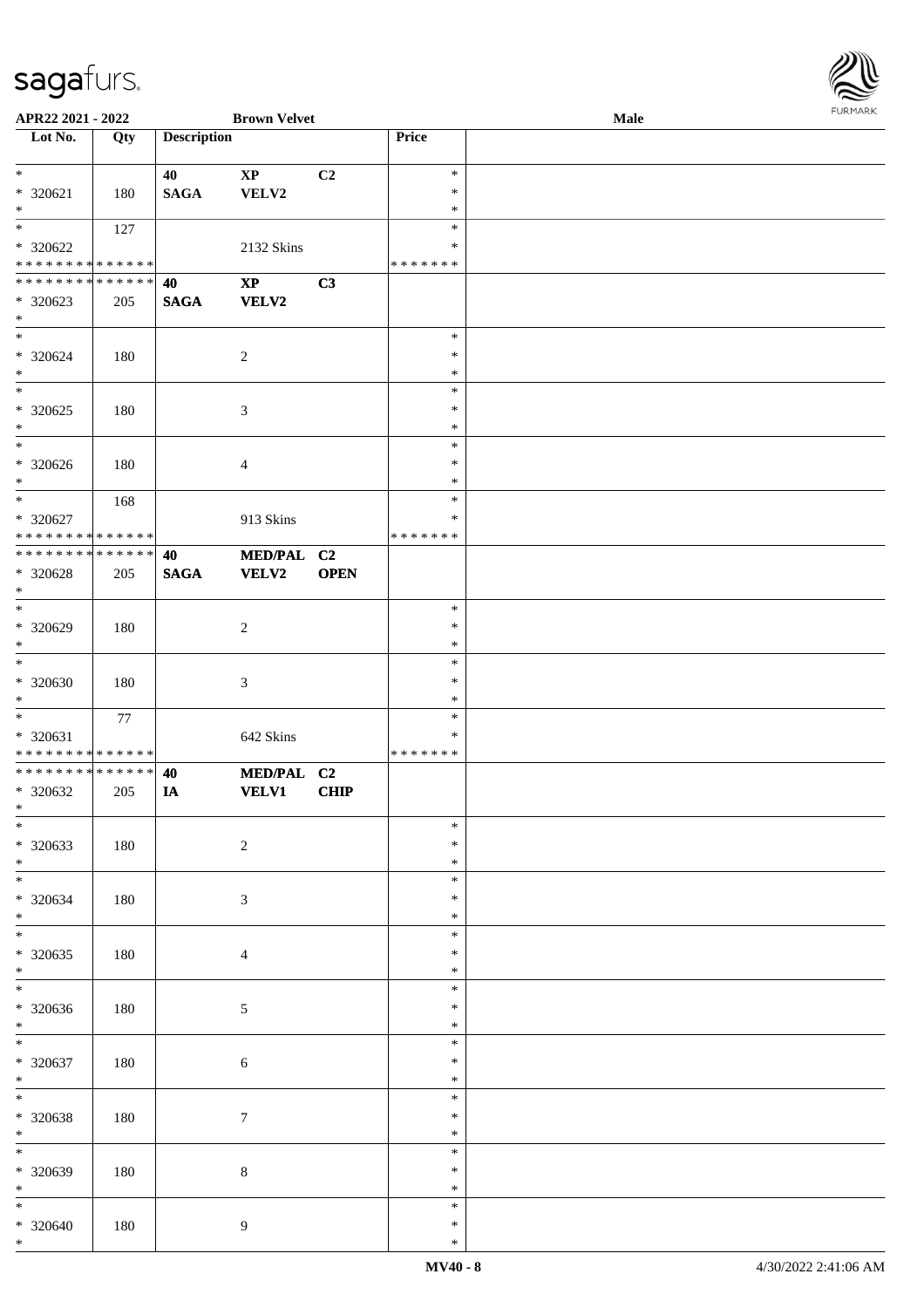

| APR22 2021 - 2022             |        |                    | <b>Brown Velvet</b> |             |               | Male |  |
|-------------------------------|--------|--------------------|---------------------|-------------|---------------|------|--|
| Lot No.                       | Qty    | <b>Description</b> |                     |             | Price         |      |  |
|                               |        |                    |                     |             |               |      |  |
| $\ast$                        |        | 40                 | MED/PAL C2          |             | $\ast$        |      |  |
| $* 320641$                    |        |                    |                     |             | $\ast$        |      |  |
|                               | 180    | IA                 | <b>VELV1</b>        | <b>CHIP</b> |               |      |  |
| $\ast$                        |        |                    |                     |             | $\ast$        |      |  |
| $\overline{\ast}$             |        |                    |                     |             | $\ast$        |      |  |
| $* 320642$                    | 180    |                    | 11                  |             | $\ast$        |      |  |
| $\ast$                        |        |                    |                     |             | $\ast$        |      |  |
| $\overline{\ast}$             |        |                    |                     |             | $\ast$        |      |  |
| * 320643                      |        |                    |                     |             | $\ast$        |      |  |
|                               | 180    |                    | 12                  |             |               |      |  |
| $*$                           |        |                    |                     |             | $\ast$        |      |  |
| $*$                           | 196    |                    |                     |             | $\ast$        |      |  |
| $* 320644$                    |        |                    | 2381 Skins          |             | $\ast$        |      |  |
| * * * * * * * * * * * * * *   |        |                    |                     |             | * * * * * * * |      |  |
| * * * * * * * * * * * * * *   |        | 40                 | MED/PAL C2          |             |               |      |  |
| $* 320645$                    | 205    | IA                 | <b>VELV2</b>        | <b>CHIP</b> |               |      |  |
| $*$                           |        |                    |                     |             |               |      |  |
|                               |        |                    |                     |             |               |      |  |
| $\ast$                        | 178    |                    |                     |             | $\ast$        |      |  |
| $* 320646$                    |        |                    | 383 Skins           |             | $\ast$        |      |  |
| * * * * * * * * * * * * * *   |        |                    |                     |             | *******       |      |  |
|                               |        | 40                 | <b>XD</b>           | C1/C2       |               |      |  |
| 320647                        | 219    | <b>SROY</b>        | <b>VELV1</b>        |             |               |      |  |
|                               |        |                    |                     |             |               |      |  |
|                               |        |                    |                     |             |               |      |  |
| * * * * * * * * * * * * * *   |        | 40                 | <b>XD</b>           | C3          |               |      |  |
| * 320648                      | 205    | <b>SROY</b>        | <b>VELV1</b>        |             |               |      |  |
| $\ast$                        |        |                    |                     |             |               |      |  |
| $*$                           |        |                    |                     |             | $\ast$        |      |  |
| $* 320649$                    | 180    |                    | $\overline{c}$      |             | $\ast$        |      |  |
| $*$                           |        |                    |                     |             | $\ast$        |      |  |
|                               |        |                    |                     |             |               |      |  |
| $\ast$                        |        |                    |                     |             | $\ast$        |      |  |
| $* 320650$                    | 180    |                    | $\mathfrak{Z}$      |             | $\ast$        |      |  |
| $*$                           |        |                    |                     |             | $\ast$        |      |  |
| $*$                           | $78\,$ |                    |                     |             | $\ast$        |      |  |
| $* 320651$                    |        |                    | 643 Skins           |             | $\ast$        |      |  |
| * * * * * * * * * * * * * *   |        |                    |                     |             | *******       |      |  |
| * * * * * * * * * * * * * *   |        |                    |                     |             |               |      |  |
|                               |        | 40                 | <b>MED</b>          | C1          |               |      |  |
| * 320652                      | 205    | <b>SROY</b>        | <b>VELV1</b>        |             |               |      |  |
| $*$                           |        |                    |                     |             |               |      |  |
| $\ast$                        |        |                    |                     |             | $\ast$        |      |  |
| * 320653                      | 180    |                    | $\overline{c}$      |             | $\ast$        |      |  |
| $*$                           |        |                    |                     |             | $\ast$        |      |  |
| $*$                           |        |                    |                     |             | $\ast$        |      |  |
|                               | 58     |                    |                     |             |               |      |  |
| * 320654                      |        |                    | 443 Skins           |             | ∗             |      |  |
| * * * * * * * * * * * * * *   |        |                    |                     |             | * * * * * * * |      |  |
| * * * * * * * * * * * * * * * |        | 40                 | <b>MED</b>          | C2          |               |      |  |
| * 320655                      | 205    | <b>SROY</b>        | <b>VELV1</b>        |             |               |      |  |
| $*$                           |        |                    |                     |             |               |      |  |
| $\ast$                        |        |                    |                     |             | $\ast$        |      |  |
|                               |        |                    |                     |             |               |      |  |
| $* 320656$                    | 180    |                    | $\overline{c}$      |             | $\ast$        |      |  |
| $*$                           |        |                    |                     |             | $\ast$        |      |  |
| $*$                           |        |                    |                     |             | $\ast$        |      |  |
| * 320657                      | 180    |                    | $\mathfrak{Z}$      |             | $\ast$        |      |  |
| $*$                           |        |                    |                     |             | $\ast$        |      |  |
| $\ast$                        |        |                    |                     |             | $\ast$        |      |  |
|                               |        |                    |                     |             |               |      |  |
| * 320658                      | 180    |                    | $\overline{4}$      |             | $\ast$        |      |  |
| $*$                           |        |                    |                     |             | $\ast$        |      |  |
| $\ast$                        |        |                    |                     |             | $\ast$        |      |  |
| * 320659                      | 180    |                    | 5                   |             | ∗             |      |  |
| $*$                           |        |                    |                     |             | $\ast$        |      |  |
| $*$                           | 132    |                    |                     |             | $\ast$        |      |  |
|                               |        |                    |                     |             | ∗             |      |  |
| * 320660                      |        |                    | 1057 Skins          |             |               |      |  |
| * * * * * * * * * * * * * *   |        |                    |                     |             | * * * * * * * |      |  |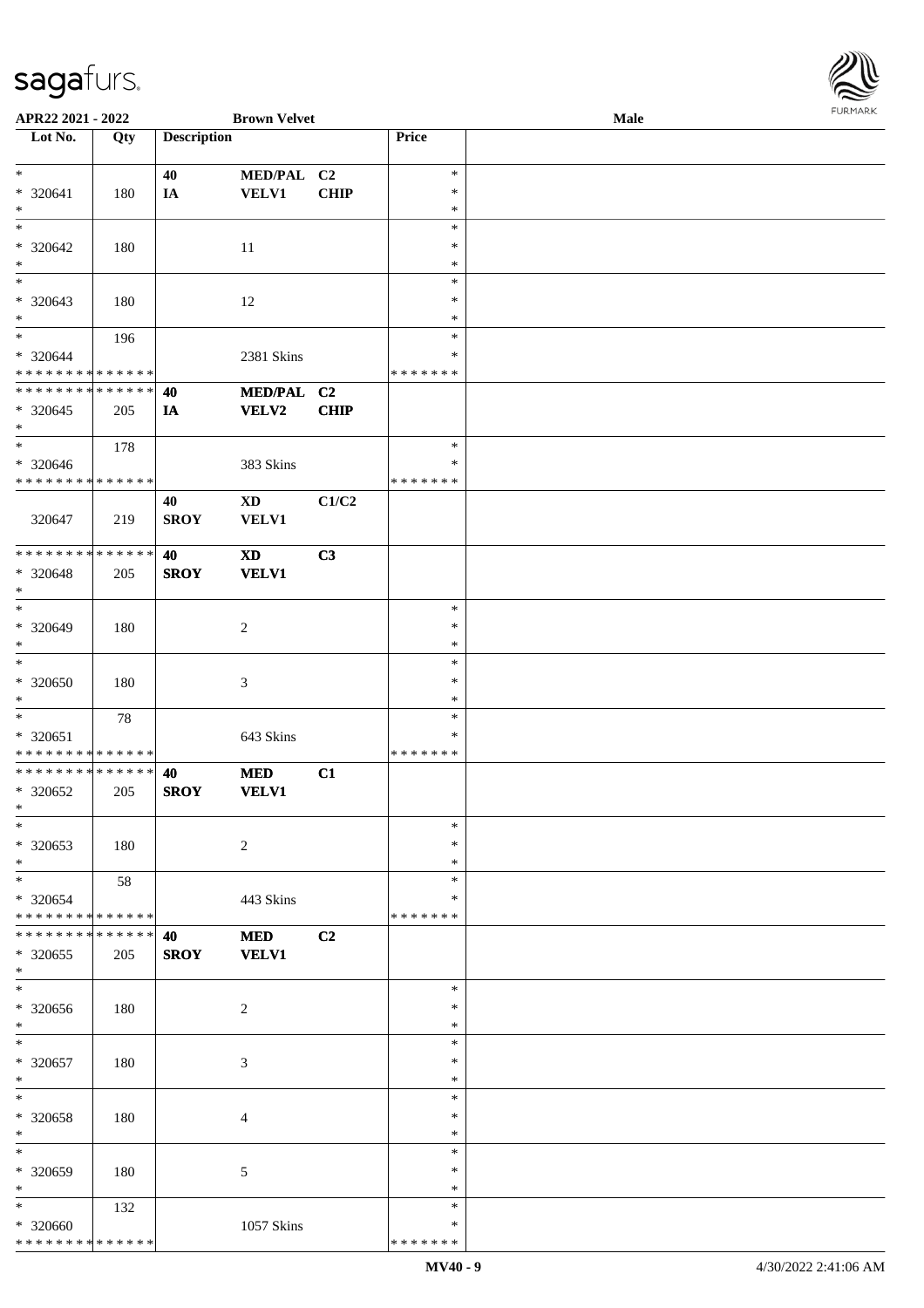\*

| APR22 2021 - 2022                                                           |     |                    | <b>Brown Velvet</b>             |                | <b>FURITAR</b><br>Male            |  |  |  |  |
|-----------------------------------------------------------------------------|-----|--------------------|---------------------------------|----------------|-----------------------------------|--|--|--|--|
| $\overline{\phantom{1}}$ Lot No.                                            | Qty | <b>Description</b> |                                 |                | Price                             |  |  |  |  |
| * * * * * * * * * * * * * *<br>* 320661<br>$\ast$                           | 205 | 40<br><b>SROY</b>  | <b>MED</b><br><b>VELV1</b>      | C3             |                                   |  |  |  |  |
| $\ast$<br>* 320662<br>* * * * * * * * * * * * * *                           | 41  |                    | 246 Skins                       |                | $\ast$<br>$\ast$<br>* * * * * * * |  |  |  |  |
| 320663                                                                      | 146 | 40<br><b>SROY</b>  | $\mathbf{XP}$<br>VELV1          | C1/C2          |                                   |  |  |  |  |
| **************<br>* 320664<br>$\ast$                                        | 205 | 40<br><b>SROY</b>  | <b>XD</b><br>VELV2              | C1/C2          |                                   |  |  |  |  |
| $\overline{\ast}$<br>* 320665<br>* * * * * * * * <mark>* * * * * * *</mark> | 119 |                    | 324 Skins                       |                | $\ast$<br>$\ast$<br>* * * * * * * |  |  |  |  |
| 320666                                                                      | 176 | 40<br><b>SROY</b>  | $\mathbf{X}\mathbf{D}$<br>VELV2 | C <sub>3</sub> |                                   |  |  |  |  |
| **************<br>$*320667$<br>$\ast$                                       | 205 | 40<br><b>SROY</b>  | <b>MED</b><br>VELV2             | C1             |                                   |  |  |  |  |
| $\ast$<br>* 320668<br>$\ast$                                                | 180 |                    | $\overline{c}$                  |                | $\ast$<br>$\ast$<br>$\ast$        |  |  |  |  |
| $_{\rm *}$<br>$* 320669$<br>$\ast$                                          | 180 |                    | $\mathfrak{Z}$                  |                | $\ast$<br>$\ast$<br>$\ast$        |  |  |  |  |
| $\ast$<br>* 320670<br>$\ast$                                                | 170 |                    | $\overline{4}$                  |                | $\ast$<br>$\ast$<br>$\ast$        |  |  |  |  |
| $\ast$<br>* 320671<br>* * * * * * * * * * * * * *                           | 49  |                    | 784 Skins                       |                | $\ast$<br>$\ast$<br>* * * * * * * |  |  |  |  |
| **************<br>* 320672<br>ski star                                      | 205 | 40<br><b>SROY</b>  | <b>MED</b><br>VELV2             | C <sub>2</sub> |                                   |  |  |  |  |
| $\ast$<br>* 320673<br>$\ast$                                                | 180 |                    | $\sqrt{2}$                      |                | $\ast$<br>$\ast$<br>$\ast$        |  |  |  |  |
| $\ast$<br>* 320674<br>$\ast$                                                | 180 |                    | 3                               |                | $\ast$<br>$\ast$<br>$\ast$        |  |  |  |  |
| $\frac{1}{1}$<br>$* 320675$<br>$\ast$                                       | 180 |                    | $\overline{4}$                  |                | $\ast$<br>$\ast$<br>$\ast$        |  |  |  |  |
| $_{\ast}$<br>* 320676<br>$\ast$                                             | 180 |                    | 5                               |                | $\ast$<br>∗<br>$\ast$             |  |  |  |  |
| $\ast$<br>$* 320677$<br>$*$                                                 | 180 |                    | $\sqrt{6}$                      |                | $\ast$<br>∗<br>$\ast$             |  |  |  |  |
| $\overline{\phantom{0}}$<br>* 320678<br>$\ast$                              | 180 |                    | 7                               |                | $\ast$<br>$\ast$<br>$\ast$        |  |  |  |  |
| $\overline{\phantom{1}}$<br>* 320679<br>$*$                                 | 180 |                    | 8                               |                | $\ast$<br>$\ast$<br>$\ast$        |  |  |  |  |
| $\ast$<br>* 320680                                                          | 180 |                    | 9                               |                | $\ast$<br>$\ast$                  |  |  |  |  |

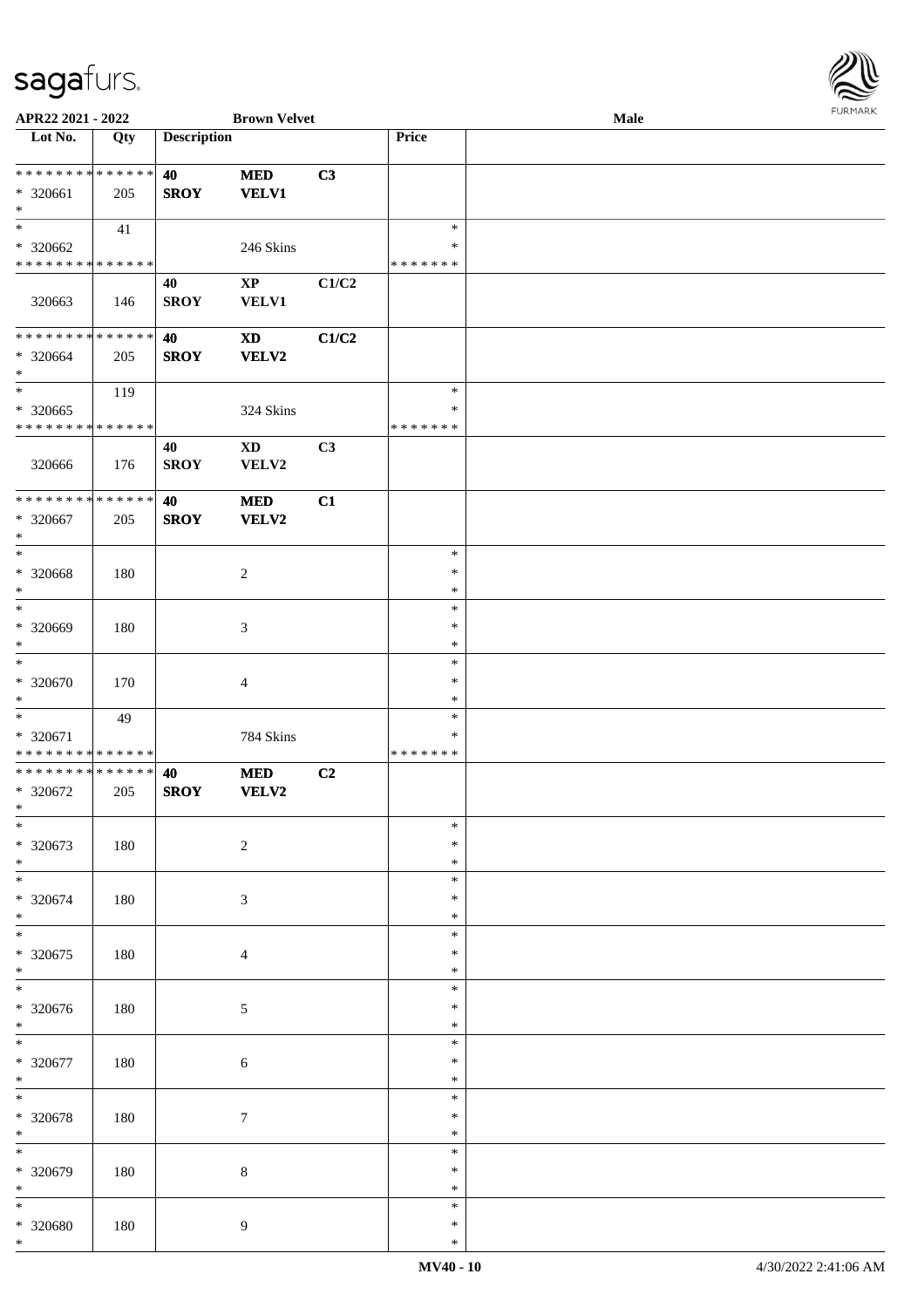\*

| <b>FURMARK</b> |  |
|----------------|--|

| APR22 2021 - 2022                                                           |     |                    | <b>Brown Velvet</b>        |    |                                   | Male | <b>FURMARK</b> |
|-----------------------------------------------------------------------------|-----|--------------------|----------------------------|----|-----------------------------------|------|----------------|
| Lot No.                                                                     | Qty | <b>Description</b> |                            |    | Price                             |      |                |
| $*$<br>* 320681<br>$*$                                                      | 180 | 40<br><b>SROY</b>  | <b>MED</b><br>VELV2        | C2 | $\ast$<br>$\ast$<br>$\ast$        |      |                |
| * 320682<br>$*$                                                             | 180 |                    | 11                         |    | $\ast$<br>$\ast$<br>$\ast$        |      |                |
| $\overline{\phantom{0}}$<br>* 320683<br>$*$<br>$\overline{\ast}$            | 180 |                    | 12                         |    | $\ast$<br>$\ast$<br>$\ast$        |      |                |
| * 320684<br>$\ast$                                                          | 180 |                    | 13                         |    | $\ast$<br>$\ast$<br>$\ast$        |      |                |
| * 320685<br>$\ast$                                                          | 180 |                    | 14                         |    | $\ast$<br>$\ast$<br>$\ast$        |      |                |
| * 320686<br>$\ast$<br>$*$                                                   | 180 |                    | 15                         |    | $\ast$<br>$\ast$<br>$\ast$        |      |                |
| * 320687<br>$*$<br>$\overline{\phantom{0}}$                                 | 180 |                    | 16                         |    | $\ast$<br>$\ast$<br>$\ast$        |      |                |
| * 320688<br>$*$                                                             | 180 |                    | 17                         |    | $\ast$<br>$\ast$<br>$\ast$        |      |                |
| $\overline{\ast}$<br>* 320689<br>* * * * * * * * <mark>* * * * * * *</mark> | 113 |                    | 3198 Skins                 |    | $\ast$<br>$\ast$<br>* * * * * * * |      |                |
| ******** <mark>******</mark><br>* 320690<br>$\ast$                          | 205 | 40<br><b>SROY</b>  | <b>MED</b><br><b>VELV2</b> | C3 |                                   |      |                |
| * 320691<br>$\ast$<br>$*$                                                   | 180 |                    | $\overline{c}$             |    | $\ast$<br>$\ast$<br>$\ast$        |      |                |
| $* 320692$<br>$\ast$<br>$\ast$                                              | 180 |                    | $\mathfrak{Z}$             |    | $\ast$<br>$\ast$<br>∗             |      |                |
| * 320693<br>$*$<br>$\overline{\phantom{0}}$                                 | 180 |                    | $\overline{4}$             |    | $\ast$<br>$\ast$<br>$\ast$        |      |                |
| * 320694<br>$*$<br>$*$                                                      | 180 |                    | $\mathfrak{S}$             |    | $\ast$<br>∗<br>$\ast$             |      |                |
| * 320695<br>* * * * * * * * <mark>* * * * * *</mark>                        | 137 |                    | 1062 Skins                 |    | $\ast$<br>$\ast$<br>* * * * * * * |      |                |
| * * * * * * * * <mark>* * * * * * *</mark><br>* 320696<br>$\ast$            | 205 | 40<br><b>SROY</b>  | $\mathbf{XP}$<br>VELV2     | C1 |                                   |      |                |
| * 320697<br>* * * * * * * * <mark>* * * * * *</mark>                        | 39  |                    | 244 Skins                  |    | $\ast$<br>∗<br>* * * * * * *      |      |                |
| * * * * * * * * <mark>* * * * * * *</mark><br>* 320698<br>$*$               | 205 | 40<br><b>SROY</b>  | $\mathbf{XP}$<br>VELV2     | C2 |                                   |      |                |
| $\ast$<br>* 320699<br>$*$                                                   | 180 |                    | $\overline{2}$             |    | $\ast$<br>$\ast$<br>$\ast$        |      |                |
| $\ast$<br>* 320700                                                          | 180 |                    | $\mathbf{3}$               |    | $\ast$<br>$\ast$                  |      |                |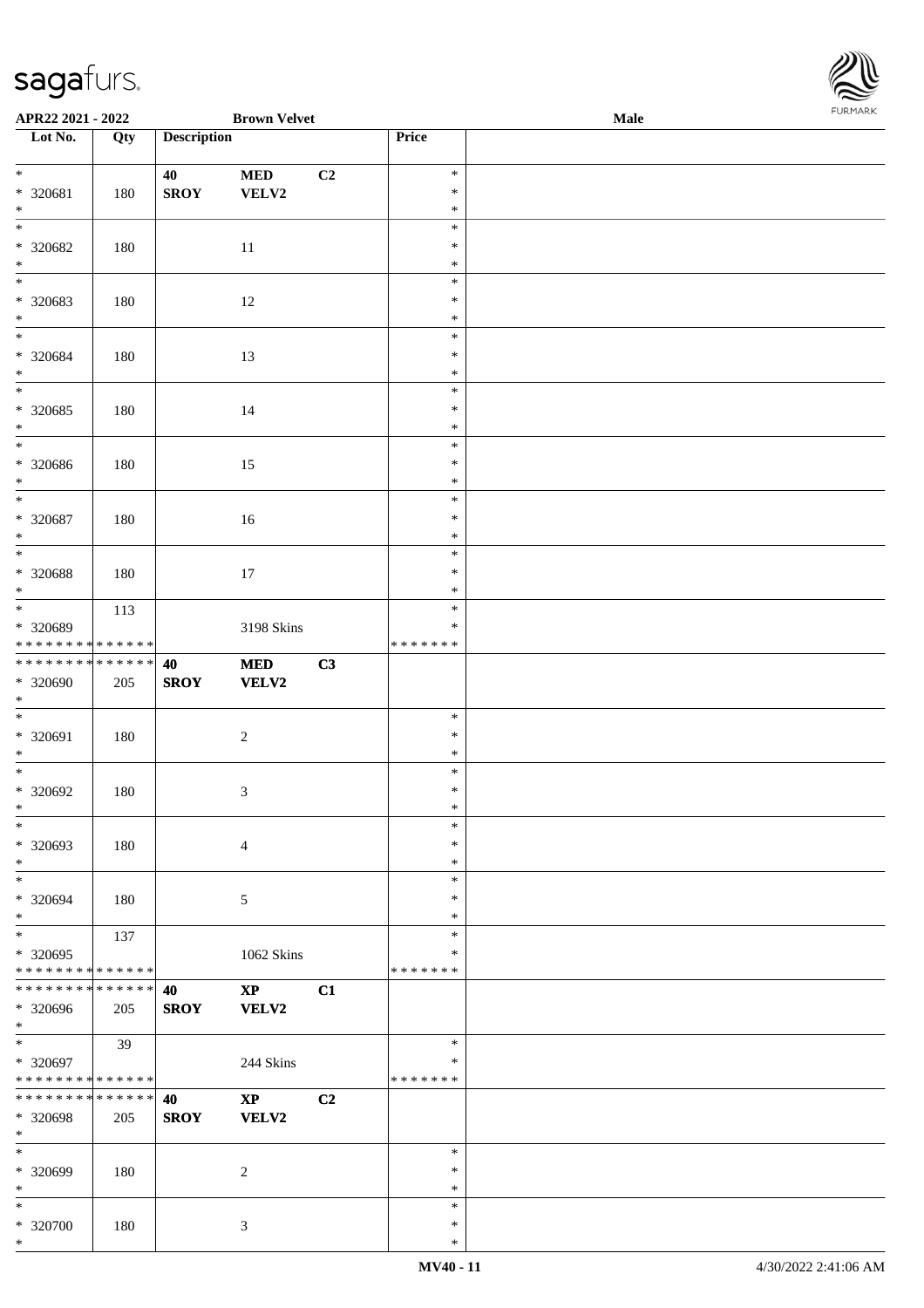

| APR22 2021 - 2022             |     |                    | <b>Brown Velvet</b> |                |               | Male | <b>FURMARK</b> |
|-------------------------------|-----|--------------------|---------------------|----------------|---------------|------|----------------|
| Lot No.                       | Qty | <b>Description</b> |                     |                | <b>Price</b>  |      |                |
| $\ast$                        |     | 40                 | <b>XP</b>           | C <sub>2</sub> | *             |      |                |
| * 320701<br>$\ast$            | 180 | <b>SROY</b>        | <b>VELV2</b>        |                | *<br>$\ast$   |      |                |
| $\ast$                        |     |                    |                     |                | *             |      |                |
| * 320702                      | 180 |                    | 5                   |                | *             |      |                |
| $\ast$                        |     |                    |                     |                | ∗             |      |                |
| $\ast$                        | 130 |                    |                     |                | *             |      |                |
| * 320703                      |     |                    | 1055 Skins          |                | *             |      |                |
| **************                |     |                    |                     |                | * * * * * * * |      |                |
| * * * * * * * * * * * * * * * |     | 40                 | <b>XP</b>           | C <sub>3</sub> |               |      |                |
| * 320704                      | 205 | <b>SROY</b>        | <b>VELV2</b>        |                |               |      |                |
| $\ast$                        |     |                    |                     |                |               |      |                |
| $\ast$                        | 93  |                    |                     |                | *             |      |                |
| * 320705                      |     |                    | 298 Skins           |                | *             |      |                |
| **************                |     |                    |                     |                | *******       |      |                |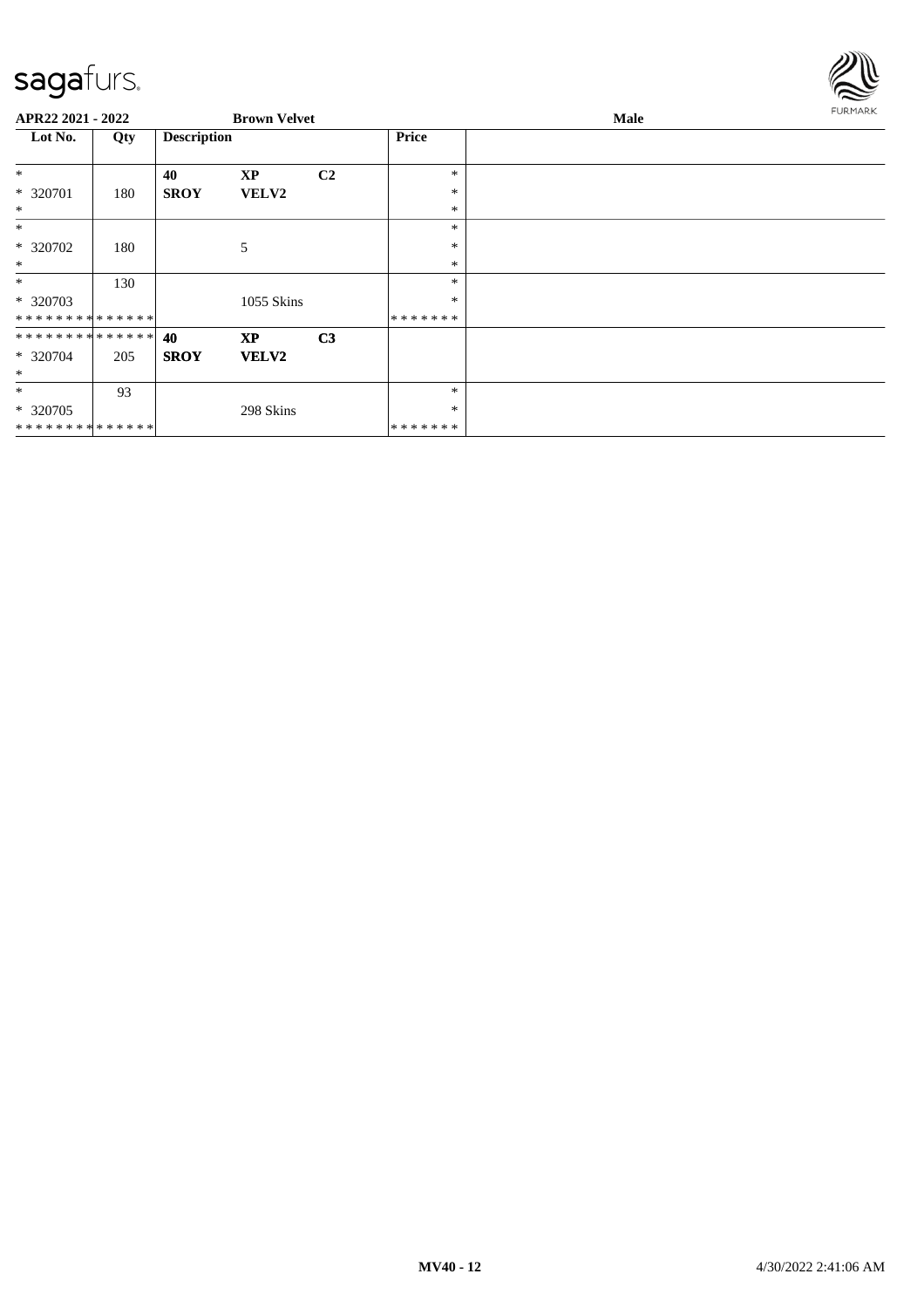

| APR22 2021 - 2022                                                                |     |                    | <b>Brown Velvet</b>                    |                |                                   | Male | <b>FURMARK</b> |
|----------------------------------------------------------------------------------|-----|--------------------|----------------------------------------|----------------|-----------------------------------|------|----------------|
| $\overline{\phantom{1}}$ Lot No.                                                 | Qty | <b>Description</b> |                                        |                | Price                             |      |                |
| * * * * * * * * * * * * * * *<br>* 320761<br>$\ast$                              | 265 | 30<br>SI           | $\mathbf{X}\mathbf{D}$<br><b>VELV1</b> | C1/C2          |                                   |      |                |
| $\ast$<br>* 320762<br>* * * * * * * * * * * * * *                                | 239 |                    | 504 Skins                              |                | $\ast$<br>$\ast$<br>* * * * * * * |      |                |
| * * * * * * * * * * * * * *<br>* 320763<br>$\ast$                                | 244 | 30<br>${\bf SI}$   | <b>XD</b><br><b>VELV1</b>              | C3             |                                   |      |                |
| $\ast$<br>* 320764<br>$\ast$                                                     | 220 |                    | $\overline{c}$                         |                | $\ast$<br>$\ast$<br>$\ast$        |      |                |
| $\ast$<br>* 320765<br>* * * * * * * * * * * * * *                                | 147 |                    | 611 Skins                              |                | $\ast$<br>$\ast$<br>* * * * * * * |      |                |
| ******** <mark>******</mark><br>* 320766<br>$\ast$                               | 245 | 30<br>${\bf SI}$   | $\bf MED$<br><b>VELV1</b>              | C1             |                                   |      |                |
| $*$<br>* 320767<br>$\ast$                                                        | 220 |                    | $\overline{c}$                         |                | $\ast$<br>$\ast$<br>$\ast$        |      |                |
| $\ast$<br>* 320768<br>$\ast$<br>$\overline{\ast}$                                | 220 |                    | 3                                      |                | $\ast$<br>$\ast$<br>$\ast$        |      |                |
| * 320769<br>$\ast$<br>$\ast$                                                     | 220 |                    | $\overline{4}$                         |                | $\ast$<br>$\ast$<br>$\ast$        |      |                |
| $* 320770$<br>$\ast$                                                             | 220 |                    | 5                                      |                | $\ast$<br>$\ast$<br>$\ast$        |      |                |
| $\ast$<br>* 320771<br>* * * * * * * * * * * * * *                                | 174 |                    | 1299 Skins                             |                | $\ast$<br>$\ast$<br>* * * * * * * |      |                |
| ******** <mark>*****</mark> *<br>* 320772<br>$\ast$                              | 245 | 30<br>${\bf SI}$   | <b>MED</b><br><b>VELV1</b>             | C <sub>2</sub> |                                   |      |                |
| $\ast$<br>* 320773<br>$\ast$                                                     | 220 |                    | $\sqrt{2}$                             |                | $\ast$<br>∗<br>$\ast$             |      |                |
| $\ast$<br>* 320774<br>* * * * * * * * * * * * * *                                | 138 |                    | 603 Skins                              |                | $\ast$<br>$\ast$<br>* * * * * * * |      |                |
| * * * * * * * * * * * * * *<br>$*320775$<br>$\ast$<br>$\overline{\phantom{a}^*}$ | 245 | 30<br>SI           | <b>MED</b><br><b>VELV1</b>             | C3             |                                   |      |                |
| * 320776<br>$\ast$                                                               | 220 |                    | $\sqrt{2}$                             |                | $\ast$<br>$\ast$<br>$\ast$        |      |                |
| $\ast$<br>* 320777<br>$\ast$                                                     | 220 |                    | 3                                      |                | $\ast$<br>$\ast$<br>$\ast$        |      |                |
| $\ast$<br>* 320778<br>$\ast$                                                     | 220 |                    | $\overline{4}$                         |                | $\ast$<br>$\ast$<br>$\ast$        |      |                |
| $\ast$<br>* 320779<br>$\ast$                                                     | 220 |                    | 5                                      |                | $\ast$<br>$\ast$<br>$\ast$        |      |                |
| $\ast$<br>* 320780<br>$*$                                                        | 220 |                    | 6                                      |                | $\ast$<br>$\ast$<br>$\ast$        |      |                |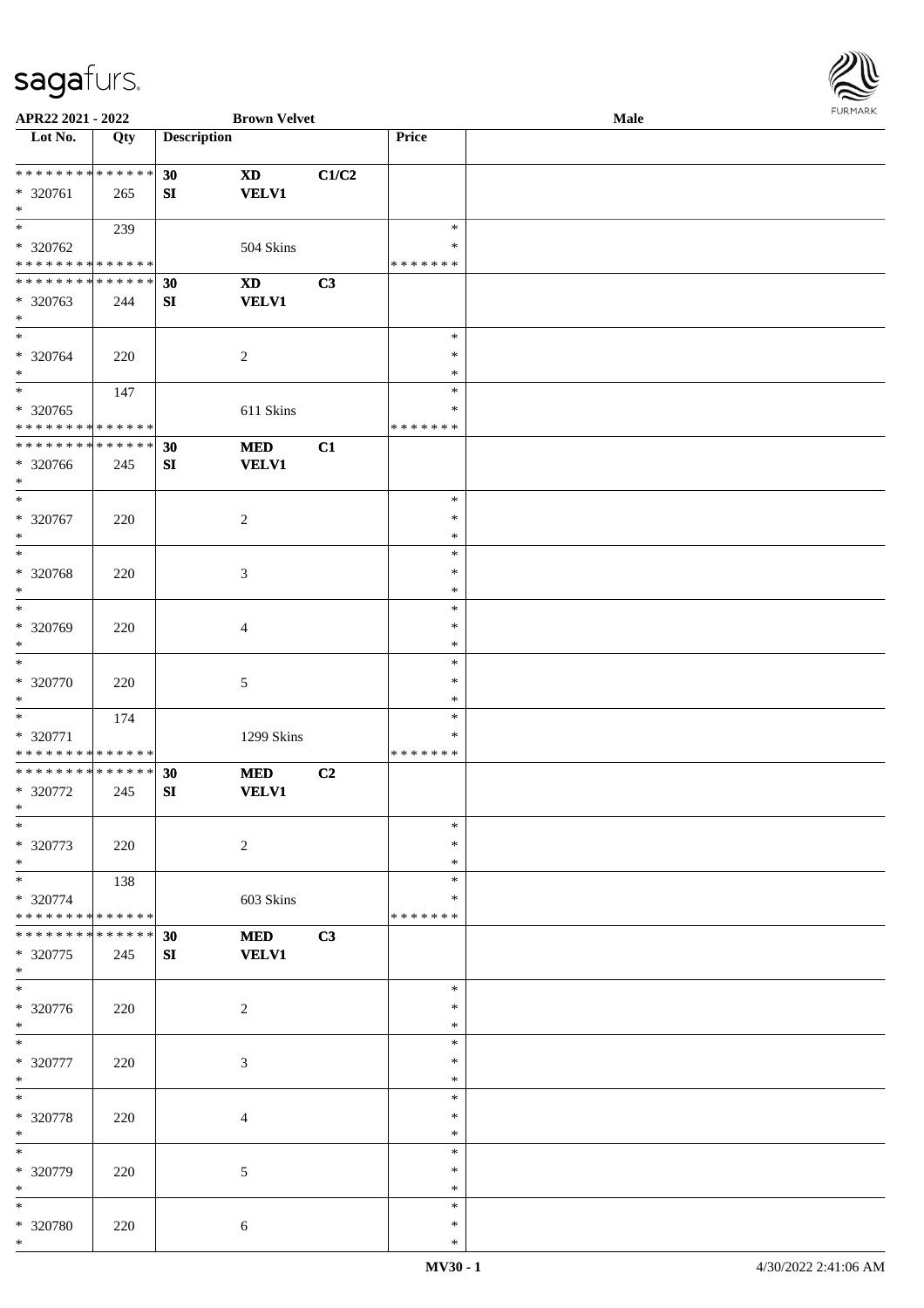

| APR22 2021 - 2022            |             |                    | <b>Brown Velvet</b>         |    |               | Male |
|------------------------------|-------------|--------------------|-----------------------------|----|---------------|------|
| Lot No.                      | Qty         | <b>Description</b> |                             |    | Price         |      |
|                              |             |                    |                             |    |               |      |
| $\ast$                       |             | 30                 | $\bf MED$                   | C3 | $\ast$        |      |
| * 320781                     | 220         | ${\bf S}{\bf I}$   | <b>VELV1</b>                |    | $\ast$        |      |
| $\ast$                       |             |                    |                             |    | $\ast$        |      |
| $\overline{\phantom{0}}$     |             |                    |                             |    | $\ast$        |      |
| * 320782                     | 220         |                    | $8\,$                       |    | ∗             |      |
| $\ast$                       |             |                    |                             |    | $\ast$        |      |
| $\overline{\phantom{0}}$     |             |                    |                             |    |               |      |
|                              |             |                    |                             |    | $\ast$        |      |
| * 320783                     | 220         |                    | $\overline{9}$              |    | $\ast$        |      |
| $\ast$                       |             |                    |                             |    | $\ast$        |      |
| $\overline{\phantom{a}^*}$   |             |                    |                             |    | $\ast$        |      |
| * 320784                     | 210         |                    | 10                          |    | $\ast$        |      |
| $\ast$                       |             |                    |                             |    | $\ast$        |      |
| $\overline{\ast}$            | $47\,$      |                    |                             |    | $\ast$        |      |
| $* 320785$                   |             |                    | 2262 Skins                  |    | $\ast$        |      |
| * * * * * * * * * * * * * *  |             |                    |                             |    | * * * * * * * |      |
| ******** <mark>******</mark> |             | 30                 | $\mathbf{XP}$               | C1 |               |      |
| * 320786                     | 245         | SI                 | <b>VELV1</b>                |    |               |      |
| $*$                          |             |                    |                             |    |               |      |
| $\ast$                       |             |                    |                             |    | $\ast$        |      |
|                              | 184         |                    |                             |    |               |      |
| * 320787                     |             |                    | 429 Skins                   |    | ∗             |      |
| * * * * * * * * * * * * * *  |             |                    |                             |    | * * * * * * * |      |
| * * * * * * * * * * * * * *  |             | 30                 | $\mathbf{X}\mathbf{P}$      | C2 |               |      |
| * 320788                     | 245         | SI                 | <b>VELV1</b>                |    |               |      |
| $\ast$                       |             |                    |                             |    |               |      |
| $\overline{\ast}$            |             |                    |                             |    | $\ast$        |      |
| * 320789                     | 220         |                    | $\overline{2}$              |    | $\ast$        |      |
| $\ast$                       |             |                    |                             |    | $\ast$        |      |
| $\ast$                       |             |                    |                             |    | $\ast$        |      |
| * 320790                     | 220         |                    | $\ensuremath{\mathfrak{Z}}$ |    | $\ast$        |      |
|                              |             |                    |                             |    |               |      |
| $\ast$<br>$\ast$             |             |                    |                             |    | $\ast$        |      |
|                              |             |                    |                             |    | $\ast$        |      |
| * 320791                     | 220         |                    | $\overline{4}$              |    | $\ast$        |      |
| $\ast$                       |             |                    |                             |    | $\ast$        |      |
| $\ast$                       |             |                    |                             |    | $\ast$        |      |
| $* 320792$                   | 220         |                    | $\mathfrak{S}$              |    | $\ast$        |      |
| $*$                          |             |                    |                             |    | $\ast$        |      |
| $\ast$                       |             |                    |                             |    | $\ast$        |      |
| * 320793                     | 220         |                    | 6                           |    | ∗             |      |
| $\ast$                       |             |                    |                             |    | $\ast$        |      |
| $\ast$                       |             |                    |                             |    | $\ast$        |      |
|                              |             |                    |                             |    | ∗             |      |
| * 320794<br>$\ast$           | 220         |                    | $\tau$                      |    |               |      |
|                              |             |                    |                             |    | *             |      |
| $\ast$                       | 143         |                    |                             |    | $\ast$        |      |
| * 320795                     |             |                    | 1708 Skins                  |    | *             |      |
| * * * * * * * * * * * * * *  |             |                    |                             |    | * * * * * * * |      |
| * * * * * * * *              | * * * * * * | 30                 | $\mathbf{X}\mathbf{P}$      | C3 |               |      |
| * 320796                     | 243         | SI                 | <b>VELV1</b>                |    |               |      |
| $*$                          |             |                    |                             |    |               |      |
| $\ast$                       |             |                    |                             |    | $\ast$        |      |
| * 320797                     | 220         |                    | $\overline{c}$              |    | $\ast$        |      |
| $\ast$                       |             |                    |                             |    | $\ast$        |      |
| $\ast$                       | 246         |                    |                             |    | $\ast$        |      |
| * 320798                     |             |                    | 709 Skins                   |    | $\ast$        |      |
| * * * * * * * * * * * * * *  |             |                    |                             |    | * * * * * * * |      |
| * * * * * * * * * * * * * *  |             |                    |                             |    |               |      |
|                              |             | 30                 | $\mathbf{X}\mathbf{D}$      | C3 |               |      |
| * 320799                     | 245         | SI                 | VELV2                       |    |               |      |
| $\ast$                       |             |                    |                             |    |               |      |
| $*$                          | 157         |                    |                             |    | $\ast$        |      |
| * 320800                     |             |                    | 402 Skins                   |    | $\ast$        |      |
| * * * * * * * * * * * * * *  |             |                    |                             |    | * * * * * * * |      |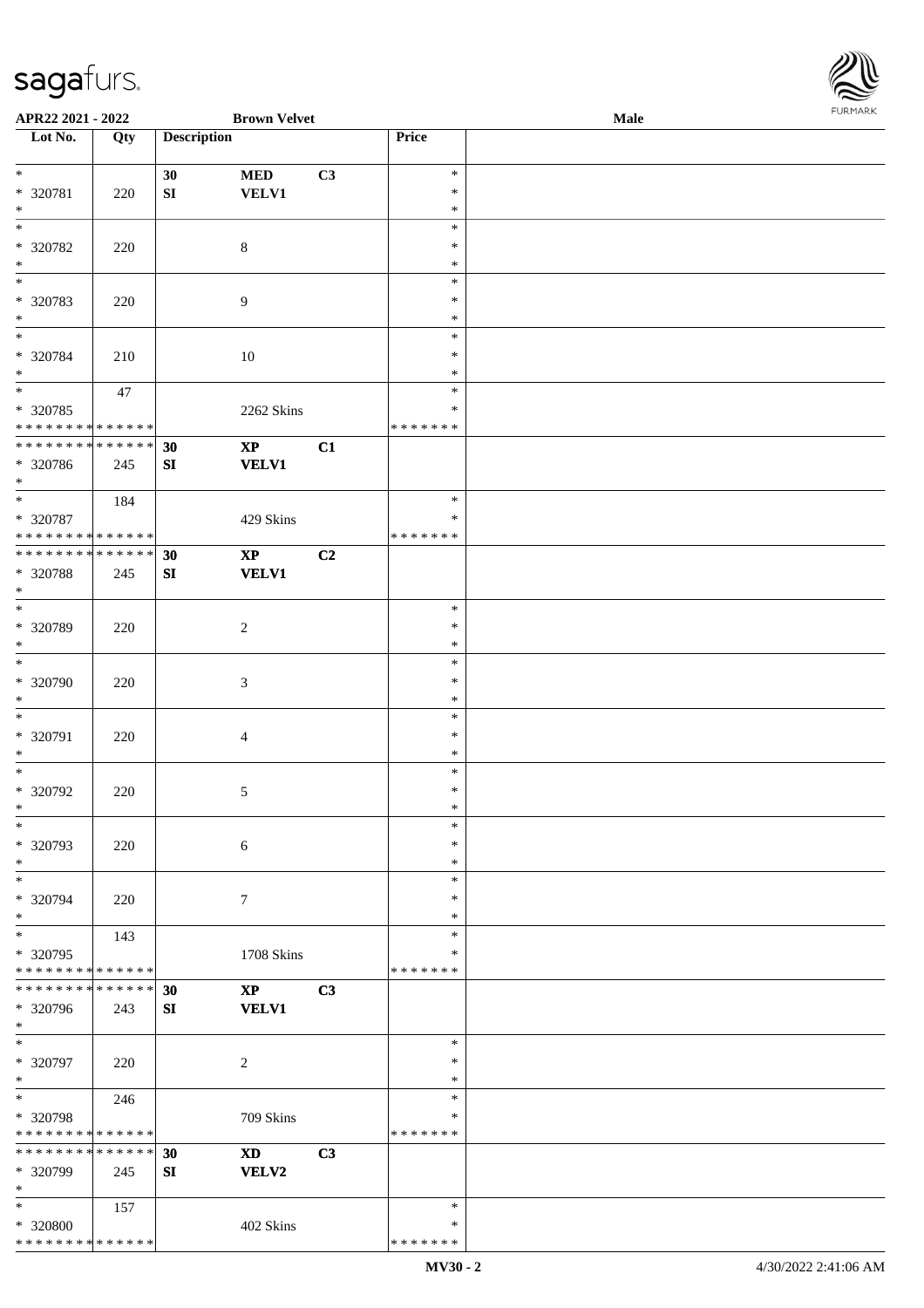

| APR22 2021 - 2022               |     |                    | <b>Brown Velvet</b> |                |               | Male |  |
|---------------------------------|-----|--------------------|---------------------|----------------|---------------|------|--|
| Lot No.                         | Qty | <b>Description</b> |                     |                | Price         |      |  |
|                                 |     |                    |                     |                |               |      |  |
| * * * * * * * * * * * * * *     |     | 30                 | $\bf MED$           | C1             |               |      |  |
| * 320801                        | 245 | ${\bf S}{\bf I}$   | VELV2               |                |               |      |  |
| $*$                             |     |                    |                     |                |               |      |  |
| $\overline{\phantom{0}}$        |     |                    |                     |                | $\ast$        |      |  |
|                                 |     |                    |                     |                |               |      |  |
| * 320802                        | 220 |                    | $\sqrt{2}$          |                | $\ast$        |      |  |
| $\ast$                          |     |                    |                     |                | $\ast$        |      |  |
| $\overline{\phantom{0}}$        |     |                    |                     |                | $\ast$        |      |  |
| * 320803                        | 220 |                    | $\mathfrak{Z}$      |                | $\ast$        |      |  |
| $*$                             |     |                    |                     |                | $\ast$        |      |  |
| $\overline{\ast}$               | 88  |                    |                     |                | $\ast$        |      |  |
| $* 320804$                      |     |                    | 773 Skins           |                | $\ast$        |      |  |
| * * * * * * * * * * * * * *     |     |                    |                     |                | * * * * * * * |      |  |
| * * * * * * * * * * * * * *     |     | 30                 | <b>MED</b>          | C <sub>2</sub> |               |      |  |
|                                 |     |                    |                     |                |               |      |  |
| * 320805                        | 245 | SI                 | <b>VELV2</b>        |                |               |      |  |
| $*$                             |     |                    |                     |                |               |      |  |
| $\ast$                          |     |                    |                     |                | $\ast$        |      |  |
| $*320806$                       | 220 |                    | $\overline{c}$      |                | $\ast$        |      |  |
| $\ast$                          |     |                    |                     |                | $\ast$        |      |  |
| $\ast$                          |     |                    |                     |                | $\ast$        |      |  |
| $* 320807$                      | 220 |                    | $\mathfrak{Z}$      |                | $\ast$        |      |  |
| $\ast$                          |     |                    |                     |                | $\ast$        |      |  |
| $*$                             |     |                    |                     |                | $\ast$        |      |  |
| $*320808$                       | 220 |                    | $\overline{4}$      |                | $\ast$        |      |  |
| $\ast$                          |     |                    |                     |                | $\ast$        |      |  |
| $*$                             |     |                    |                     |                |               |      |  |
|                                 |     |                    |                     |                | $\ast$        |      |  |
| $* 320809$                      | 220 |                    | $\mathfrak{S}$      |                | $\ast$        |      |  |
| $*$                             |     |                    |                     |                | $\ast$        |      |  |
| $*$                             |     |                    |                     |                | $\ast$        |      |  |
| $* 320810$                      | 220 |                    | $\sqrt{6}$          |                | $\ast$        |      |  |
| $*$                             |     |                    |                     |                | $\ast$        |      |  |
| $*$                             |     |                    |                     |                | $\ast$        |      |  |
| * 320811                        | 220 |                    | $\tau$              |                | $\ast$        |      |  |
| $*$                             |     |                    |                     |                | $\ast$        |      |  |
| $*$                             |     |                    |                     |                | $\ast$        |      |  |
| $* 320812$                      | 220 |                    | $\,8\,$             |                | $\ast$        |      |  |
| $*$                             |     |                    |                     |                | $\ast$        |      |  |
| $\ast$                          |     |                    |                     |                | $\ast$        |      |  |
|                                 |     |                    |                     |                |               |      |  |
| * 320813                        | 220 |                    | 9                   |                | $\ast$        |      |  |
| $*$                             |     |                    |                     |                | $\ast$        |      |  |
|                                 |     |                    |                     |                | $\ast$        |      |  |
| * 320814                        | 220 |                    | 10                  |                | $\ast$        |      |  |
| $*$                             |     |                    |                     |                | $\ast$        |      |  |
| $*$                             |     |                    |                     |                | $\ast$        |      |  |
| $* 320815$                      | 220 |                    | $11\,$              |                | $\ast$        |      |  |
| $*$                             |     |                    |                     |                | $\ast$        |      |  |
| $\overline{\phantom{0}}$        |     |                    |                     |                | $\ast$        |      |  |
|                                 |     |                    |                     |                | $\ast$        |      |  |
| $* 320816$                      | 220 |                    | 12                  |                |               |      |  |
| $*$<br>$\overline{\phantom{0}}$ |     |                    |                     |                | $\ast$        |      |  |
|                                 |     |                    |                     |                | $\ast$        |      |  |
| * 320817                        | 220 |                    | 13                  |                | $\ast$        |      |  |
| $*$                             |     |                    |                     |                | $\ast$        |      |  |
| $*$ and $*$                     | 100 |                    |                     |                | $\ast$        |      |  |
| * 320818                        |     |                    | 2985 Skins          |                | $\ast$        |      |  |
| * * * * * * * * * * * * * *     |     |                    |                     |                | * * * * * * * |      |  |
| ******** <mark>******</mark>    |     | 30                 | <b>MED</b>          | C3             |               |      |  |
| * 320819                        | 245 | SI                 | <b>VELV2</b>        |                |               |      |  |
| $*$                             |     |                    |                     |                |               |      |  |
| $*$                             |     |                    |                     |                | $\ast$        |      |  |
| $*320820$                       | 220 |                    |                     |                | $\ast$        |      |  |
| $*$                             |     |                    | 2                   |                | $\ast$        |      |  |
|                                 |     |                    |                     |                |               |      |  |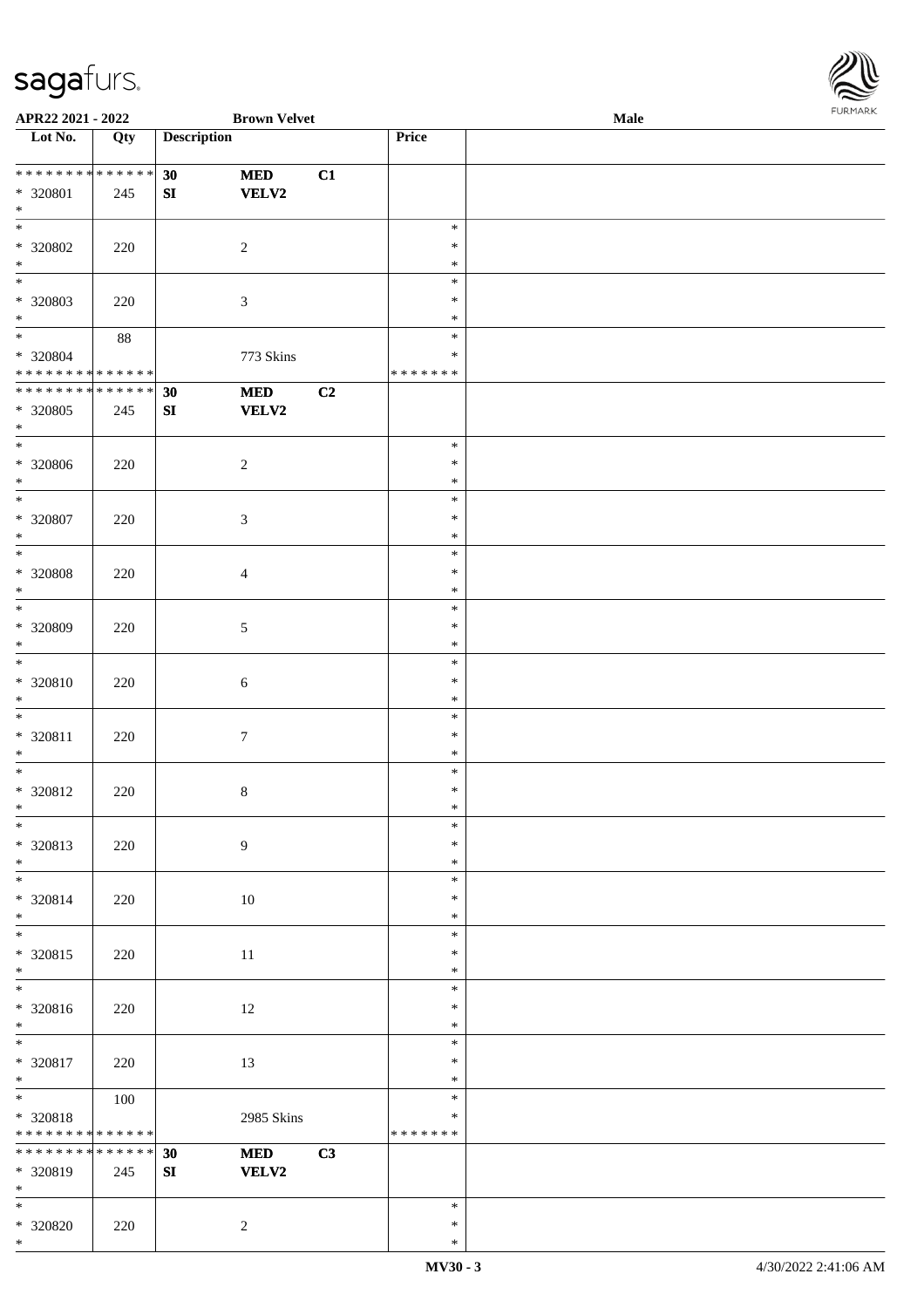

| APR22 2021 - 2022             |     |                    | <b>Brown Velvet</b>    |                |               | <b>Male</b> |  |
|-------------------------------|-----|--------------------|------------------------|----------------|---------------|-------------|--|
| Lot No.                       | Qty | <b>Description</b> |                        |                | Price         |             |  |
|                               |     |                    |                        |                |               |             |  |
| $\ast$                        |     | 30                 | <b>MED</b>             | C3             | $\ast$        |             |  |
|                               |     |                    |                        |                |               |             |  |
| * 320821                      | 220 | ${\bf S}{\bf I}$   | VELV2                  |                | $\ast$        |             |  |
| $*$                           |     |                    |                        |                | $\ast$        |             |  |
| $\overline{\ }$               |     |                    |                        |                | $\ast$        |             |  |
| $* 320822$                    | 220 |                    | $\overline{4}$         |                | $\ast$        |             |  |
| $\ast$                        |     |                    |                        |                | $\ast$        |             |  |
| $*$                           |     |                    |                        |                | $\ast$        |             |  |
|                               |     |                    |                        |                |               |             |  |
| * 320823                      | 220 |                    | $\sqrt{5}$             |                | $\ast$        |             |  |
| $*$                           |     |                    |                        |                | $\ast$        |             |  |
| $*$                           | 215 |                    |                        |                | $\ast$        |             |  |
| * 320824                      |     |                    | 1340 Skins             |                | $\ast$        |             |  |
| * * * * * * * * * * * * * *   |     |                    |                        |                | *******       |             |  |
|                               |     |                    |                        |                |               |             |  |
| * * * * * * * * * * * * * *   |     | 30                 | $\mathbf{X}\mathbf{P}$ | C1             |               |             |  |
| $*320825$                     | 245 | ${\bf SI}$         | <b>VELV2</b>           |                |               |             |  |
| $*$                           |     |                    |                        |                |               |             |  |
| $*$                           | 226 |                    |                        |                | $\ast$        |             |  |
| $* 320826$                    |     |                    | 471 Skins              |                | $\ast$        |             |  |
|                               |     |                    |                        |                |               |             |  |
| * * * * * * * * * * * * * *   |     |                    |                        |                | * * * * * * * |             |  |
| * * * * * * * * * * * * * *   |     | 30                 | $\bold{XP}$            | C <sub>2</sub> |               |             |  |
| $* 320827$                    | 245 | SI                 | VELV2                  |                |               |             |  |
| $*$                           |     |                    |                        |                |               |             |  |
| $*$                           |     |                    |                        |                | $\ast$        |             |  |
|                               |     |                    |                        |                |               |             |  |
| $* 320828$                    | 220 |                    | $\sqrt{2}$             |                | $\ast$        |             |  |
| $*$                           |     |                    |                        |                | $\ast$        |             |  |
| $*$                           |     |                    |                        |                | $\ast$        |             |  |
| * 320829                      | 220 |                    | 3                      |                | $\ast$        |             |  |
| $*$                           |     |                    |                        |                | $\ast$        |             |  |
| $*$                           |     |                    |                        |                | $\ast$        |             |  |
|                               |     |                    |                        |                |               |             |  |
| $* 320830$                    | 220 |                    | $\overline{4}$         |                | $\ast$        |             |  |
| $*$                           |     |                    |                        |                | $\ast$        |             |  |
| $\ast$                        |     |                    |                        |                | $\ast$        |             |  |
| * 320831                      | 220 |                    | 5                      |                | $\ast$        |             |  |
| $\ast$                        |     |                    |                        |                | $\ast$        |             |  |
|                               |     |                    |                        |                |               |             |  |
| $*$                           |     |                    |                        |                | $\ast$        |             |  |
| * 320832                      | 220 |                    | 6                      |                | $\ast$        |             |  |
| $*$                           |     |                    |                        |                | $\ast$        |             |  |
| $*$                           | 158 |                    |                        |                | $\ast$        |             |  |
| * 320833                      |     |                    | 1503 Skins             |                | $\ast$        |             |  |
|                               |     |                    |                        |                | *******       |             |  |
| * * * * * * * * * * * * * * * |     |                    |                        |                |               |             |  |
| * * * * * * * * * * * * * * * |     | 30                 | $\mathbf{X}\mathbf{P}$ | C3             |               |             |  |
| * 320834                      | 245 | SI                 | <b>VELV2</b>           |                |               |             |  |
| $*$                           |     |                    |                        |                |               |             |  |
| $*$                           |     |                    |                        |                | $\ast$        |             |  |
| * 320835                      | 220 |                    | $\overline{c}$         |                | $\ast$        |             |  |
|                               |     |                    |                        |                |               |             |  |
| $*$                           |     |                    |                        |                | $\ast$        |             |  |
|                               | 165 |                    |                        |                | $\ast$        |             |  |
| * 320836                      |     |                    | 630 Skins              |                | ∗             |             |  |
| * * * * * * * * * * * * * *   |     |                    |                        |                | *******       |             |  |
| * * * * * * * * * * * * * * * |     | 30                 | MED/PAL C2             |                |               |             |  |
|                               |     |                    |                        |                |               |             |  |
| * 320837                      | 245 | $\mathbf{I}$       | <b>VELV1</b>           | <b>CHIP</b>    |               |             |  |
| $*$                           |     |                    |                        |                |               |             |  |
| $*$                           |     |                    |                        |                | $\ast$        |             |  |
| * 320838                      | 220 |                    | $\overline{c}$         |                | $\ast$        |             |  |
| $*$                           |     |                    |                        |                | $\ast$        |             |  |
| $*$                           |     |                    |                        |                | $\ast$        |             |  |
|                               |     |                    |                        |                |               |             |  |
| * 320839                      | 220 |                    | 3                      |                | $\ast$        |             |  |
| $*$                           |     |                    |                        |                | $\ast$        |             |  |
| $*$                           |     |                    |                        |                | $\ast$        |             |  |
| * 320840                      | 220 |                    | 4                      |                | $\ast$        |             |  |
| $*$                           |     |                    |                        |                | $\ast$        |             |  |
|                               |     |                    |                        |                |               |             |  |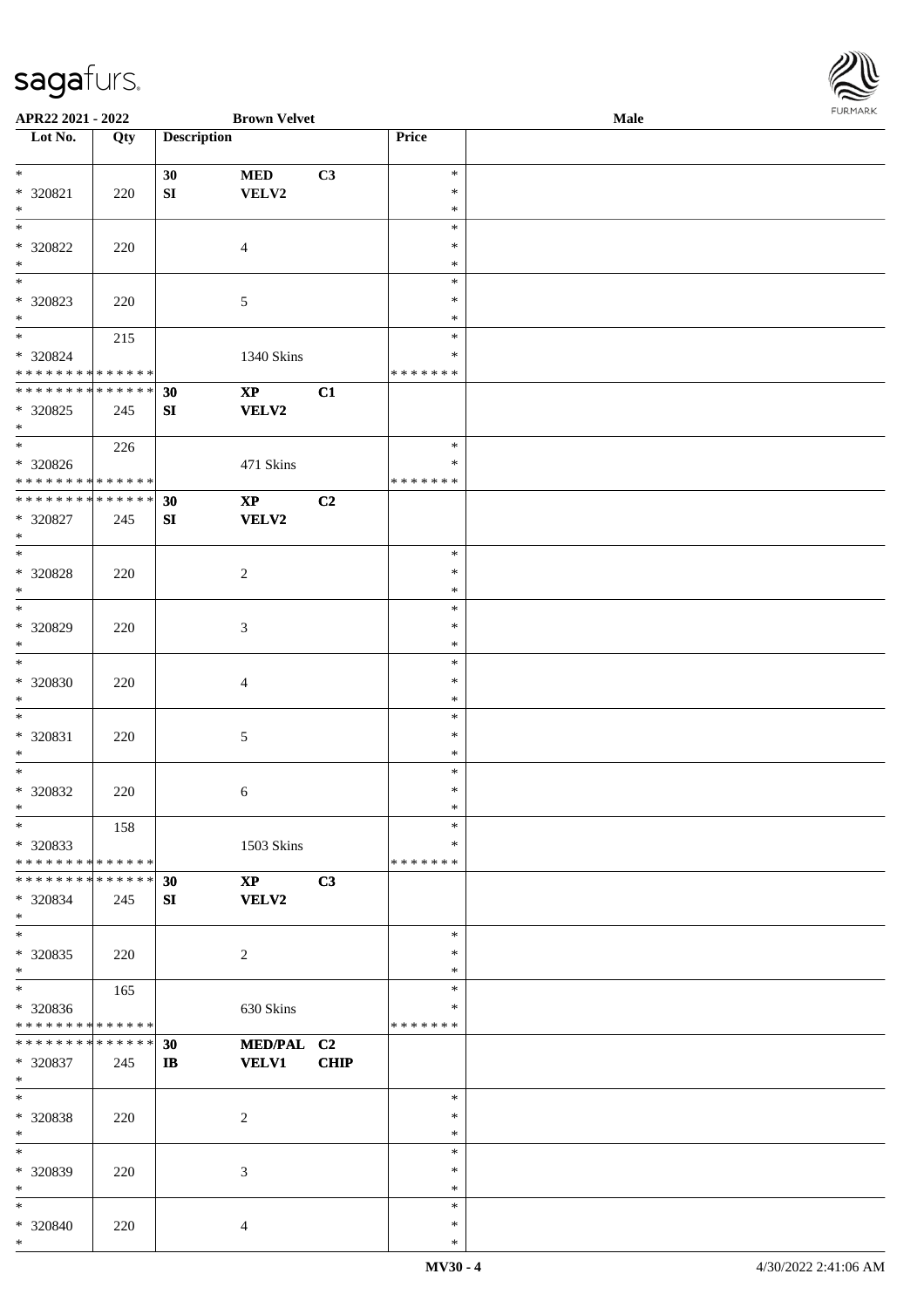\*

| $*$<br>* 320841<br>$*$                               | 220 | 30<br>$\mathbf{I}\mathbf{B}$       | MED/PAL C2<br>VELV1                    | <b>CHIP</b>    | $\ast$<br>$\ast$<br>$\ast$        |  |
|------------------------------------------------------|-----|------------------------------------|----------------------------------------|----------------|-----------------------------------|--|
| $\frac{1}{*}$<br>* 320842<br>$*$                     | 220 |                                    | $6\,$                                  |                | $\ast$<br>$\ast$<br>$\ast$        |  |
| $\overline{\phantom{0}}$<br>* 320843<br>$*$          | 220 |                                    | $7\phantom{.0}$                        |                | $\ast$<br>$\ast$<br>$\ast$        |  |
| * 320844<br>$*$                                      | 220 |                                    | $8\,$                                  |                | $\ast$<br>$\ast$<br>$\ast$        |  |
| $\overline{\phantom{0}}$<br>$*320845$<br>$*$         | 220 |                                    | 9                                      |                | $\ast$<br>$\ast$<br>$\ast$        |  |
| $\overline{\phantom{0}}$<br>* 320846<br>$*$          | 220 |                                    | 10                                     |                | $\ast$<br>$\ast$<br>$\ast$        |  |
| $\overline{\ast}$<br>* 320847<br>$*$                 | 220 |                                    | 11                                     |                | $\ast$<br>$\ast$<br>$\ast$        |  |
| $\overline{\phantom{0}}$<br>$* 320848$<br>$*$        | 220 |                                    | 12                                     |                | $\ast$<br>$\ast$<br>$\ast$        |  |
| $\overline{\phantom{0}}$<br>* 320849<br>$\ast$       | 220 |                                    | 13                                     |                | $\ast$<br>$\ast$<br>$\ast$        |  |
| $\overline{\phantom{0}}$<br>* 320850<br>$*$          | 220 |                                    | 14                                     |                | $\ast$<br>∗<br>$\ast$             |  |
| * 320851<br>* * * * * * * * * * * * * *              | 128 |                                    | 3233 Skins                             |                | $\ast$<br>$\ast$<br>* * * * * * * |  |
| ******** <mark>******</mark><br>* 320852<br>$*$ $*$  | 225 | 30 <sup>°</sup><br>$\mathbf{SAGA}$ | XD <sub>2</sub><br><b>VELV1</b>        | C1             |                                   |  |
| $\ast$<br>* 320853<br>$*$                            | 200 |                                    | $\overline{2}$                         |                | $\ast$<br>$*$<br>$\ast$           |  |
| $\ast$<br>* 320854<br>* * * * * * * * * * * * * *    | 54  |                                    | 479 Skins                              |                | $\ast$<br>$\ast$<br>* * * * * * * |  |
| * * * * * * * * * * * * * *<br>$*320855$<br>$\ast$   | 225 | 30<br><b>SAGA</b>                  | $\mathbf{X}\mathbf{D}$<br><b>VELV1</b> | C <sub>2</sub> |                                   |  |
| $_{\ast}$<br>* 320856<br>$*$                         | 200 |                                    | $\overline{c}$                         |                | $\ast$<br>∗<br>$\ast$             |  |
| $\ast$<br>* 320857<br>$*$                            | 200 |                                    | 3                                      |                | $\ast$<br>∗<br>$\ast$             |  |
| $\ast$<br>* 320858<br>* * * * * * * * * * * * * *    | 135 |                                    | 760 Skins                              |                | $\ast$<br>$\ast$<br>* * * * * * * |  |
| * * * * * * * * * * * * * * *<br>* 320859<br>$*$ $*$ | 225 | 30<br>$\mathbf{SAGA}$              | $\mathbf{X}\mathbf{D}$<br><b>VELV1</b> | C3             |                                   |  |
| $\ast$<br>* 320860                                   | 200 |                                    | $\overline{2}$                         |                | $\ast$<br>$\ast$                  |  |

 $\overline{\phantom{a}}$ 

**APR22 2021 - 2022 Brown Velvet Male**

**Lot No. Qty Description Price**

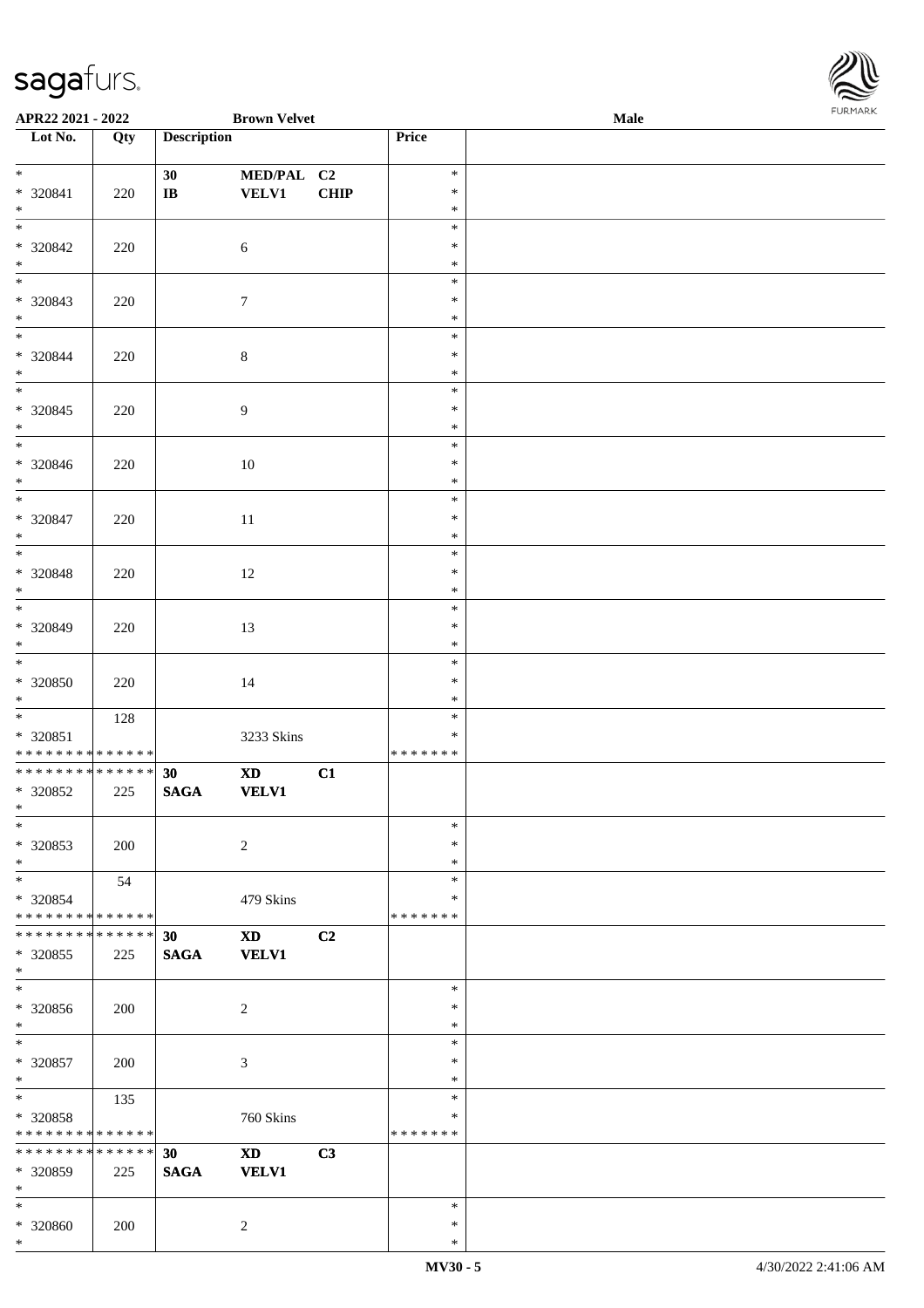

| APR22 2021 - 2022                          |         |                    | <b>Brown Velvet</b>    |    |                  | Male | 1.9151 B1515 |
|--------------------------------------------|---------|--------------------|------------------------|----|------------------|------|--------------|
| $\overline{\phantom{1}}$ Lot No.           | Qty     | <b>Description</b> |                        |    | Price            |      |              |
|                                            |         |                    |                        |    |                  |      |              |
| $*$                                        | 131     | 30                 | $\mathbf{X}\mathbf{D}$ | C3 | $\ast$           |      |              |
| $* 320861$                                 |         | <b>SAGA</b>        | <b>VELV1</b>           |    | $\ast$           |      |              |
| * * * * * * * * <mark>* * * * * * *</mark> |         |                    |                        |    | * * * * * * *    |      |              |
| ******** <mark>******</mark>               |         | 30                 | $\bf MED$              | C1 |                  |      |              |
| * 320862                                   | 225     | <b>SAGA</b>        | <b>VELV1</b>           |    |                  |      |              |
| $\ast$                                     |         |                    |                        |    |                  |      |              |
| $\overline{\ast}$                          |         |                    |                        |    | $\ast$           |      |              |
| * 320863                                   | 200     |                    | $\overline{c}$         |    | $\ast$           |      |              |
| $\ast$                                     |         |                    |                        |    | $\ast$           |      |              |
| $*$                                        |         |                    |                        |    | $\ast$           |      |              |
| $* 320864$                                 | 200     |                    | 3                      |    | $\ast$           |      |              |
| $*$                                        |         |                    |                        |    | $\ast$           |      |              |
| $\overline{\ast}$                          |         |                    |                        |    | $\ast$           |      |              |
| $* 320865$                                 | 200     |                    | 4                      |    | $\ast$           |      |              |
| $\ast$                                     |         |                    |                        |    | $\ast$           |      |              |
| $\ast$                                     |         |                    |                        |    | $\ast$           |      |              |
| $* 320866$                                 | 200     |                    | 5                      |    | $\ast$           |      |              |
| $*$                                        |         |                    |                        |    | $\ast$           |      |              |
| $\ast$                                     |         |                    |                        |    | $\ast$           |      |              |
| $* 320867$                                 | 200     |                    | $\sqrt{6}$             |    | $\ast$           |      |              |
| $\ast$                                     |         |                    |                        |    | $\ast$           |      |              |
| $\ast$                                     |         |                    |                        |    | $\ast$           |      |              |
| $* 320868$                                 | 200     |                    | $\tau$                 |    | $\ast$           |      |              |
| $\ast$                                     |         |                    |                        |    | $\ast$           |      |              |
| $\overline{\ast}$                          |         |                    |                        |    | $\ast$           |      |              |
| * 320869                                   | 200     |                    | $8\,$                  |    | $\ast$           |      |              |
| $\ast$                                     |         |                    |                        |    | $\ast$           |      |              |
| $*$                                        |         |                    |                        |    | $\ast$           |      |              |
| * 320870                                   | $200\,$ |                    | 9                      |    | $\ast$           |      |              |
| $*$                                        |         |                    |                        |    | $\ast$           |      |              |
| $*$                                        |         |                    |                        |    | $\ast$           |      |              |
| * 320871                                   | 200     |                    | 10                     |    | $\ast$           |      |              |
| $*$                                        |         |                    |                        |    | $\ast$           |      |              |
| $*$                                        | 200     |                    |                        |    | $\ast$           |      |              |
| $* 320872$                                 |         |                    | 2225 Skins             |    | $\ast$           |      |              |
| **************                             |         |                    |                        |    | *******          |      |              |
| ******** <mark>******</mark>               |         | 30 <sub>1</sub>    | $\bf MED$              | C2 |                  |      |              |
| * 320873                                   | 225     | <b>SAGA</b>        | <b>VELV1</b>           |    |                  |      |              |
| $*$<br>$\overline{\phantom{0}}$            |         |                    |                        |    |                  |      |              |
|                                            |         |                    |                        |    | $\ast$           |      |              |
| $* 320874$                                 | 200     |                    | $\overline{c}$         |    | $\ast$           |      |              |
| $*$<br>$*$                                 |         |                    |                        |    | $\ast$           |      |              |
|                                            |         |                    |                        |    | $\ast$           |      |              |
| $*320875$<br>$*$                           | 200     |                    | 3                      |    | $\ast$           |      |              |
| $\overline{\phantom{0}}$                   |         |                    |                        |    | $\ast$<br>$\ast$ |      |              |
|                                            |         |                    |                        |    |                  |      |              |
| * 320876<br>$*$                            | 200     |                    | $\overline{4}$         |    | $\ast$<br>$\ast$ |      |              |
| $\ast$                                     |         |                    |                        |    |                  |      |              |
|                                            |         |                    |                        |    | $\ast$<br>$\ast$ |      |              |
| $* 320877$<br>$*$                          | 200     |                    | 5                      |    | $\ast$           |      |              |
| $*$                                        |         |                    |                        |    | $\ast$           |      |              |
|                                            |         |                    |                        |    | $\ast$           |      |              |
| $* 320878$<br>$*$                          | 200     |                    | 6                      |    | $\ast$           |      |              |
| $*$                                        |         |                    |                        |    | $\ast$           |      |              |
|                                            |         |                    |                        |    | $\ast$           |      |              |
| * 320879<br>$*$                            | 200     |                    | $\tau$                 |    | $\ast$           |      |              |
| $*$                                        |         |                    |                        |    | $\ast$           |      |              |
| * 320880                                   |         |                    |                        |    | $\ast$           |      |              |
| $*$                                        | 200     |                    | $8\,$                  |    | $\ast$           |      |              |
|                                            |         |                    |                        |    |                  |      |              |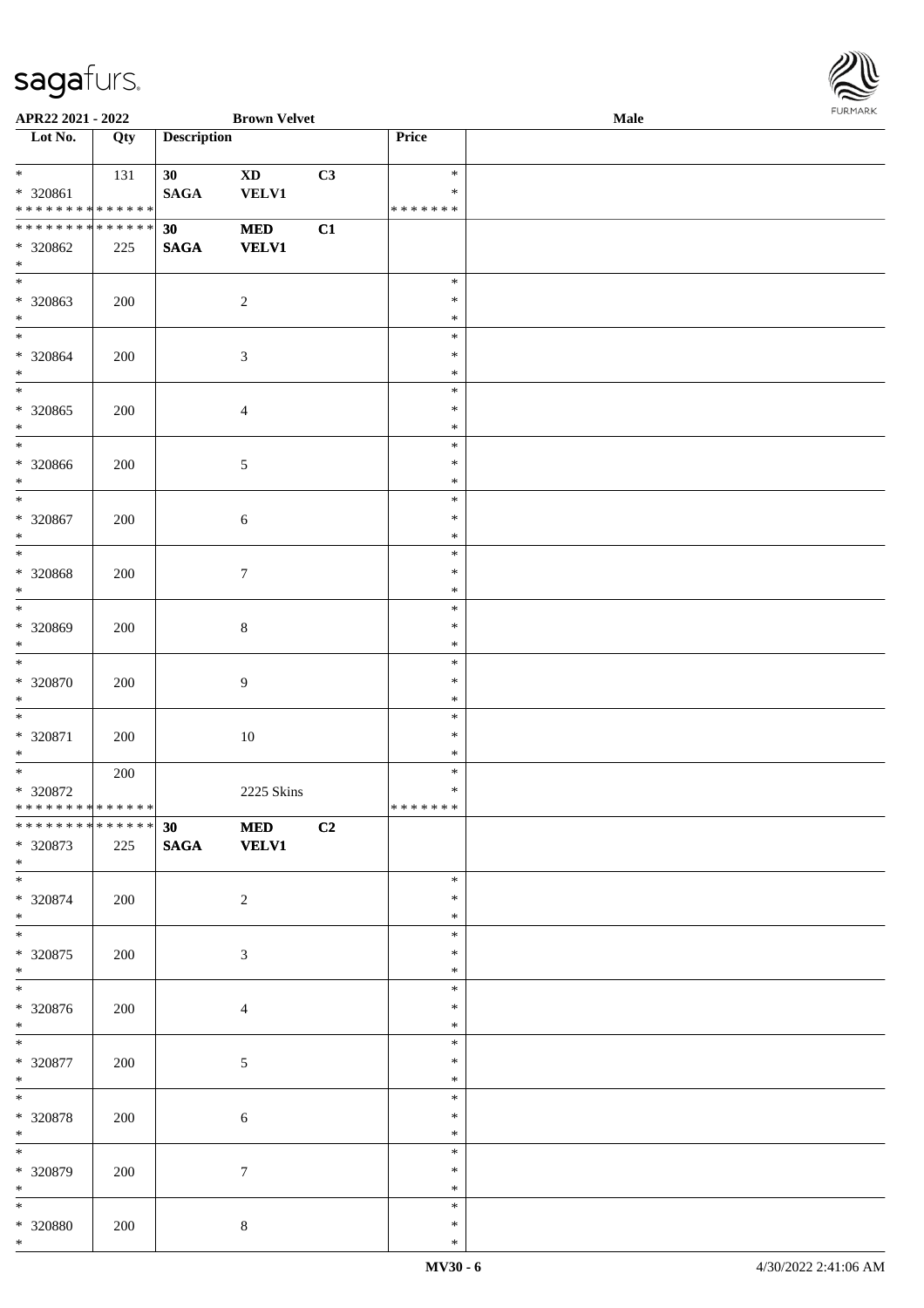| APR22 2021 - 2022                              |             |                                | <b>Brown Velvet</b>           |                |                  | $\bf Male$ | FURMARK |
|------------------------------------------------|-------------|--------------------------------|-------------------------------|----------------|------------------|------------|---------|
| Lot No.                                        | Qty         | <b>Description</b>             |                               |                | Price            |            |         |
| $\overline{\phantom{a}^*}$                     |             | 30 <sub>1</sub>                | $\bf MED$                     | C <sub>2</sub> | $\ast$           |            |         |
| * 320881<br>$\ast$                             | 200         | $\mathbf{SAGA}$                | <b>VELV1</b>                  |                | $\ast$<br>$\ast$ |            |         |
| $\ast$                                         |             |                                |                               |                | $\ast$           |            |         |
| * 320882                                       | 200         |                                | $10\,$                        |                | $\ast$           |            |         |
| $\ast$<br>$\ast$                               |             |                                |                               |                | $\ast$<br>$\ast$ |            |         |
| * 320883                                       | 71          |                                | 2096 Skins                    |                | $\ast$           |            |         |
| * * * * * * * * * * * * * *                    |             |                                |                               |                | * * * * * * *    |            |         |
| * * * * * * * * * * * * * *                    |             | 30                             | <b>MED</b>                    | C3             |                  |            |         |
| * 320884<br>$\ast$                             | 225         | <b>SAGA</b>                    | <b>VELV1</b>                  |                |                  |            |         |
| $\overline{\phantom{a}^*}$                     |             |                                |                               |                | $\ast$           |            |         |
| * 320885                                       | 200         |                                | $\boldsymbol{2}$              |                | $\ast$           |            |         |
| $\ast$<br>$\ast$                               |             |                                |                               |                | $\ast$<br>$\ast$ |            |         |
| * 320886                                       | 200         |                                | $\mathfrak{Z}$                |                | $\ast$           |            |         |
| $\ast$<br>$\overline{\phantom{a}^*}$           |             |                                |                               |                | $\ast$           |            |         |
| $*320887$                                      | 200         |                                | $\overline{4}$                |                | $\ast$<br>∗      |            |         |
| $\ast$                                         |             |                                |                               |                | $\ast$           |            |         |
| $\overline{\phantom{1}}$                       |             |                                |                               |                | $\ast$           |            |         |
| * 320888<br>$\ast$                             | 200         |                                | 5                             |                | $\ast$<br>$\ast$ |            |         |
| $\ast$                                         | 65          |                                |                               |                | $\ast$           |            |         |
| * 320889                                       |             |                                | 1090 Skins                    |                | $\ast$           |            |         |
| * * * * * * * * * * * * * *<br>* * * * * * * * | * * * * * * |                                |                               |                | * * * * * * *    |            |         |
| * 320890                                       | 225         | 30<br><b>SAGA</b>              | $\bold{XP}$<br><b>VELV1</b>   | C1             |                  |            |         |
| $\ast$                                         |             |                                |                               |                |                  |            |         |
| $\ast$                                         |             |                                |                               |                | $\ast$           |            |         |
| * 320891<br>$\ast$                             | 200         |                                | $\boldsymbol{2}$              |                | $\ast$<br>$\ast$ |            |         |
| $*$                                            |             |                                |                               |                | $\ast$           |            |         |
| * 320892                                       | 200         |                                | 3                             |                | $\ast$           |            |         |
| $*$<br>$\overline{\phantom{0}}$                | 93          |                                |                               |                | ∗<br>$\ast$      |            |         |
| * 320893                                       |             |                                | 718 Skins                     |                | ∗                |            |         |
| * * * * * * * * * * * * * *                    |             |                                |                               |                | * * * * * * *    |            |         |
| * * * * * * * * * * * * * *<br>* 320894        | 225         | 30 <sub>o</sub><br><b>SAGA</b> | $\mathbf{XP}$<br><b>VELV1</b> | C <sub>2</sub> |                  |            |         |
| $*$                                            |             |                                |                               |                |                  |            |         |
| $*$                                            |             |                                |                               |                | $\ast$           |            |         |
| $*320895$<br>$*$                               | 200         |                                | $\sqrt{2}$                    |                | $\ast$<br>$\ast$ |            |         |
| $\overline{\phantom{0}}$                       |             |                                |                               |                | $\ast$           |            |         |
| * 320896                                       | 200         |                                | 3                             |                | $\ast$           |            |         |
| $*$<br>$\overline{\phantom{a}^*}$              |             |                                |                               |                | $\ast$<br>$\ast$ |            |         |
| * 320897                                       | 200         |                                | $\overline{4}$                |                | $\ast$           |            |         |
| $*$                                            |             |                                |                               |                | $\ast$           |            |         |
| $*$<br>* 320898                                | 200         |                                | 5                             |                | $\ast$<br>$\ast$ |            |         |
| $*$                                            |             |                                |                               |                | $\ast$           |            |         |
| $\overline{\ast}$                              |             |                                |                               |                | $\ast$           |            |         |
| * 320899<br>$*$                                | 200         |                                | 6                             |                | $\ast$<br>$\ast$ |            |         |
| $\overline{\phantom{a}^*}$                     |             |                                |                               |                | $\ast$           |            |         |
| * 320900                                       | 200         |                                | $\boldsymbol{7}$              |                | $\ast$           |            |         |
| $*$                                            |             |                                |                               |                | $\ast$           |            |         |

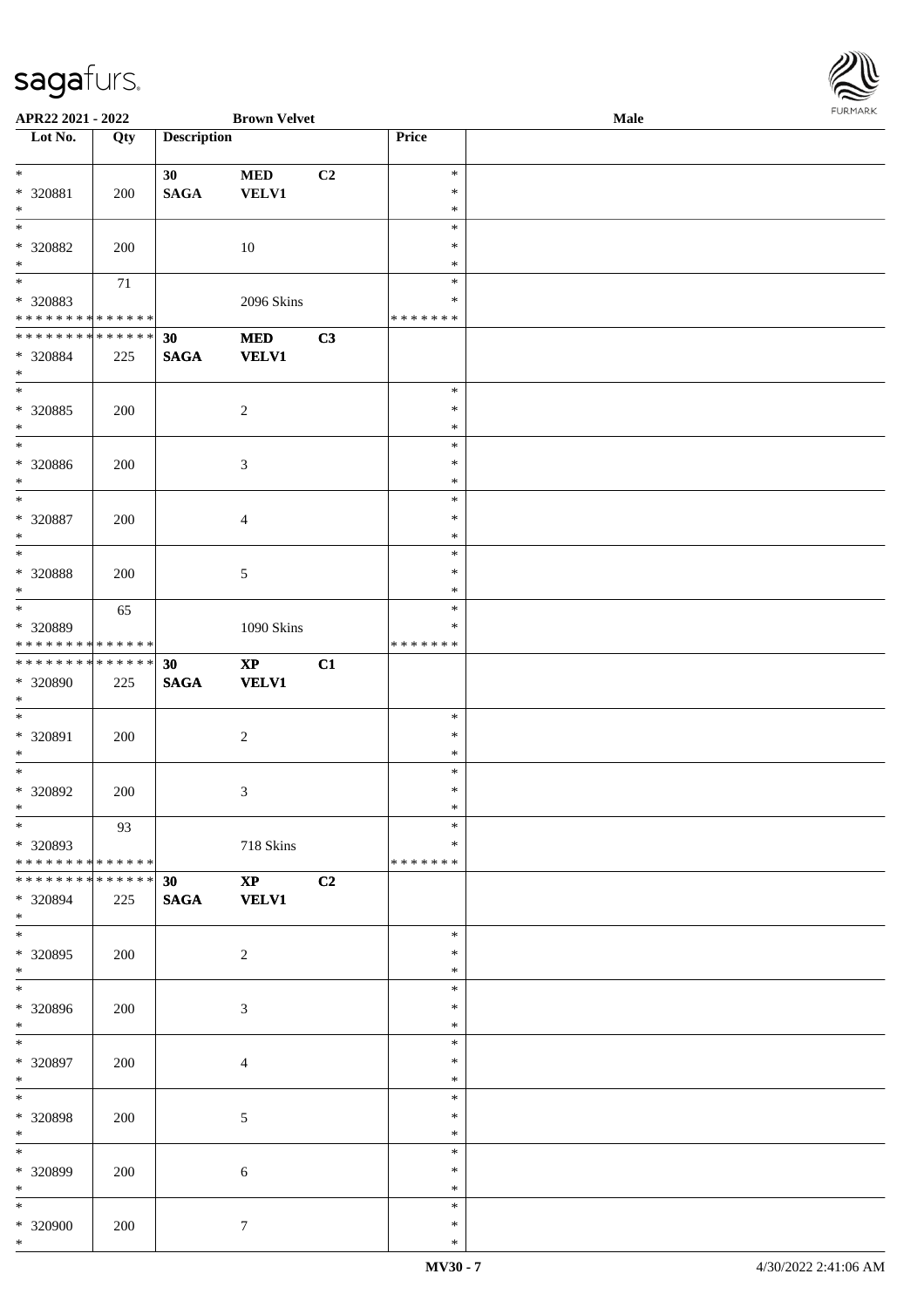\*

| Lot No.                                                      | Qty                | <b>Description</b>    |                                            |    | Price                             |  |
|--------------------------------------------------------------|--------------------|-----------------------|--------------------------------------------|----|-----------------------------------|--|
| $\overline{\ast}$<br>* 320901                                | 200                | 30<br>$\mathbf{SAGA}$ | $\bold{XP}$<br><b>VELV1</b>                | C2 | $\ast$<br>$\ast$                  |  |
| $\ast$<br>$\ast$<br>* 320902                                 | 200                |                       | $\boldsymbol{9}$                           |    | $\ast$<br>$\ast$<br>$\ast$        |  |
| $\ast$<br>$\overline{\phantom{1}}$<br>* 320903               | 200                |                       | 10                                         |    | $\ast$<br>$\ast$<br>$\ast$        |  |
| $\ast$<br>$\ast$<br>* 320904                                 | 200                |                       | $11\,$                                     |    | $\ast$<br>$\ast$<br>$\ast$        |  |
| $\ast$<br>$\overline{\phantom{0}}$                           |                    |                       |                                            |    | $\ast$<br>$\ast$                  |  |
| * 320905<br>$\ast$<br>$\overline{\phantom{0}}$               | 200<br>31          |                       | 12                                         |    | $\ast$<br>$\ast$<br>$\ast$        |  |
| * 320906<br>* * * * * * * * * * * * * *<br>**************    |                    | 30                    | 2456 Skins<br>$\bold{XP}$                  | C3 | $\ast$<br>* * * * * * *           |  |
| * 320907<br>$\ast$<br>$\overline{\phantom{0}}$               | 225                | <b>SAGA</b>           | <b>VELV1</b>                               |    | $\ast$                            |  |
| $* 320908$<br>$\ast$<br>$_{\ast}$                            | 200                |                       | $\overline{c}$                             |    | $\ast$<br>$\ast$                  |  |
| * 320909<br>$\ast$                                           | 200                |                       | $\mathfrak{Z}$                             |    | $\ast$<br>$\ast$<br>$\ast$        |  |
| $\ast$<br>* 320910<br>$\ast$                                 | 220                |                       | $\overline{4}$                             |    | $\ast$<br>$\ast$<br>$\ast$        |  |
| $\ast$<br>* 320911<br>* * * * * * * * * * * * * *            | 78                 |                       | 923 Skins                                  |    | $\ast$<br>$\ast$<br>* * * * * * * |  |
| * * * * * * * * * * * * * *<br>$* 320912$<br>$*$             | 215                | 30<br>$\mathbf{SAGA}$ | $\boldsymbol{\mathrm{XD}}$<br><b>VELV2</b> | C1 |                                   |  |
| $*$<br>* 320913<br>* * * * * * * * * * * * * *               | 49                 |                       | 264 Skins                                  |    | $\ast$<br>$\ast$<br>* * * * * * * |  |
| * * * * * * * * * * * * * * *<br>* 320914<br>$*$             | 225                | 30<br><b>SAGA</b>     | $\mathbf{X}\mathbf{D}$<br><b>VELV2</b>     | C2 |                                   |  |
| $\overline{\ast}$<br>* 320915<br>$\ast$                      | 220                |                       | $\overline{c}$                             |    | $\ast$<br>$\ast$<br>$\ast$        |  |
| $\overline{\ast}$<br>* 320916<br>* * * * * * * * * * * * * * | 112                |                       | 557 Skins                                  |    | $\ast$<br>$\ast$<br>* * * * * * * |  |
| 320917                                                       | 172                | 30<br><b>SAGA</b>     | $\mathbf{X}\mathbf{D}$<br>VELV2            | C3 |                                   |  |
| * * * * * * * *<br>* 320918<br>$*$                           | * * * * * *<br>225 | 30<br>$\mathbf{SAGA}$ | <b>MED</b><br>VELV2                        | C1 |                                   |  |
| $\overline{\phantom{1}}$<br>* 320919<br>$*$                  | 200                |                       | $\sqrt{2}$                                 |    | $\ast$<br>$\ast$<br>$\ast$        |  |
| $\ast$<br>$* 320920$                                         | 200                |                       | 3                                          |    | $\ast$<br>$\ast$                  |  |

**APR22 2021 - 2022 Brown Velvet Male**

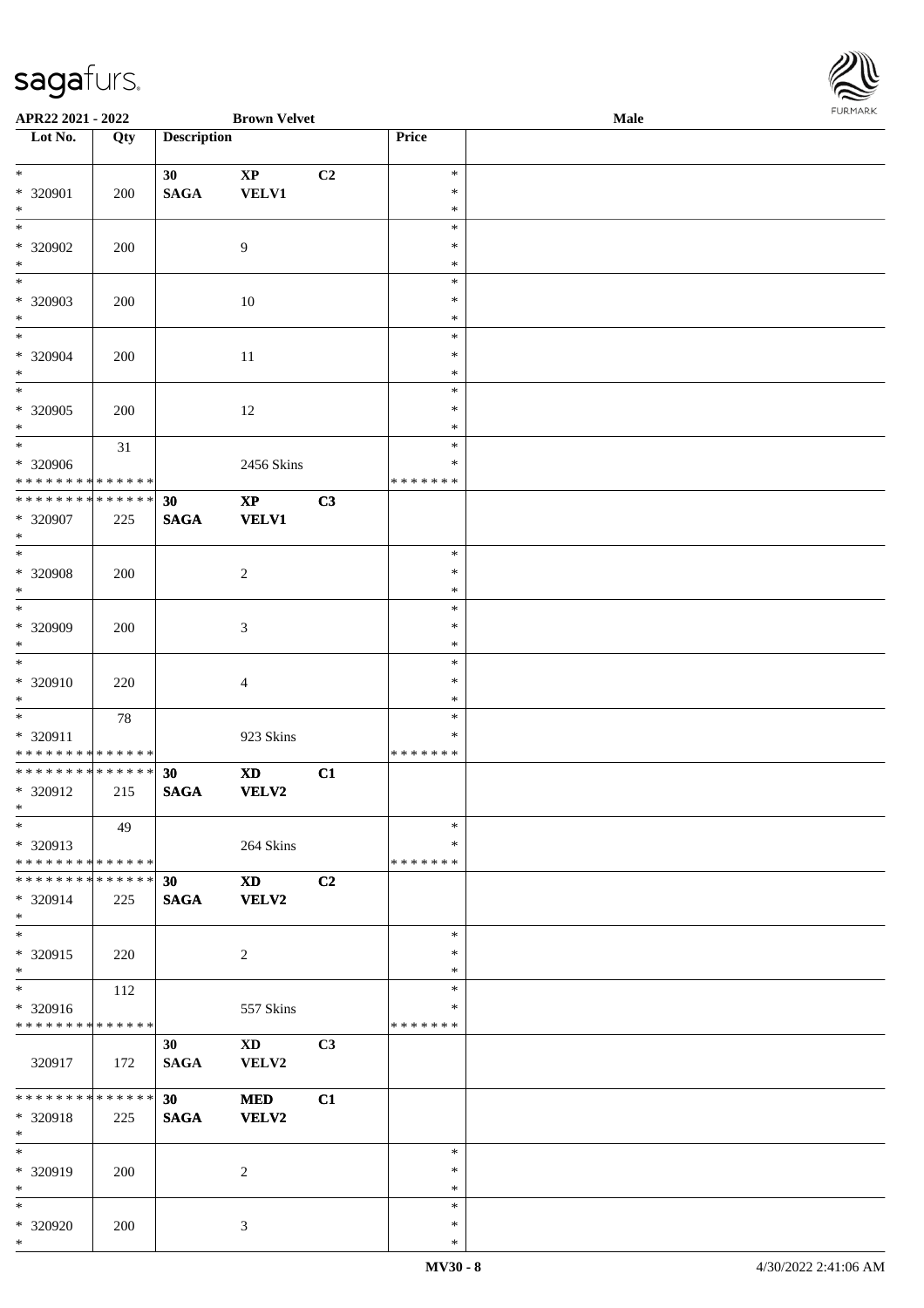\* \* \* \* \* \* \* \* \* \* \* \* \* \*

| APR22 2021 - 2022                       |                   |                    | <b>Brown Velvet</b> |    |                  | Male | FURMARK |
|-----------------------------------------|-------------------|--------------------|---------------------|----|------------------|------|---------|
| $\overline{\phantom{1}}$ Lot No.        | $\overline{Q}$ ty | <b>Description</b> |                     |    | Price            |      |         |
| $*$                                     |                   | 30 <sub>1</sub>    | <b>MED</b>          | C1 | $\ast$           |      |         |
| * 320921                                | 200               | $\mathbf{SAGA}$    | VELV2               |    | $\ast$           |      |         |
| $*$                                     |                   |                    |                     |    | $\ast$           |      |         |
| $*$                                     |                   |                    |                     |    | $\ast$           |      |         |
| * 320922                                | 200               |                    | $\sqrt{5}$          |    | $\ast$           |      |         |
| $*$                                     |                   |                    |                     |    | $\ast$           |      |         |
| $*$                                     |                   |                    |                     |    | $\ast$           |      |         |
| $* 320923$                              | 200               |                    | $\sqrt{6}$          |    | $\ast$           |      |         |
| $*$                                     |                   |                    |                     |    | $\ast$           |      |         |
| $*$                                     |                   |                    |                     |    | $\ast$           |      |         |
| * 320924                                | 200               |                    | $7\phantom{.0}$     |    | $\ast$           |      |         |
| $*$                                     |                   |                    |                     |    | $\ast$           |      |         |
|                                         | 171               |                    |                     |    | $\ast$           |      |         |
| * 320925<br>* * * * * * * * * * * * * * |                   |                    | 1596 Skins          |    | $\ast$           |      |         |
| * * * * * * * * * * * * * * *           |                   |                    |                     |    | *******          |      |         |
| * 320926                                | 225               | 30                 | <b>MED</b><br>VELV2 | C2 |                  |      |         |
| $*$                                     |                   | <b>SAGA</b>        |                     |    |                  |      |         |
|                                         |                   |                    |                     |    | $\ast$           |      |         |
| $* 320927$                              | 225               |                    | $\overline{2}$      |    | $\ast$           |      |         |
| $*$                                     |                   |                    |                     |    | $\ast$           |      |         |
|                                         |                   |                    |                     |    | $\ast$           |      |         |
| * 320928                                | 200               |                    | $\mathfrak{Z}$      |    | $\ast$           |      |         |
| $*$                                     |                   |                    |                     |    | $\ast$           |      |         |
| $\overline{\ast}$                       |                   |                    |                     |    | $\ast$           |      |         |
| * 320929                                | 200               |                    | $\overline{4}$      |    | $\ast$           |      |         |
| $*$                                     |                   |                    |                     |    | $\ast$           |      |         |
| $\ast$                                  |                   |                    |                     |    | $\ast$           |      |         |
| * 320930                                | 200               |                    | $5\,$               |    | $\ast$           |      |         |
| $*$                                     |                   |                    |                     |    | $\ast$           |      |         |
| $*$                                     |                   |                    |                     |    | $\ast$           |      |         |
| * 320931                                | 200               |                    | $6\,$               |    | $\ast$           |      |         |
| $*$<br>$*$                              |                   |                    |                     |    | $\ast$           |      |         |
|                                         |                   |                    |                     |    | $\ast$<br>$\ast$ |      |         |
| $* 320932$<br>$\ast$                    | 200               |                    | $\overline{7}$      |    | *                |      |         |
| $\overline{\phantom{a}^*}$              |                   |                    |                     |    | $\ast$           |      |         |
| * 320933                                | 200               |                    | $\,8\,$             |    | $\ast$           |      |         |
| $*$                                     |                   |                    |                     |    | $\ast$           |      |         |
| $\overline{\phantom{0}}$                |                   |                    |                     |    | $\ast$           |      |         |
| * 320934                                | 200               |                    | $\overline{9}$      |    | $\ast$           |      |         |
| $*$                                     |                   |                    |                     |    | $\ast$           |      |         |
| $\overline{\ast}$                       |                   |                    |                     |    | $\ast$           |      |         |
| * 320935                                | 200               |                    | $10\,$              |    | $\ast$           |      |         |
| $*$                                     |                   |                    |                     |    | $\ast$           |      |         |
| $\overline{\phantom{a}^*}$              |                   |                    |                     |    | $\ast$           |      |         |
| $* 320936$                              | 200               |                    | 11                  |    | $\ast$           |      |         |
| $*$                                     |                   |                    |                     |    | $\ast$           |      |         |
| $*$                                     |                   |                    |                     |    | $\ast$           |      |         |
| * 320937                                | 200               |                    | $12\,$              |    | $\ast$           |      |         |
| $*$<br>$*$                              |                   |                    |                     |    | $\ast$<br>$\ast$ |      |         |
|                                         | 200               |                    |                     |    | $\ast$           |      |         |
| * 320938<br>* * * * * * * * * * * * * * |                   |                    | 2650 Skins          |    | * * * * * * *    |      |         |
| * * * * * * * * * * * * * * *           |                   | 30                 | $\bf MED$           | C3 |                  |      |         |
| * 320939                                | 245               | $\mathbf{SAGA}$    | VELV2               |    |                  |      |         |
| $*$                                     |                   |                    |                     |    |                  |      |         |
| $*$                                     | 217               |                    |                     |    | $\ast$           |      |         |
| * 320940                                |                   |                    | 462 Skins           |    | $\ast$           |      |         |

\* \* \* \* \* \* \*

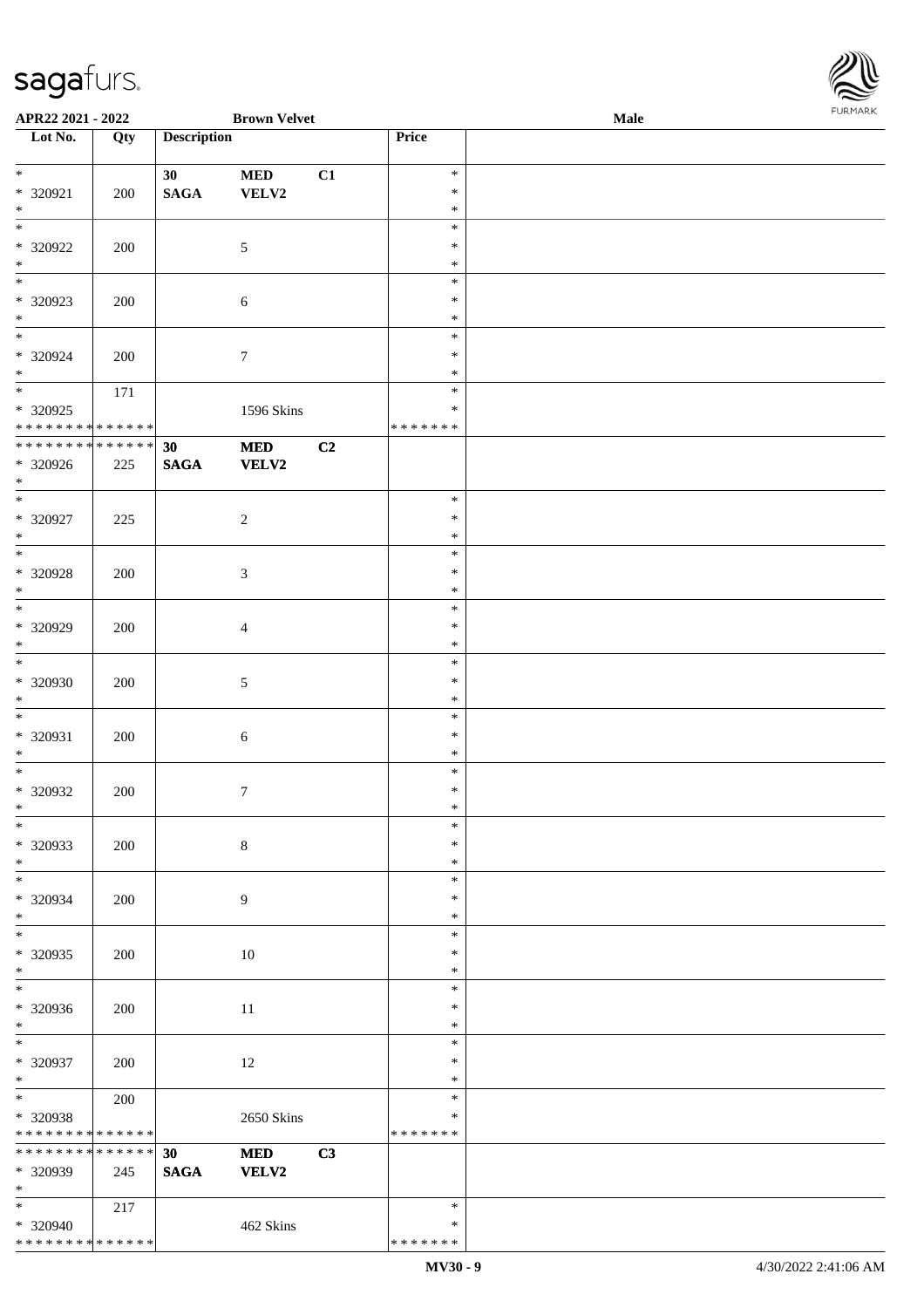

| APR22 2021 - 2022               |     |                    | <b>Brown Velvet</b>    |                |                  | Male | . |
|---------------------------------|-----|--------------------|------------------------|----------------|------------------|------|---|
| Lot No.                         | Qty | <b>Description</b> |                        |                | Price            |      |   |
|                                 |     |                    |                        |                |                  |      |   |
| * * * * * * * * * * * * * *     |     | 30 <sup>°</sup>    | $\mathbf{X}\mathbf{P}$ | C1             |                  |      |   |
| * 320941                        | 225 | $\mathbf{SAGA}$    | <b>VELV2</b>           |                |                  |      |   |
| $*$                             |     |                    |                        |                |                  |      |   |
|                                 |     |                    |                        |                | $\ast$           |      |   |
| * 320942                        | 200 |                    | $\overline{c}$         |                | $\ast$           |      |   |
| $\ast$                          |     |                    |                        |                | $\ast$           |      |   |
| $\overline{\phantom{0}}$        |     |                    |                        |                | $\ast$           |      |   |
| * 320943                        | 200 |                    | $\mathfrak{Z}$         |                | $\ast$           |      |   |
| $*$<br>$\overline{\phantom{0}}$ |     |                    |                        |                | $\ast$           |      |   |
|                                 |     |                    |                        |                | $\ast$           |      |   |
| $* 320944$<br>$\ast$            | 200 |                    | $\overline{4}$         |                | $\ast$<br>$\ast$ |      |   |
| $\overline{\phantom{0}}$        |     |                    |                        |                | $\ast$           |      |   |
| $* 320945$                      | 200 |                    |                        |                | $\ast$           |      |   |
| $*$                             |     |                    | $5\,$                  |                | $\ast$           |      |   |
| $\overline{\ast}$               | 57  |                    |                        |                | $\ast$           |      |   |
| * 320946                        |     |                    | 1082 Skins             |                | $\ast$           |      |   |
| ******** <mark>******</mark>    |     |                    |                        |                | * * * * * * *    |      |   |
| * * * * * * * * * * * * * *     |     | 30                 | $\mathbf{X}\mathbf{P}$ | C <sub>2</sub> |                  |      |   |
| $* 320947$                      | 225 | <b>SAGA</b>        | <b>VELV2</b>           |                |                  |      |   |
| $*$                             |     |                    |                        |                |                  |      |   |
| $\overline{\phantom{0}}$        |     |                    |                        |                | $\ast$           |      |   |
| * 320948                        | 200 |                    | $\overline{c}$         |                | $\ast$           |      |   |
| $*$                             |     |                    |                        |                | $\ast$           |      |   |
| $\overline{\ast}$               |     |                    |                        |                | $\ast$           |      |   |
| * 320949                        | 200 |                    | $\mathfrak{Z}$         |                | $\ast$           |      |   |
| $*$                             |     |                    |                        |                | $\ast$           |      |   |
| $\overline{\phantom{0}}$        |     |                    |                        |                | $\ast$           |      |   |
| $* 320950$                      | 200 |                    | $\overline{4}$         |                | $\ast$           |      |   |
| $*$<br>$*$                      |     |                    |                        |                | $\ast$<br>$\ast$ |      |   |
| $* 320951$                      | 200 |                    |                        |                | $\ast$           |      |   |
| $*$                             |     |                    | $\sqrt{5}$             |                | $\ast$           |      |   |
| $*$                             |     |                    |                        |                | $\ast$           |      |   |
| $* 320952$                      | 200 |                    | $\sqrt{6}$             |                | $\ast$           |      |   |
| $*$                             |     |                    |                        |                | $\ast$           |      |   |
| $\ast$                          |     |                    |                        |                | $\ast$           |      |   |
| $* 320953$                      | 200 |                    | $\boldsymbol{7}$       |                | $\ast$           |      |   |
| $*$                             |     |                    |                        |                | $\ast$           |      |   |
|                                 |     |                    |                        |                | $\ast$           |      |   |
| $* 320954$                      | 200 |                    | $8\,$                  |                | $\ast$           |      |   |
| $*$<br>$\overline{\phantom{0}}$ |     |                    |                        |                | $\ast$           |      |   |
|                                 |     |                    |                        |                | $\ast$           |      |   |
| $* 320955$<br>$*$               | 200 |                    | 9                      |                | $\ast$<br>$\ast$ |      |   |
| $\overline{\phantom{0}}$        |     |                    |                        |                | $\ast$           |      |   |
| $* 320956$                      | 200 |                    | 10                     |                | $\ast$           |      |   |
| $*$                             |     |                    |                        |                | $\ast$           |      |   |
| $\overline{\ast}$               |     |                    |                        |                | $\ast$           |      |   |
| $* 320957$                      | 200 |                    | $11\,$                 |                | $\ast$           |      |   |
| $*$                             |     |                    |                        |                | $\ast$           |      |   |
| $*$                             |     |                    |                        |                | $\ast$           |      |   |
| $* 320958$                      | 200 |                    | $12\,$                 |                | $\ast$           |      |   |
| $*$                             |     |                    |                        |                | $\ast$           |      |   |
| $\overline{\phantom{0}}$        |     |                    |                        |                | $\ast$           |      |   |
| $* 320959$                      | 200 |                    | 13                     |                | $\ast$           |      |   |
| $*$<br>$\overline{\phantom{0}}$ |     |                    |                        |                | $\ast$           |      |   |
|                                 |     |                    |                        |                | $\ast$<br>$\ast$ |      |   |
| * 320960<br>$*$                 | 200 |                    | 14                     |                | $\ast$           |      |   |
|                                 |     |                    |                        |                |                  |      |   |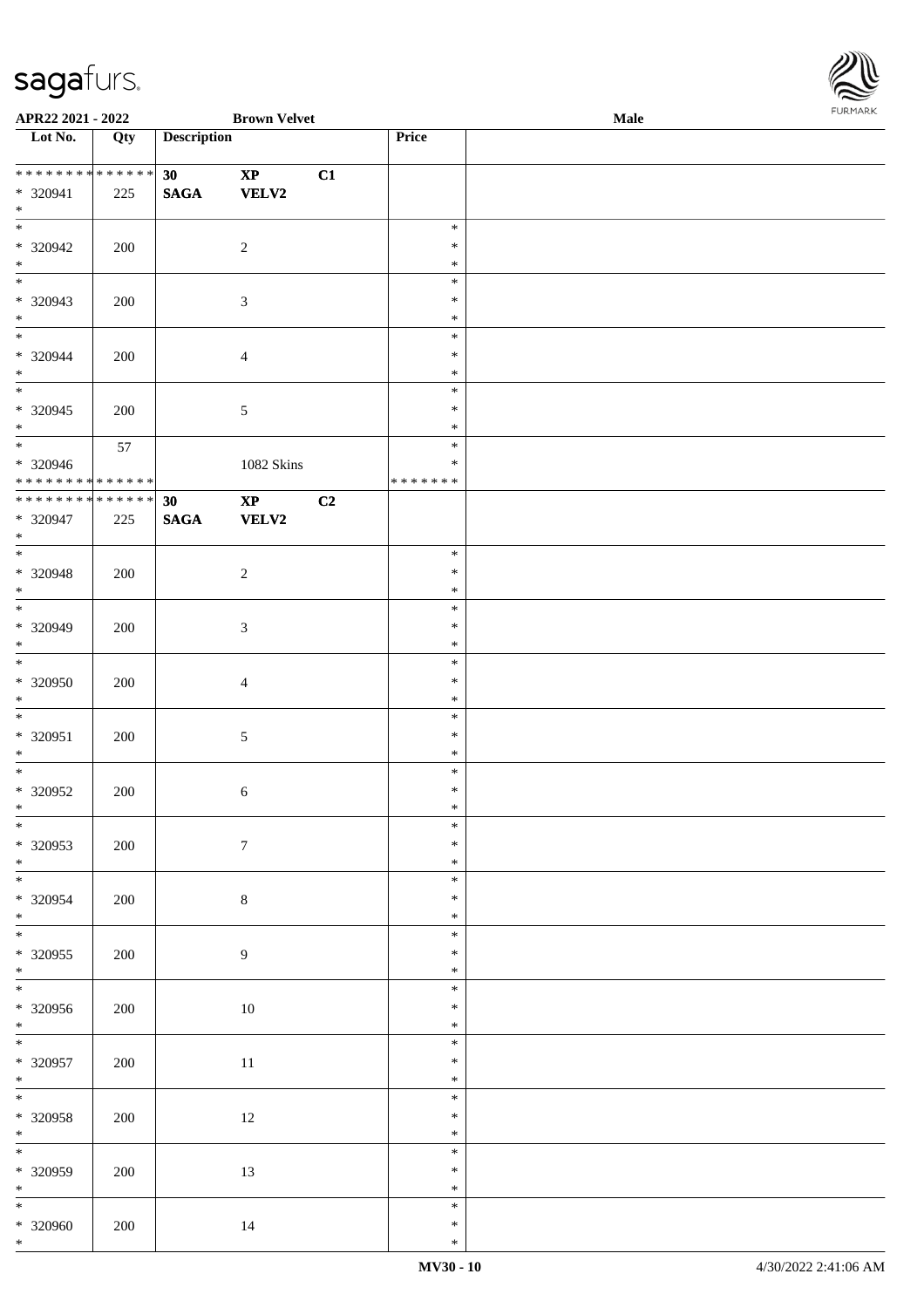| APR22 2021 - 2022                                   |     |                       | <b>Brown Velvet</b>                    |             |                                   | Male | FURMARK |
|-----------------------------------------------------|-----|-----------------------|----------------------------------------|-------------|-----------------------------------|------|---------|
| $\overline{\phantom{1}}$ Lot No.                    | Qty | <b>Description</b>    |                                        |             | Price                             |      |         |
| $*$<br>* 320961<br>$*$                              | 200 | 30<br>$\mathbf{SAGA}$ | $\mathbf{X}\mathbf{P}$<br>VELV2        | C2          | $\ast$<br>$\ast$<br>$\ast$        |      |         |
| $\overline{\phantom{0}}$<br>$* 320962$<br>$*$       | 200 |                       | 16                                     |             | $\ast$<br>$\ast$<br>$\ast$        |      |         |
| $*$<br>* 320963<br>$*$                              | 200 |                       | 17                                     |             | $\ast$<br>$\ast$<br>$\ast$        |      |         |
| $*$<br>* 320964<br>$*$                              | 180 |                       | 18                                     |             | $\ast$<br>$\ast$<br>$\ast$        |      |         |
| * 320965<br>* * * * * * * * * * * * * *             | 51  |                       | 3656 Skins                             |             | $\ast$<br>$\ast$<br>* * * * * * * |      |         |
| * * * * * * * * * * * * * *<br>* 320966<br>$*$      | 225 | 30<br><b>SAGA</b>     | $\mathbf{X}\mathbf{P}$<br><b>VELV2</b> | C3          |                                   |      |         |
| * 320967<br>$*$<br>$\overline{\ }$                  | 200 |                       | 2                                      |             | $\ast$<br>$\ast$<br>$\ast$        |      |         |
| * 320968<br>$*$                                     | 200 |                       | $\mathfrak{Z}$                         |             | $\ast$<br>$\ast$<br>$\ast$        |      |         |
| $*$<br>* 320969<br>$*$                              | 200 |                       | $\overline{4}$                         |             | $\ast$<br>$\ast$<br>$\ast$        |      |         |
| $*$<br>* 320970<br>$*$                              | 200 |                       | 5                                      |             | $\ast$<br>$\ast$<br>$\ast$        |      |         |
| * 320971<br>* * * * * * * * * * * * * * *           | 220 |                       | 1245 Skins                             |             | $\ast$<br>∗<br>* * * * * * *      |      |         |
| * * * * * * * * * * * * * * *<br>* 320972<br>$\ast$ | 225 | 30<br><b>SAGA</b>     | MED/PAL C2<br><b>VELV2</b>             | <b>OPEN</b> |                                   |      |         |
| $\ast$<br>* 320973<br>$\ast$                        | 200 |                       | $\overline{c}$                         |             | $\ast$<br>$\ast$<br>$\ast$        |      |         |
| * 320974<br>$*$                                     | 200 |                       | $\mathfrak{Z}$                         |             | $\ast$<br>$\ast$<br>$\ast$        |      |         |
| $*$<br>* 320975<br>$*$                              | 200 |                       | $\overline{4}$                         |             | $\ast$<br>$\ast$<br>$\ast$        |      |         |
| $*$<br>* 320976<br>* * * * * * * * * * * * * *      | 176 |                       | 1001 Skins                             |             | $\ast$<br>$\ast$<br>* * * * * * * |      |         |
| * * * * * * * * * * * * * *<br>* 320977<br>$*$      | 225 | 30<br>IA              | MED/PAL C2<br><b>VELV2</b>             | <b>CHIP</b> |                                   |      |         |
| $\ast$<br>* 320978<br>$*$                           | 210 |                       | $\sqrt{2}$                             |             | $\ast$<br>$\ast$<br>$\ast$        |      |         |
| $*$<br>* 320979<br>$\ast$                           | 200 |                       | 3                                      |             | $\ast$<br>$\ast$<br>$\ast$        |      |         |
| $\ast$<br>* 320980<br>$*$                           | 200 |                       | $\overline{4}$                         |             | $\ast$<br>$\ast$<br>$\ast$        |      |         |

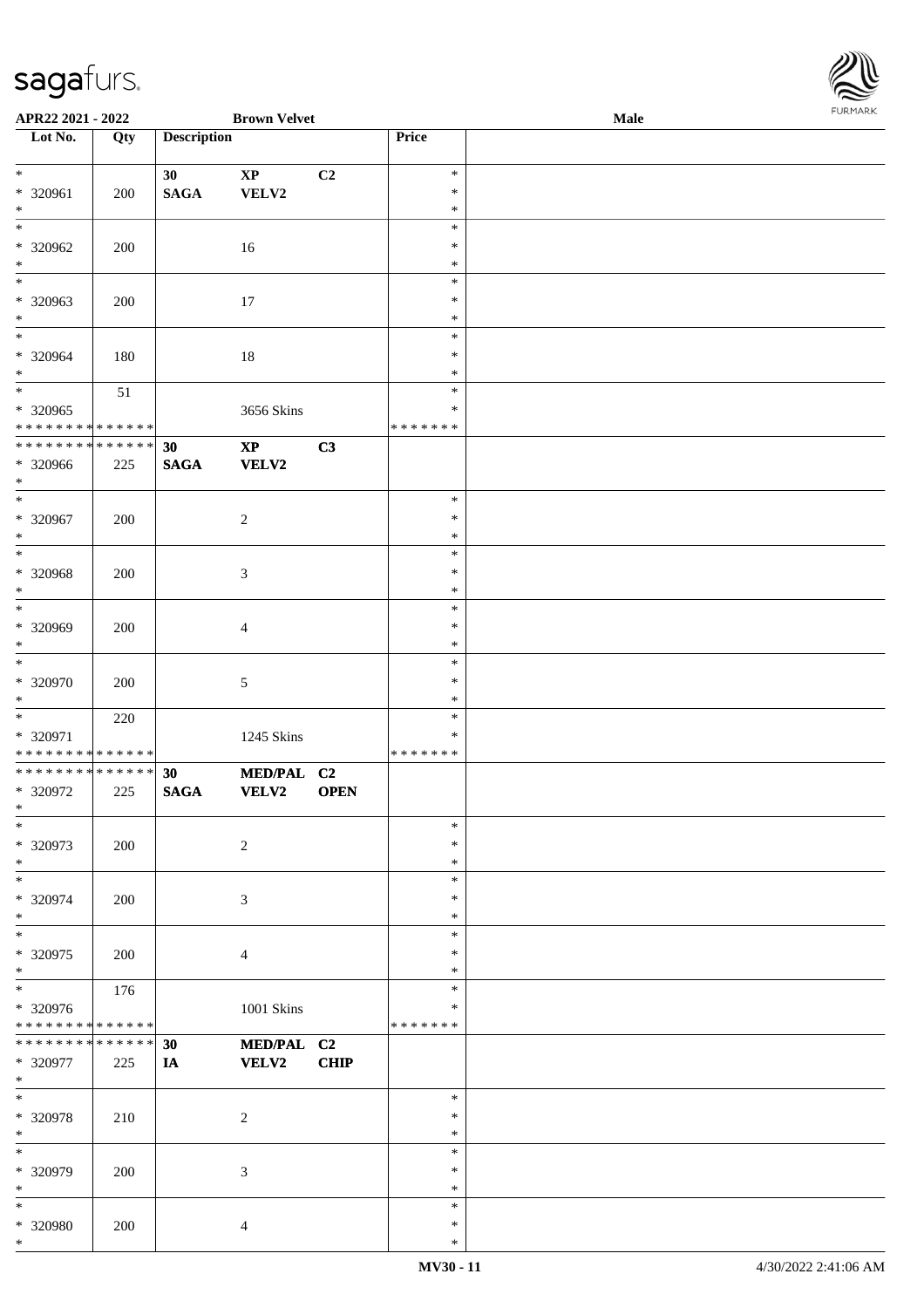

| APR22 2021 - 2022                              |               |                    | <b>Brown Velvet</b>        |             |                  | Male | 10111111111 |
|------------------------------------------------|---------------|--------------------|----------------------------|-------------|------------------|------|-------------|
| Lot No.                                        | Qty           | <b>Description</b> |                            |             | Price            |      |             |
|                                                |               |                    |                            |             |                  |      |             |
| $*$                                            |               | 30                 | MED/PAL C2                 |             | $\ast$           |      |             |
| * 320981                                       | 200           | $I\!\!A$           | VELV2                      | <b>CHIP</b> | $\ast$           |      |             |
| $\ast$<br>$\ast$                               |               |                    |                            |             | $\ast$<br>$\ast$ |      |             |
| * 320982                                       |               |                    |                            |             | $\ast$           |      |             |
| $\ast$                                         | 200           |                    | $\sqrt{6}$                 |             | $\ast$           |      |             |
| $\overline{\phantom{0}}$                       |               |                    |                            |             | $\ast$           |      |             |
| * 320983                                       | 200           |                    | $\boldsymbol{7}$           |             | $\ast$           |      |             |
| $\ast$                                         |               |                    |                            |             | $\ast$           |      |             |
| $\overline{\ast}$                              |               |                    |                            |             | $\ast$           |      |             |
| * 320984                                       | 200           |                    | $\,8\,$                    |             | $\ast$           |      |             |
| $\ast$                                         |               |                    |                            |             | $\ast$           |      |             |
| $\overline{\phantom{0}}$                       |               |                    |                            |             | $\ast$           |      |             |
| $* 320985$                                     | 200           |                    | $\boldsymbol{9}$           |             | $\ast$           |      |             |
| $\ast$                                         |               |                    |                            |             | $\ast$           |      |             |
| $\ast$                                         |               |                    |                            |             | $\ast$           |      |             |
| $* 320986$                                     | 200           |                    | $10\,$                     |             | $\ast$           |      |             |
| $*$<br>$*$                                     |               |                    |                            |             | $\ast$<br>$\ast$ |      |             |
| * 320987                                       | 200           |                    | 2235 Skins                 |             | $\ast$           |      |             |
| * * * * * * * * * * * * * *                    |               |                    |                            |             | *******          |      |             |
|                                                |               | 30                 | $\mathbf{X}\mathbf{D}$     | C1          |                  |      |             |
| 320988                                         | 203           | <b>SROY</b>        | VELV1                      |             |                  |      |             |
|                                                |               |                    |                            |             |                  |      |             |
| * * * * * * * * * * * * * *                    |               | 30                 | $\mathbf{X}\mathbf{D}$     | C2          |                  |      |             |
| * 320989                                       | 205           | <b>SROY</b>        | <b>VELV1</b>               |             |                  |      |             |
| $*$                                            |               |                    |                            |             |                  |      |             |
| $*$                                            |               |                    |                            |             | $\ast$           |      |             |
| * 320990                                       | 180           |                    | $\sqrt{2}$                 |             | $\ast$           |      |             |
| $*$                                            |               |                    |                            |             | $\ast$           |      |             |
| $\ast$                                         | 133           |                    |                            |             | $\ast$<br>$\ast$ |      |             |
| * 320991<br>* * * * * * * * * * * * * *        |               |                    | 518 Skins                  |             | *******          |      |             |
|                                                |               | 30                 | $\boldsymbol{\mathrm{XD}}$ | C3          |                  |      |             |
| 320992                                         | 175           | <b>SROY</b>        | <b>VELV1</b>               |             |                  |      |             |
|                                                |               |                    |                            |             |                  |      |             |
| * * * * * * * * * * * * * * *                  |               | 30                 | <b>MED</b>                 | C1          |                  |      |             |
| * 320993                                       | 205           | <b>SROY</b>        | <b>VELV1</b>               |             |                  |      |             |
| $*$                                            |               |                    |                            |             |                  |      |             |
| $\ast$                                         |               |                    |                            |             | $\ast$           |      |             |
| * 320994                                       | 180           |                    | 2                          |             | $\ast$           |      |             |
| $*$                                            |               |                    |                            |             | $\ast$           |      |             |
| $*$                                            | 140           |                    |                            |             | $\ast$           |      |             |
| * 320995                                       |               |                    | 525 Skins                  |             | ∗                |      |             |
| * * * * * * * * * * * * * *<br>* * * * * * * * | * * * * * * * | 30                 | <b>MED</b>                 | C2          | *******          |      |             |
| * 320996                                       | 205           | <b>SROY</b>        | <b>VELV1</b>               |             |                  |      |             |
| $*$                                            |               |                    |                            |             |                  |      |             |
| $*$                                            |               |                    |                            |             | $\ast$           |      |             |
| * 320997                                       | 180           |                    | $\sqrt{2}$                 |             | $\ast$           |      |             |
| $*$                                            |               |                    |                            |             | $\ast$           |      |             |
| $*$                                            |               |                    |                            |             | $\ast$           |      |             |
| * 320998                                       | 180           |                    | $\mathfrak{Z}$             |             | $\ast$           |      |             |
| $*$                                            |               |                    |                            |             | $\ast$           |      |             |
| $*$                                            |               |                    |                            |             | $\ast$           |      |             |
| * 320999                                       | 180           |                    | $\overline{4}$             |             | $\ast$           |      |             |
| $*$<br>$\ast$                                  |               |                    |                            |             | $\ast$<br>$\ast$ |      |             |
| * 321000                                       | 180           |                    |                            |             | $\ast$           |      |             |
| $*$                                            |               |                    | 5                          |             | $\ast$           |      |             |
|                                                |               |                    |                            |             |                  |      |             |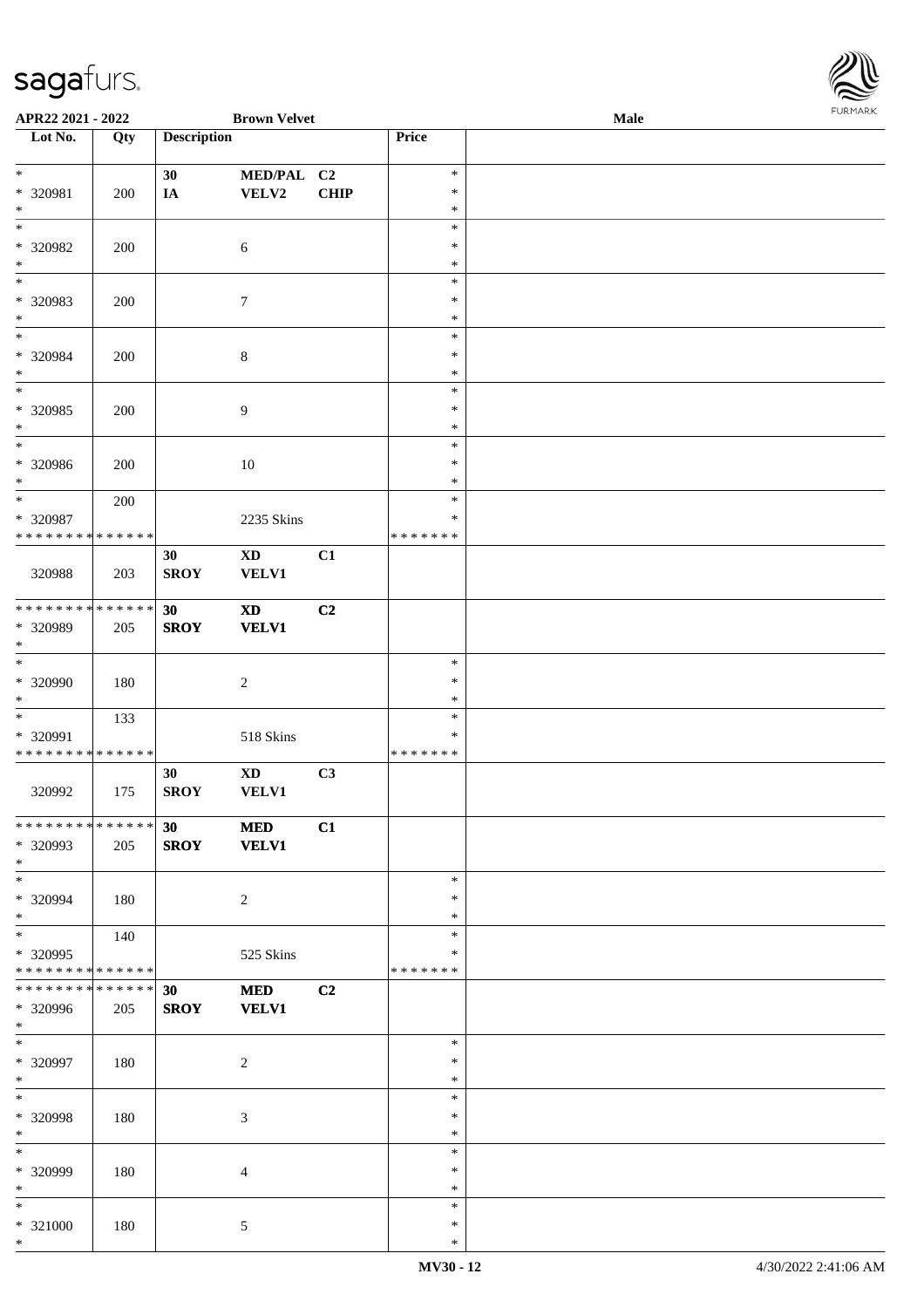

| APR22 2021 - 2022                                      |        |                    | <b>Brown Velvet</b>    |       |                  | Male | $1 \times 1 \times 1 \times 1 \times 1$ |
|--------------------------------------------------------|--------|--------------------|------------------------|-------|------------------|------|-----------------------------------------|
| $\overline{\phantom{1}}$ Lot No.                       | Qty    | <b>Description</b> |                        |       | Price            |      |                                         |
|                                                        |        |                    |                        |       |                  |      |                                         |
| $*$                                                    |        | 30                 | <b>MED</b>             | C2    | $\ast$           |      |                                         |
| * 321001                                               | 180    | <b>SROY</b>        | <b>VELV1</b>           |       | $\ast$           |      |                                         |
| $\ast$                                                 |        |                    |                        |       | $\ast$           |      |                                         |
|                                                        |        |                    |                        |       | $\ast$           |      |                                         |
| * 321002                                               | 180    |                    | $\tau$                 |       | $\ast$           |      |                                         |
| $\ast$                                                 |        |                    |                        |       | $\ast$           |      |                                         |
| $*$                                                    |        |                    |                        |       | $\ast$           |      |                                         |
| * 321003                                               | 180    |                    | $\,8\,$                |       | $\ast$           |      |                                         |
| $*$                                                    |        |                    |                        |       | $\ast$           |      |                                         |
|                                                        |        |                    |                        |       | $\ast$           |      |                                         |
| * 321004                                               | 180    |                    | $\overline{9}$         |       | $\ast$           |      |                                         |
| $*$                                                    |        |                    |                        |       | $\ast$           |      |                                         |
| $\overline{\phantom{0}}$                               |        |                    |                        |       | $\ast$           |      |                                         |
| * 321005                                               | 180    |                    | 10                     |       | $\ast$           |      |                                         |
| $*$                                                    |        |                    |                        |       | $\ast$           |      |                                         |
| $*$                                                    | 150    |                    |                        |       | $\ast$           |      |                                         |
| * 321006                                               |        |                    | 1975 Skins             |       | $\ast$           |      |                                         |
| * * * * * * * * * * * * * *                            |        |                    |                        |       | * * * * * * *    |      |                                         |
| * * * * * * * * * * * * * * *                          |        | 30                 | <b>MED</b>             | C3    |                  |      |                                         |
| * 321007                                               | 205    | <b>SROY</b>        | <b>VELV1</b>           |       |                  |      |                                         |
| $\ast$                                                 |        |                    |                        |       |                  |      |                                         |
| $\overline{\phantom{0}}$                               |        |                    |                        |       | $\ast$           |      |                                         |
| * 321008                                               |        |                    | $\overline{c}$         |       | $\ast$           |      |                                         |
| $*$                                                    | 180    |                    |                        |       | $\ast$           |      |                                         |
| $*$                                                    |        |                    |                        |       | $\ast$           |      |                                         |
| * 321009                                               |        |                    |                        |       | $\ast$           |      |                                         |
| $*$                                                    | 200    |                    | 3                      |       | $\ast$           |      |                                         |
| $*$                                                    |        |                    |                        |       | $\ast$           |      |                                         |
|                                                        | 91     |                    |                        |       | $\ast$           |      |                                         |
| * 321010<br>* * * * * * * * <mark>* * * * * * *</mark> |        |                    | 676 Skins              |       | * * * * * * *    |      |                                         |
|                                                        |        |                    |                        |       |                  |      |                                         |
|                                                        |        | 30                 | $\mathbf{X}\mathbf{P}$ | C1    |                  |      |                                         |
| 321011                                                 | 149    | <b>SROY</b>        | <b>VELV1</b>           |       |                  |      |                                         |
| * * * * * * * * * * * * * * *                          |        | 30                 | $\mathbf{XP}$          | C2    |                  |      |                                         |
| * 321012                                               | 205    | <b>SROY</b>        | <b>VELV1</b>           |       |                  |      |                                         |
| $*$ $-$                                                |        |                    |                        |       |                  |      |                                         |
| $*$                                                    |        |                    |                        |       | $\ast$           |      |                                         |
|                                                        |        |                    |                        |       | $\ast$           |      |                                         |
| * 321013                                               | 180    |                    | $\overline{c}$         |       |                  |      |                                         |
| $*$<br>$*$                                             |        |                    |                        |       | $\ast$<br>$\ast$ |      |                                         |
|                                                        | 99     |                    |                        |       |                  |      |                                         |
| * 321014                                               |        |                    | 484 Skins              |       | ∗                |      |                                         |
| * * * * * * * * * * * * * * *                          |        |                    |                        |       | * * * * * * *    |      |                                         |
|                                                        |        | 30                 | $\mathbf{X}\mathbf{P}$ | C3    |                  |      |                                         |
| 321015                                                 | 126    | <b>SROY</b>        | <b>VELV1</b>           |       |                  |      |                                         |
|                                                        |        |                    |                        |       |                  |      |                                         |
| * * * * * * * *                                        | ****** | 30                 | <b>XD</b>              | C1/C2 |                  |      |                                         |
| * 321016                                               | 205    | <b>SROY</b>        | VELV2                  |       |                  |      |                                         |
| $\ast$<br>$\overline{\phantom{0}}$                     |        |                    |                        |       |                  |      |                                         |
|                                                        | 219    |                    |                        |       | $\ast$           |      |                                         |
| * 321017                                               |        |                    | 424 Skins              |       | *                |      |                                         |
| * * * * * * * * * * * * * *                            |        |                    |                        |       | * * * * * * *    |      |                                         |
| * * * * * * * * * * * * * * *                          |        | 30                 | <b>XD</b>              | C2    |                  |      |                                         |
| * 321018                                               | 205    | <b>SROY</b>        | <b>VELV2</b>           |       |                  |      |                                         |
| $*$                                                    |        |                    |                        |       |                  |      |                                         |
| $*$                                                    |        |                    |                        |       | $\ast$           |      |                                         |
| * 321019                                               | 180    |                    | 2                      |       | $\ast$           |      |                                         |
| $*$                                                    |        |                    |                        |       | $\ast$           |      |                                         |
| $*$                                                    |        |                    |                        |       | $\ast$           |      |                                         |
| * 321020                                               | 180    |                    | 3                      |       | $\ast$           |      |                                         |
| $*$                                                    |        |                    |                        |       | $\ast$           |      |                                         |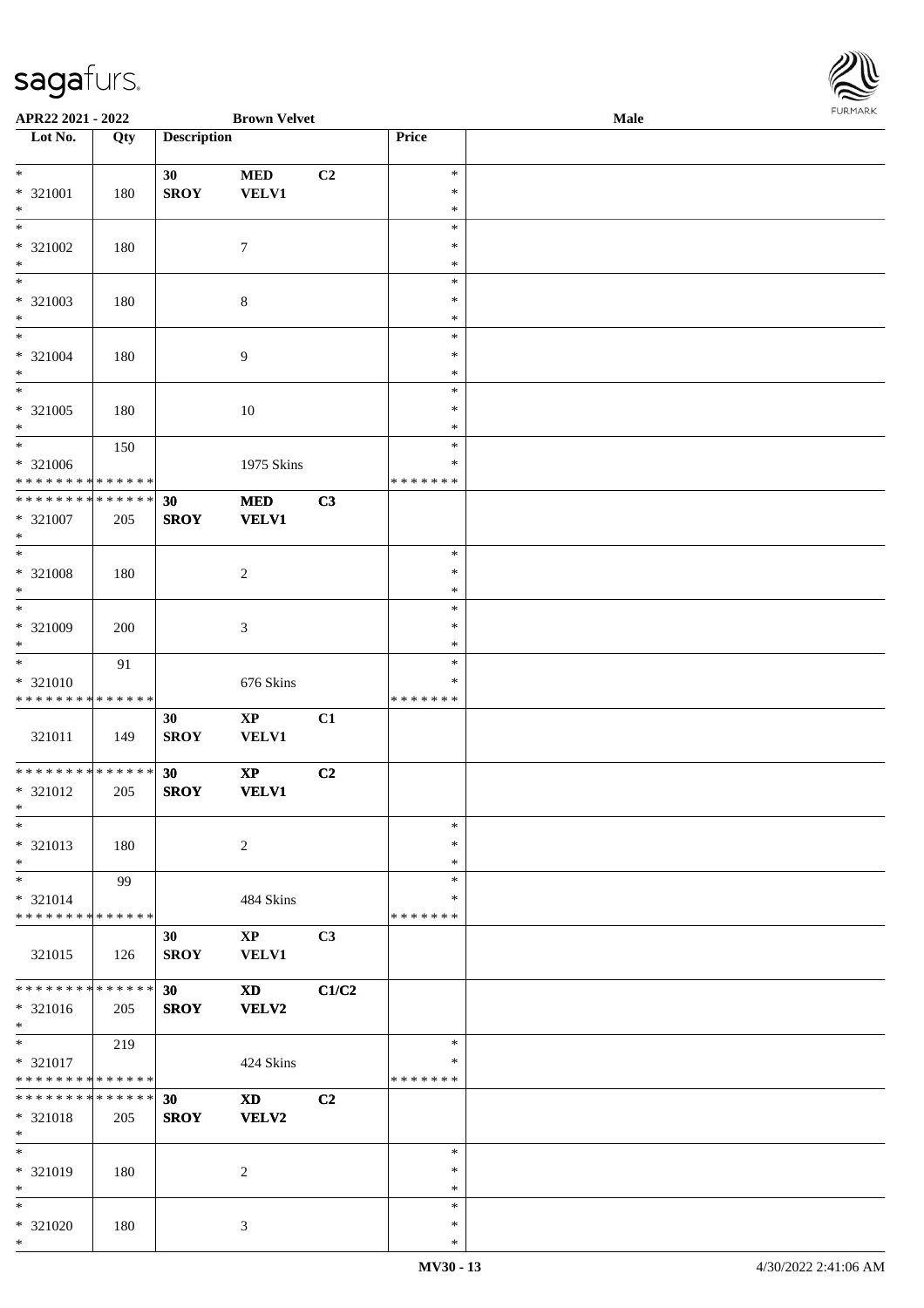

| APR22 2021 - 2022                  |     |                    | <b>Brown Velvet</b>    |    |               | Male | . |
|------------------------------------|-----|--------------------|------------------------|----|---------------|------|---|
| Lot No.                            | Qty | <b>Description</b> |                        |    | Price         |      |   |
|                                    |     |                    |                        |    |               |      |   |
| $*$                                |     | 30                 | $\mathbf{X}\mathbf{D}$ | C2 | $\ast$        |      |   |
| * 321021                           | 180 | <b>SROY</b>        | VELV2                  |    | $\ast$        |      |   |
| $\ast$                             |     |                    |                        |    | $\ast$        |      |   |
| $\overline{\phantom{0}}$           |     |                    |                        |    | $\ast$        |      |   |
| * 321022                           | 180 |                    | $\sqrt{5}$             |    | ∗             |      |   |
| $\ast$                             |     |                    |                        |    | $\ast$        |      |   |
| $\overline{\phantom{0}}$           |     |                    |                        |    | $\ast$        |      |   |
| * 321023                           |     |                    |                        |    | $\ast$        |      |   |
| $\ast$                             | 180 |                    | $\sqrt{6}$             |    | $\ast$        |      |   |
| $\overline{\phantom{0}}$           |     |                    |                        |    |               |      |   |
|                                    |     |                    |                        |    | $\ast$        |      |   |
| * 321024                           | 180 |                    | $\boldsymbol{7}$       |    | $\ast$        |      |   |
| $\ast$                             |     |                    |                        |    | $\ast$        |      |   |
| $\overline{\phantom{a}^*}$         |     |                    |                        |    | $\ast$        |      |   |
| * 321025                           | 180 |                    | $\,8\,$                |    | $\ast$        |      |   |
| $\ast$                             |     |                    |                        |    | $\ast$        |      |   |
| $\overline{\phantom{a}^*}$         |     |                    |                        |    | $\ast$        |      |   |
| $* 321026$                         | 180 |                    | $\overline{9}$         |    | $\ast$        |      |   |
| $\ast$                             |     |                    |                        |    | $\ast$        |      |   |
| $\overline{\ast}$                  |     |                    |                        |    | $\ast$        |      |   |
| $* 321027$                         | 180 |                    | 10                     |    | $\ast$        |      |   |
| $\ast$                             |     |                    |                        |    | $\ast$        |      |   |
| $\ast$                             |     |                    |                        |    | $\ast$        |      |   |
|                                    |     |                    |                        |    |               |      |   |
| $* 321028$                         | 180 |                    | $11\,$                 |    | $\ast$        |      |   |
| $\ast$<br>$\overline{\phantom{0}}$ |     |                    |                        |    | $\ast$        |      |   |
|                                    |     |                    |                        |    | $\ast$        |      |   |
| $* 321029$                         | 180 |                    | $12\,$                 |    | $\ast$        |      |   |
| $*$                                |     |                    |                        |    | $\ast$        |      |   |
| $\overline{\phantom{0}}$           | 192 |                    |                        |    | $\ast$        |      |   |
| * 321030                           |     |                    | 2377 Skins             |    | $\ast$        |      |   |
| * * * * * * * * * * * * * * *      |     |                    |                        |    | * * * * * * * |      |   |
| **************                     |     | 30                 | $\mathbf{X}\mathbf{D}$ | C3 |               |      |   |
| $* 321031$                         | 205 | <b>SROY</b>        | <b>VELV2</b>           |    |               |      |   |
| $*$                                |     |                    |                        |    |               |      |   |
| $*$                                |     |                    |                        |    | $\ast$        |      |   |
| $* 321032$                         | 180 |                    | $\sqrt{2}$             |    | $\ast$        |      |   |
| $*$                                |     |                    |                        |    | $\ast$        |      |   |
| $*$                                |     |                    |                        |    | $\ast$        |      |   |
|                                    |     |                    |                        |    | $\ast$        |      |   |
| $* 321033$                         | 180 |                    | 3                      |    |               |      |   |
| $\ast$                             |     |                    |                        |    | $\ast$        |      |   |
| $\ast$                             |     |                    |                        |    | $\ast$        |      |   |
| * 321034                           | 180 |                    | $\overline{4}$         |    | ∗             |      |   |
| $*$                                |     |                    |                        |    | ∗             |      |   |
| $\overline{\phantom{0}}$           | 167 |                    |                        |    | $\ast$        |      |   |
| * 321035                           |     |                    | 912 Skins              |    | $\ast$        |      |   |
| ******** <mark>******</mark>       |     |                    |                        |    | * * * * * * * |      |   |
| **************                     |     | 30                 | $\bf MED$              | C1 |               |      |   |
| * 321036                           | 205 | <b>SROY</b>        | <b>VELV2</b>           |    |               |      |   |
| $*$                                |     |                    |                        |    |               |      |   |
| $\ast$                             |     |                    |                        |    | $\ast$        |      |   |
| $* 321037$                         | 180 |                    | $\sqrt{2}$             |    | $\ast$        |      |   |
| $\ast$                             |     |                    |                        |    | $\ast$        |      |   |
| $\overline{\phantom{1}}$           |     |                    |                        |    | $\ast$        |      |   |
|                                    |     |                    |                        |    |               |      |   |
| * 321038                           | 180 |                    | 3                      |    | $\ast$        |      |   |
| $\ast$                             |     |                    |                        |    | $\ast$        |      |   |
| $_{\ast}$                          |     |                    |                        |    | $\ast$        |      |   |
| * 321039                           | 180 |                    | $\overline{4}$         |    | ∗             |      |   |
| $\ast$                             |     |                    |                        |    | $\ast$        |      |   |
| $\overline{\phantom{0}}$           | 91  |                    |                        |    | $\ast$        |      |   |
| $* 321040$                         |     |                    | 836 Skins              |    | $\ast$        |      |   |
| ******** <mark>******</mark>       |     |                    |                        |    | * * * * * * * |      |   |
|                                    |     |                    |                        |    |               |      |   |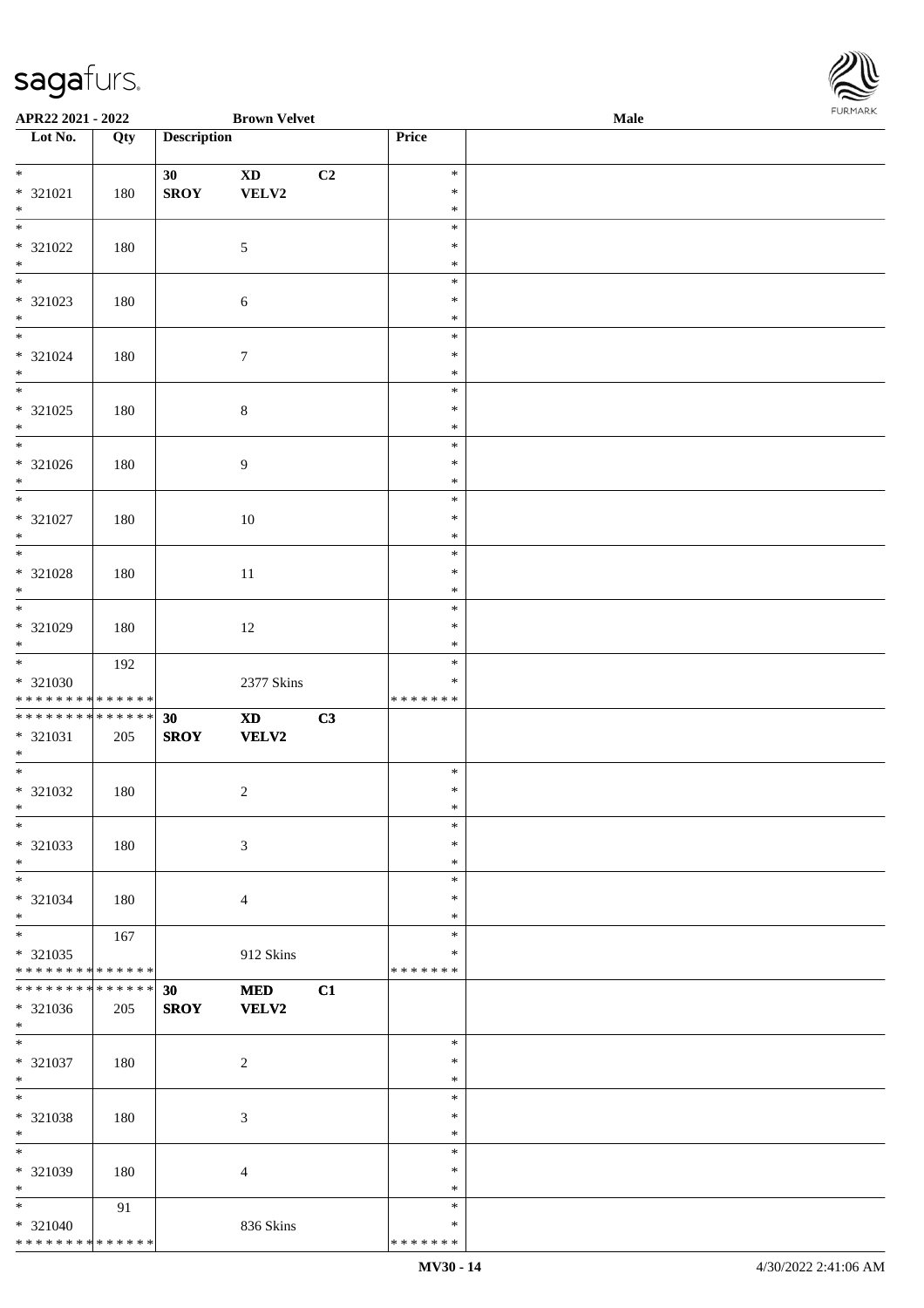

| APR22 2021 - 2022                       |     |                    | <b>Brown Velvet</b>    |    |               | Male |  |
|-----------------------------------------|-----|--------------------|------------------------|----|---------------|------|--|
| $\overline{\phantom{1}}$ Lot No.        | Qty | <b>Description</b> |                        |    | Price         |      |  |
|                                         |     |                    |                        |    |               |      |  |
| * * * * * * * * * * * * * *             |     | 30                 | <b>MED</b>             | C2 |               |      |  |
| $* 321041$                              | 205 | <b>SROY</b>        | <b>VELV2</b>           |    |               |      |  |
| $*$                                     |     |                    |                        |    |               |      |  |
| $*$                                     |     |                    |                        |    | $\ast$        |      |  |
| $* 321042$                              | 180 |                    | $\sqrt{2}$             |    | $\ast$        |      |  |
| $\ast$                                  |     |                    |                        |    | $\ast$        |      |  |
| $\overline{\phantom{0}}$                |     |                    |                        |    | $\ast$        |      |  |
| $* 321043$                              | 180 |                    | $\mathfrak{Z}$         |    | $\ast$        |      |  |
| $\ast$                                  |     |                    |                        |    | $\ast$        |      |  |
| $\overline{\ast}$                       |     |                    |                        |    | $\ast$        |      |  |
| * 321044                                | 180 |                    | $\overline{4}$         |    | $\ast$        |      |  |
| $\ast$                                  |     |                    |                        |    | $\ast$        |      |  |
| $\overline{\phantom{0}}$                |     |                    |                        |    | $\ast$        |      |  |
| $* 321045$                              | 200 |                    |                        |    | $\ast$        |      |  |
| $*$                                     |     |                    | 5                      |    | $\ast$        |      |  |
| $\overline{\ast}$                       |     |                    |                        |    | $\ast$        |      |  |
|                                         | 58  |                    |                        |    | $\ast$        |      |  |
| * 321046<br>* * * * * * * * * * * * * * |     |                    | 1003 Skins             |    | * * * * * * * |      |  |
| ******** <mark>******</mark>            |     |                    |                        |    |               |      |  |
|                                         |     | 30                 | $\bf MED$              | C3 |               |      |  |
| $* 321047$                              | 205 | <b>SROY</b>        | <b>VELV2</b>           |    |               |      |  |
| $*$<br>$\ast$                           |     |                    |                        |    |               |      |  |
|                                         |     |                    |                        |    | $\ast$        |      |  |
| $* 321048$                              | 180 |                    | $\sqrt{2}$             |    | $\ast$        |      |  |
| $\ast$<br>$\overline{\phantom{0}}$      |     |                    |                        |    | $\ast$        |      |  |
|                                         |     |                    |                        |    | $\ast$        |      |  |
| $* 321049$                              | 180 |                    | $\mathfrak{Z}$         |    | $\ast$        |      |  |
| $\ast$                                  |     |                    |                        |    | $\ast$        |      |  |
| $\ast$                                  |     |                    |                        |    | $\ast$        |      |  |
| $* 321050$                              | 180 |                    | $\overline{4}$         |    | $\ast$        |      |  |
| $\ast$                                  |     |                    |                        |    | $\ast$        |      |  |
| $\ast$                                  |     |                    |                        |    | $\ast$        |      |  |
| $* 321051$                              | 180 |                    | $\sqrt{5}$             |    | $\ast$        |      |  |
| $\ast$                                  |     |                    |                        |    | $\ast$        |      |  |
| $*$                                     |     |                    |                        |    | $\ast$        |      |  |
| $* 321052$                              | 180 |                    | 6                      |    | $\ast$        |      |  |
| $*$                                     |     |                    |                        |    | $\ast$        |      |  |
| $\ast$                                  |     |                    |                        |    | $\ast$        |      |  |
| * 321053                                | 180 |                    | $\tau$                 |    | $\ast$        |      |  |
| $\ast$                                  |     |                    |                        |    | $\ast$        |      |  |
| $\ast$                                  |     |                    |                        |    | $\ast$        |      |  |
| * 321054                                | 190 |                    | $\,8\,$                |    | ∗             |      |  |
| $*$                                     |     |                    |                        |    | $\ast$        |      |  |
| $*$                                     | 190 |                    |                        |    | $\ast$        |      |  |
| * 321055                                |     |                    | 1665 Skins             |    | ∗             |      |  |
| * * * * * * * * * * * * * *             |     |                    |                        |    | * * * * * * * |      |  |
| * * * * * * * * * * * * * *             |     | 30                 | $\mathbf{X}\mathbf{P}$ | C1 |               |      |  |
| * 321056                                | 205 | <b>SROY</b>        | VELV2                  |    |               |      |  |
| $*$                                     |     |                    |                        |    |               |      |  |
| $\ast$                                  |     |                    |                        |    | $\ast$        |      |  |
| $* 321057$                              | 180 |                    | $\sqrt{2}$             |    | $\ast$        |      |  |
| $*$                                     |     |                    |                        |    | $\ast$        |      |  |
| $*$                                     | 55  |                    |                        |    | $\ast$        |      |  |
| $* 321058$                              |     |                    | 440 Skins              |    | ∗             |      |  |
| * * * * * * * * * * * * * *             |     |                    |                        |    | * * * * * * * |      |  |
| * * * * * * * * * * * * * *             |     | 30                 | $\mathbf{X}\mathbf{P}$ | C2 |               |      |  |
| * 321059                                | 205 | <b>SROY</b>        | VELV2                  |    |               |      |  |
| $\ast$                                  |     |                    |                        |    |               |      |  |
| $\ast$                                  |     |                    |                        |    | ∗             |      |  |
| $* 321060$                              | 180 |                    | 2                      |    | $\ast$        |      |  |
| $*$                                     |     |                    |                        |    | $\ast$        |      |  |
|                                         |     |                    |                        |    |               |      |  |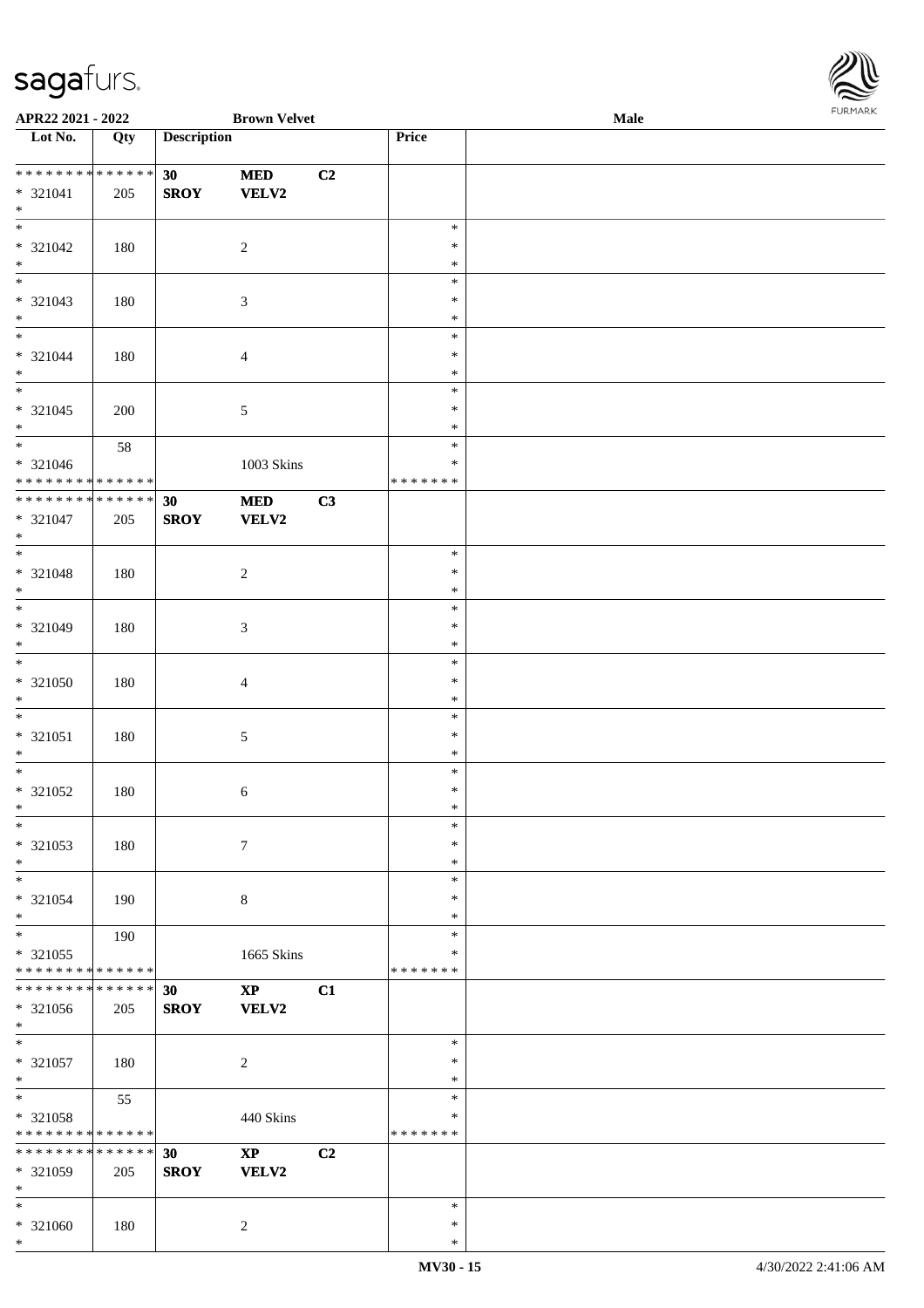

| APR22 2021 - 2022             |     |                    | <b>Brown Velvet</b>    |    |                  | Male |  |  |  |
|-------------------------------|-----|--------------------|------------------------|----|------------------|------|--|--|--|
| $\overline{\text{Lot No.}}$   | Qty | <b>Description</b> |                        |    | <b>Price</b>     |      |  |  |  |
| $*$                           |     |                    |                        |    | $\ast$           |      |  |  |  |
| $* 321061$                    | 180 | 30<br><b>SROY</b>  | $\bold{XP}$<br>VELV2   | C2 | $\ast$           |      |  |  |  |
| $*$                           |     |                    |                        |    | $\ast$           |      |  |  |  |
| $*$                           |     |                    |                        |    | $\ast$           |      |  |  |  |
| $* 321062$                    | 180 |                    | 4                      |    | $\ast$           |      |  |  |  |
| $*$                           |     |                    |                        |    | $\ast$           |      |  |  |  |
| $*$                           |     |                    |                        |    | $\ast$           |      |  |  |  |
| * 321063                      | 180 |                    | 5                      |    | $\ast$           |      |  |  |  |
| $*$                           |     |                    |                        |    | $\ast$           |      |  |  |  |
| $*$                           |     |                    |                        |    | $\ast$           |      |  |  |  |
| $* 321064$                    | 180 |                    | 6                      |    | $\ast$           |      |  |  |  |
| $*$                           |     |                    |                        |    | $\ast$           |      |  |  |  |
| $\overline{\phantom{0}}$      |     |                    |                        |    | $\ast$           |      |  |  |  |
| * 321065                      | 180 |                    | $\boldsymbol{7}$       |    | $\ast$           |      |  |  |  |
| $*$<br>$*$                    |     |                    |                        |    | $\ast$           |      |  |  |  |
|                               |     |                    |                        |    | $\ast$<br>$\ast$ |      |  |  |  |
| * 321066<br>$*$               | 180 |                    | $8\,$                  |    | $\ast$           |      |  |  |  |
| $*$                           | 132 |                    |                        |    | $\ast$           |      |  |  |  |
| * 321067                      |     |                    | 1597 Skins             |    | $\ast$           |      |  |  |  |
| * * * * * * * * * * * * * * * |     |                    |                        |    | * * * * * * *    |      |  |  |  |
| ******** <mark>******</mark>  |     | 30                 | $\mathbf{X}\mathbf{P}$ | C3 |                  |      |  |  |  |
| $* 321068$                    | 205 | <b>SROY</b>        | VELV2                  |    |                  |      |  |  |  |
| $\ast$                        |     |                    |                        |    |                  |      |  |  |  |
| $\overline{\ast}$             |     |                    |                        |    | $\ast$           |      |  |  |  |
| * 321069                      | 190 |                    | 2                      |    | $\ast$           |      |  |  |  |
| $*$                           |     |                    |                        |    | $\ast$           |      |  |  |  |
| $*$                           | 73  |                    |                        |    | $\ast$           |      |  |  |  |
| $* 321070$                    |     |                    | 468 Skins              |    | $\ast$           |      |  |  |  |
| * * * * * * * * * * * * * *   |     |                    |                        |    | *******          |      |  |  |  |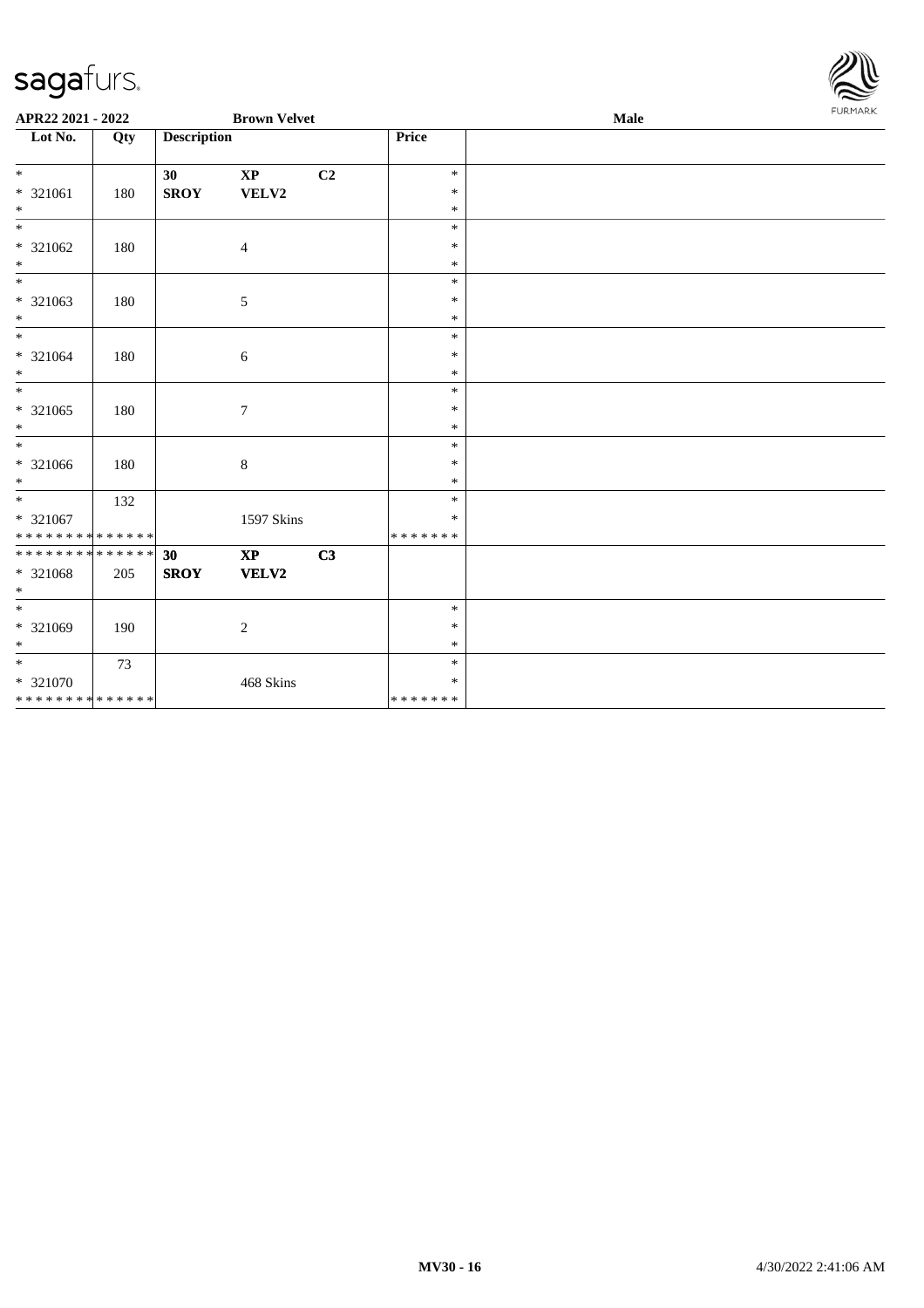

| APR22 2021 - 2022           |             |                    | <b>Brown Velvet</b>    |    |               | Male |
|-----------------------------|-------------|--------------------|------------------------|----|---------------|------|
| Lot No.                     | Qty         | <b>Description</b> |                        |    | Price         |      |
|                             |             |                    |                        |    |               |      |
|                             |             | 20                 | $\mathbf{X}\mathbf{D}$ | C1 |               |      |
| $* 321121$                  | 285         | ${\bf SI}$         | <b>VELV1</b>           |    |               |      |
| $\ast$                      |             |                    |                        |    |               |      |
| $\overline{\phantom{0}}$    |             |                    |                        |    | $\ast$        |      |
| * 321122                    |             |                    |                        |    | $\ast$        |      |
|                             | 260         |                    | $\overline{2}$         |    |               |      |
| $*$ $*$                     |             |                    |                        |    | $\ast$        |      |
|                             |             |                    |                        |    | $\ast$        |      |
| * 321123                    | 260         |                    | $\mathfrak{Z}$         |    | $\ast$        |      |
| $\ast$                      |             |                    |                        |    | $\ast$        |      |
| $\overline{\phantom{0}}$    | 220         |                    |                        |    | $\ast$        |      |
| $* 321124$                  |             |                    | 1025 Skins             |    | $\ast$        |      |
| * * * * * * * * * * * * * * |             |                    |                        |    | * * * * * * * |      |
| **************              |             | 20                 | $\mathbf{X}\mathbf{D}$ | C2 |               |      |
| $* 321125$                  | 285         | SI                 | <b>VELV1</b>           |    |               |      |
| $*$                         |             |                    |                        |    |               |      |
| $\overline{\phantom{0}}$    |             |                    |                        |    | $\ast$        |      |
| $* 321126$                  |             |                    |                        |    | $\ast$        |      |
| $*$                         | 260         |                    | $\overline{2}$         |    | $\ast$        |      |
| $\overline{\phantom{0}}$    |             |                    |                        |    |               |      |
|                             |             |                    |                        |    | $\ast$        |      |
| * 321127                    | 260         |                    | $\mathfrak{Z}$         |    | $\ast$        |      |
| $\ast$                      |             |                    |                        |    | $\ast$        |      |
| $\overline{\ast}$           |             |                    |                        |    | $\ast$        |      |
| $* 321128$                  | 260         |                    | $\overline{4}$         |    | $\ast$        |      |
| $\ast$                      |             |                    |                        |    | $\ast$        |      |
| $\overline{\phantom{a}^*}$  |             |                    |                        |    | $\ast$        |      |
| * 321129                    | 260         |                    | $\mathfrak{S}$         |    | $\ast$        |      |
| $*$                         |             |                    |                        |    | $\ast$        |      |
| $\overline{\phantom{0}}$    |             |                    |                        |    | $\ast$        |      |
|                             |             |                    |                        |    | $\ast$        |      |
| $* 321130$                  | 260         |                    | $\sqrt{6}$             |    |               |      |
| $*$                         |             |                    |                        |    | $\ast$        |      |
| $*$                         |             |                    |                        |    | $\ast$        |      |
| $* 321131$                  | 260         |                    | $\boldsymbol{7}$       |    | $\ast$        |      |
| $*$                         |             |                    |                        |    | $\ast$        |      |
| $\ast$                      |             |                    |                        |    | $\ast$        |      |
| * 321132                    | 260         |                    | $\,8\,$                |    | $\ast$        |      |
| $*$                         |             |                    |                        |    | $\ast$        |      |
| $*$                         |             |                    |                        |    | $\ast$        |      |
| $* 321133$                  | 260         |                    | 9                      |    | $\ast$        |      |
| $\ast$                      |             |                    |                        |    | $\ast$        |      |
| $\ast$                      | 238         |                    |                        |    | $\ast$        |      |
| $* 321134$                  |             |                    |                        |    | *             |      |
| * * * * * * * * * * * * * * |             |                    | 2603 Skins             |    | * * * * * * * |      |
|                             |             |                    |                        |    |               |      |
| * * * * * * * * * * * * * * |             | 20                 | <b>XD</b>              | C3 |               |      |
| * 321135                    | 285         | SI                 | <b>VELV1</b>           |    |               |      |
| $*$                         |             |                    |                        |    |               |      |
| $_{\ast}^{-}$               |             |                    |                        |    | $\ast$        |      |
| $* 321136$                  | 260         |                    | $\boldsymbol{2}$       |    | $\ast$        |      |
| $*$                         |             |                    |                        |    | $\ast$        |      |
| $\ast$                      |             |                    |                        |    | $\ast$        |      |
| $* 321137$                  | 260         |                    | $\mathfrak{Z}$         |    | $\ast$        |      |
| $\ast$                      |             |                    |                        |    | $\ast$        |      |
| $\overline{\ast}$           | 64          |                    |                        |    | $\ast$        |      |
| * 321138                    |             |                    |                        |    | $\ast$        |      |
|                             |             |                    | 869 Skins              |    | * * * * * * * |      |
| * * * * * * * * * * * * * * |             |                    |                        |    |               |      |
| ********                    | * * * * * * | 20                 | $\bf MED$              | C1 |               |      |
| * 321139                    | 285         | ${\bf SI}$         | <b>VELV1</b>           |    |               |      |
| $\ast$                      |             |                    |                        |    |               |      |
| $*$                         |             |                    |                        |    | $\ast$        |      |
| $* 321140$                  | 260         |                    | $\sqrt{2}$             |    | $\ast$        |      |
| $\ast$                      |             |                    |                        |    | $\ast$        |      |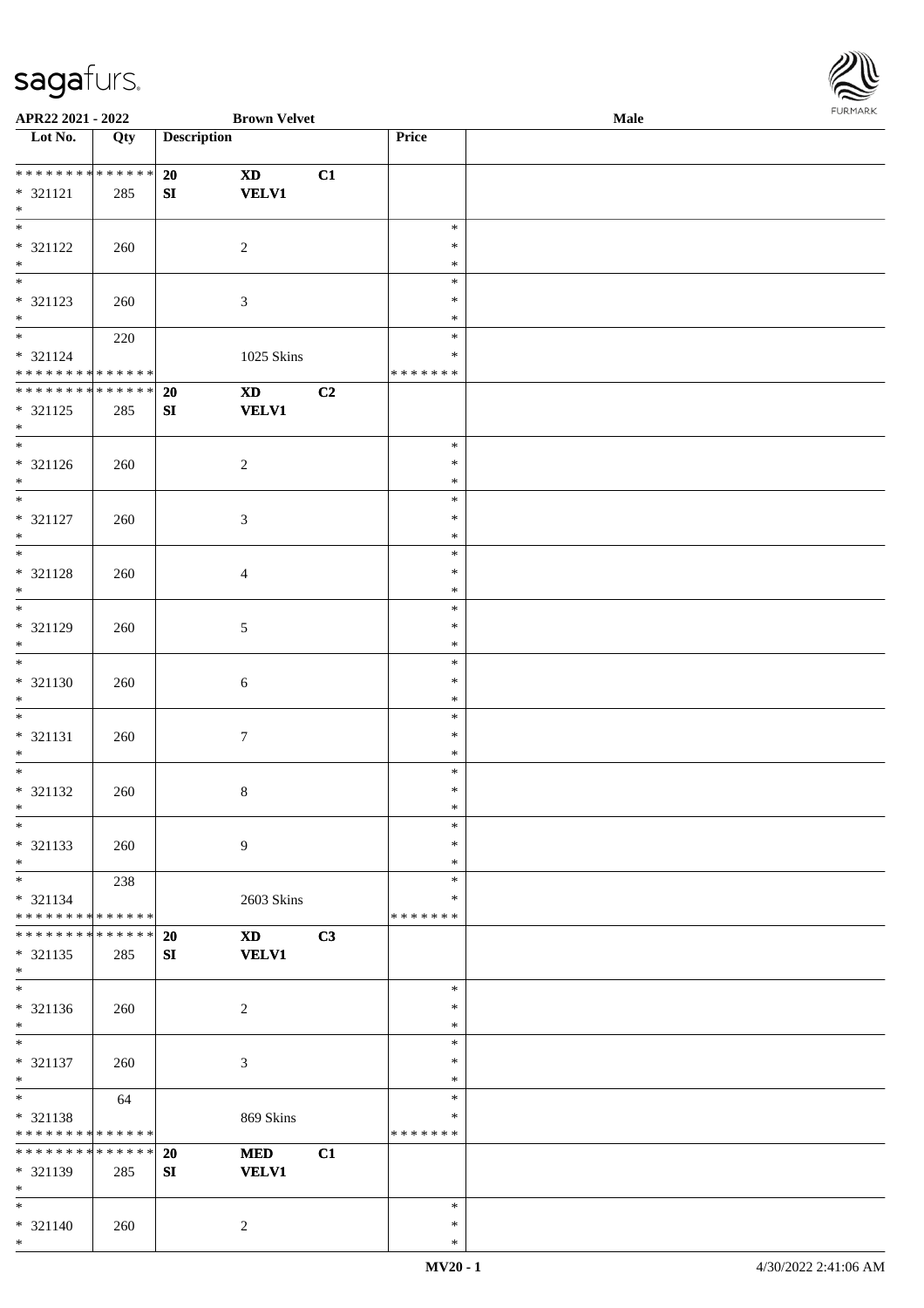

| APR22 2021 - 2022             |     |                    | <b>Brown Velvet</b> |                |               | Male |  |
|-------------------------------|-----|--------------------|---------------------|----------------|---------------|------|--|
| Lot No.                       | Qty | <b>Description</b> |                     |                | Price         |      |  |
|                               |     |                    |                     |                |               |      |  |
|                               | 189 | 20                 | $\bf MED$           | C1             | $\ast$        |      |  |
| $* 321141$                    |     | ${\bf S}{\bf I}$   | <b>VELV1</b>        |                | $\ast$        |      |  |
| * * * * * * * * * * * * * *   |     |                    |                     |                | * * * * * * * |      |  |
| * * * * * * * * * * * * * *   |     | 20                 | $\bf MED$           | C <sub>2</sub> |               |      |  |
| $* 321142$                    | 285 | SI                 | <b>VELV1</b>        |                |               |      |  |
| $\ast$                        |     |                    |                     |                |               |      |  |
| $\overline{\phantom{0}}$      |     |                    |                     |                | $\ast$        |      |  |
| $* 321143$                    | 260 |                    | $\sqrt{2}$          |                | $\ast$        |      |  |
| $\ast$                        |     |                    |                     |                | $\ast$        |      |  |
| $\overline{\phantom{0}}$      |     |                    |                     |                | $\ast$        |      |  |
| $* 321144$                    | 260 |                    | $\mathfrak{Z}$      |                | $\ast$        |      |  |
| $\ast$                        |     |                    |                     |                | $\ast$        |      |  |
| $\overline{\phantom{0}}$      |     |                    |                     |                | $\ast$        |      |  |
| $* 321145$                    | 260 |                    | $\overline{4}$      |                | $\ast$        |      |  |
| $\ast$                        |     |                    |                     |                | $\ast$        |      |  |
| $\overline{\phantom{a}^*}$    |     |                    |                     |                | $\ast$        |      |  |
| $* 321146$                    | 260 |                    | $\sqrt{5}$          |                | $\ast$        |      |  |
| $\ast$                        |     |                    |                     |                | $\ast$        |      |  |
| $\frac{1}{*}$                 |     |                    |                     |                | $\ast$        |      |  |
| $* 321147$                    | 260 |                    | $\sqrt{6}$          |                | $\ast$        |      |  |
| $\ast$                        |     |                    |                     |                | $\ast$        |      |  |
| $\overline{\ast}$             |     |                    |                     |                | $\ast$        |      |  |
| $* 321148$                    | 260 |                    | $7\phantom{.0}$     |                | $\ast$        |      |  |
| $\ast$                        |     |                    |                     |                | $\ast$        |      |  |
| $\overline{\phantom{0}}$      |     |                    |                     |                | $\ast$        |      |  |
| $* 321149$                    | 260 |                    | $\,8\,$             |                | $\ast$        |      |  |
| $*$                           |     |                    |                     |                | $\ast$        |      |  |
| $\overline{\phantom{0}}$      |     |                    |                     |                | $\ast$        |      |  |
| $* 321150$                    | 260 |                    | $\boldsymbol{9}$    |                | $\ast$        |      |  |
| $*$                           |     |                    |                     |                | $\ast$        |      |  |
| $\ast$                        |     |                    |                     |                | $\ast$        |      |  |
| $* 321151$                    | 260 |                    | $10\,$              |                | $\ast$        |      |  |
| $\ast$                        |     |                    |                     |                | $\ast$        |      |  |
| $\ast$                        |     |                    |                     |                | $\ast$        |      |  |
| $* 321152$                    | 260 |                    | $11\,$              |                | $\ast$        |      |  |
| $*$                           |     |                    |                     |                | $\ast$        |      |  |
| $*$                           | 164 |                    |                     |                | $\ast$        |      |  |
| $* 321153$                    |     |                    | 3049 Skins          |                | ∗             |      |  |
| * * * * * * * * * * * * * *   |     |                    |                     |                | * * * * * * * |      |  |
| * * * * * * * * * * * * * * * |     | 20                 | <b>MED</b>          | C3             |               |      |  |
| $* 321154$                    | 285 | SI                 | <b>VELV1</b>        |                |               |      |  |
| $\ast$                        |     |                    |                     |                |               |      |  |
| $\overline{\phantom{0}}$      |     |                    |                     |                | $\ast$        |      |  |
| $* 321155$                    | 260 |                    | $\overline{2}$      |                | $\ast$        |      |  |
| $*$                           |     |                    |                     |                | $\ast$        |      |  |
| $\overline{\phantom{0}}$      |     |                    |                     |                | $\ast$        |      |  |
| * 321156                      | 260 |                    | $\mathfrak{Z}$      |                | $\ast$        |      |  |
| $*$                           |     |                    |                     |                | $\ast$        |      |  |
| $*$                           |     |                    |                     |                | $\ast$        |      |  |
| $* 321157$                    | 260 |                    | $\overline{4}$      |                | $\ast$        |      |  |
| $*$                           |     |                    |                     |                | $\ast$        |      |  |
| $\ast$                        |     |                    |                     |                | $\ast$        |      |  |
| * 321158                      | 260 |                    | $\sqrt{5}$          |                | $\ast$        |      |  |
| $\ast$                        |     |                    |                     |                | $\ast$        |      |  |
| $\overline{\phantom{0}}$      | 66  |                    |                     |                | $\ast$        |      |  |
| * 321159                      |     |                    | 1391 Skins          |                | ∗             |      |  |
| * * * * * * * * * * * * * *   |     |                    |                     |                | * * * * * * * |      |  |
|                               |     | 20                 | $\mathbf{XP}$       | C1             |               |      |  |
| 321160                        | 287 | SI                 | <b>VELV1</b>        |                |               |      |  |
|                               |     |                    |                     |                |               |      |  |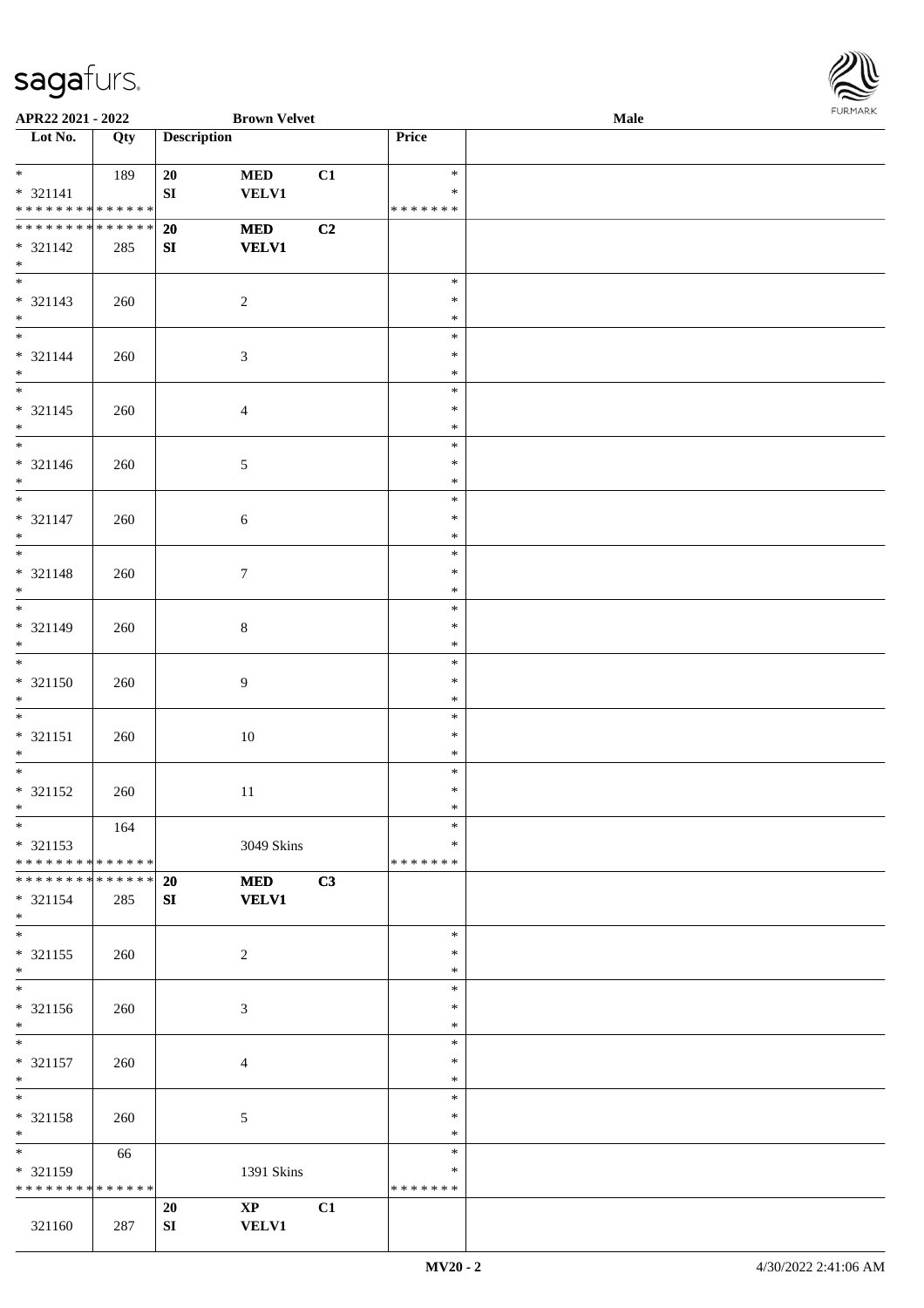

| APR22 2021 - 2022             |     |                    | <b>Brown Velvet</b>        |    |               | Male |
|-------------------------------|-----|--------------------|----------------------------|----|---------------|------|
| Lot No.                       | Qty | <b>Description</b> |                            |    | Price         |      |
|                               |     |                    |                            |    |               |      |
| * * * * * * * * * * * * * *   |     | 20                 | $\bold{XP}$                | C2 |               |      |
| $* 321161$                    | 285 | ${\bf SI}$         | <b>VELV1</b>               |    |               |      |
| $\ast$                        |     |                    |                            |    |               |      |
| $\overline{\phantom{a}^*}$    |     |                    |                            |    | $\ast$        |      |
|                               |     |                    |                            |    |               |      |
| $* 321162$                    | 260 |                    | $\overline{2}$             |    | $\ast$        |      |
| $\ast$                        |     |                    |                            |    | $\ast$        |      |
| $\overline{\phantom{0}}$      |     |                    |                            |    | $\ast$        |      |
| $* 321163$                    | 260 |                    | $\mathfrak{Z}$             |    | $\ast$        |      |
| $\ast$                        |     |                    |                            |    | $\ast$        |      |
| $\overline{\phantom{0}}$      |     |                    |                            |    | $\ast$        |      |
| $* 321164$                    | 260 |                    | $\overline{4}$             |    | $\ast$        |      |
| $\ast$                        |     |                    |                            |    | $\ast$        |      |
| $\overline{\phantom{0}}$      | 265 |                    |                            |    | $\ast$        |      |
| $* 321165$                    |     |                    |                            |    | $\ast$        |      |
| * * * * * * * * * * * * * *   |     |                    | 1330 Skins                 |    | * * * * * * * |      |
|                               |     |                    |                            |    |               |      |
| ******** <mark>******</mark>  |     | 20                 | $\mathbf{X}\mathbf{P}$     | C3 |               |      |
| $* 321166$                    | 285 | SI                 | <b>VELV1</b>               |    |               |      |
| $*$                           |     |                    |                            |    |               |      |
| $\ast$                        |     |                    |                            |    | $\ast$        |      |
| $* 321167$                    | 260 |                    | $\sqrt{2}$                 |    | $\ast$        |      |
| $\ast$                        |     |                    |                            |    | $\ast$        |      |
| $\ast$                        | 68  |                    |                            |    | $\ast$        |      |
| * 321168                      |     |                    | 613 Skins                  |    | $\ast$        |      |
| ******** <mark>******</mark>  |     |                    |                            |    | * * * * * * * |      |
|                               |     |                    |                            |    |               |      |
|                               |     | 20                 | $\mathbf{X}\mathbf{D}$     | C1 |               |      |
| 321169                        | 293 | ${\bf S}{\bf I}$   | VELV2                      |    |               |      |
|                               |     |                    |                            |    |               |      |
| **************                |     | 20                 | $\boldsymbol{\mathrm{XD}}$ | C2 |               |      |
| $* 321170$                    | 285 | SI                 | <b>VELV2</b>               |    |               |      |
| $*$                           |     |                    |                            |    |               |      |
| $\ast$                        |     |                    |                            |    | $\ast$        |      |
| $* 321171$                    | 260 |                    | $\sqrt{2}$                 |    | $\ast$        |      |
| $\ast$                        |     |                    |                            |    | $\ast$        |      |
| $\ast$                        |     |                    |                            |    | $\ast$        |      |
| $* 321172$                    | 260 |                    | 3                          |    | $\ast$        |      |
| $*$                           |     |                    |                            |    | $\ast$        |      |
| $*$                           |     |                    |                            |    | $\ast$        |      |
|                               |     |                    |                            |    | ∗             |      |
| * 321173                      | 260 |                    | $\overline{4}$             |    |               |      |
| $\ast$                        |     |                    |                            |    | $\ast$        |      |
| $\ast$                        | 47  |                    |                            |    | $\ast$        |      |
| $* 321174$                    |     |                    | 1112 Skins                 |    | *             |      |
| * * * * * * * * * * * * * *   |     |                    |                            |    | * * * * * * * |      |
| * * * * * * * * * * * * * * * |     | <b>20</b>          | <b>XD</b>                  | C3 |               |      |
| * 321175                      | 285 | SI                 | VELV2                      |    |               |      |
| $*$                           |     |                    |                            |    |               |      |
| $_{\ast}^{-}$                 | 207 |                    |                            |    | $\ast$        |      |
| $* 321176$                    |     |                    | 492 Skins                  |    | ∗             |      |
| * * * * * * * * * * * * * *   |     |                    |                            |    | * * * * * * * |      |
| * * * * * * * * * * * * * * * |     |                    |                            | C1 |               |      |
|                               |     | 20                 | <b>MED</b>                 |    |               |      |
| * 321177                      | 285 | SI                 | VELV2                      |    |               |      |
| $*$                           |     |                    |                            |    |               |      |
| $\ast$                        |     |                    |                            |    | $\ast$        |      |
| * 321178                      | 260 |                    | $\overline{c}$             |    | $\ast$        |      |
| $\ast$                        |     |                    |                            |    | $\ast$        |      |
| $\overline{\phantom{a}^*}$    |     |                    |                            |    | $\ast$        |      |
| * 321179                      | 260 |                    | 3                          |    | ∗             |      |
| $\ast$                        |     |                    |                            |    | $\ast$        |      |
| $\ast$                        |     |                    |                            |    | $\ast$        |      |
| * 321180                      | 260 |                    | 4                          |    | $\ast$        |      |
| $\ast$                        |     |                    |                            |    | $\ast$        |      |
|                               |     |                    |                            |    |               |      |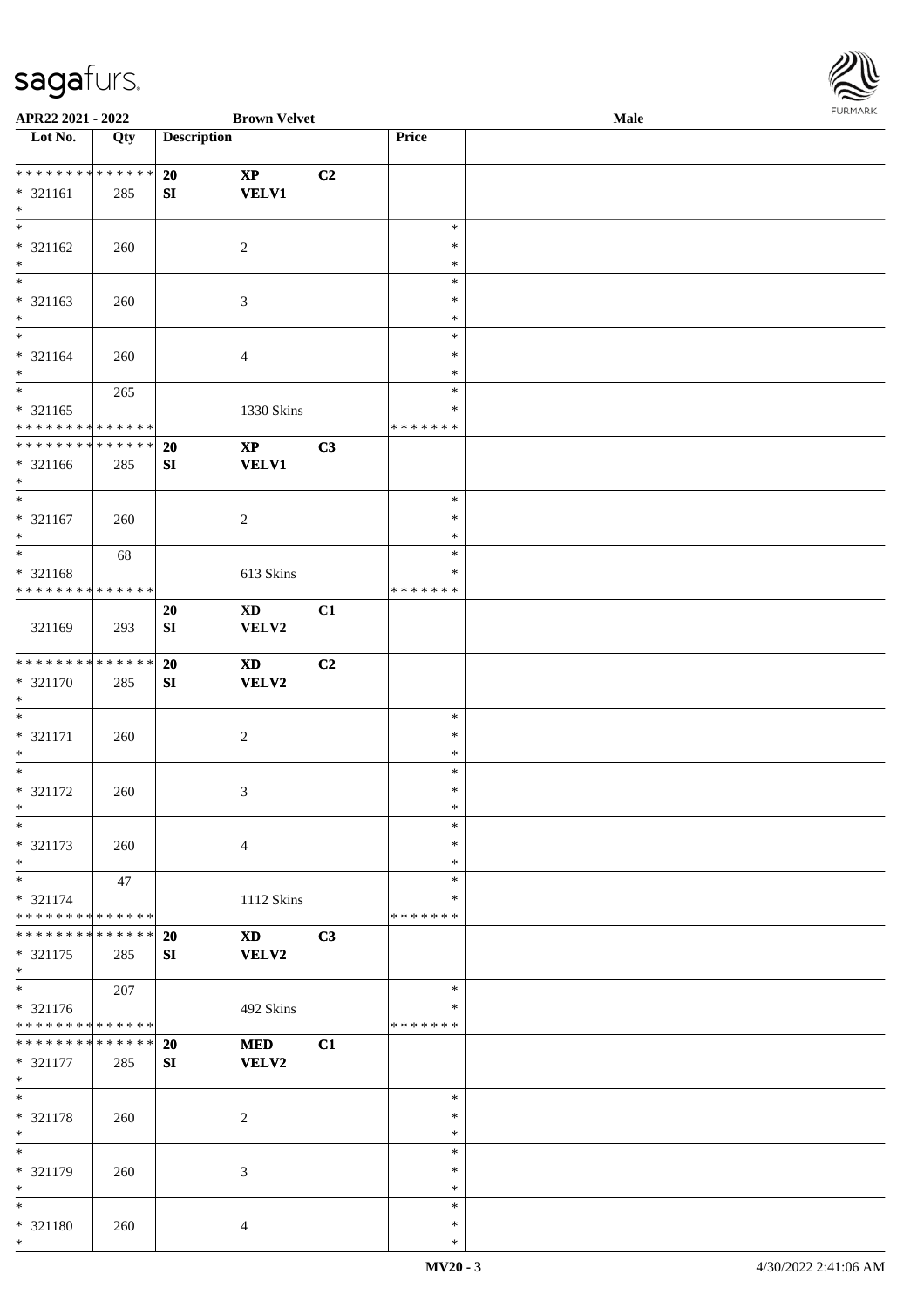

| APR22 2021 - 2022             |     |                    | <b>Brown Velvet</b> |    |               | <b>Male</b> |
|-------------------------------|-----|--------------------|---------------------|----|---------------|-------------|
| Lot No.                       | Qty | <b>Description</b> |                     |    | Price         |             |
|                               |     |                    |                     |    |               |             |
| $*$                           |     | 20                 | $\bf MED$           | C1 | $\ast$        |             |
|                               |     |                    |                     |    |               |             |
| * 321181                      | 260 | ${\bf S}{\bf I}$   | VELV2               |    | $\ast$        |             |
| $\ast$                        |     |                    |                     |    | $\ast$        |             |
|                               |     |                    |                     |    | $\ast$        |             |
| $* 321182$                    | 260 |                    | $\sqrt{6}$          |    | $\ast$        |             |
| $\ast$                        |     |                    |                     |    | $\ast$        |             |
| $\overline{\phantom{0}}$      |     |                    |                     |    | $\ast$        |             |
|                               |     |                    |                     |    |               |             |
| * 321183                      | 260 |                    | $\boldsymbol{7}$    |    | $\ast$        |             |
| $*$                           |     |                    |                     |    | $\ast$        |             |
| $\overline{\phantom{0}}$      | 105 |                    |                     |    | $\ast$        |             |
| $* 321184$                    |     |                    | 1950 Skins          |    | $\ast$        |             |
| * * * * * * * * * * * * * *   |     |                    |                     |    | * * * * * * * |             |
| * * * * * * * * * * * * * *   |     | 20                 | <b>MED</b>          | C2 |               |             |
|                               |     |                    |                     |    |               |             |
| * 321185                      | 285 | ${\bf SI}$         | VELV2               |    |               |             |
| $*$                           |     |                    |                     |    |               |             |
| $\overline{\ast}$             |     |                    |                     |    | $\ast$        |             |
| $* 321186$                    | 260 |                    | $\boldsymbol{2}$    |    | $\ast$        |             |
| $*$                           |     |                    |                     |    | $\ast$        |             |
| $\overline{\ast}$             |     |                    |                     |    | $\ast$        |             |
|                               |     |                    |                     |    |               |             |
| $* 321187$                    | 260 |                    | $\mathfrak{Z}$      |    | $\ast$        |             |
| $*$                           |     |                    |                     |    | $\ast$        |             |
| $\overline{\ast}$             |     |                    |                     |    | $\ast$        |             |
| * 321188                      | 260 |                    | $\overline{4}$      |    | $\ast$        |             |
| $\ast$                        |     |                    |                     |    | $\ast$        |             |
| $\overline{\ast}$             |     |                    |                     |    | $\ast$        |             |
|                               |     |                    |                     |    |               |             |
| * 321189                      | 260 |                    | 5                   |    | $\ast$        |             |
| $*$                           |     |                    |                     |    | $\ast$        |             |
|                               |     |                    |                     |    | $\ast$        |             |
| * 321190                      | 260 |                    | $\sqrt{6}$          |    | $\ast$        |             |
| $*$                           |     |                    |                     |    | $\ast$        |             |
| $*$                           |     |                    |                     |    | $\ast$        |             |
|                               |     |                    |                     |    |               |             |
| * 321191                      | 260 |                    | $\boldsymbol{7}$    |    | $\ast$        |             |
| $*$                           |     |                    |                     |    | $\ast$        |             |
| $*$                           |     |                    |                     |    | $\ast$        |             |
| $* 321192$                    | 260 |                    | $\,8\,$             |    | $\ast$        |             |
| $*$                           |     |                    |                     |    | $\ast$        |             |
| $*$                           |     |                    |                     |    | $\ast$        |             |
|                               |     |                    |                     |    |               |             |
| * 321193                      | 260 |                    | 9                   |    | $\ast$        |             |
| $*$                           |     |                    |                     |    | $\ast$        |             |
| $*$                           |     |                    |                     |    | $\ast$        |             |
| * 321194                      | 260 |                    | $10\,$              |    | $\ast$        |             |
| $*$                           |     |                    |                     |    | $\ast$        |             |
| $\overline{\phantom{0}}$      |     |                    |                     |    | $\ast$        |             |
|                               |     |                    |                     |    |               |             |
| $* 321195$                    | 260 |                    | 11                  |    | $\ast$        |             |
| $*$                           |     |                    |                     |    | $\ast$        |             |
| $\overline{\phantom{0}}$      |     |                    |                     |    | $\ast$        |             |
| * 321196                      | 260 |                    | 12                  |    | $\ast$        |             |
| $*$                           |     |                    |                     |    | $\ast$        |             |
| $*$                           | 127 |                    |                     |    | $\ast$        |             |
|                               |     |                    |                     |    |               |             |
| $* 321197$                    |     |                    | 3272 Skins          |    | $\ast$        |             |
| * * * * * * * * * * * * * *   |     |                    |                     |    | *******       |             |
| * * * * * * * * * * * * * * * |     | 20                 | <b>MED</b>          | C3 |               |             |
| * 321198                      | 285 | SI                 | <b>VELV2</b>        |    |               |             |
| $*$                           |     |                    |                     |    |               |             |
| $\overline{\phantom{0}}$      |     |                    |                     |    | $\ast$        |             |
|                               |     |                    |                     |    |               |             |
| * 321199                      | 260 |                    | $\sqrt{2}$          |    | $\ast$        |             |
| $*$                           |     |                    |                     |    | $\ast$        |             |
| $*$                           |     |                    |                     |    | $\ast$        |             |
| $* 321200$                    | 280 |                    | 3                   |    | $\ast$        |             |
| $*$                           |     |                    |                     |    | $\ast$        |             |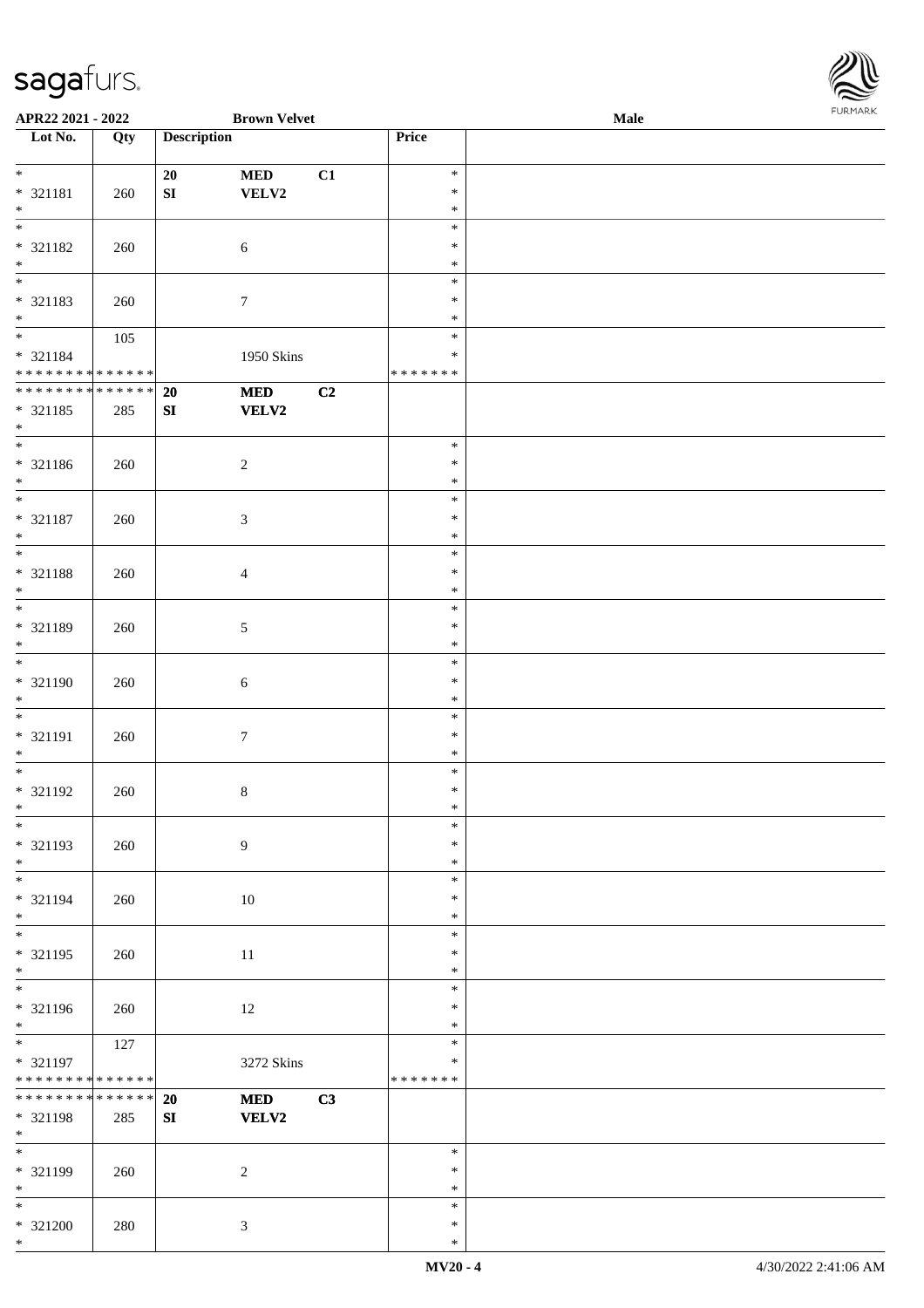

| APR22 2021 - 2022               |     |                    | <b>Brown Velvet</b>    |                |               | Male |  |
|---------------------------------|-----|--------------------|------------------------|----------------|---------------|------|--|
| Lot No.                         | Qty | <b>Description</b> |                        |                | Price         |      |  |
|                                 |     |                    |                        |                |               |      |  |
| $\ast$                          | 119 | 20                 | $\bf MED$              | C3             | $\ast$        |      |  |
|                                 |     |                    |                        |                | $\ast$        |      |  |
| * 321201                        |     | ${\bf S}{\bf I}$   | VELV2                  |                |               |      |  |
| * * * * * * * * * * * * * *     |     |                    |                        |                | * * * * * * * |      |  |
| **************                  |     | 20                 | $\mathbf{X}\mathbf{P}$ | C1             |               |      |  |
| * 321202                        | 285 | SI                 | <b>VELV2</b>           |                |               |      |  |
| $\ast$                          |     |                    |                        |                |               |      |  |
| $\overline{\phantom{0}}$        |     |                    |                        |                | $\ast$        |      |  |
| * 321203                        | 260 |                    | $\overline{2}$         |                | $\ast$        |      |  |
| $\ast$                          |     |                    |                        |                | $\ast$        |      |  |
| $\overline{\phantom{a}^*}$      |     |                    |                        |                |               |      |  |
|                                 | 97  |                    |                        |                | $\ast$        |      |  |
| $* 321204$                      |     |                    | 642 Skins              |                | $\ast$        |      |  |
| * * * * * * * * * * * * * *     |     |                    |                        |                | * * * * * * * |      |  |
| ******** <mark>******</mark>    |     | 20                 | $\mathbf{X}\mathbf{P}$ | C <sub>2</sub> |               |      |  |
| * 321205                        | 285 | SI                 | <b>VELV2</b>           |                |               |      |  |
| $*$                             |     |                    |                        |                |               |      |  |
| $\overline{\phantom{a}^*}$      |     |                    |                        |                | $\ast$        |      |  |
| $* 321206$                      |     |                    | $\overline{2}$         |                | $\ast$        |      |  |
|                                 | 260 |                    |                        |                | $\ast$        |      |  |
| $\ast$                          |     |                    |                        |                |               |      |  |
| $\ast$                          |     |                    |                        |                | $\ast$        |      |  |
| $* 321207$                      | 260 |                    | $\mathfrak{Z}$         |                | $\ast$        |      |  |
| $\ast$                          |     |                    |                        |                | $\ast$        |      |  |
| $\ast$                          |     |                    |                        |                | $\ast$        |      |  |
| * 321208                        | 280 |                    | $\overline{4}$         |                | $\ast$        |      |  |
| $\ast$                          |     |                    |                        |                | $\ast$        |      |  |
| $\ast$                          | 45  |                    |                        |                | $\ast$        |      |  |
|                                 |     |                    |                        |                | $\ast$        |      |  |
| * 321209                        |     |                    | 1130 Skins             |                |               |      |  |
| * * * * * * * * * * * * * *     |     |                    |                        |                | * * * * * * * |      |  |
|                                 |     | 20                 | $\mathbf{X}\mathbf{P}$ | C3             |               |      |  |
| 321210                          | 220 | ${\bf S}{\bf I}$   | VELV2                  |                |               |      |  |
|                                 |     |                    |                        |                |               |      |  |
| **************                  |     | 20                 | MED/PAL C2             |                |               |      |  |
| $* 321211$                      | 285 | $\bf I\bf B$       | <b>VELV1</b>           | <b>CHIP</b>    |               |      |  |
| $*$                             |     |                    |                        |                |               |      |  |
| $\ast$                          |     |                    |                        |                | $\ast$        |      |  |
| * 321212                        |     |                    |                        |                | $\ast$        |      |  |
|                                 | 260 |                    | $\overline{2}$         |                | $\ast$        |      |  |
| $*$                             |     |                    |                        |                |               |      |  |
| $*$                             |     |                    |                        |                | $\ast$        |      |  |
| * 321213                        | 260 |                    | $\mathfrak{Z}$         |                | *             |      |  |
| $*$                             |     |                    |                        |                | $\ast$        |      |  |
|                                 |     |                    |                        |                | $\ast$        |      |  |
| * 321214                        | 260 |                    | $\overline{4}$         |                | *             |      |  |
| $*$                             |     |                    |                        |                | $\ast$        |      |  |
| $\overline{\phantom{0}}$        |     |                    |                        |                | $\ast$        |      |  |
| $* 321215$                      | 260 |                    | $5\overline{)}$        |                | $\ast$        |      |  |
|                                 |     |                    |                        |                | $\ast$        |      |  |
| $*$                             |     |                    |                        |                |               |      |  |
|                                 |     |                    |                        |                | $\ast$        |      |  |
| $* 321216$                      | 260 |                    | 6                      |                | $\ast$        |      |  |
| $*$                             |     |                    |                        |                | $\ast$        |      |  |
|                                 |     |                    |                        |                | $\ast$        |      |  |
| * 321217                        | 260 |                    | $\tau$                 |                | $\ast$        |      |  |
| $*$                             |     |                    |                        |                | $\ast$        |      |  |
| $*$                             |     |                    |                        |                | $\ast$        |      |  |
|                                 |     |                    |                        |                |               |      |  |
| * 321218                        | 260 |                    | $\,8\,$                |                | $\ast$        |      |  |
| $*$<br>$\overline{\phantom{0}}$ |     |                    |                        |                | $\ast$        |      |  |
|                                 |     |                    |                        |                | $\ast$        |      |  |
| * 321219                        | 260 |                    | 9                      |                | $\ast$        |      |  |
| $*$                             |     |                    |                        |                | $\ast$        |      |  |
| $\overline{\ast}$               |     |                    |                        |                | $\ast$        |      |  |
| $* 321220$                      | 260 |                    | $10\,$                 |                | $\ast$        |      |  |
| $*$                             |     |                    |                        |                | $\ast$        |      |  |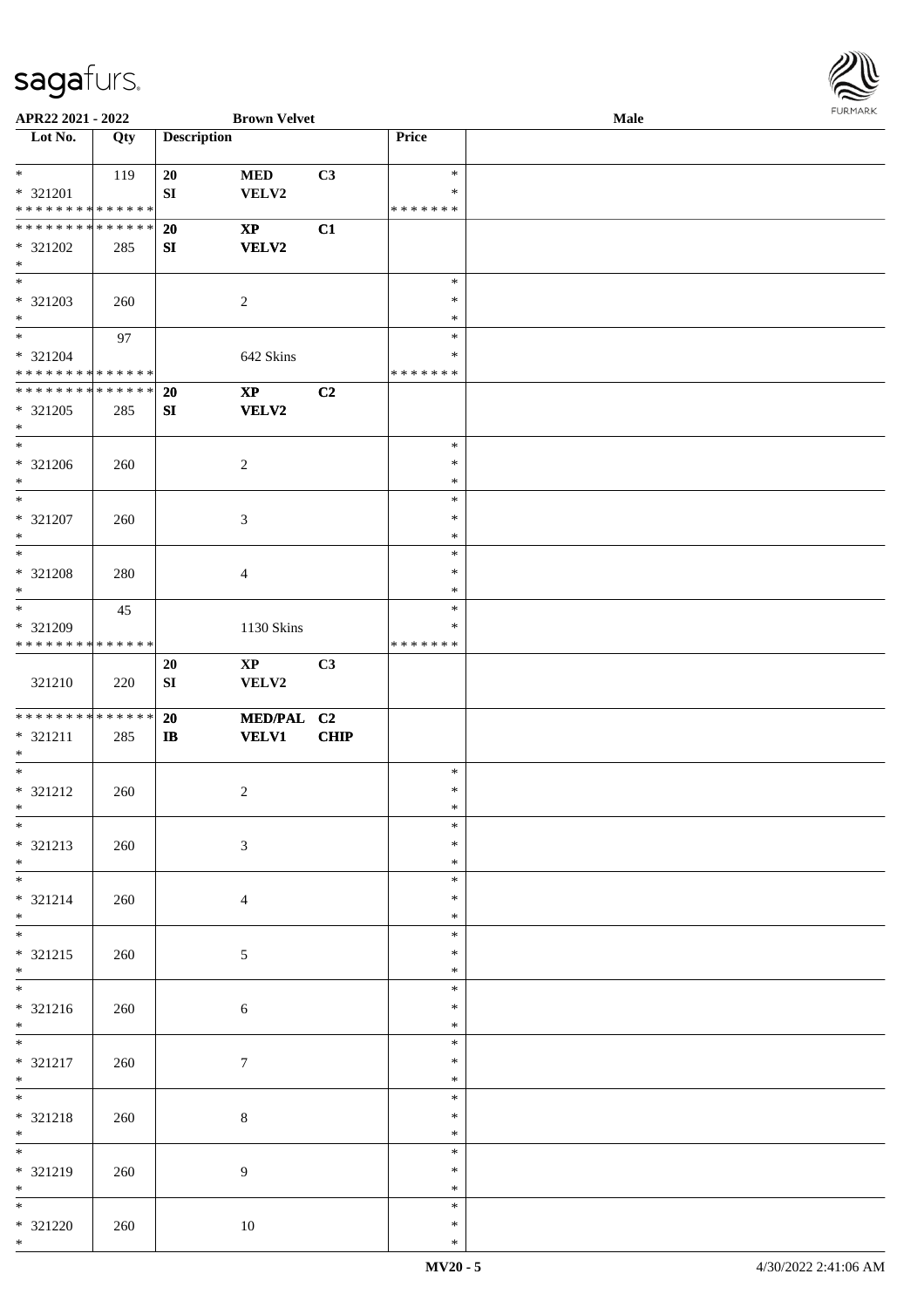\*

| APR22 2021 - 2022               |     |                                 | <b>Brown Velvet</b>                                                                                                                                                                                                            |             |               | Male | <b>FUNITANN</b> |
|---------------------------------|-----|---------------------------------|--------------------------------------------------------------------------------------------------------------------------------------------------------------------------------------------------------------------------------|-------------|---------------|------|-----------------|
| Lot No.                         | Qty | <b>Description</b>              |                                                                                                                                                                                                                                |             | Price         |      |                 |
| $*$                             |     | 20                              | MED/PAL C2                                                                                                                                                                                                                     |             | $\ast$        |      |                 |
| $* 321221$                      | 260 | $\bf{IB}$                       | <b>VELV1</b>                                                                                                                                                                                                                   | <b>CHIP</b> | $\ast$        |      |                 |
| $*$                             |     |                                 |                                                                                                                                                                                                                                |             | $\ast$        |      |                 |
| $\frac{1}{*}$                   |     |                                 |                                                                                                                                                                                                                                |             | $\ast$        |      |                 |
| * 321222                        | 260 |                                 | 12                                                                                                                                                                                                                             |             | $\ast$        |      |                 |
| $\ast$                          |     |                                 |                                                                                                                                                                                                                                |             | $\ast$        |      |                 |
| $\overline{\phantom{a}^*}$      |     |                                 |                                                                                                                                                                                                                                |             | $\ast$        |      |                 |
|                                 |     |                                 |                                                                                                                                                                                                                                |             | $\ast$        |      |                 |
| * 321223<br>$\ast$              | 260 |                                 | 13                                                                                                                                                                                                                             |             | $\ast$        |      |                 |
|                                 |     |                                 |                                                                                                                                                                                                                                |             | $\ast$        |      |                 |
|                                 | 257 |                                 |                                                                                                                                                                                                                                |             |               |      |                 |
| * 321224                        |     |                                 | 3662 Skins                                                                                                                                                                                                                     |             | *             |      |                 |
| * * * * * * * * * * * * * *     |     |                                 |                                                                                                                                                                                                                                |             | * * * * * * * |      |                 |
| **************                  |     | 20                              | <b>XD</b>                                                                                                                                                                                                                      | C1          |               |      |                 |
| * 321225                        | 265 | <b>SAGA</b>                     | <b>VELV1</b>                                                                                                                                                                                                                   |             |               |      |                 |
| $\ast$                          |     |                                 |                                                                                                                                                                                                                                |             |               |      |                 |
| $\overline{\phantom{a}^*}$      |     |                                 |                                                                                                                                                                                                                                |             | $\ast$        |      |                 |
| $* 321226$                      | 240 |                                 | $\sqrt{2}$                                                                                                                                                                                                                     |             | $\ast$        |      |                 |
| $*$                             |     |                                 |                                                                                                                                                                                                                                |             | $\ast$        |      |                 |
| $*$                             |     |                                 |                                                                                                                                                                                                                                |             | $\ast$        |      |                 |
| $* 321227$                      | 240 |                                 | $\mathfrak{Z}$                                                                                                                                                                                                                 |             | $\ast$        |      |                 |
| $\ast$                          |     |                                 |                                                                                                                                                                                                                                |             | $\ast$        |      |                 |
| $\frac{1}{*}$                   |     |                                 |                                                                                                                                                                                                                                |             | $\ast$        |      |                 |
| * 321228                        | 240 |                                 | $\overline{4}$                                                                                                                                                                                                                 |             | $\ast$        |      |                 |
| $\ast$                          |     |                                 |                                                                                                                                                                                                                                |             | $\ast$        |      |                 |
| $_{\ast}^{-}$                   |     |                                 |                                                                                                                                                                                                                                |             | $\ast$        |      |                 |
| $* 321229$                      | 240 |                                 | $\sqrt{5}$                                                                                                                                                                                                                     |             | $\ast$        |      |                 |
| $\ast$                          |     |                                 |                                                                                                                                                                                                                                |             | $\ast$        |      |                 |
| $*$                             |     |                                 |                                                                                                                                                                                                                                |             | $\ast$        |      |                 |
|                                 |     |                                 |                                                                                                                                                                                                                                |             | $\ast$        |      |                 |
| * 321230                        | 239 |                                 | $\sqrt{6}$                                                                                                                                                                                                                     |             |               |      |                 |
| $\ast$<br>$\ast$                |     |                                 |                                                                                                                                                                                                                                |             | $\ast$        |      |                 |
|                                 |     |                                 |                                                                                                                                                                                                                                |             | $\ast$        |      |                 |
| * 321231                        | 240 |                                 | $\boldsymbol{7}$                                                                                                                                                                                                               |             | $\ast$        |      |                 |
| $*$<br>$\overline{\phantom{0}}$ |     |                                 |                                                                                                                                                                                                                                |             | $\ast$        |      |                 |
|                                 | 205 |                                 |                                                                                                                                                                                                                                |             | $\ast$        |      |                 |
| $* 321232$                      |     |                                 | 1909 Skins                                                                                                                                                                                                                     |             | $\ast$        |      |                 |
| ******** <mark>******</mark>    |     |                                 |                                                                                                                                                                                                                                |             | *******       |      |                 |
| **************                  |     | $20 \left( \frac{1}{2} \right)$ | XD and the set of the set of the set of the set of the set of the set of the set of the set of the set of the set of the set of the set of the set of the set of the set of the set of the set of the set of the set of the se | C2          |               |      |                 |
| * 321233                        | 265 |                                 | SAGA VELV1                                                                                                                                                                                                                     |             |               |      |                 |
| $*$                             |     |                                 |                                                                                                                                                                                                                                |             |               |      |                 |
| $\overline{\phantom{0}}$        |     |                                 |                                                                                                                                                                                                                                |             | $\ast$        |      |                 |
| * 321234                        | 250 |                                 | $\overline{2}$                                                                                                                                                                                                                 |             | $\ast$        |      |                 |
| $*$                             |     |                                 |                                                                                                                                                                                                                                |             | $\ast$        |      |                 |
| $\overline{\phantom{0}}$        |     |                                 |                                                                                                                                                                                                                                |             | $\ast$        |      |                 |
| * 321235                        | 240 |                                 | 3                                                                                                                                                                                                                              |             | $\ast$        |      |                 |
| $*$                             |     |                                 |                                                                                                                                                                                                                                |             | $\ast$        |      |                 |
|                                 |     |                                 |                                                                                                                                                                                                                                |             | $\ast$        |      |                 |
| $* 321236$                      | 240 |                                 | $\overline{4}$                                                                                                                                                                                                                 |             | $\ast$        |      |                 |
| $*$                             |     |                                 |                                                                                                                                                                                                                                |             | $\ast$        |      |                 |
|                                 |     |                                 |                                                                                                                                                                                                                                |             | $\ast$        |      |                 |
| * 321237                        | 240 |                                 | 5                                                                                                                                                                                                                              |             | $\ast$        |      |                 |
| $*$ $-$                         |     |                                 |                                                                                                                                                                                                                                |             | $\ast$        |      |                 |
| $*$                             |     |                                 |                                                                                                                                                                                                                                |             | $\ast$        |      |                 |
| * 321238                        |     |                                 |                                                                                                                                                                                                                                |             | $\ast$        |      |                 |
| $*$ $*$                         | 240 |                                 | $\sqrt{6}$                                                                                                                                                                                                                     |             | $\ast$        |      |                 |
| $\ddot{x}$                      |     |                                 |                                                                                                                                                                                                                                |             | $\ast$        |      |                 |
|                                 | 150 |                                 |                                                                                                                                                                                                                                |             |               |      |                 |
| * 321239                        |     |                                 | 1625 Skins                                                                                                                                                                                                                     |             | ∗             |      |                 |
| * * * * * * * * * * * * * *     |     |                                 |                                                                                                                                                                                                                                |             | * * * * * * * |      |                 |
| * * * * * * * * * * * * * * *   |     | 20                              | $\mathbf{X}\mathbf{D}$                                                                                                                                                                                                         | C3          |               |      |                 |
| * 321240                        | 265 | <b>SAGA</b>                     | <b>VELV1</b>                                                                                                                                                                                                                   |             |               |      |                 |

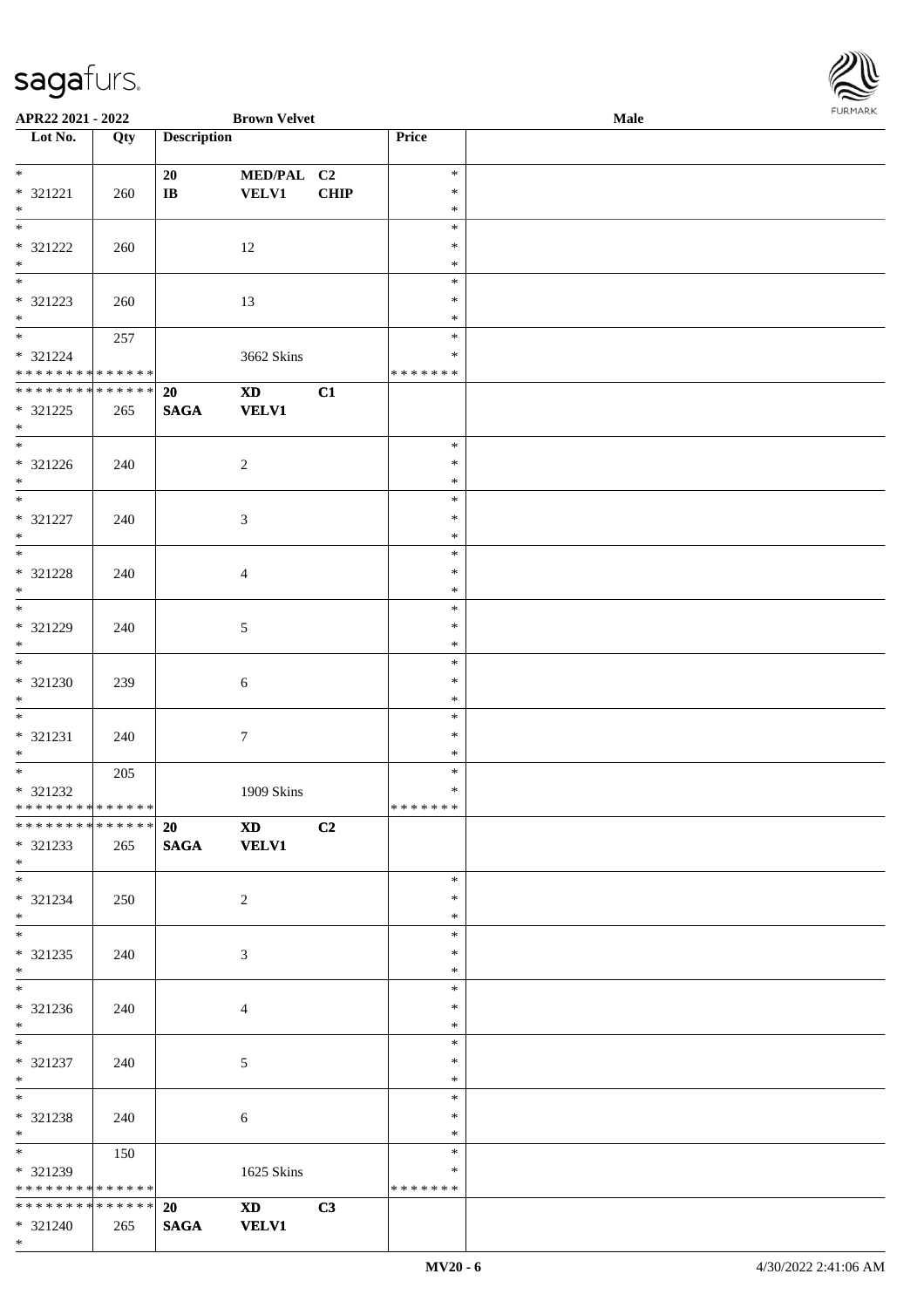

| APR22 2021 - 2022                                      |                   |                       | <b>Brown Velvet</b>                    |    |                                   | Male | FURMARK |
|--------------------------------------------------------|-------------------|-----------------------|----------------------------------------|----|-----------------------------------|------|---------|
| $\overline{\phantom{a}}$ Lot No.                       | $\overline{Q}$ ty | <b>Description</b>    |                                        |    | Price                             |      |         |
| * 321241<br>$*$                                        | 240               | 20<br>$\mathbf{SAGA}$ | $\mathbf{X}\mathbf{D}$<br><b>VELV1</b> | C3 | $\ast$<br>$\ast$<br>$\ast$        |      |         |
| $\overline{\ast}$<br>* 321242<br>$*$                   | 240               |                       | $\mathfrak{Z}$                         |    | $\ast$<br>$\ast$<br>$\ast$        |      |         |
| $*$<br>* 321243<br>$*$                                 | 240               |                       | $\overline{4}$                         |    | $\ast$<br>$\ast$<br>$\ast$        |      |         |
| $*$<br>* 321244<br>$*$                                 | 240               |                       | $\sqrt{5}$                             |    | $\ast$<br>$\ast$<br>$\ast$        |      |         |
| * 321245<br>$*$                                        | 240               |                       | $\sqrt{6}$                             |    | $\ast$<br>$\ast$<br>$\ast$        |      |         |
| * 321246<br>$*$                                        | 250               |                       | $\tau$                                 |    | $\ast$<br>$\ast$<br>$\ast$        |      |         |
| * 321247<br>* * * * * * * * * * * * * * *              | 177               |                       | 1892 Skins                             |    | $\ast$<br>$\ast$<br>* * * * * * * |      |         |
| **************<br>* 321248<br>$*$                      | 265               | 20<br>$\mathbf{SAGA}$ | <b>MED</b><br><b>VELV1</b>             | C1 |                                   |      |         |
| $*$<br>* 321249<br>$*$                                 | 240               |                       | $\overline{2}$                         |    | $\ast$<br>$\ast$<br>$\ast$        |      |         |
| * 321250<br>$*$                                        | 240               |                       | $\mathfrak{Z}$                         |    | $\ast$<br>$\ast$<br>$\ast$        |      |         |
| $*$<br>* 321251<br>$*$                                 | 240               |                       | $\overline{4}$                         |    | $\ast$<br>$\ast$<br>$\ast$        |      |         |
| $*$<br>* 321252<br>$*$<br>$\overline{\phantom{0}}$     | 240               |                       | 5                                      |    | $\ast$<br>$\ast$<br>∗             |      |         |
| * 321253<br>$*$                                        | 240               |                       | $\sqrt{6}$                             |    | $\ast$<br>$\ast$<br>$\ast$        |      |         |
| * 321254<br>$*$                                        | 240               |                       | $\tau$                                 |    | $\ast$<br>$\ast$<br>$\ast$        |      |         |
| $*$<br>$* 321255$<br>$*$                               | 240               |                       | $\,8\,$                                |    | $\ast$<br>$\ast$<br>$\ast$        |      |         |
| $* 321256$<br>$*$                                      | 240               |                       | 9                                      |    | $\ast$<br>$\ast$<br>$\ast$        |      |         |
| $*$<br>* 321257<br>$*$                                 | 240               |                       | 10                                     |    | $\ast$<br>$\ast$<br>$\ast$        |      |         |
| $*$<br>* 321258<br>$*$                                 | 240               |                       | 11                                     |    | $\ast$<br>$\ast$<br>$\ast$        |      |         |
| * 321259<br>* * * * * * * * <mark>* * * * * * *</mark> | 221               |                       | 2886 Skins                             |    | $\ast$<br>$\ast$<br>*******       |      |         |
| * * * * * * * * * * * * * * *<br>$* 321260$<br>$*$     | 265               | 20<br><b>SAGA</b>     | <b>MED</b><br><b>VELV1</b>             | C2 |                                   |      |         |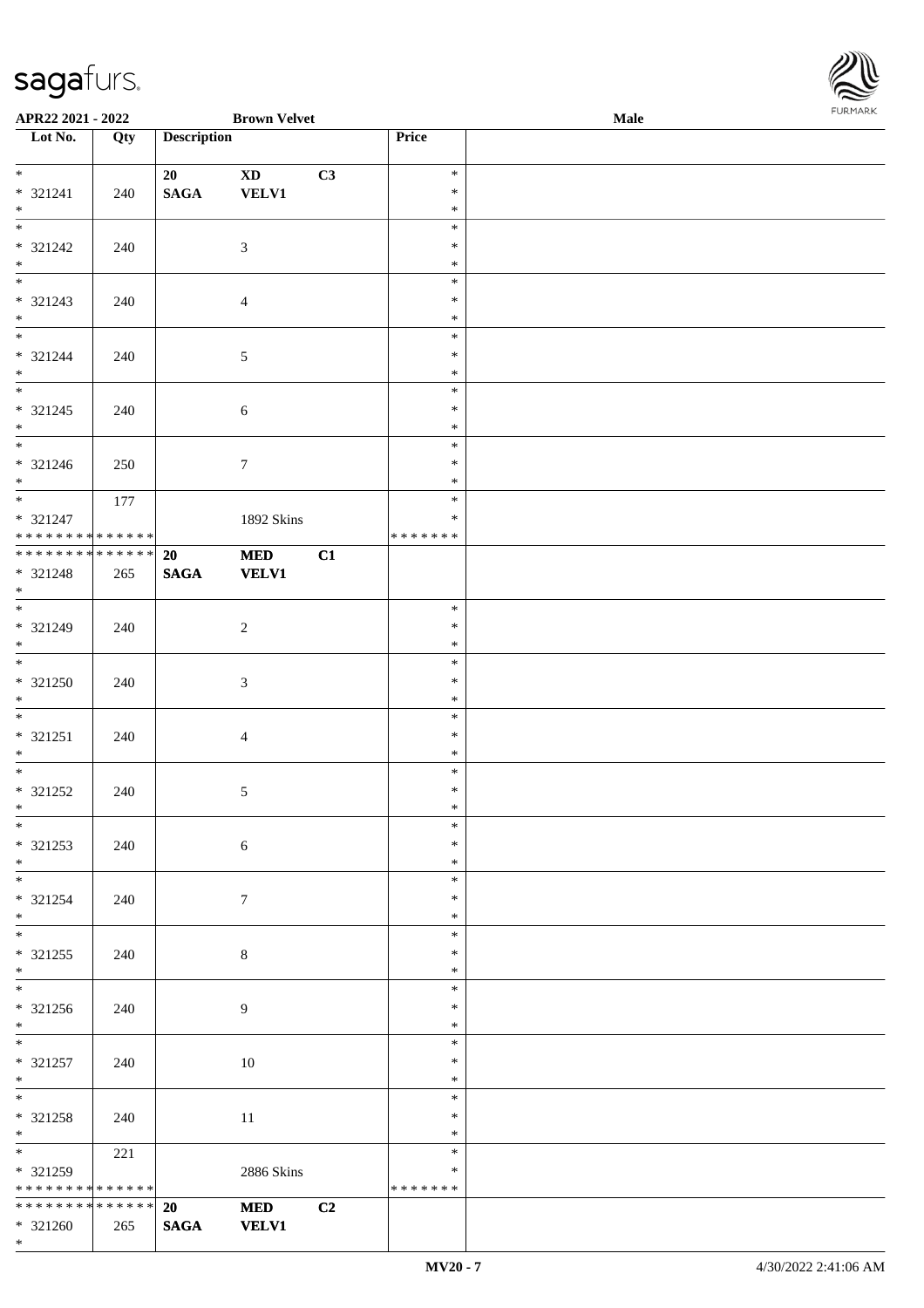

| APR22 2021 - 2022                                      |                   |                       | <b>Brown Velvet</b>        |                |                                      | <b>Male</b> |  |
|--------------------------------------------------------|-------------------|-----------------------|----------------------------|----------------|--------------------------------------|-------------|--|
| Lot No.                                                | $\overline{Q}$ ty | <b>Description</b>    |                            |                | Price                                |             |  |
| $*$<br>* 321261                                        | 240               | 20<br>$\mathbf{SAGA}$ | $\bf MED$<br><b>VELV1</b>  | C <sub>2</sub> | $\ast$<br>$\ast$                     |             |  |
| $*$<br>* 321262                                        | 240               |                       | $\mathfrak{Z}$             |                | $\ast$<br>$\ast$<br>$\ast$           |             |  |
| $*$<br>* 321263<br>$*$                                 | 240               |                       | $\overline{4}$             |                | $\ast$<br>$\ast$<br>$\ast$<br>$\ast$ |             |  |
| * 321264<br>$*$                                        | 240               |                       | $\sqrt{5}$                 |                | $\ast$<br>$\ast$<br>$\ast$           |             |  |
| $* 321265$<br>$*$                                      | 240               |                       | $\sqrt{6}$                 |                | $\ast$<br>$\ast$<br>$\ast$           |             |  |
| $\overline{\phantom{0}}$<br>* 321266<br>$*$            | 240               |                       | $\tau$                     |                | $\ast$<br>$\ast$<br>$\ast$           |             |  |
| $*$<br>* 321267<br>$*$                                 | 240               |                       | $8\,$                      |                | $\ast$<br>$\ast$<br>$\ast$           |             |  |
| * 321268<br>$*$                                        | 240               |                       | 9                          |                | $\ast$<br>$\ast$<br>$\ast$           |             |  |
| * 321269<br>$*$                                        | 240               |                       | $10\,$                     |                | $\ast$<br>$\ast$<br>$\ast$           |             |  |
| * 321270<br>$*$                                        | 240               |                       | $11\,$                     |                | $\ast$<br>$\ast$<br>$\ast$           |             |  |
| * 321271<br>* * * * * * * * <mark>* * * * * * *</mark> | 196               |                       | 2861 Skins                 |                | $\ast$<br>$\ast$<br>*******          |             |  |
| ******** <mark>******</mark><br>* 321272<br>$*$ $-$    | 265               | 20<br><b>SAGA</b>     | <b>MED</b><br><b>VELV1</b> | C3             |                                      |             |  |
| $*$<br>$* 321273$<br>$*$                               | 240               |                       | $\overline{2}$             |                | $\ast$<br>$\ast$<br>$\ast$           |             |  |
| $*$<br>* 321274<br>$*$                                 | 240               |                       | 3                          |                | $\ast$<br>$\ast$<br>$\ast$           |             |  |
| * 321275<br>$*$                                        | 240               |                       | $\overline{4}$             |                | $\ast$<br>$\ast$<br>$\ast$           |             |  |
| * 321276<br>$*$                                        | 240               |                       | 5                          |                | $\ast$<br>$\ast$<br>$\ast$           |             |  |
| $* 321277$<br>$*$<br>$*$                               | 240               |                       | $\sqrt{6}$                 |                | $\ast$<br>$\ast$<br>$\ast$<br>$\ast$ |             |  |
| * 321278<br>$*$<br>$*$                                 | 240               |                       | $\tau$                     |                | $\ast$<br>$\ast$<br>$\ast$           |             |  |
| * 321279<br>$*$<br>$*$                                 | 240               |                       | $\,8\,$                    |                | $\ast$<br>$\ast$<br>$\ast$           |             |  |
| * 321280<br>$*$                                        | 240               |                       | $\overline{9}$             |                | $\ast$<br>$\ast$                     |             |  |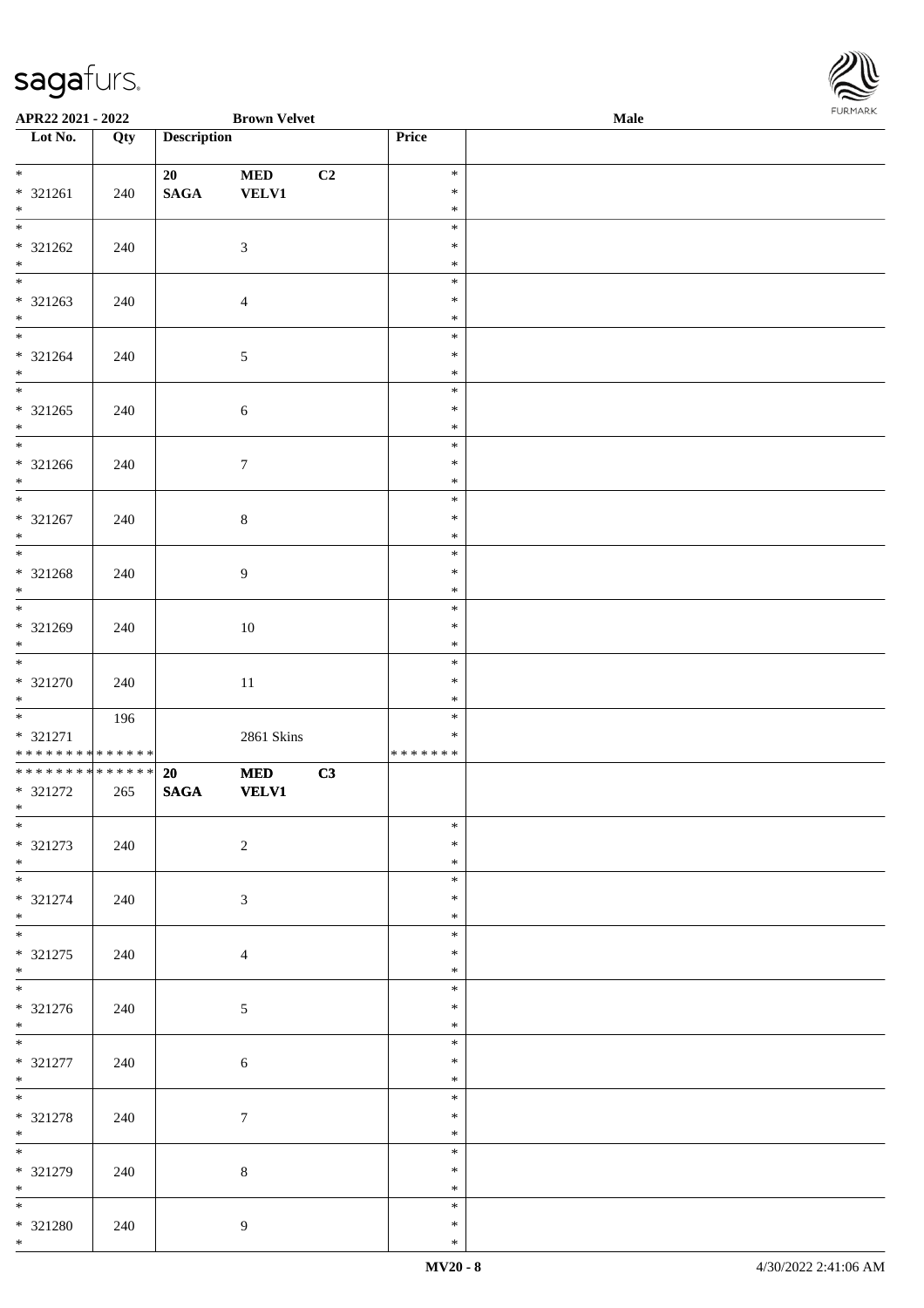

| APR22 2021 - 2022                  |     |                    | <b>Brown Velvet</b>    |    |               | Male |
|------------------------------------|-----|--------------------|------------------------|----|---------------|------|
| Lot No.                            | Qty | <b>Description</b> |                        |    | Price         |      |
|                                    |     |                    |                        |    |               |      |
| $*$                                | 89  | 20                 | <b>MED</b>             | C3 | $\ast$        |      |
| * 321281                           |     | <b>SAGA</b>        | <b>VELV1</b>           |    | $\ast$        |      |
| * * * * * * * * * * * * * *        |     |                    |                        |    |               |      |
|                                    |     |                    |                        |    | * * * * * * * |      |
| * * * * * * * * * * * * * * *      |     | 20                 | $\mathbf{XP}$          | C1 |               |      |
| * 321282                           | 265 | <b>SAGA</b>        | <b>VELV1</b>           |    |               |      |
| $*$                                |     |                    |                        |    |               |      |
|                                    |     |                    |                        |    | $\ast$        |      |
|                                    |     |                    |                        |    | $\ast$        |      |
| * 321283                           | 240 |                    | 2                      |    |               |      |
| $*$                                |     |                    |                        |    | $\ast$        |      |
|                                    | 270 |                    |                        |    | $\ast$        |      |
| * 321284                           |     |                    | 775 Skins              |    | $\ast$        |      |
| * * * * * * * * * * * * * * *      |     |                    |                        |    | *******       |      |
| __<br>******** <mark>******</mark> |     | 20                 | $\mathbf{XP}$          | C2 |               |      |
|                                    |     |                    |                        |    |               |      |
| * 321285                           | 265 | <b>SAGA</b>        | <b>VELV1</b>           |    |               |      |
| $*$                                |     |                    |                        |    |               |      |
|                                    |     |                    |                        |    | $\ast$        |      |
| * 321286                           | 240 |                    | $\sqrt{2}$             |    | $\ast$        |      |
| $*$                                |     |                    |                        |    | $\ast$        |      |
| $\overline{\phantom{0}}$           |     |                    |                        |    | $\ast$        |      |
|                                    |     |                    |                        |    | $\ast$        |      |
| $* 321287$                         | 240 |                    | 3                      |    |               |      |
| $*$                                |     |                    |                        |    | $\ast$        |      |
|                                    |     |                    |                        |    | $\ast$        |      |
| * 321288                           | 240 |                    | $\overline{4}$         |    | $\ast$        |      |
| $*$                                |     |                    |                        |    | $\ast$        |      |
|                                    |     |                    |                        |    | $\ast$        |      |
|                                    |     |                    |                        |    |               |      |
| * 321289                           | 240 |                    | $\mathfrak{S}$         |    | $\ast$        |      |
| $*$                                |     |                    |                        |    | $\ast$        |      |
|                                    |     |                    |                        |    | $\ast$        |      |
| * 321290                           | 240 |                    | 6                      |    | $\ast$        |      |
| $*$                                |     |                    |                        |    | $\ast$        |      |
| $*$                                |     |                    |                        |    | $\ast$        |      |
|                                    |     |                    |                        |    |               |      |
| * 321291                           | 240 |                    | $\boldsymbol{7}$       |    | $\ast$        |      |
| $*$                                |     |                    |                        |    | $\ast$        |      |
| $*$                                |     |                    |                        |    | $\ast$        |      |
| * 321292                           | 240 |                    | $8\,$                  |    | $\ast$        |      |
| $*$                                |     |                    |                        |    | $\ast$        |      |
| $*$                                |     |                    |                        |    | $\ast$        |      |
|                                    |     |                    |                        |    | $\ast$        |      |
| * 321293                           | 240 |                    | 9                      |    |               |      |
| $*$                                |     |                    |                        |    | $\ast$        |      |
| $*$                                |     |                    |                        |    | $\ast$        |      |
| * 321294                           | 240 |                    | 10                     |    | $\ast$        |      |
| $*$                                |     |                    |                        |    | $\ast$        |      |
| $*$                                |     |                    |                        |    | $\ast$        |      |
|                                    |     |                    |                        |    | $\ast$        |      |
| * 321295                           | 240 |                    | 11                     |    |               |      |
| $*$                                |     |                    |                        |    | $\ast$        |      |
| $\overline{\ast}$                  | 104 |                    |                        |    | $\ast$        |      |
| * 321296                           |     |                    | 2769 Skins             |    | ∗             |      |
| * * * * * * * * * * * * * *        |     |                    |                        |    | *******       |      |
| * * * * * * * * * * * * * * *      |     | 20                 | $\mathbf{X}\mathbf{P}$ | C3 |               |      |
| * 321297                           | 265 | $\mathbf{SAGA}$    | <b>VELV1</b>           |    |               |      |
|                                    |     |                    |                        |    |               |      |
| $*$                                |     |                    |                        |    |               |      |
| $*$                                |     |                    |                        |    | $\ast$        |      |
| * 321298                           | 240 |                    | $\overline{c}$         |    | $\ast$        |      |
| $*$                                |     |                    |                        |    | $\ast$        |      |
| $\ast$                             |     |                    |                        |    | $\ast$        |      |
| * 321299                           | 240 |                    | 3                      |    | $\ast$        |      |
| $*$                                |     |                    |                        |    | $\ast$        |      |
|                                    |     |                    |                        |    |               |      |
| $*$                                |     |                    |                        |    | $\ast$        |      |
| * 321300                           | 260 |                    | $\overline{4}$         |    | $\ast$        |      |
| $*$                                |     |                    |                        |    | $\ast$        |      |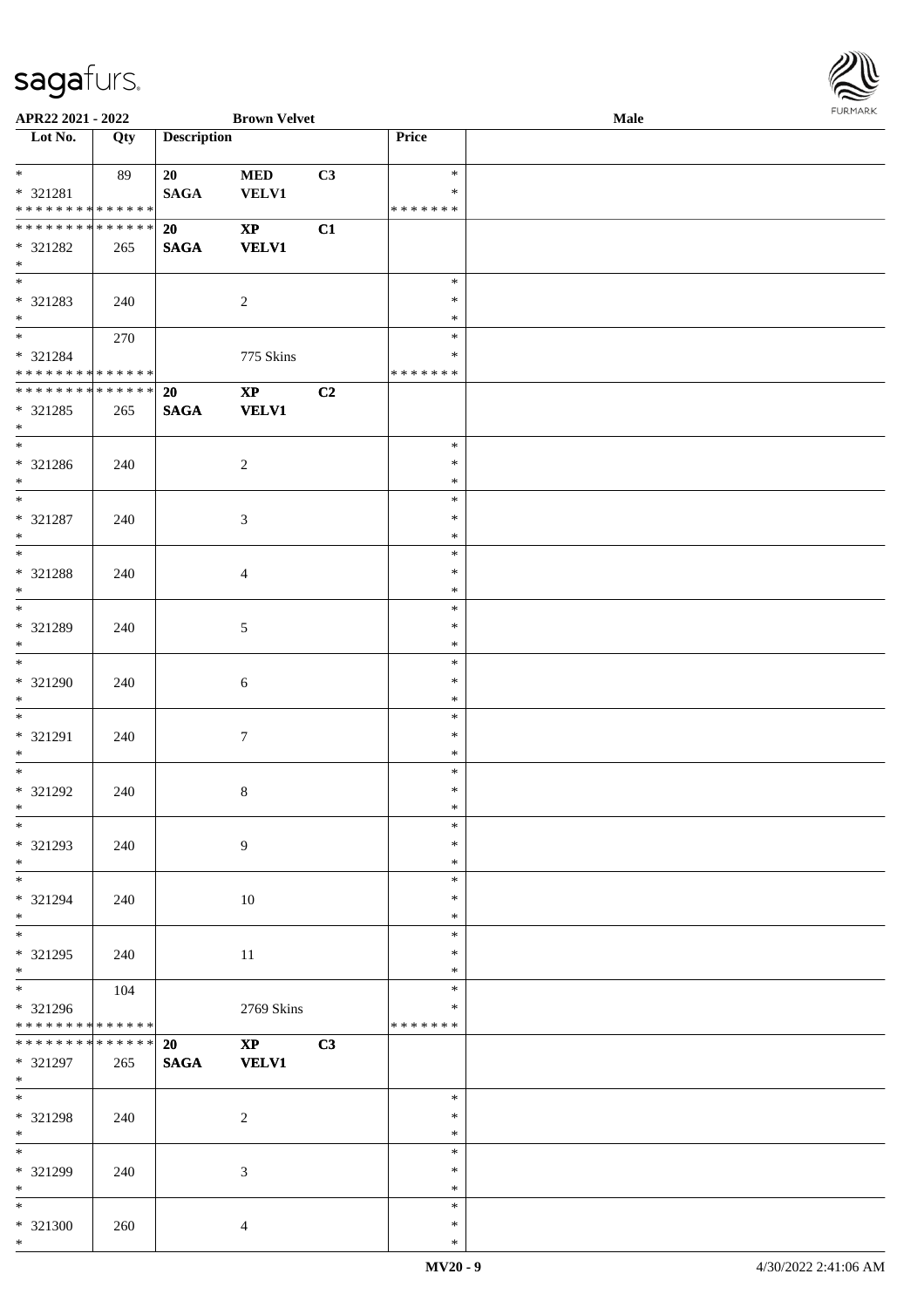\*



| APR22 2021 - 2022                                            |             |                    | <b>Brown Velvet</b>                                                                                                                                                                                                            |    |                  | <b>Male</b> |  |
|--------------------------------------------------------------|-------------|--------------------|--------------------------------------------------------------------------------------------------------------------------------------------------------------------------------------------------------------------------------|----|------------------|-------------|--|
| Lot No.                                                      | Qty         | <b>Description</b> |                                                                                                                                                                                                                                |    | Price            |             |  |
|                                                              |             |                    |                                                                                                                                                                                                                                |    |                  |             |  |
| $*$                                                          | 45          | 20                 | $\bold{XP}$                                                                                                                                                                                                                    | C3 | $\ast$           |             |  |
| * 321301                                                     |             | <b>SAGA</b>        | <b>VELV1</b>                                                                                                                                                                                                                   |    | $\ast$           |             |  |
| * * * * * * * * * * * * * *<br>* * * * * * * * * * * * * * * |             |                    |                                                                                                                                                                                                                                |    | * * * * * * *    |             |  |
|                                                              |             | 20                 | $\mathbf{X}\mathbf{D}$                                                                                                                                                                                                         | C1 |                  |             |  |
| * 321302<br>$*$                                              | 265         | <b>SAGA</b>        | VELV2                                                                                                                                                                                                                          |    |                  |             |  |
|                                                              |             |                    |                                                                                                                                                                                                                                |    | $\ast$           |             |  |
| * 321303                                                     | 240         |                    | $\overline{c}$                                                                                                                                                                                                                 |    | $\ast$           |             |  |
| $*$                                                          |             |                    |                                                                                                                                                                                                                                |    | $\ast$           |             |  |
|                                                              |             |                    |                                                                                                                                                                                                                                |    | $\ast$           |             |  |
| $* 321304$                                                   | 240         |                    | 3                                                                                                                                                                                                                              |    | $\ast$           |             |  |
| $*$                                                          |             |                    |                                                                                                                                                                                                                                |    | $\ast$           |             |  |
| $\overline{\ast}$                                            | 244         |                    |                                                                                                                                                                                                                                |    | $\ast$           |             |  |
| * 321305                                                     |             |                    | 989 Skins                                                                                                                                                                                                                      |    | $\ast$           |             |  |
| * * * * * * * * * * * * * *                                  |             |                    |                                                                                                                                                                                                                                |    | * * * * * * *    |             |  |
| * * * * * * * * * * * * * *                                  |             | 20                 | $\mathbf{X}\mathbf{D}$                                                                                                                                                                                                         | C2 |                  |             |  |
| $* 321306$                                                   | 265         | <b>SAGA</b>        | <b>VELV2</b>                                                                                                                                                                                                                   |    |                  |             |  |
| $*$                                                          |             |                    |                                                                                                                                                                                                                                |    |                  |             |  |
| $\overline{\phantom{0}}$                                     |             |                    |                                                                                                                                                                                                                                |    | $\ast$           |             |  |
| $* 321307$                                                   | 240         |                    | $\overline{c}$                                                                                                                                                                                                                 |    | $\ast$           |             |  |
| $*$                                                          |             |                    |                                                                                                                                                                                                                                |    | $\ast$<br>$\ast$ |             |  |
|                                                              |             |                    |                                                                                                                                                                                                                                |    | $\ast$           |             |  |
| * 321308<br>$*$                                              | 240         |                    | 3                                                                                                                                                                                                                              |    | $\ast$           |             |  |
|                                                              |             |                    |                                                                                                                                                                                                                                |    | $\ast$           |             |  |
| * 321309                                                     | 240         |                    | $\overline{4}$                                                                                                                                                                                                                 |    | $\ast$           |             |  |
| $*$                                                          |             |                    |                                                                                                                                                                                                                                |    | $\ast$           |             |  |
|                                                              |             |                    |                                                                                                                                                                                                                                |    | $\ast$           |             |  |
| $* 321310$                                                   | 240         |                    | 5                                                                                                                                                                                                                              |    | $\ast$           |             |  |
| $*$                                                          |             |                    |                                                                                                                                                                                                                                |    | $\ast$           |             |  |
| $*$                                                          |             |                    |                                                                                                                                                                                                                                |    | $\ast$           |             |  |
| * 321311                                                     | 240         |                    | 6                                                                                                                                                                                                                              |    | $\ast$           |             |  |
| $*$                                                          |             |                    |                                                                                                                                                                                                                                |    | $\ast$           |             |  |
| $*$                                                          |             |                    |                                                                                                                                                                                                                                |    | $\ast$           |             |  |
| * 321312                                                     | 240         |                    | $\tau$                                                                                                                                                                                                                         |    | $\ast$           |             |  |
| $*$                                                          |             |                    |                                                                                                                                                                                                                                |    | $\ast$           |             |  |
| $*$                                                          |             |                    |                                                                                                                                                                                                                                |    | $\ast$<br>$\ast$ |             |  |
| * 321313<br>$*$                                              | 240         |                    | 8                                                                                                                                                                                                                              |    | $\ast$           |             |  |
| $*$                                                          |             |                    |                                                                                                                                                                                                                                |    | $\ast$           |             |  |
| * 321314                                                     | 240         |                    | 9                                                                                                                                                                                                                              |    | $\ast$           |             |  |
| $*$                                                          |             |                    |                                                                                                                                                                                                                                |    | $\ast$           |             |  |
|                                                              |             |                    |                                                                                                                                                                                                                                |    | $\ast$           |             |  |
| * 321315                                                     | 239         |                    | 10                                                                                                                                                                                                                             |    | $\ast$           |             |  |
| $*$                                                          |             |                    |                                                                                                                                                                                                                                |    | $\ast$           |             |  |
| $\overline{\ast}$                                            |             |                    |                                                                                                                                                                                                                                |    | $\ast$           |             |  |
| $* 321316$                                                   | 240         |                    | 11                                                                                                                                                                                                                             |    | ∗                |             |  |
| $*$                                                          |             |                    |                                                                                                                                                                                                                                |    | $\ast$           |             |  |
| $*$                                                          |             |                    |                                                                                                                                                                                                                                |    | $\ast$           |             |  |
| * 321317                                                     | 240         |                    | 12                                                                                                                                                                                                                             |    | $\ast$           |             |  |
| $*$                                                          |             |                    |                                                                                                                                                                                                                                |    | $\ast$           |             |  |
| $*$                                                          |             |                    |                                                                                                                                                                                                                                |    | $\ast$<br>$\ast$ |             |  |
| * 321318<br>$*$                                              | 240         |                    | 13                                                                                                                                                                                                                             |    | $\ast$           |             |  |
|                                                              | 74          |                    |                                                                                                                                                                                                                                |    | $\ast$           |             |  |
| * 321319                                                     |             |                    | 3218 Skins                                                                                                                                                                                                                     |    | ∗                |             |  |
| * * * * * * * *                                              | * * * * * * |                    |                                                                                                                                                                                                                                |    | * * * * * * *    |             |  |
| * * * * * * * * * * * * * * *                                |             | 20                 | XD and the set of the set of the set of the set of the set of the set of the set of the set of the set of the set of the set of the set of the set of the set of the set of the set of the set of the set of the set of the se | C3 |                  |             |  |
| * 321320                                                     | 265         | <b>SAGA</b>        | VELV2                                                                                                                                                                                                                          |    |                  |             |  |
|                                                              |             |                    |                                                                                                                                                                                                                                |    |                  |             |  |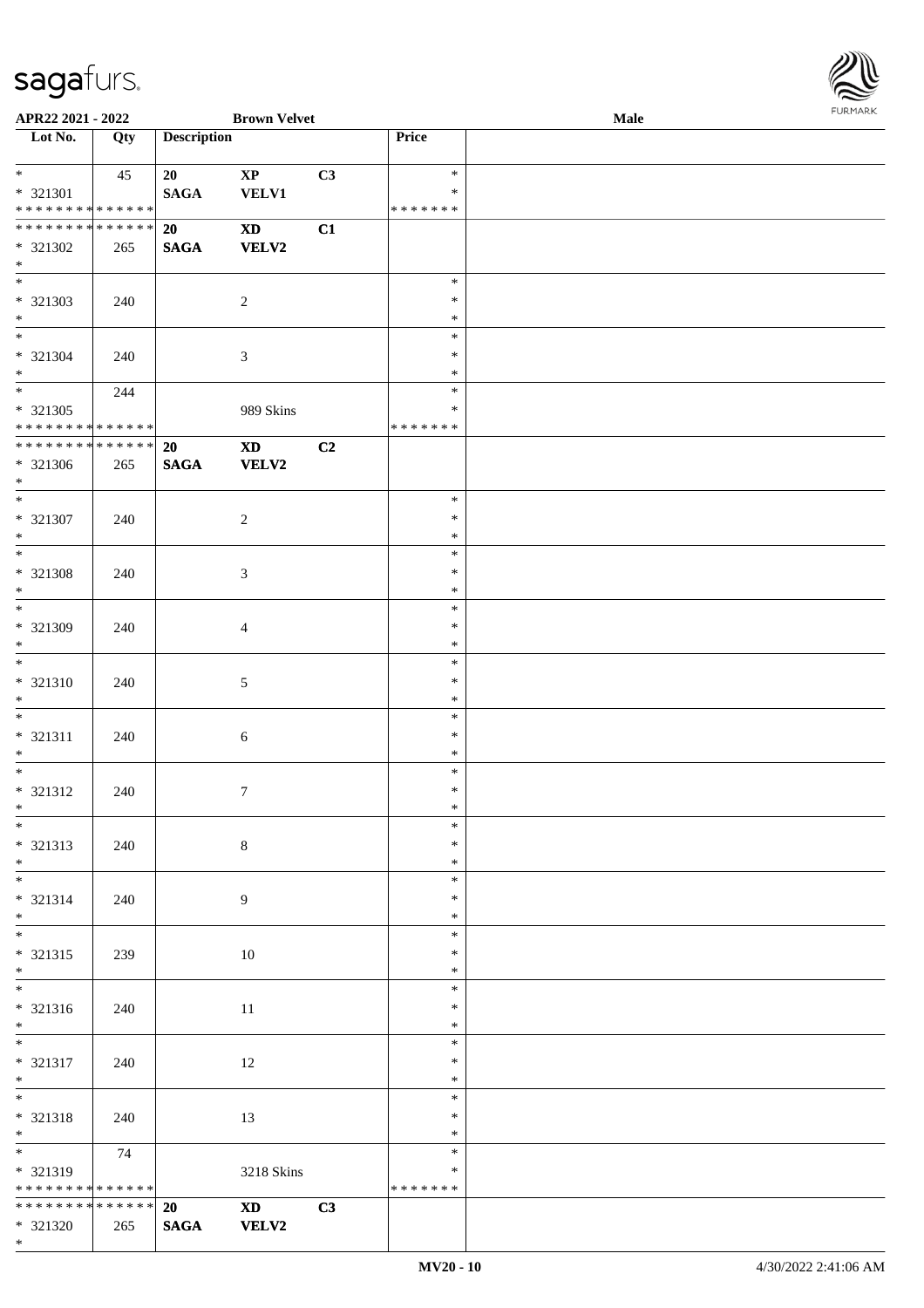\*

| APR22 2021 - 2022                |     |                    | <b>Brown Velvet</b>    |    |                  | Male | <b>I</b> OIN IMP |
|----------------------------------|-----|--------------------|------------------------|----|------------------|------|------------------|
| $\overline{\phantom{1}}$ Lot No. | Qty | <b>Description</b> |                        |    | Price            |      |                  |
|                                  |     |                    |                        |    |                  |      |                  |
|                                  |     | 20                 | $\mathbf{X}\mathbf{D}$ | C3 | $\ast$           |      |                  |
| * 321321<br>$*$                  | 240 | $\mathbf{SAGA}$    | ${\bf VELV2}$          |    | $\ast$<br>$\ast$ |      |                  |
| $\overline{\phantom{0}}$         |     |                    |                        |    | $\ast$           |      |                  |
| $* 321322$                       |     |                    |                        |    | $\ast$           |      |                  |
| $*$                              | 240 |                    | $\mathfrak{Z}$         |    | $\ast$           |      |                  |
|                                  |     |                    |                        |    | $\ast$           |      |                  |
| * 321323                         | 240 |                    | $\overline{4}$         |    | $\ast$           |      |                  |
| $*$                              |     |                    |                        |    | $\ast$           |      |                  |
| $*$                              | 177 |                    |                        |    | $\ast$           |      |                  |
| $* 321324$                       |     |                    | 1162 Skins             |    | $\ast$           |      |                  |
| * * * * * * * * * * * * * * *    |     |                    |                        |    | * * * * * * *    |      |                  |
| * * * * * * * * * * * * * *      |     | 20                 | <b>MED</b>             | C1 |                  |      |                  |
| * 321325                         | 265 | $\mathbf{SAGA}$    | <b>VELV2</b>           |    |                  |      |                  |
| $*$                              |     |                    |                        |    |                  |      |                  |
|                                  |     |                    |                        |    | $\ast$           |      |                  |
| * 321326                         | 240 |                    | $\sqrt{2}$             |    | $\ast$           |      |                  |
| $*$                              |     |                    |                        |    | $\ast$           |      |                  |
|                                  |     |                    |                        |    | $\ast$           |      |                  |
| $* 321327$                       | 240 |                    | $\mathfrak{Z}$         |    | $\ast$           |      |                  |
| $*$                              |     |                    |                        |    | $\ast$           |      |                  |
| $\overline{\phantom{0}}$         |     |                    |                        |    | $\ast$           |      |                  |
| $* 321328$                       | 240 |                    | $\overline{4}$         |    | $\ast$           |      |                  |
| $*$<br>$\overline{\mathbf{r}}$   |     |                    |                        |    | $\ast$           |      |                  |
|                                  |     |                    |                        |    | $\ast$           |      |                  |
| * 321329<br>$*$                  | 240 |                    | $5\,$                  |    | $\ast$<br>$\ast$ |      |                  |
|                                  |     |                    |                        |    | $\ast$           |      |                  |
| $* 321330$                       |     |                    |                        |    | $\ast$           |      |                  |
| $*$                              | 240 |                    | 6                      |    | $\ast$           |      |                  |
|                                  |     |                    |                        |    | $\ast$           |      |                  |
| $* 321331$                       | 240 |                    | $\boldsymbol{7}$       |    | $\ast$           |      |                  |
| $*$                              |     |                    |                        |    | $\ast$           |      |                  |
| $*$                              |     |                    |                        |    | $\ast$           |      |                  |
| * 321332                         | 240 |                    | $8\,$                  |    | $\ast$           |      |                  |
| $*$ $-$                          |     |                    |                        |    | $\ast$           |      |                  |
| $*$                              |     |                    |                        |    | $\ast$           |      |                  |
| * 321333                         | 240 |                    | 9                      |    | $\ast$           |      |                  |
| $*$                              |     |                    |                        |    | $\ast$           |      |                  |
| $\overline{\phantom{0}}$         |     |                    |                        |    | $\ast$           |      |                  |
| * 321334                         | 240 |                    | 10                     |    | $\ast$           |      |                  |
| $*$                              |     |                    |                        |    | $\ast$           |      |                  |
| $*$                              |     |                    |                        |    | $\ast$           |      |                  |
| $* 321335$                       | 240 |                    | 11                     |    | $\ast$           |      |                  |
| $*$                              |     |                    |                        |    | $\ast$           |      |                  |
| $*$                              |     |                    |                        |    | $\ast$           |      |                  |
| * 321336                         | 240 |                    | 12                     |    | $\ast$           |      |                  |
| $*$<br>$\overline{\ast}$         |     |                    |                        |    | $\ast$<br>$\ast$ |      |                  |
| $* 321337$                       | 61  |                    |                        |    | ∗                |      |                  |
| * * * * * * * * * * * * * * *    |     |                    | 2966 Skins             |    | * * * * * * *    |      |                  |
| * * * * * * * * * * * * * * *    |     | 20                 | <b>MED</b>             | C2 |                  |      |                  |
| * 321338                         | 265 | <b>SAGA</b>        | VELV2                  |    |                  |      |                  |
| $*$                              |     |                    |                        |    |                  |      |                  |
| $*$                              |     |                    |                        |    | $\ast$           |      |                  |
| * 321339                         | 240 |                    | $\sqrt{2}$             |    | $\ast$           |      |                  |
| $*$ $*$                          |     |                    |                        |    | $\ast$           |      |                  |
| $*$                              |     |                    |                        |    | $\ast$           |      |                  |
| * 321340                         | 240 |                    | $\mathfrak{Z}$         |    | $\ast$           |      |                  |

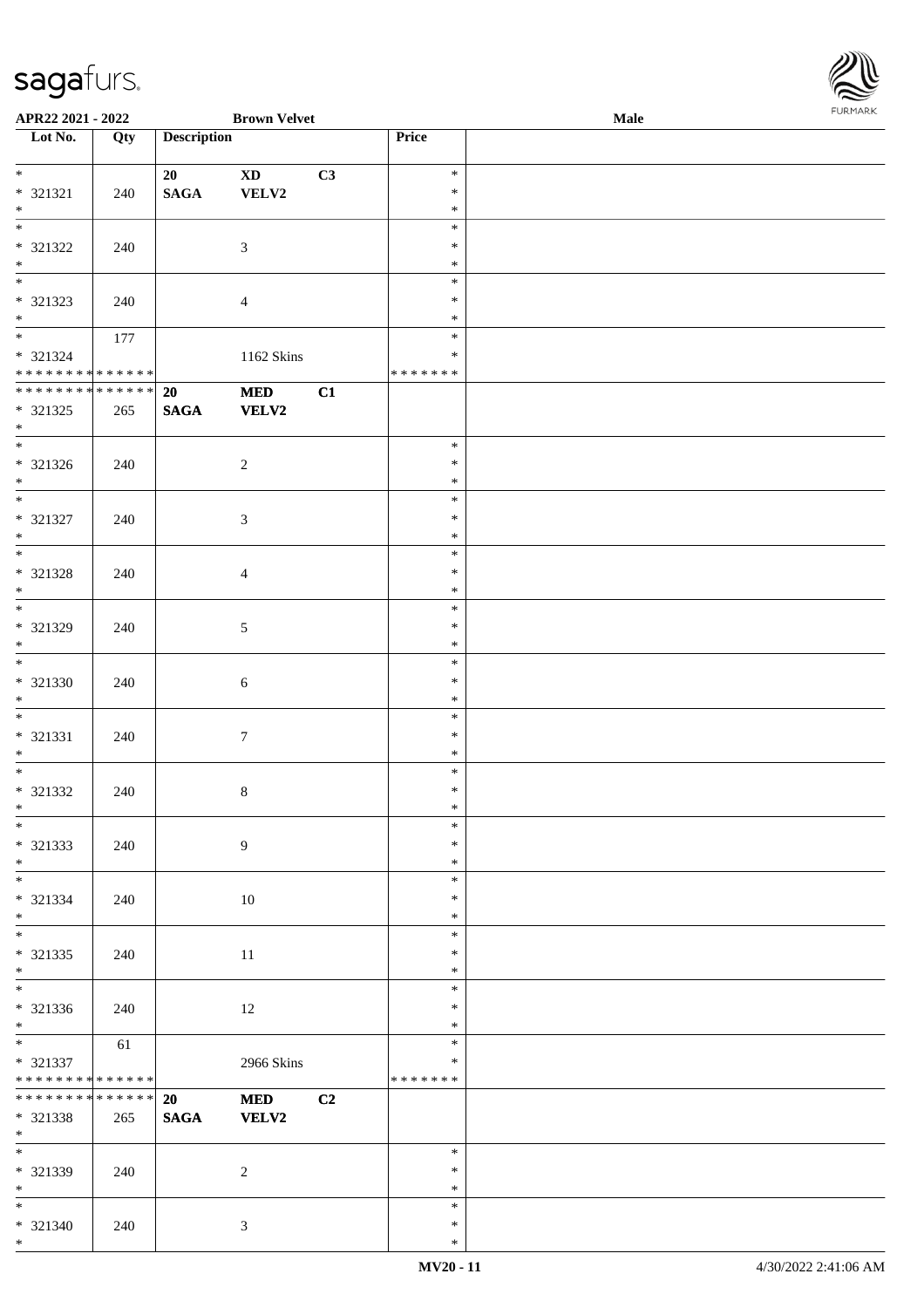

| APR22 2021 - 2022                                    |     |                    | <b>Brown Velvet</b>    |    |                  | Male | <b>I ORI IMPORT</b> |
|------------------------------------------------------|-----|--------------------|------------------------|----|------------------|------|---------------------|
| Lot No.                                              | Qty | <b>Description</b> |                        |    | Price            |      |                     |
| $*$                                                  |     |                    |                        |    |                  |      |                     |
|                                                      |     | 20                 | <b>MED</b>             | C2 | $\ast$<br>$\ast$ |      |                     |
| * 321341<br>$*$                                      | 240 | <b>SAGA</b>        | VELV2                  |    | $\ast$           |      |                     |
|                                                      |     |                    |                        |    | $\ast$           |      |                     |
| * 321342                                             | 240 |                    | $\mathfrak{S}$         |    | $\ast$           |      |                     |
| $*$                                                  |     |                    |                        |    | $\ast$           |      |                     |
|                                                      |     |                    |                        |    | $\ast$           |      |                     |
| * 321343                                             | 240 |                    | 6                      |    | $\ast$           |      |                     |
| $*$                                                  |     |                    |                        |    | $\ast$           |      |                     |
| $*$                                                  |     |                    |                        |    | $\ast$           |      |                     |
| * 321344                                             | 240 |                    | $7\phantom{.0}$        |    | $\ast$           |      |                     |
| $*$                                                  |     |                    |                        |    | $\ast$           |      |                     |
|                                                      |     |                    |                        |    | $\ast$           |      |                     |
| * 321345                                             | 240 |                    | $\,8\,$                |    | $\ast$           |      |                     |
| $*$                                                  |     |                    |                        |    | $\ast$<br>$\ast$ |      |                     |
| * 321346                                             | 240 |                    | $\overline{9}$         |    | $\ast$           |      |                     |
| $*$                                                  |     |                    |                        |    | $\ast$           |      |                     |
| $*$                                                  | 81  |                    |                        |    | $\ast$           |      |                     |
| * 321347                                             |     |                    | 2266 Skins             |    | $\ast$           |      |                     |
| * * * * * * * * <mark>* * * * * *</mark> *           |     |                    |                        |    | *******          |      |                     |
| ******** <mark>******</mark>                         |     | 20                 | <b>MED</b>             | C3 |                  |      |                     |
| * 321348                                             | 265 | <b>SAGA</b>        | VELV2                  |    |                  |      |                     |
| $*$                                                  |     |                    |                        |    |                  |      |                     |
|                                                      |     |                    |                        |    | $\ast$           |      |                     |
| * 321349<br>$*$                                      | 240 |                    | $\overline{2}$         |    | $\ast$           |      |                     |
|                                                      |     |                    |                        |    | $\ast$<br>$\ast$ |      |                     |
| * 321350                                             | 240 |                    | $\mathfrak{Z}$         |    | $\ast$           |      |                     |
| $*$                                                  |     |                    |                        |    | $\ast$           |      |                     |
| $\overline{\phantom{0}}$                             |     |                    |                        |    | $\ast$           |      |                     |
| * 321351                                             | 240 |                    | $\overline{4}$         |    | $\ast$           |      |                     |
| $*$                                                  |     |                    |                        |    | $\ast$           |      |                     |
| $*$                                                  |     |                    |                        |    | $\ast$           |      |                     |
| * 321352                                             | 240 |                    | $\mathfrak{S}$         |    | $\ast$           |      |                     |
| $*$ $-$                                              |     |                    |                        |    | $\ast$           |      |                     |
| $*$                                                  |     |                    |                        |    | $\ast$           |      |                     |
| * 321353                                             | 240 |                    | 6                      |    | $\ast$           |      |                     |
| $*$<br>$*$ $\qquad$                                  | 222 |                    |                        |    | $\ast$<br>$\ast$ |      |                     |
| * 321354                                             |     |                    | 1687 Skins             |    | ∗                |      |                     |
| * * * * * * * * * * * * * * <mark>*</mark>           |     |                    |                        |    | * * * * * * *    |      |                     |
| * * * * * * * * * * * * * *                          |     | <b>20</b>          | $\mathbf{X}\mathbf{P}$ | C1 |                  |      |                     |
| $* 321355$                                           | 265 | <b>SAGA</b>        | <b>VELV2</b>           |    |                  |      |                     |
| $*$                                                  |     |                    |                        |    |                  |      |                     |
| $*$                                                  |     |                    |                        |    | $\ast$           |      |                     |
| $* 321356$                                           | 240 |                    | 2                      |    | $\ast$           |      |                     |
| $*$                                                  |     |                    |                        |    | $\ast$<br>$\ast$ |      |                     |
|                                                      | 270 |                    |                        |    | ∗                |      |                     |
| * 321357<br>* * * * * * * * <mark>* * * * * *</mark> |     |                    | 775 Skins              |    | *******          |      |                     |
| * * * * * * * * * * * * * * <mark>*</mark>           |     | <b>20</b>          | $\mathbf{XP}$          | C2 |                  |      |                     |
| * 321358                                             | 265 | <b>SAGA</b>        | <b>VELV2</b>           |    |                  |      |                     |
| $*$                                                  |     |                    |                        |    |                  |      |                     |
| $*$ $-$                                              |     |                    |                        |    | $\ast$           |      |                     |
| * 321359                                             | 240 |                    | 2                      |    | $\ast$           |      |                     |
| $*$                                                  |     |                    |                        |    | $\ast$           |      |                     |
| $*$                                                  |     |                    |                        |    | $\ast$           |      |                     |
| * 321360                                             | 240 |                    | 3                      |    | $\ast$           |      |                     |
| $*$                                                  |     |                    |                        |    | $\ast$           |      |                     |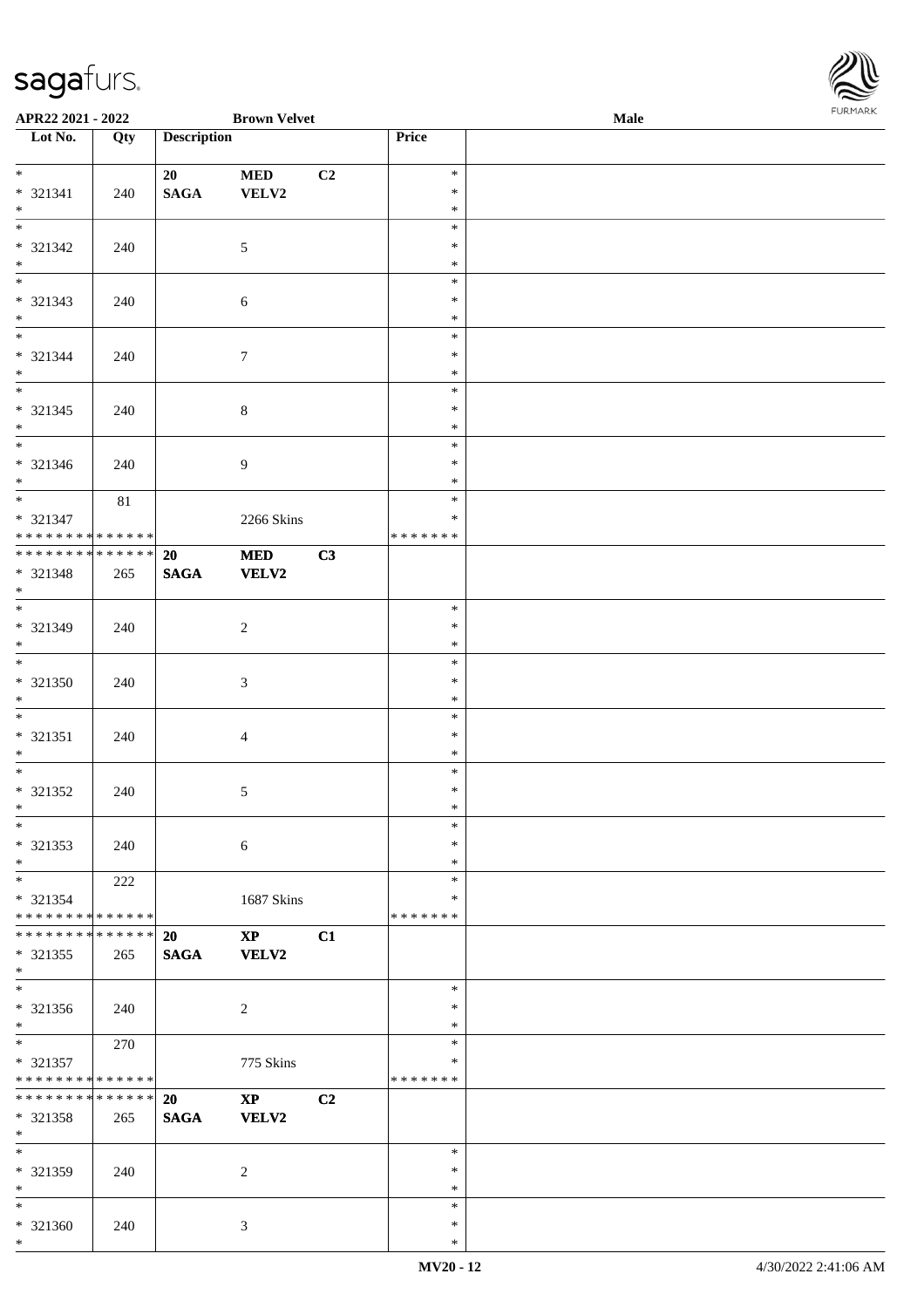

| APR22 2021 - 2022                          |             |                    | <b>Brown Velvet</b>         |                |               | Male | $1 \cup 1$ , $1 \cup 1$ |
|--------------------------------------------|-------------|--------------------|-----------------------------|----------------|---------------|------|-------------------------|
| $\overline{\phantom{1}}$ Lot No.           | Qty         | <b>Description</b> |                             |                | Price         |      |                         |
|                                            |             |                    |                             |                |               |      |                         |
| $*$                                        |             | 20                 | $\bold{XP}$                 | C2             | $\ast$        |      |                         |
| * 321361                                   | 240         | <b>SAGA</b>        | VELV2                       |                | $\ast$        |      |                         |
| $\ast$                                     |             |                    |                             |                | $\ast$        |      |                         |
|                                            |             |                    |                             |                | $\ast$        |      |                         |
| * 321362                                   | 240         |                    | 5                           |                | $\ast$        |      |                         |
| $\ast$                                     |             |                    |                             |                | $\ast$        |      |                         |
| $*$                                        |             |                    |                             |                | $\ast$        |      |                         |
| * 321363                                   | 240         |                    | $\sqrt{6}$                  |                | $\ast$        |      |                         |
| $*$                                        |             |                    |                             |                | $\ast$        |      |                         |
|                                            |             |                    |                             |                | $\ast$        |      |                         |
| * 321364                                   | 240         |                    | $\tau$                      |                | $\ast$        |      |                         |
| $\ast$                                     |             |                    |                             |                | $\ast$        |      |                         |
| $\overline{\phantom{0}}$                   | 77          |                    |                             |                | $\ast$        |      |                         |
| * 321365                                   |             |                    | 1782 Skins                  |                | ∗             |      |                         |
| * * * * * * * * * * * * * *                |             |                    |                             |                | * * * * * * * |      |                         |
| * * * * * * * * <mark>* * * * * * *</mark> |             | 20                 | $\mathbf{XP}$               | C3             |               |      |                         |
| * 321366                                   | 265         | <b>SAGA</b>        | <b>VELV2</b>                |                |               |      |                         |
| $*$                                        |             |                    |                             |                |               |      |                         |
|                                            | 95          |                    |                             |                | $\ast$        |      |                         |
| * 321367                                   |             |                    | 360 Skins                   |                | $\ast$        |      |                         |
| * * * * * * * * * * * * * * *              |             |                    |                             |                | * * * * * * * |      |                         |
| * * * * * * * * <mark>* * * * * * *</mark> |             | 20                 | MED/PAL C2                  |                |               |      |                         |
| * 321368                                   | 265         | <b>SAGA</b>        | <b>VELV2</b>                | <b>OPEN</b>    |               |      |                         |
| $*$                                        |             |                    |                             |                |               |      |                         |
| $*$                                        | 228         |                    |                             |                | $\ast$        |      |                         |
| * 321369                                   |             |                    | 493 Skins                   |                | ∗             |      |                         |
| * * * * * * * * * * * * * * *              |             |                    |                             |                | * * * * * * * |      |                         |
| * * * * * * * * * * * * * * *              |             | 20                 | MED/PAL C2                  |                |               |      |                         |
| * 321370                                   | 265         | IA                 | <b>VELV1</b>                | <b>CHIP</b>    |               |      |                         |
| $*$                                        |             |                    |                             |                |               |      |                         |
| $\overline{\phantom{0}}$                   |             |                    |                             |                | $\ast$        |      |                         |
| * 321371                                   | 240         |                    | $\overline{c}$              |                | $\ast$        |      |                         |
| $*$                                        |             |                    |                             |                | $\ast$        |      |                         |
| $*$                                        |             |                    |                             |                | $\ast$        |      |                         |
| * 321372                                   | 240         |                    | $\ensuremath{\mathfrak{Z}}$ |                | $\ast$        |      |                         |
| $*$                                        |             |                    |                             |                | $\ast$        |      |                         |
| $*$                                        |             |                    |                             |                | $\ast$        |      |                         |
| * 321373                                   | 240         |                    | $\overline{4}$              |                | $\ast$        |      |                         |
| $*$                                        |             |                    |                             |                | $\ast$        |      |                         |
| $*$                                        |             |                    |                             |                | $\ast$        |      |                         |
| * 321374                                   | 240         |                    | 5                           |                | $\ast$        |      |                         |
| $*$                                        |             |                    |                             |                | $\ast$        |      |                         |
| $*$                                        | 252         |                    |                             |                | $\ast$        |      |                         |
| * 321375                                   |             |                    | 1477 Skins                  |                | ∗             |      |                         |
| * * * * * * * * * * * * * * *              |             |                    |                             |                | *******       |      |                         |
|                                            |             | 20                 | XD                          | C1             |               |      |                         |
| 321376                                     | 231         | <b>SROY</b>        | <b>VELV1</b>                |                |               |      |                         |
|                                            |             |                    |                             |                |               |      |                         |
| * * * * * * * *                            | * * * * * * | 20                 | <b>XD</b>                   | C <sub>2</sub> |               |      |                         |
| * 321377                                   | 245         | <b>SROY</b>        | <b>VELV1</b>                |                |               |      |                         |
| $*$                                        |             |                    |                             |                |               |      |                         |
| $*$                                        |             |                    |                             |                | $\ast$        |      |                         |
| * 321378                                   | 220         |                    | 2                           |                | $\ast$        |      |                         |
| $*$                                        |             |                    |                             |                | $\ast$        |      |                         |
| $*$                                        |             |                    |                             |                | $\ast$        |      |                         |
| * 321379                                   | 220         |                    | 3                           |                | $\ast$        |      |                         |
| $*$                                        |             |                    |                             |                | $\ast$        |      |                         |
| $*$                                        |             |                    |                             |                | $\ast$        |      |                         |
| * 321380                                   | 220         |                    | $\overline{4}$              |                | $\ast$        |      |                         |
| $*$                                        |             |                    |                             |                | $\ast$        |      |                         |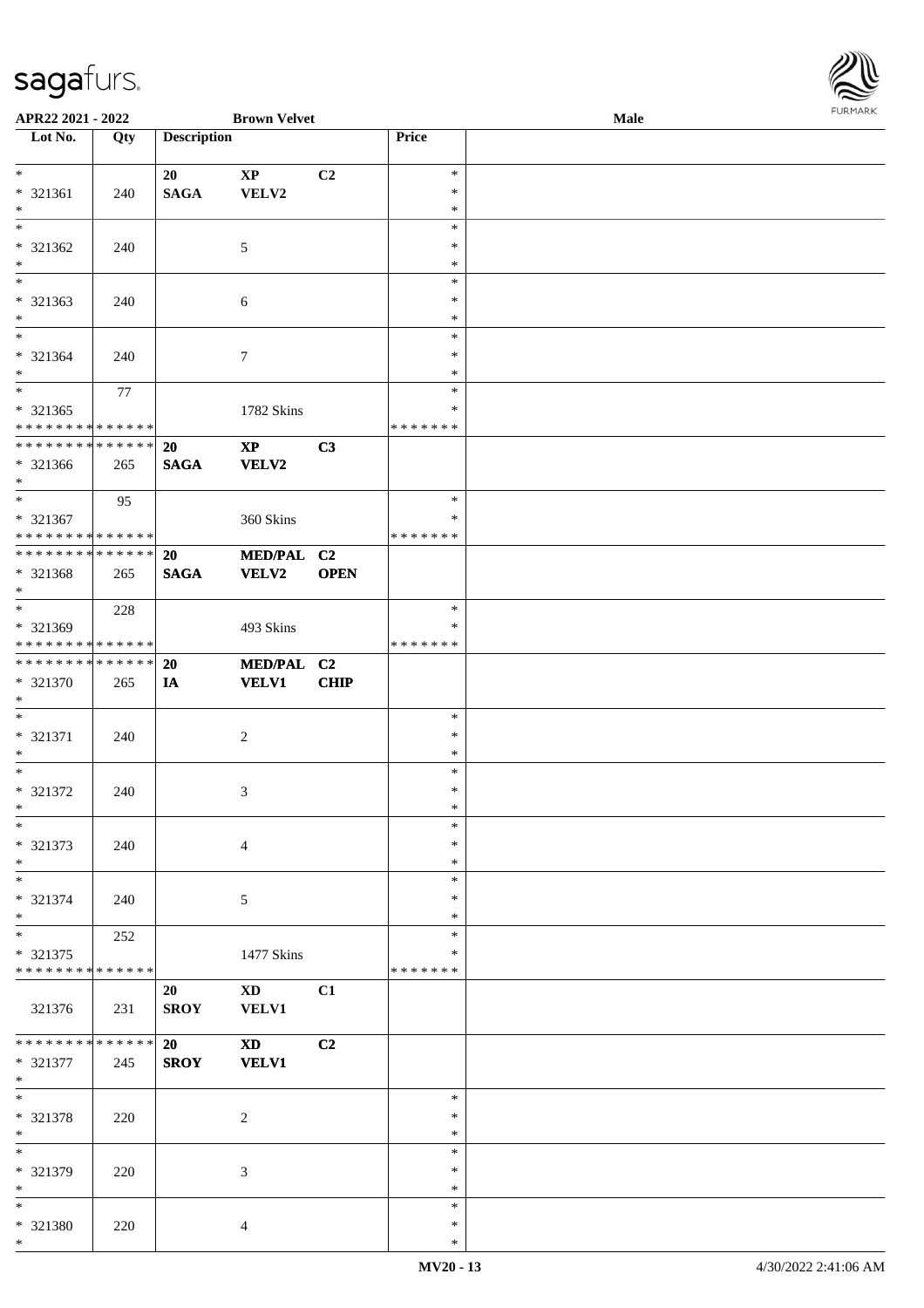

| APR22 2021 - 2022             |     |                    | <b>Brown Velvet</b>        |    |               | <b>Male</b> |  |
|-------------------------------|-----|--------------------|----------------------------|----|---------------|-------------|--|
| Lot No.                       | Qty | <b>Description</b> |                            |    | Price         |             |  |
|                               |     |                    |                            |    |               |             |  |
| $*$                           | 153 | 20                 | <b>XD</b>                  | C2 | $\ast$        |             |  |
| * 321381                      |     | <b>SROY</b>        | VELV1                      |    | ∗             |             |  |
| * * * * * * * * * * * * * *   |     |                    |                            |    | * * * * * * * |             |  |
| * * * * * * * * * * * * * * * |     | 20                 | <b>XD</b>                  | C3 |               |             |  |
|                               |     |                    |                            |    |               |             |  |
| * 321382                      | 245 | <b>SROY</b>        | <b>VELV1</b>               |    |               |             |  |
| $*$                           |     |                    |                            |    |               |             |  |
| $\overline{\phantom{0}}$      |     |                    |                            |    | $\ast$        |             |  |
| * 321383                      | 220 |                    | $\overline{c}$             |    | $\ast$        |             |  |
| $*$                           |     |                    |                            |    | *             |             |  |
| $*$                           | 63  |                    |                            |    | $\ast$        |             |  |
| * 321384                      |     |                    | 528 Skins                  |    | ∗             |             |  |
| * * * * * * * * * * * * * *   |     |                    |                            |    | * * * * * * * |             |  |
| * * * * * * * * * * * * * *   |     | 20                 | <b>MED</b>                 | C1 |               |             |  |
| * 321385                      | 245 | <b>SROY</b>        | <b>VELV1</b>               |    |               |             |  |
| $*$                           |     |                    |                            |    |               |             |  |
| $*$                           |     |                    |                            |    | $\ast$        |             |  |
|                               |     |                    |                            |    |               |             |  |
| * 321386                      | 220 |                    | 2                          |    | $\ast$        |             |  |
| $*$                           |     |                    |                            |    | *             |             |  |
| $*$                           | 86  |                    |                            |    | $\ast$        |             |  |
| $* 321387$                    |     |                    | 551 Skins                  |    | ∗             |             |  |
| * * * * * * * * * * * * * *   |     |                    |                            |    | * * * * * * * |             |  |
| * * * * * * * * * * * * * * * |     | 20                 | <b>MED</b>                 | C2 |               |             |  |
| * 321388                      | 245 | <b>SROY</b>        | <b>VELV1</b>               |    |               |             |  |
| $*$                           |     |                    |                            |    |               |             |  |
| $*$                           |     |                    |                            |    | $\ast$        |             |  |
| * 321389                      | 239 |                    | 2                          |    | $\ast$        |             |  |
| $*$                           |     |                    |                            |    | $\ast$        |             |  |
| $*$                           |     |                    |                            |    | $\ast$        |             |  |
|                               |     |                    |                            |    |               |             |  |
| * 321390                      | 220 |                    | $\mathfrak{Z}$             |    | $\ast$        |             |  |
| $*$                           |     |                    |                            |    | $\ast$        |             |  |
| $*$                           |     |                    |                            |    | $\ast$        |             |  |
| * 321391                      | 220 |                    | 4                          |    | $\ast$        |             |  |
| $*$                           |     |                    |                            |    | $\ast$        |             |  |
| $*$                           |     |                    |                            |    | $\ast$        |             |  |
| $* 321392$                    | 220 |                    | 5                          |    | $\ast$        |             |  |
| $*$                           |     |                    |                            |    | $*$           |             |  |
| $\ast$                        |     |                    |                            |    | $\ast$        |             |  |
| * 321393                      | 220 |                    | 6                          |    | ∗             |             |  |
| $*$                           |     |                    |                            |    | $\ast$        |             |  |
| $*$                           |     |                    |                            |    | $\ast$        |             |  |
| * 321394                      |     |                    |                            |    | ∗             |             |  |
|                               | 220 |                    | 7                          |    |               |             |  |
| $*$                           |     |                    |                            |    | $\ast$        |             |  |
| $*$                           | 220 |                    |                            |    | $\ast$        |             |  |
| * 321395                      |     |                    | 1804 Skins                 |    | *             |             |  |
| * * * * * * * * * * * * * *   |     |                    |                            |    | * * * * * * * |             |  |
| * * * * * * * * * * * * * * * |     | 20                 | <b>MED</b>                 | C3 |               |             |  |
| * 321396                      | 245 | <b>SROY</b>        | <b>VELV1</b>               |    |               |             |  |
| $*$                           |     |                    |                            |    |               |             |  |
| $*$                           |     |                    |                            |    | $\ast$        |             |  |
| * 321397                      | 220 |                    | $\overline{c}$             |    | $\ast$        |             |  |
| $*$                           |     |                    |                            |    | $\ast$        |             |  |
| $*$                           | 158 |                    |                            |    | $\ast$        |             |  |
| * 321398                      |     |                    | 623 Skins                  |    | $\ast$        |             |  |
| * * * * * * * * * * * * * *   |     |                    |                            |    | * * * * * * * |             |  |
|                               |     |                    |                            |    |               |             |  |
|                               |     | 20                 | $\mathbf{X}\mathbf{P}$     | C1 |               |             |  |
| 321399                        | 167 | <b>SROY</b>        | <b>VELV1</b>               |    |               |             |  |
|                               |     |                    |                            |    |               |             |  |
| * * * * * * * * * * * * * * * |     | 20                 | $\boldsymbol{\mathrm{XP}}$ | C2 |               |             |  |
| * 321400                      | 245 | <b>SROY</b>        | <b>VELV1</b>               |    |               |             |  |
| $\ast$                        |     |                    |                            |    |               |             |  |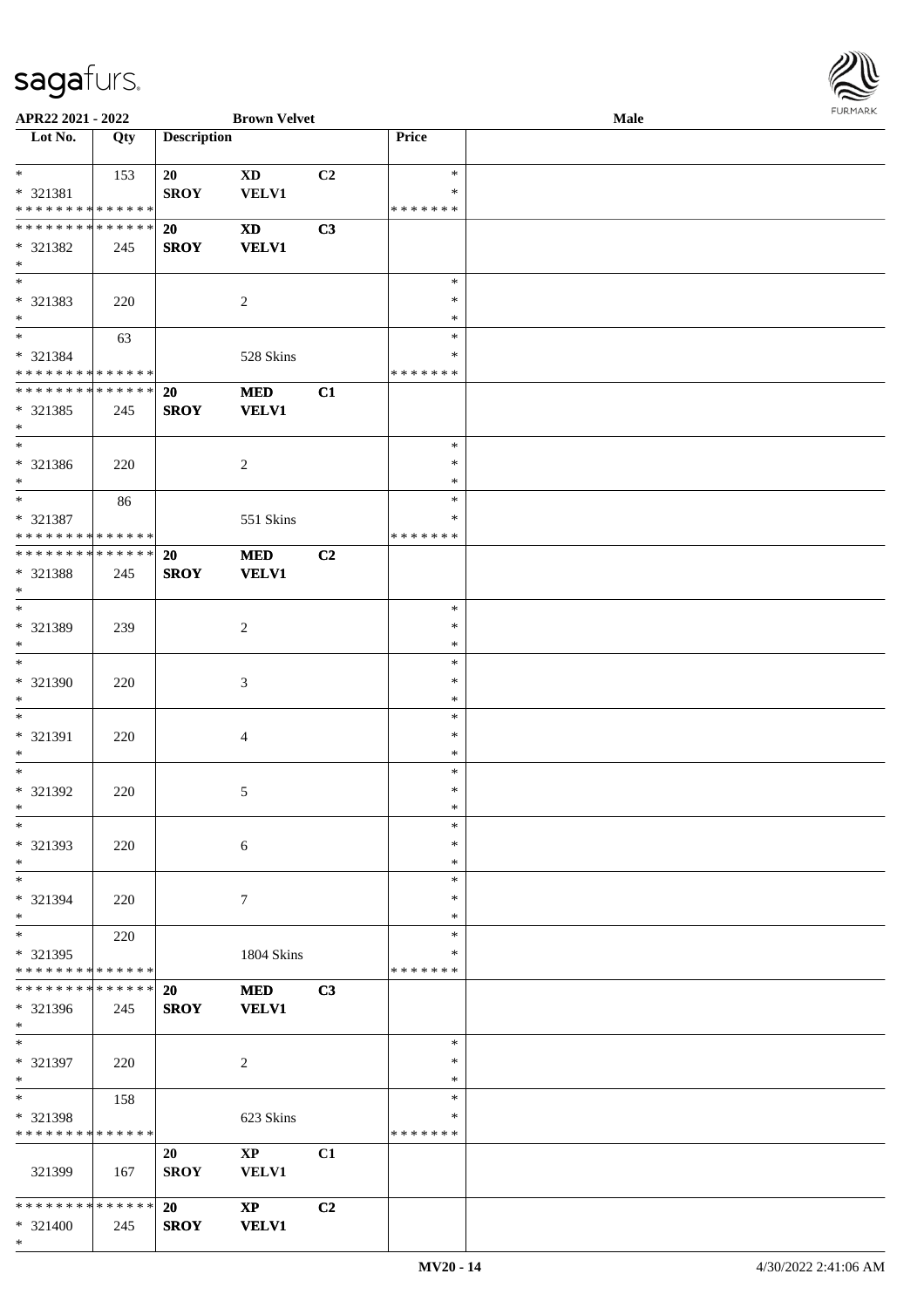| URMARK<br>F |
|-------------|

| APR22 2021 - 2022                           |     |                    | <b>Brown Velvet</b>    |    |               | Male | <b>FUNITANN</b> |
|---------------------------------------------|-----|--------------------|------------------------|----|---------------|------|-----------------|
| Lot No.                                     | Qty | <b>Description</b> |                        |    | Price         |      |                 |
|                                             |     |                    |                        |    |               |      |                 |
| $*$                                         |     | 20                 | $\bold{XP}$            | C2 | $\ast$        |      |                 |
| * 321401                                    | 220 | <b>SROY</b>        | <b>VELV1</b>           |    | $\ast$        |      |                 |
| $\ast$                                      |     |                    |                        |    | $\ast$        |      |                 |
| $*$                                         | 104 |                    |                        |    | $\ast$        |      |                 |
| * 321402                                    |     |                    | 569 Skins              |    | ∗             |      |                 |
| * * * * * * * * * * * * * *                 |     |                    |                        |    | * * * * * * * |      |                 |
|                                             |     | 20                 | $\mathbf{X}\mathbf{P}$ | C3 |               |      |                 |
| 321403                                      | 146 | <b>SROY</b>        | <b>VELV1</b>           |    |               |      |                 |
|                                             |     |                    |                        |    |               |      |                 |
| * * * * * * * * <mark>* * * * * * *</mark>  |     | 20                 | <b>XD</b>              | C1 |               |      |                 |
| $* 321404$                                  | 235 | <b>SROY</b>        | <b>VELV2</b>           |    |               |      |                 |
| $*$                                         |     |                    |                        |    |               |      |                 |
|                                             | 51  |                    |                        |    | $\ast$        |      |                 |
| * 321405                                    |     |                    | 286 Skins              |    | $\ast$        |      |                 |
| * * * * * * * * * * * * * *                 |     |                    |                        |    | * * * * * * * |      |                 |
| ******** <mark>******</mark>                |     | 20                 | $\mathbf{X}\mathbf{D}$ | C2 |               |      |                 |
| * 321406                                    | 245 | <b>SROY</b>        | VELV2                  |    |               |      |                 |
| $*$                                         |     |                    |                        |    |               |      |                 |
| $*$                                         |     |                    |                        |    | $\ast$        |      |                 |
| * 321407                                    | 220 |                    | $\overline{c}$         |    | $\ast$        |      |                 |
| $\ast$                                      |     |                    |                        |    | $\ast$        |      |                 |
|                                             |     |                    |                        |    | $\ast$        |      |                 |
| * 321408                                    |     |                    |                        |    | $\ast$        |      |                 |
| $*$                                         | 220 |                    | 3                      |    | $\ast$        |      |                 |
| $*$                                         |     |                    |                        |    | $\ast$        |      |                 |
|                                             |     |                    |                        |    | $\ast$        |      |                 |
| $* 321409$<br>$*$                           | 220 |                    | $\overline{4}$         |    | $\ast$        |      |                 |
| $\ast$                                      |     |                    |                        |    | $\ast$        |      |                 |
|                                             |     |                    |                        |    | $\ast$        |      |                 |
| * 321410<br>$*$                             | 220 |                    | 5                      |    | $\ast$        |      |                 |
| $*$                                         |     |                    |                        |    | $\ast$        |      |                 |
|                                             |     |                    |                        |    | $\ast$        |      |                 |
| * 321411                                    | 220 |                    | $\boldsymbol{6}$       |    | $\ast$        |      |                 |
| $*$                                         |     |                    |                        |    | $\ast$        |      |                 |
|                                             | 216 |                    |                        |    | $\ast$        |      |                 |
| $* 321412$<br>* * * * * * * * * * * * * * * |     |                    | 1561 Skins             |    | * * * * * * * |      |                 |
| ******** <mark>******</mark>                |     |                    |                        |    |               |      |                 |
|                                             |     | <b>20</b>          | <b>XD</b>              | C3 |               |      |                 |
| $* 321413$                                  | 245 | <b>SROY</b>        | VELV2                  |    |               |      |                 |
| $*$                                         |     |                    |                        |    |               |      |                 |
| $*$                                         |     |                    |                        |    | $\ast$        |      |                 |
| $* 321414$                                  | 220 |                    | 2                      |    | $\ast$        |      |                 |
| $*$                                         |     |                    |                        |    | $\ast$        |      |                 |
| $*$                                         |     |                    |                        |    | $\ast$        |      |                 |
| $* 321415$                                  | 220 |                    | 3                      |    | $\ast$        |      |                 |
| $*$                                         |     |                    |                        |    | $\ast$        |      |                 |
| $*$                                         | 177 |                    |                        |    | $\ast$        |      |                 |
| $* 321416$                                  |     |                    | 862 Skins              |    | ∗             |      |                 |
| * * * * * * * * * * * * * *                 |     |                    |                        |    | * * * * * * * |      |                 |
| * * * * * * * * * * * * * * *               |     | <b>20</b>          | <b>MED</b>             | C1 |               |      |                 |
| * 321417                                    | 244 | <b>SROY</b>        | <b>VELV2</b>           |    |               |      |                 |
| $*$                                         |     |                    |                        |    |               |      |                 |
| $*$                                         | 146 |                    |                        |    | $\ast$        |      |                 |
| * 321418                                    |     |                    | 390 Skins              |    | ∗             |      |                 |
| * * * * * * * * * * * * * *                 |     |                    |                        |    | *******       |      |                 |
| * * * * * * * * * * * * * * *               |     | <b>20</b>          | <b>MED</b>             | C2 |               |      |                 |
| * 321419                                    | 245 | <b>SROY</b>        | VELV2                  |    |               |      |                 |
| $*$ $*$                                     |     |                    |                        |    |               |      |                 |
| $*$                                         |     |                    |                        |    | $\ast$        |      |                 |
| * 321420                                    | 220 |                    | 2                      |    | $\ast$        |      |                 |
| $*$                                         |     |                    |                        |    | $\ast$        |      |                 |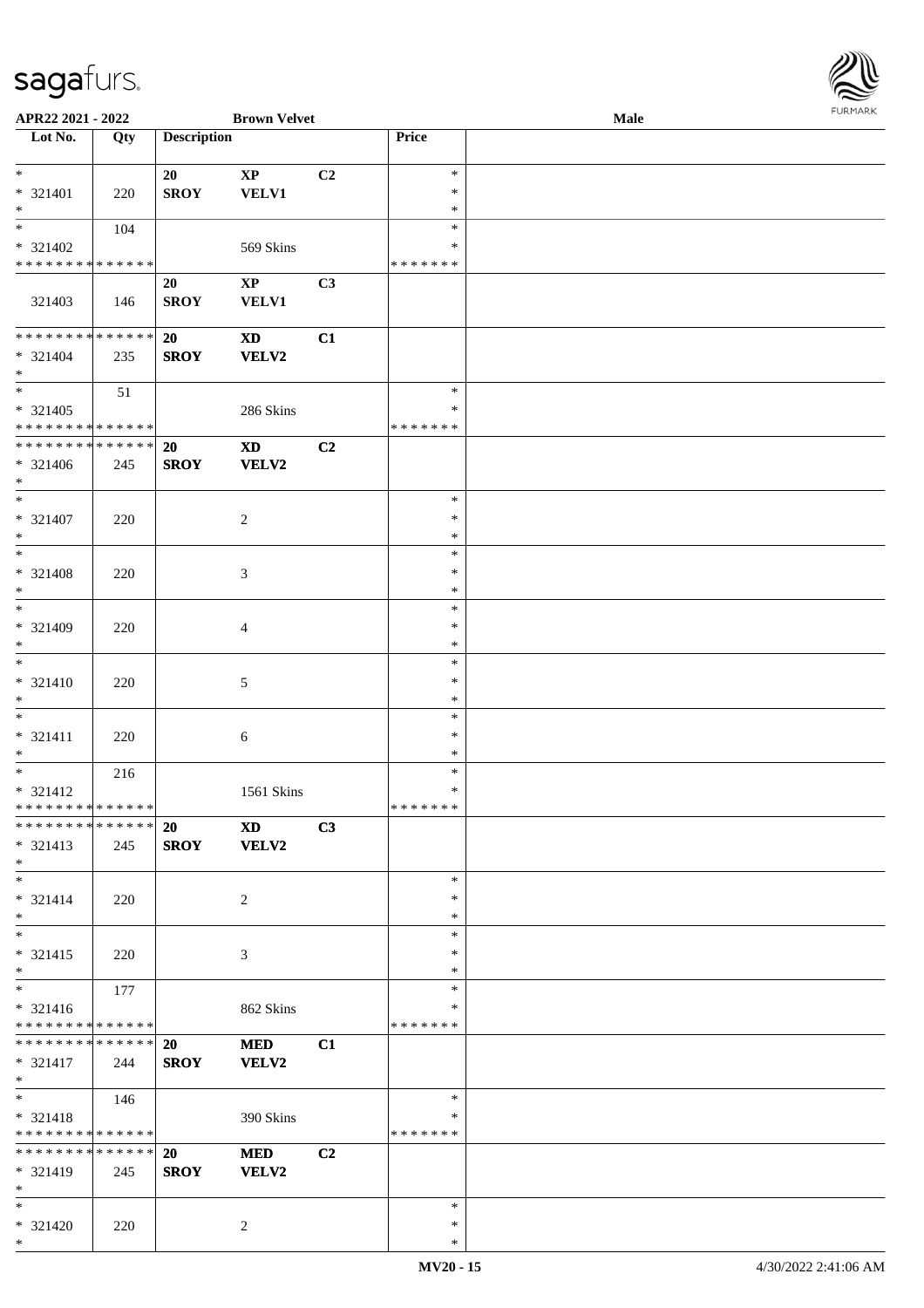

| APR22 2021 - 2022                                                                       |     |                          | <b>Brown Velvet</b>                    |    |                                      | Male | <b>FURPIARA</b> |
|-----------------------------------------------------------------------------------------|-----|--------------------------|----------------------------------------|----|--------------------------------------|------|-----------------|
| $\overline{\phantom{1}}$ Lot No.                                                        | Qty | <b>Description</b>       |                                        |    | Price                                |      |                 |
| $*$<br>$* 321421$<br>$*$                                                                | 220 | 20<br><b>SROY</b>        | $\bf MED$<br>VELV2                     | C2 | $\ast$<br>$\ast$<br>$\ast$           |      |                 |
| $\overline{\phantom{0}}$<br>* 321422<br>$*$                                             | 220 |                          | 4                                      |    | $\ast$<br>$\ast$<br>$\ast$           |      |                 |
| $*$<br>* 321423<br>$\ast$                                                               | 220 |                          | 5                                      |    | $\ast$<br>$\ast$<br>$\ast$<br>$\ast$ |      |                 |
| $* 321424$<br>$\ast$<br>$\overline{\phantom{0}}$                                        | 220 |                          | 6                                      |    | $\ast$<br>$\ast$<br>$\ast$           |      |                 |
| $* 321425$<br>$*$<br>$\overline{\ast}$                                                  | 220 |                          | $\tau$                                 |    | $\ast$<br>$\ast$<br>$\ast$           |      |                 |
| $* 321426$<br>$*$<br>$*$                                                                | 220 |                          | $\,8\,$                                |    | $\ast$<br>$\ast$<br>$\ast$           |      |                 |
| $* 321427$<br>* * * * * * * * * * * * * *<br>* * * * * * * * <mark>* * * * * * *</mark> | 98  |                          | 1883 Skins                             |    | $\ast$<br>* * * * * * *              |      |                 |
| * 321428<br>$*$<br>$\overline{\ast}$                                                    | 245 | 20<br><b>SROY</b>        | $\bf MED$<br>VELV2                     | C3 | $\ast$                               |      |                 |
| * 321429<br>$*$                                                                         | 220 |                          | $\overline{c}$                         |    | $\ast$<br>$\ast$<br>$\ast$           |      |                 |
| $* 321430$<br>$*$<br>$*$                                                                | 220 |                          | 3                                      |    | $\ast$<br>$\ast$<br>$\ast$           |      |                 |
| * 321431<br>* * * * * * * * * * * * * *                                                 | 147 |                          | 832 Skins                              |    | $\ast$<br>* * * * * * *              |      |                 |
| 321432                                                                                  | 215 | 20<br><b>SROY</b>        | $\bold{XP}$<br>VELV2                   | C1 |                                      |      |                 |
| * * * * * * * * * * * * * * *<br>$* 321433$<br>$*$                                      | 245 | <b>20</b><br><b>SROY</b> | $\mathbf{X}\mathbf{P}$<br><b>VELV2</b> | C2 |                                      |      |                 |
| $*$<br>$* 321434$<br>$*$                                                                | 220 |                          | 2                                      |    | $\ast$<br>$\ast$<br>$\ast$           |      |                 |
| $*$<br>$* 321435$<br>$*$                                                                | 220 |                          | 3                                      |    | $\ast$<br>$\ast$<br>$\ast$           |      |                 |
| $*$<br>* 321436<br>$*$                                                                  | 240 |                          | 4                                      |    | $\ast$<br>∗<br>∗                     |      |                 |
| $*$<br>* 321437<br>* * * * * * * * * * * * * *                                          | 57  |                          | 982 Skins                              |    | $\ast$<br>∗<br>* * * * * * *         |      |                 |
| * * * * * * * * * * * * * * *<br>* 321438<br>$*$                                        | 245 | 20<br><b>SROY</b>        | $\mathbf{XP}$<br>VELV2                 | C3 |                                      |      |                 |
| $*$<br>* 321439<br>* * * * * * * * * * * * * * *                                        | 40  |                          | 285 Skins                              |    | $\ast$<br>∗<br>* * * * * * *         |      |                 |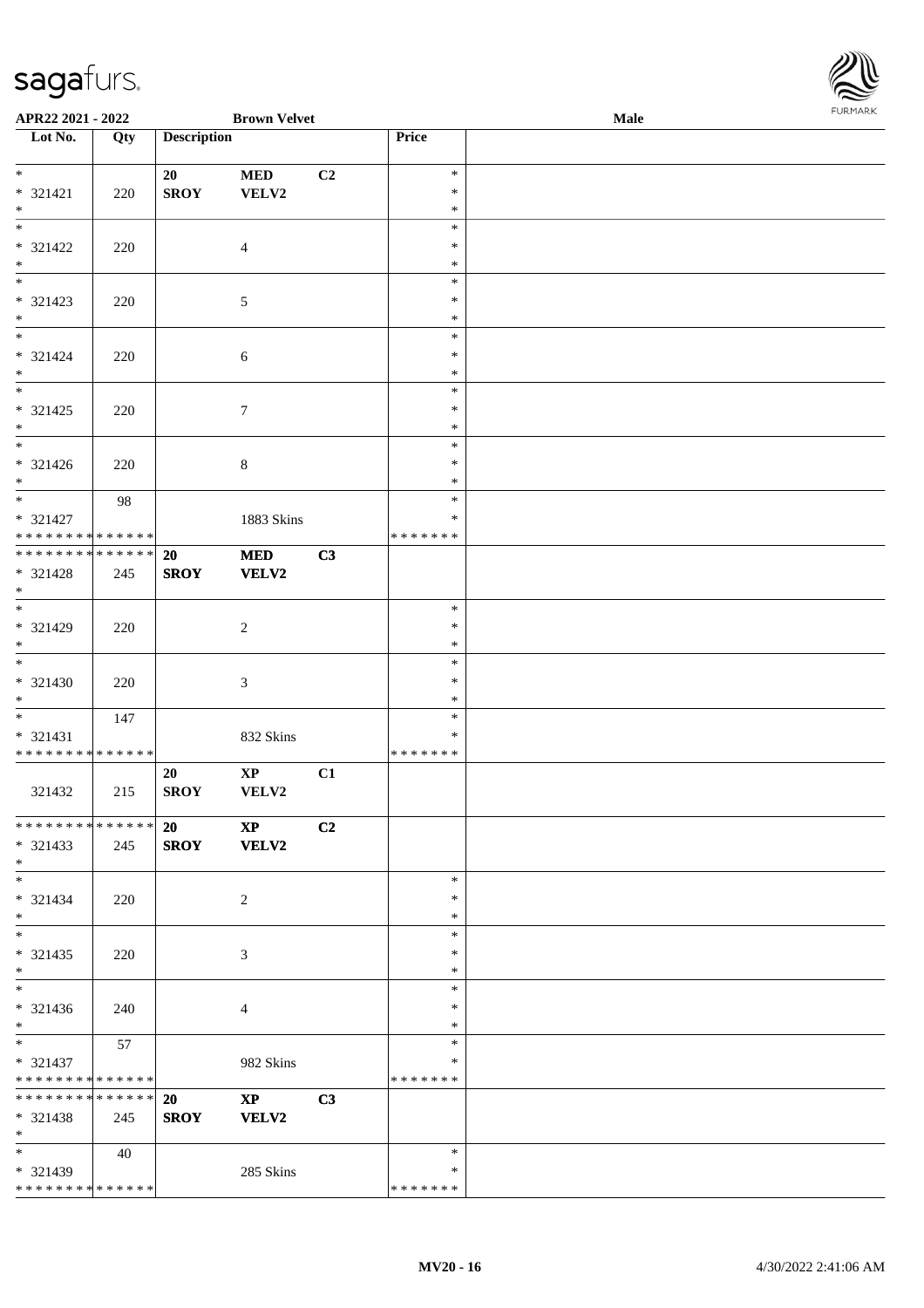

| APR22 2021 - 2022             |     |                        | <b>Brown</b>           |       |               | Female |
|-------------------------------|-----|------------------------|------------------------|-------|---------------|--------|
| Lot No.                       | Qty | <b>Description</b>     |                        |       | Price         |        |
|                               |     |                        |                        |       |               |        |
| 420001                        | 257 | $\bf{0}$<br>${\bf SI}$ | <b>XD</b>              | C1    |               |        |
| * * * * * * * * * * * * * * * |     | $\mathbf{0}$           | <b>XD</b>              | C2    |               |        |
| * 420002<br>$\ast$            | 465 | SI                     |                        |       |               |        |
| $\overline{\phantom{0}}$      | 276 |                        |                        |       | $\ast$        |        |
| $* 420003$                    |     |                        | 741 Skins              |       | $\ast$        |        |
| * * * * * * * * * * * * * *   |     |                        |                        |       | * * * * * * * |        |
|                               |     |                        |                        |       |               |        |
| 420004                        | 270 | $\bf{0}$<br>SI         | $\mathbf{X}\mathbf{D}$ | C3    |               |        |
| * * * * * * * * * * * * * *   |     | $\mathbf{0}$           | <b>MED</b>             | C1    |               |        |
| $* 420005$<br>$\ast$          | 465 | SI                     |                        |       |               |        |
| $\overline{\phantom{1}}$      | 35  |                        |                        |       | $\ast$        |        |
| $* 420006$                    |     |                        | 500 Skins              |       | $\ast$        |        |
| * * * * * * * * * * * * * *   |     |                        |                        |       | * * * * * * * |        |
| **************                |     | $\mathbf{0}$           | <b>MED</b>             | C2    |               |        |
| * 420007                      | 465 | SI                     |                        |       |               |        |
| $\ast$                        |     |                        |                        |       |               |        |
| $\ast$                        |     |                        |                        |       | $\ast$        |        |
| $* 420008$                    | 440 |                        | $\sqrt{2}$             |       | $\ast$        |        |
| $\ast$                        |     |                        |                        |       | $\ast$        |        |
| $\ast$                        |     |                        |                        |       | $\ast$        |        |
| * 420009                      | 440 |                        | $\mathfrak{Z}$         |       | $\ast$        |        |
| $\ast$                        |     |                        |                        |       | $\ast$        |        |
| $\frac{1}{1}$                 |     |                        |                        |       | $\ast$        |        |
| $* 420010$                    | 440 |                        | $\overline{4}$         |       | $\ast$        |        |
| $\ast$                        |     |                        |                        |       | $\ast$        |        |
| $\ast$                        | 256 |                        |                        |       | $\ast$        |        |
| * 420011                      |     |                        | 2041 Skins             |       | *             |        |
| **************                |     |                        |                        |       | * * * * * * * |        |
| **************                |     | $\mathbf{0}$           | <b>MED</b>             | C3    |               |        |
| $* 420012$                    | 465 | SI                     |                        |       |               |        |
| $*$                           |     |                        |                        |       |               |        |
| $\ast$                        |     |                        |                        |       | $\ast$        |        |
| $* 420013$                    | 440 |                        | $\sqrt{2}$             |       | *             |        |
| $\ast$                        |     |                        |                        |       | $\ast$        |        |
| $\ast$                        | 325 |                        |                        |       | $\ast$        |        |
| $* 420014$                    |     |                        | 1230 Skins             |       | *             |        |
| * * * * * * * * * * * * * *   |     |                        |                        |       | * * * * * * * |        |
|                               |     | $\bf{0}$               | $\mathbf{X}\mathbf{P}$ | C1/C2 |               |        |
| 420015                        | 450 | SI                     |                        |       |               |        |
|                               |     | $\mathbf{0}$           | $\mathbf{X}\mathbf{P}$ | C3    |               |        |
| 420016                        | 242 | SI                     |                        |       |               |        |
| * * * * * * * * * * * * * * * |     | $\mathbf{0}$           | MED/PAL C2             |       |               |        |
| $* 420017$                    | 465 | $\mathbf{I}$           | <b>SPAR</b>            |       |               |        |
| $\ast$                        |     |                        |                        |       |               |        |
| $\ast$                        |     |                        |                        |       | $\ast$        |        |
| $* 420018$                    | 400 |                        | $\overline{2}$         |       | $\ast$        |        |
| $\ast$                        |     |                        |                        |       | $\ast$        |        |
| $\overline{\phantom{a}}$      | 77  |                        |                        |       | $\ast$        |        |
| $* 420019$                    |     |                        | 942 Skins              |       | ∗             |        |
| * * * * * * * * * * * * * *   |     |                        |                        |       | * * * * * * * |        |
| * * * * * * * * * * * * * * * |     | $\mathbf{0}$           | MED/PAL C2             |       |               |        |
| * 420020                      | 465 | IB                     | <b>CHIP</b>            |       |               |        |
| $*$                           |     |                        |                        |       |               |        |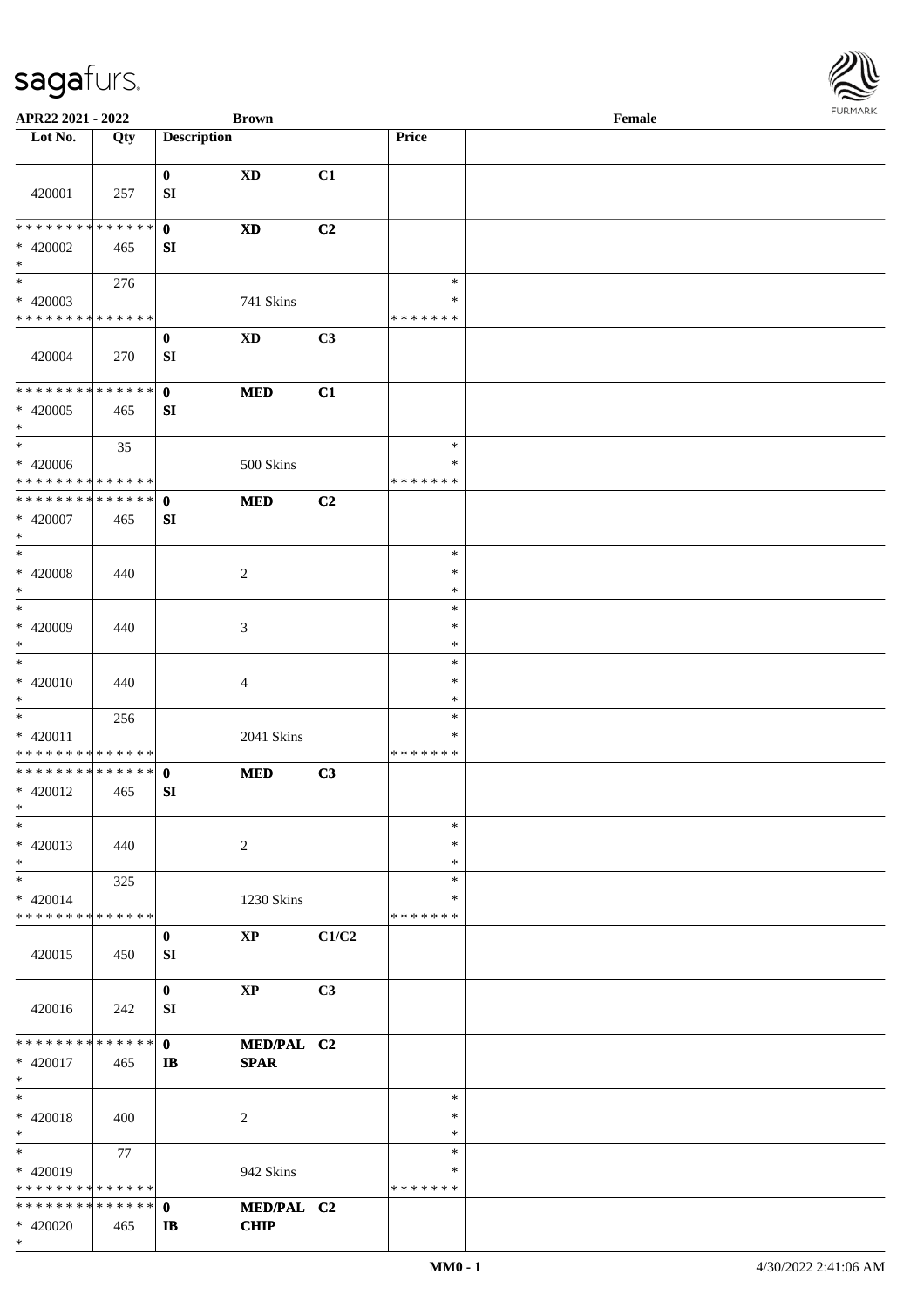| APR22 2021 - 2022                |     |                    | <b>Brown</b>           |    |               | Female | $1 \cup 1$ , $1 \cup 1$ |
|----------------------------------|-----|--------------------|------------------------|----|---------------|--------|-------------------------|
| $\overline{\phantom{1}}$ Lot No. | Qty | <b>Description</b> |                        |    | Price         |        |                         |
|                                  |     |                    |                        |    |               |        |                         |
| $*$                              |     | $\mathbf{0}$       | MED/PAL C2             |    | $\ast$        |        |                         |
| $* 420021$                       | 440 | $\bf I\bf B$       | <b>CHIP</b>            |    | $\ast$        |        |                         |
| $*$                              |     |                    |                        |    | $\ast$        |        |                         |
| $\overline{\phantom{0}}$         |     |                    |                        |    | $\ast$        |        |                         |
| $* 420022$                       | 440 |                    | 3                      |    | $\ast$        |        |                         |
| $*$                              |     |                    |                        |    | $\ast$        |        |                         |
|                                  | 74  |                    |                        |    | $\ast$        |        |                         |
| $* 420023$                       |     |                    | 1419 Skins             |    | $\ast$        |        |                         |
| * * * * * * * * * * * * * *      |     |                    |                        |    | * * * * * * * |        |                         |
| ******** <mark>******</mark>     |     | $\mathbf{0}$       | $\mathbf{X}\mathbf{D}$ | C1 |               |        |                         |
| $* 420024$                       | 445 | <b>SAGA</b>        |                        |    |               |        |                         |
| $*$                              |     |                    |                        |    |               |        |                         |
|                                  | 286 |                    |                        |    | $\ast$        |        |                         |
| $* 420025$                       |     |                    |                        |    | ∗             |        |                         |
| * * * * * * * * * * * * * *      |     |                    | 731 Skins              |    | * * * * * * * |        |                         |
| ******** <mark>******</mark>     |     | $\mathbf{0}$       |                        |    |               |        |                         |
|                                  |     |                    | $\mathbf{X}\mathbf{D}$ | C2 |               |        |                         |
| $* 420026$                       | 445 | <b>SAGA</b>        |                        |    |               |        |                         |
| $*$<br>$*$                       |     |                    |                        |    | $\ast$        |        |                         |
|                                  |     |                    |                        |    |               |        |                         |
| $* 420027$                       | 420 |                    | $\overline{c}$         |    | $\ast$        |        |                         |
| $*$<br>$\overline{\ast}$         |     |                    |                        |    | $\ast$        |        |                         |
|                                  |     |                    |                        |    | $\ast$        |        |                         |
| $* 420028$                       | 420 |                    | 3                      |    | $\ast$        |        |                         |
| $*$                              |     |                    |                        |    | $\ast$        |        |                         |
|                                  |     |                    |                        |    | $\ast$        |        |                         |
| $* 420029$                       | 420 |                    | $\overline{4}$         |    | $\ast$        |        |                         |
| $*$                              |     |                    |                        |    | $\ast$        |        |                         |
| $*$                              |     |                    |                        |    | $\ast$        |        |                         |
| $* 420030$                       | 420 |                    | $\mathfrak{S}$         |    | $\ast$        |        |                         |
| $\ast$                           |     |                    |                        |    | $\ast$        |        |                         |
| $\overline{\phantom{0}}$         |     |                    |                        |    | $\ast$        |        |                         |
| $* 420031$                       | 420 |                    | 6                      |    | $\ast$        |        |                         |
| $*$                              |     |                    |                        |    | $\ast$        |        |                         |
| $*$                              | 140 |                    |                        |    | $\ast$        |        |                         |
| $* 420032$                       |     |                    | 2685 Skins             |    | $\ast$        |        |                         |
| * * * * * * * * * * * * * *      |     |                    |                        |    | *******       |        |                         |
| * * * * * * * * * * * * * * *    |     | $\mathbf{0}$       | <b>XD</b>              | C3 |               |        |                         |
| $* 420033$                       | 445 | <b>SAGA</b>        |                        |    |               |        |                         |
| $*$                              |     |                    |                        |    |               |        |                         |
| $*$                              |     |                    |                        |    | $\ast$        |        |                         |
| $* 420034$                       | 420 |                    | 2                      |    | ∗             |        |                         |
| $*$                              |     |                    |                        |    | $\ast$        |        |                         |
| $*$                              |     |                    |                        |    | $\ast$        |        |                         |
| $* 420035$                       | 400 |                    | 3                      |    | $\ast$        |        |                         |
| $*$                              |     |                    |                        |    | $\ast$        |        |                         |
| $*$                              | 63  |                    |                        |    | $\ast$        |        |                         |
| $* 420036$                       |     |                    | 1328 Skins             |    | ∗             |        |                         |
| * * * * * * * * * * * * * *      |     |                    |                        |    | * * * * * * * |        |                         |
| * * * * * * * * * * * * * * *    |     | $\mathbf 0$        | <b>MED</b>             | C1 |               |        |                         |
| $* 420037$                       | 445 | <b>SAGA</b>        |                        |    |               |        |                         |
| $*$                              |     |                    |                        |    |               |        |                         |
| $*$                              |     |                    |                        |    | $\ast$        |        |                         |
| $* 420038$                       | 420 |                    | $\sqrt{2}$             |    | $\ast$        |        |                         |
| $*$                              |     |                    |                        |    | $\ast$        |        |                         |
| $*$                              |     |                    |                        |    | $\ast$        |        |                         |
| $* 420039$                       | 400 |                    |                        |    | $\ast$        |        |                         |
| $*$                              |     |                    | 3                      |    | $\ast$        |        |                         |
| $*$                              |     |                    |                        |    | $\ast$        |        |                         |
|                                  | 78  |                    |                        |    | ∗             |        |                         |
| * 420040                         |     |                    | 1343 Skins             |    | * * * * * * * |        |                         |
| * * * * * * * * * * * * * *      |     |                    |                        |    |               |        |                         |

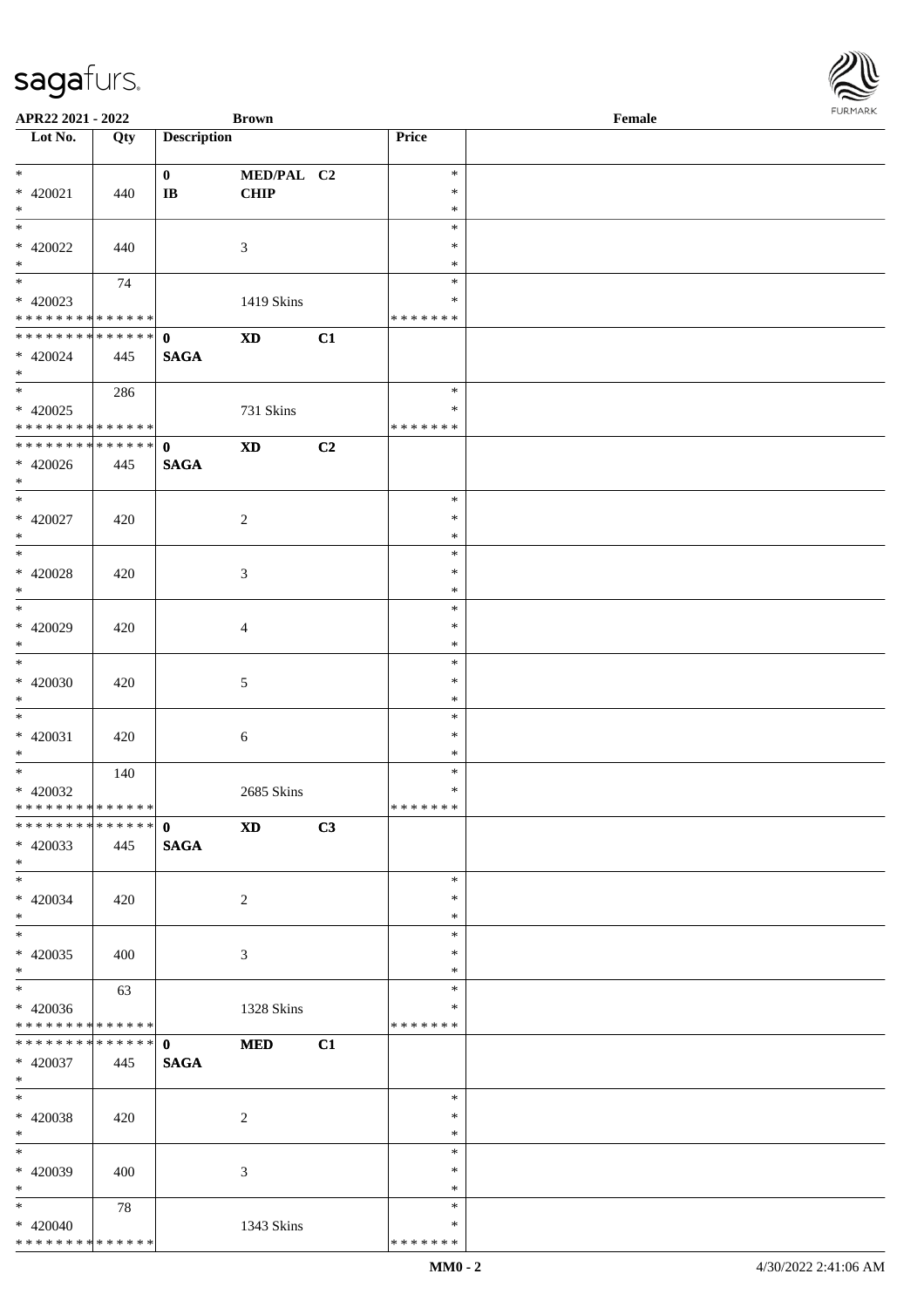| APR22 2021 - 2022                                              |     |                             | <b>Brown</b>              |    |                                   | Female | <b>FURMARI</b> |
|----------------------------------------------------------------|-----|-----------------------------|---------------------------|----|-----------------------------------|--------|----------------|
| $\overline{\phantom{1}}$ Lot No.                               | Qty | <b>Description</b>          |                           |    | Price                             |        |                |
| ******** <mark>******</mark><br>$* 420041$<br>$*$              | 445 | $\mathbf{0}$<br><b>SAGA</b> | $\bf MED$                 | C2 |                                   |        |                |
| $\overline{\phantom{0}}$<br>$* 420042$<br>$*$                  | 420 |                             | $\sqrt{2}$                |    | $\ast$<br>$\ast$<br>$\ast$        |        |                |
| $\overline{\phantom{0}}$<br>$* 420043$<br>$*$                  | 420 |                             | $\mathfrak{Z}$            |    | $\ast$<br>$\ast$<br>$\ast$        |        |                |
| $\overline{\phantom{0}}$<br>$* 420044$<br>$*$                  | 420 |                             | $\overline{4}$            |    | $\ast$<br>$\ast$<br>$\ast$        |        |                |
| $\overline{\phantom{0}}$<br>$* 420045$<br>$*$                  | 420 |                             | $5\,$                     |    | $\ast$<br>$\ast$<br>$\ast$        |        |                |
| $*$<br>$* 420046$<br>$*$                                       | 420 |                             | $6\,$                     |    | $\ast$<br>$\ast$<br>$\ast$        |        |                |
| $\overline{\phantom{0}}$<br>$* 420047$<br>$*$                  | 400 |                             | $7\phantom{.0}$           |    | $\ast$<br>$\ast$<br>$\ast$        |        |                |
| $* 420048$<br>* * * * * * * * <mark>* * * * * * *</mark>       | 201 |                             | 3146 Skins                |    | $\ast$<br>$\ast$<br>* * * * * * * |        |                |
| ************** 0<br>$* 420049$<br>$\ast$                       | 445 | <b>SAGA</b>                 | <b>MED</b>                | C3 |                                   |        |                |
| $\overline{\phantom{0}}$<br>$* 420050$<br>$*$                  | 420 |                             | $\overline{c}$            |    | $\ast$<br>$\ast$<br>$\ast$        |        |                |
| $\overline{\phantom{0}}$<br>$* 420051$<br>$\ast$               | 420 |                             | $\mathfrak{Z}$            |    | $\ast$<br>$\ast$<br>$\ast$        |        |                |
| $*$<br>$* 420052$<br>* * * * * * * * * * * * * * *             | 115 |                             | 1400 Skins                |    | $\ast$<br>$\ast$<br>* * * * * * * |        |                |
| 420053                                                         | 161 | $\mathbf{0}$<br><b>SAGA</b> | $\mathbf{X}\mathbf{P}$    | C1 |                                   |        |                |
| **************<br>$* 420054$<br>$*$                            | 445 | $\mathbf{0}$<br><b>SAGA</b> | $\bold{XP}$               | C2 |                                   |        |                |
| $\overline{\ast}$<br>$* 420055$<br>* * * * * * * * * * * * * * | 204 |                             | 649 Skins                 |    | $\ast$<br>∗<br>* * * * * * *      |        |                |
| 420056                                                         | 349 | $\bf{0}$<br><b>SAGA</b>     | $\mathbf{X}\mathbf{P}$    | C3 |                                   |        |                |
| **************<br>$* 420057$<br>$*$                            | 445 | $\mathbf{0}$<br>IA          | MED/PAL C2<br><b>SPAR</b> |    |                                   |        |                |
| $\ast$<br>$* 420058$<br>$\ast$                                 | 420 |                             | $\sqrt{2}$                |    | $\ast$<br>$\ast$<br>$\ast$        |        |                |
| $_{\ast}^{-}$<br>$* 420059$<br>$\ast$                          | 420 |                             | 3                         |    | $\ast$<br>$\ast$<br>$\ast$        |        |                |
| $\ast$<br>$* 420060$<br>$*$                                    | 420 |                             | 4                         |    | $\ast$<br>$\ast$<br>$\ast$        |        |                |

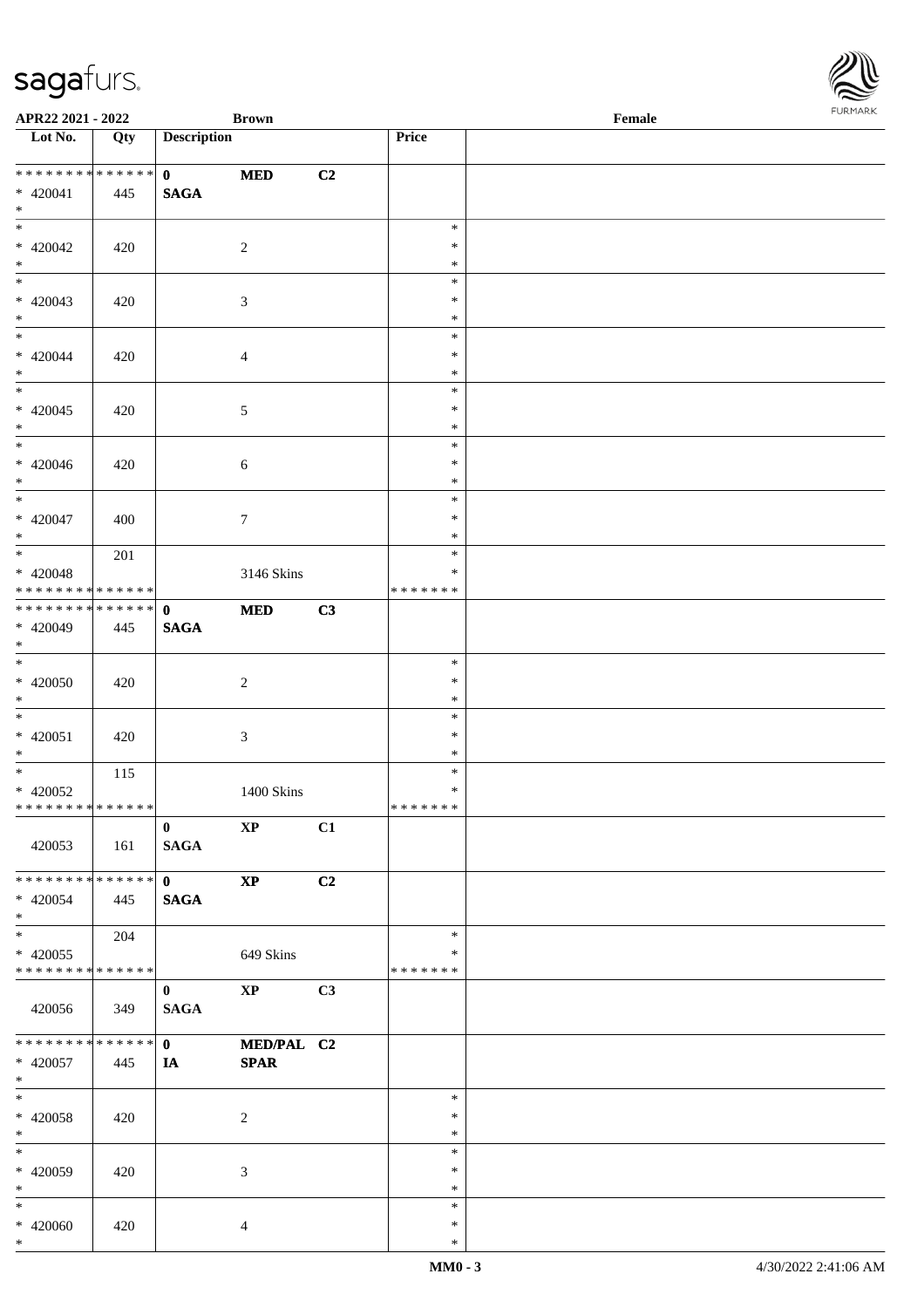\*

| APR22 2021 - 2022                          |             |                             | <b>Brown</b>           |    |               | Female | 101111111111 |
|--------------------------------------------|-------------|-----------------------------|------------------------|----|---------------|--------|--------------|
| Lot No.                                    | Qty         | <b>Description</b>          |                        |    | Price         |        |              |
|                                            |             |                             |                        |    |               |        |              |
| $*$                                        |             | $\mathbf{0}$                | MED/PAL C2             |    | $\ast$        |        |              |
| * 420061                                   | 420         | IA                          | $\bf SPAR$             |    | $\ast$        |        |              |
| $*$<br>$\overline{\cdot}$                  |             |                             |                        |    | $\ast$        |        |              |
|                                            | 257         |                             |                        |    | $\ast$        |        |              |
| $* 420062$                                 |             |                             | 2382 Skins             |    | $\ast$        |        |              |
| * * * * * * * * <mark>* * * * * *</mark>   |             |                             |                        |    | * * * * * * * |        |              |
|                                            |             |                             | MED/PAL C2             |    |               |        |              |
| * 420063                                   | 445         | IA                          | <b>CHIP</b>            |    |               |        |              |
| $\ast$<br>$\overline{\ast}$                |             |                             |                        |    | $\ast$        |        |              |
| * 420064                                   |             |                             |                        |    | $\ast$        |        |              |
| $*$                                        | 420         |                             | 2                      |    | $\ast$        |        |              |
|                                            |             |                             |                        |    | $\ast$        |        |              |
| $* 420065$                                 | 420         |                             | $\mathfrak{Z}$         |    | $\ast$        |        |              |
| $*$                                        |             |                             |                        |    | $\ast$        |        |              |
| $\ast$                                     |             |                             |                        |    | $\ast$        |        |              |
| $* 420066$                                 | 420         |                             | $\overline{4}$         |    | $\ast$        |        |              |
| $*$                                        |             |                             |                        |    | $\ast$        |        |              |
| $*$                                        |             |                             |                        |    | $\ast$        |        |              |
| $* 420067$                                 | 420         |                             | 5                      |    | $\ast$        |        |              |
| $*$                                        |             |                             |                        |    | $\ast$        |        |              |
|                                            |             |                             |                        |    | $\ast$        |        |              |
| $* 420068$                                 | 420         |                             | 6                      |    | $\ast$        |        |              |
| $*$                                        |             |                             |                        |    | $\ast$        |        |              |
|                                            |             |                             |                        |    | $\ast$        |        |              |
| * 420069                                   | 440         |                             | $\tau$                 |    | $\ast$        |        |              |
| $\ast$                                     |             |                             |                        |    | $\ast$        |        |              |
| $*$                                        | 211         |                             |                        |    | $\ast$        |        |              |
| * 420070                                   |             |                             | 3196 Skins             |    | $\ast$        |        |              |
| * * * * * * * * * * * * * *                |             |                             |                        |    | * * * * * * * |        |              |
|                                            |             | $\mathbf{0}$                | <b>XD</b>              | C1 |               |        |              |
| 420071                                     | 323         | <b>SROY</b>                 |                        |    |               |        |              |
| * * * * * * * * <mark>* * * * * * *</mark> |             |                             |                        |    |               |        |              |
| * 420072                                   | 425         | $\mathbf{0}$<br><b>SROY</b> | $\mathbf{X}\mathbf{D}$ | C2 |               |        |              |
| $\ddot{x}$                                 |             |                             |                        |    |               |        |              |
| $\ast$                                     |             |                             |                        |    | $\ast$        |        |              |
| * 420073                                   | 400         |                             | $\sqrt{2}$             |    | $\ast$        |        |              |
| $*$                                        |             |                             |                        |    | $\ast$        |        |              |
| $*$                                        |             |                             |                        |    | $\ast$        |        |              |
| * 420074                                   | 380         |                             | 3                      |    | $\ast$        |        |              |
| $*$                                        |             |                             |                        |    | $\ast$        |        |              |
| $\overline{\ast}$                          | 65          |                             |                        |    | $\ast$        |        |              |
| * 420075                                   |             |                             | 1270 Skins             |    | ∗             |        |              |
| * * * * * * * * <mark>* * * * * *</mark>   |             |                             |                        |    | * * * * * * * |        |              |
| * * * * * * * *                            | * * * * * * | $\mathbf 0$                 | <b>XD</b>              | C3 |               |        |              |
| * 420076                                   | 425         | <b>SROY</b>                 |                        |    |               |        |              |
| $\ast$                                     |             |                             |                        |    |               |        |              |
| $*$                                        | 128         |                             |                        |    | $\ast$        |        |              |
| * 420077                                   |             |                             | 553 Skins              |    | ∗             |        |              |
| * * * * * * * * <mark>* * * * * *</mark>   |             |                             |                        |    | * * * * * * * |        |              |
|                                            |             | $\mathbf{0}$                | <b>MED</b>             | C1 |               |        |              |
| 420078                                     | 461         | <b>SROY</b>                 |                        |    |               |        |              |
| * * * * * * * * * * * * * * *              |             |                             |                        | C2 |               |        |              |
| * 420079                                   | 425         | $\mathbf{0}$<br><b>SROY</b> | <b>MED</b>             |    |               |        |              |
| $*$                                        |             |                             |                        |    |               |        |              |
| $\ast$                                     |             |                             |                        |    | $\ast$        |        |              |
| * 420080                                   | 400         |                             | 2                      |    | $\ast$        |        |              |
| $*$                                        |             |                             |                        |    | $\ast$        |        |              |

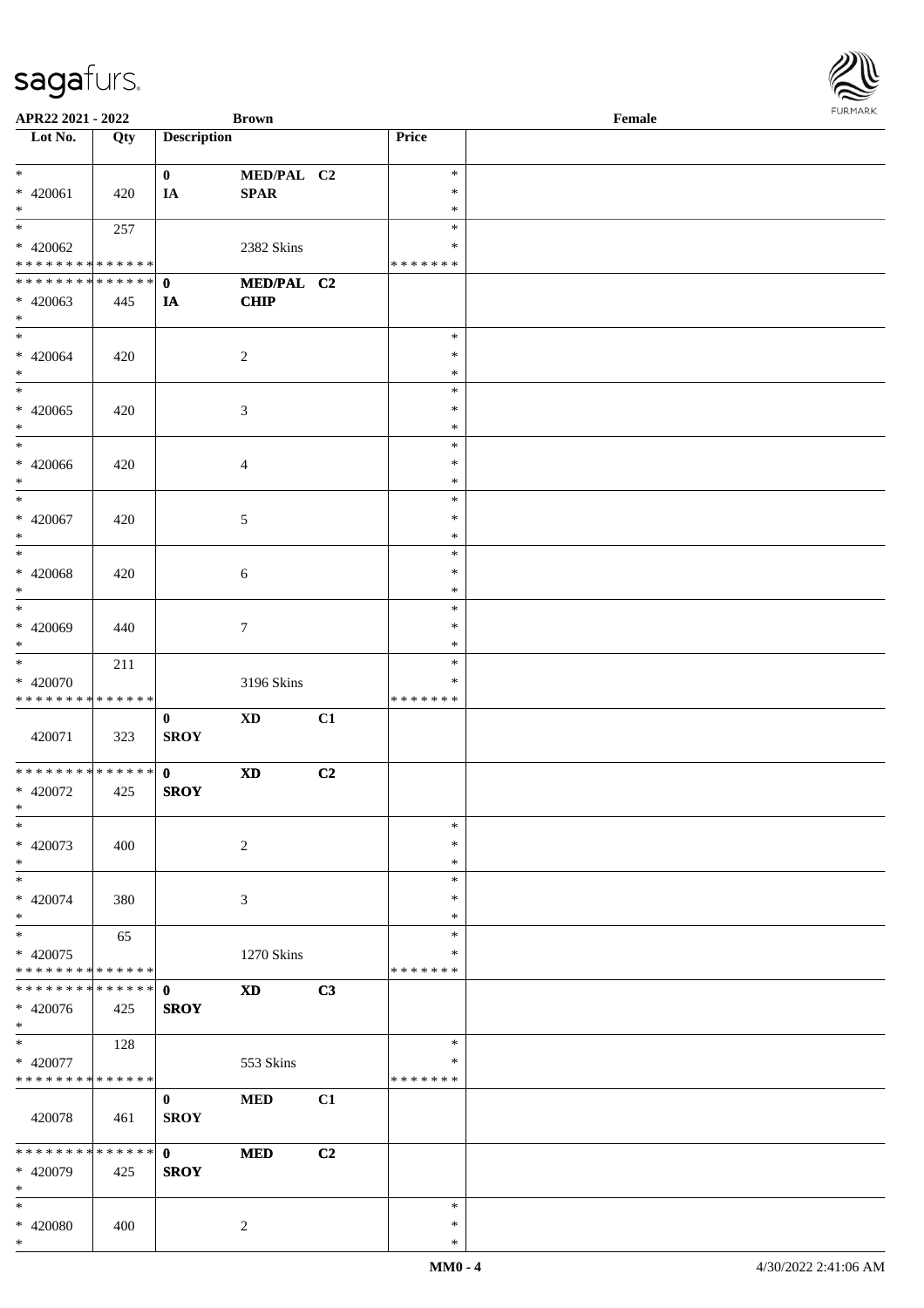

| APR22 2021 - 2022             |     | <b>Brown</b>                |            |                |                  | FURMARK<br>Female |  |  |
|-------------------------------|-----|-----------------------------|------------|----------------|------------------|-------------------|--|--|
| Lot No.                       | Qty | <b>Description</b>          |            |                | Price            |                   |  |  |
| $\ast$<br>* 420081            | 191 | $\bf{0}$<br><b>SROY</b>     | <b>MED</b> | C2             | $\ast$<br>$\ast$ |                   |  |  |
| * * * * * * * * * * * * * * * |     |                             |            |                | *******          |                   |  |  |
| 420082                        | 359 | $\mathbf{0}$<br><b>SROY</b> | <b>MED</b> | C <sub>3</sub> |                  |                   |  |  |
| 420083                        | 278 | $\bf{0}$<br><b>SROY</b>     | <b>XP</b>  | C1/C2          |                  |                   |  |  |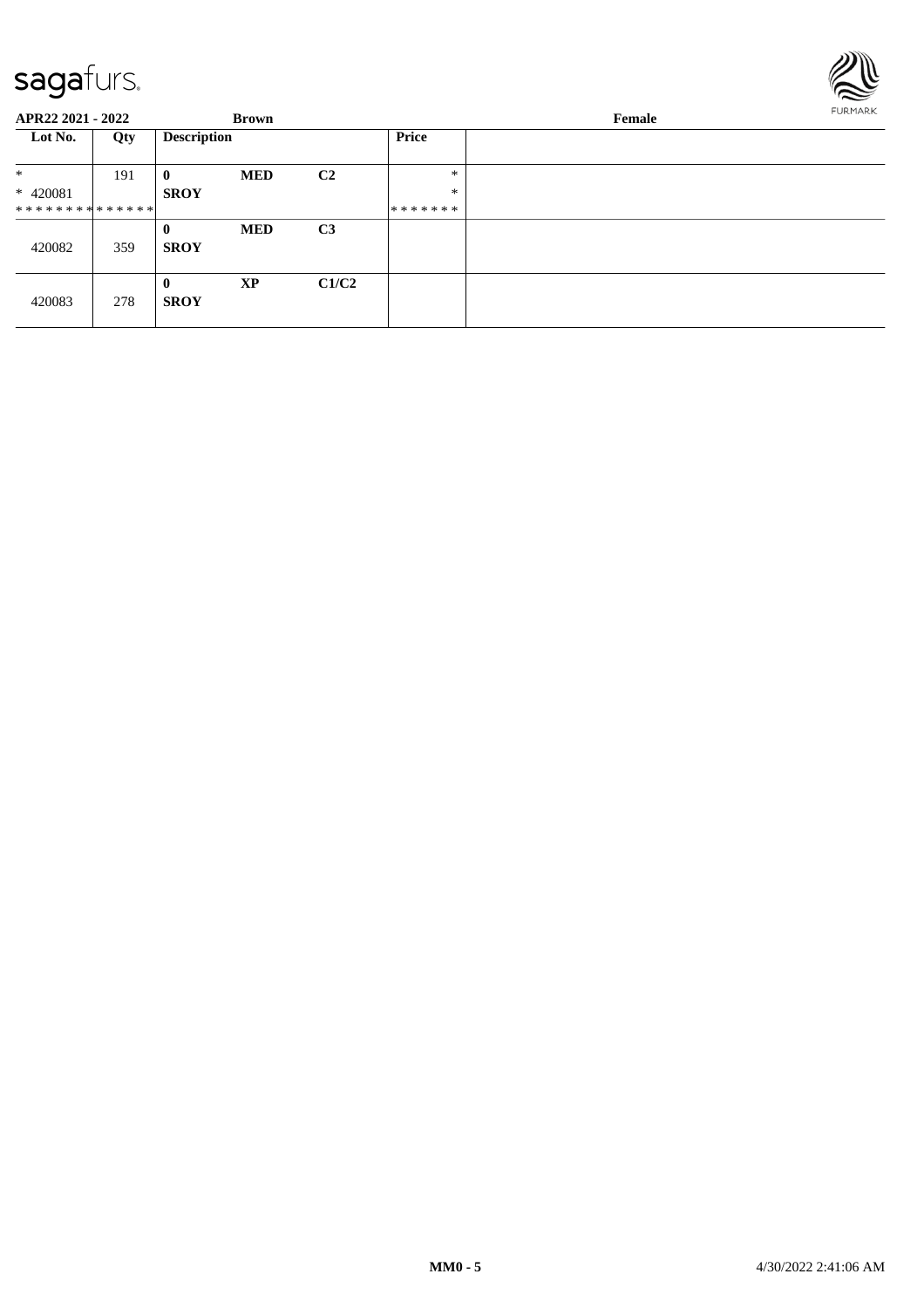

| APR22 2021 - 2022                                                     |     |                            | <b>Brown</b>               |       |                                   | Female |  |
|-----------------------------------------------------------------------|-----|----------------------------|----------------------------|-------|-----------------------------------|--------|--|
| Lot No.                                                               | Qty | <b>Description</b>         |                            |       | Price                             |        |  |
| 420141                                                                | 172 | $\mathbf{1}$<br>${\bf SI}$ | $\mathbf{X}\mathbf{D}$     | C1    |                                   |        |  |
| 420142                                                                | 320 | $\mathbf{1}$<br>SI         | <b>XD</b>                  | C2    |                                   |        |  |
| ******** <mark>******</mark><br>$* 420143$<br>$*$                     | 505 | $\mathbf{1}$<br>SI         | $\boldsymbol{\mathrm{XD}}$ | C3    |                                   |        |  |
| $\overline{\phantom{0}}$<br>$* 420144$<br>* * * * * * * * * * * * * * | 251 |                            | 756 Skins                  |       | $\ast$<br>$\ast$<br>* * * * * * * |        |  |
| ******** <mark>******</mark><br>$* 420145$<br>$*$                     | 505 | $\mathbf{1}$<br>${\bf SI}$ | $\bf MED$                  | C1    |                                   |        |  |
| $*$<br>$* 420146$<br>* * * * * * * * * * * * * *                      | 192 |                            | 697 Skins                  |       | $\ast$<br>$\ast$<br>* * * * * * * |        |  |
| ******** <mark>******</mark><br>$* 420147$<br>$*$                     | 505 | $\mathbf{1}$<br>SI         | $\bf MED$                  | C2    |                                   |        |  |
| $\ast$<br>$* 420148$<br>$*$                                           | 480 |                            | $\sqrt{2}$                 |       | $\ast$<br>$\ast$<br>$\ast$        |        |  |
| $*$<br>$* 420149$<br>$\ast$                                           | 480 |                            | 3                          |       | $\ast$<br>$\ast$<br>$\ast$        |        |  |
| $\overline{\phantom{0}}$<br>$* 420150$<br>$*$                         | 480 |                            | $\overline{4}$             |       | $\ast$<br>$\ast$<br>$\ast$        |        |  |
| $*$<br>$* 420151$<br>$\ast$                                           | 480 |                            | $\sqrt{5}$                 |       | $\ast$<br>$\ast$<br>$\ast$        |        |  |
| $*$<br>$* 420152$<br>$*$                                              | 480 |                            | 6                          |       | $\ast$<br>$\ast$<br>$\ast$        |        |  |
| $*$<br>$* 420153$<br>* * * * * * * * * * * * * *                      | 159 |                            | 3064 Skins                 |       | $\ast$<br>*<br>* * * * * * *      |        |  |
| * * * * * * * * * * * * * * *<br>* 420154<br>$*$                      | 505 | $\mathbf{1}$<br>SI         | <b>MED</b>                 | C3    |                                   |        |  |
| $\overline{\ast}$<br>$* 420155$<br>$*$<br>$\overline{\phantom{0}}$    | 480 |                            | $\sqrt{2}$                 |       | $\ast$<br>$\ast$<br>$\ast$        |        |  |
| $* 420156$<br>$*$                                                     | 480 |                            | 3                          |       | $\ast$<br>*<br>$\ast$             |        |  |
| $*$<br>$* 420157$<br>$*$                                              | 480 |                            | $\overline{4}$             |       | $\ast$<br>$\ast$<br>$\ast$        |        |  |
| $*$<br>* 420158<br>* * * * * * * * * * * * * *                        | 280 |                            | 2225 Skins                 |       | $\ast$<br>$\ast$<br>* * * * * * * |        |  |
| 420159                                                                | 389 | $\mathbf{1}$<br>SI         | $\bold{XP}$                | C1/C2 |                                   |        |  |
| 420160                                                                | 331 | $\mathbf{1}$<br>${\bf SI}$ | $\mathbf{X}\mathbf{P}$     | C3    |                                   |        |  |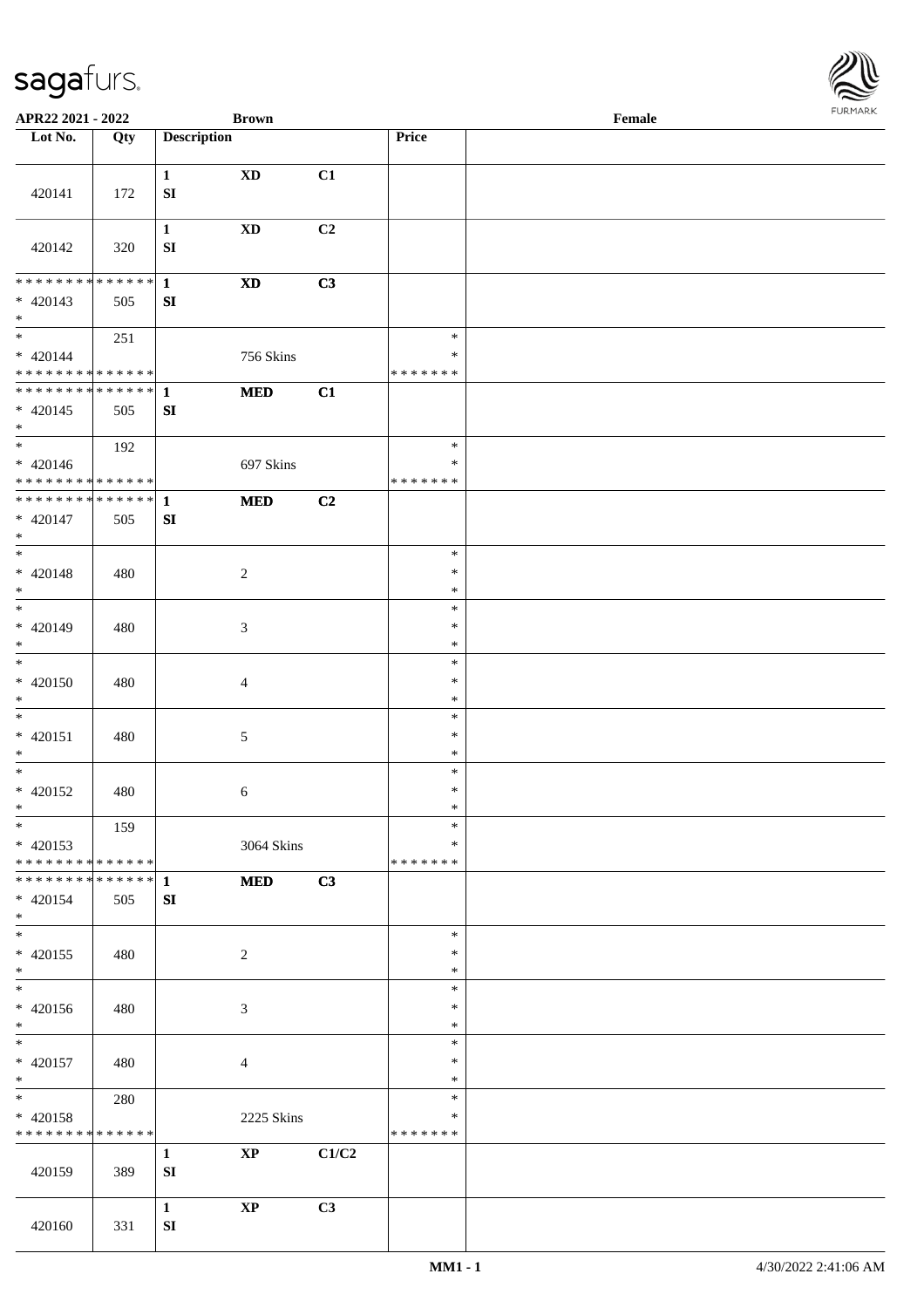| APR22 2021 - 2022                                                                        |     |                    | <b>Brown</b>               |    |               | Female | $1.9151$ <i>W</i> $11.915$ |
|------------------------------------------------------------------------------------------|-----|--------------------|----------------------------|----|---------------|--------|----------------------------|
| Lot $No.$                                                                                | Qty | <b>Description</b> |                            |    | Price         |        |                            |
|                                                                                          |     |                    |                            |    |               |        |                            |
| ************** 1                                                                         |     |                    | MED/PAL C2                 |    |               |        |                            |
| $* 420161$                                                                               | 505 | $\mathbf{I}$       | <b>SPAR</b>                |    |               |        |                            |
| $*$<br>$\overline{\mathbf{r}}$                                                           |     |                    |                            |    |               |        |                            |
|                                                                                          | 152 |                    |                            |    | $\ast$        |        |                            |
| $* 420162$                                                                               |     |                    | 657 Skins                  |    | $\ast$        |        |                            |
| * * * * * * * * <mark>* * * * * * *</mark>                                               |     |                    |                            |    | * * * * * * * |        |                            |
|                                                                                          |     |                    | MED/PAL C2                 |    |               |        |                            |
| $* 420163$<br>$\ast$                                                                     | 505 | $\mathbf{I}$       | <b>CHIP</b>                |    |               |        |                            |
| $*$                                                                                      |     |                    |                            |    | $\ast$        |        |                            |
| $* 420164$                                                                               |     |                    |                            |    | $\ast$        |        |                            |
| $*$                                                                                      | 480 |                    | 2                          |    | $\ast$        |        |                            |
|                                                                                          |     |                    |                            |    | $\ast$        |        |                            |
| $* 420165$                                                                               | 480 |                    |                            |    | $\ast$        |        |                            |
| $*$                                                                                      |     |                    | $\mathfrak{Z}$             |    | $\ast$        |        |                            |
| $*$                                                                                      |     |                    |                            |    | $\ast$        |        |                            |
| * 420166                                                                                 | 480 |                    | $\overline{4}$             |    | $\ast$        |        |                            |
| $*$                                                                                      |     |                    |                            |    | $\ast$        |        |                            |
| $*$                                                                                      |     |                    |                            |    | $\ast$        |        |                            |
| $* 420167$                                                                               | 500 |                    | 5                          |    | $\ast$        |        |                            |
| $*$                                                                                      |     |                    |                            |    | *             |        |                            |
| $\overline{\phantom{0}}$                                                                 | 100 |                    |                            |    | $\ast$        |        |                            |
| $* 420168$                                                                               |     |                    | 2545 Skins                 |    | *             |        |                            |
| * * * * * * * * <mark>* * * * * * *</mark>                                               |     |                    |                            |    | * * * * * * * |        |                            |
|                                                                                          |     |                    | $\boldsymbol{\mathrm{XD}}$ | C1 |               |        |                            |
| * 420169                                                                                 | 485 | <b>SAGA</b>        |                            |    |               |        |                            |
| $\ast$                                                                                   |     |                    |                            |    |               |        |                            |
| $*$                                                                                      |     |                    |                            |    | $\ast$        |        |                            |
| * 420170                                                                                 | 460 |                    | $\overline{2}$             |    | $\ast$        |        |                            |
| $\ast$                                                                                   |     |                    |                            |    | $\ast$        |        |                            |
| $*$                                                                                      |     |                    |                            |    | $\ast$        |        |                            |
| * 420171                                                                                 | 460 |                    | $\mathfrak{Z}$             |    | $\ast$        |        |                            |
| $*$                                                                                      |     |                    |                            |    | $\ast$        |        |                            |
| $\ddot{x}$                                                                               |     |                    |                            |    | $\ast$        |        |                            |
| * 420172                                                                                 | 460 |                    | $\overline{4}$             |    | $\ast$        |        |                            |
| $\ddot{x}$                                                                               |     |                    |                            |    | $\ast$        |        |                            |
| $*$                                                                                      | 158 |                    |                            |    | $\ast$        |        |                            |
| $* 420173$                                                                               |     |                    | 2023 Skins                 |    | *             |        |                            |
| * * * * * * * * <mark>* * * * * * *</mark>                                               |     |                    |                            |    | * * * * * * * |        |                            |
| * * * * * * * * <mark>* * * * * * *</mark>                                               |     | $\mathbf{1}$       | $\boldsymbol{\mathrm{XD}}$ | C2 |               |        |                            |
| * 420174                                                                                 | 485 | <b>SAGA</b>        |                            |    |               |        |                            |
| $*$                                                                                      |     |                    |                            |    |               |        |                            |
| $\overline{\ast}$                                                                        |     |                    |                            |    | $\ast$        |        |                            |
| * 420175                                                                                 | 460 |                    | 2                          |    | ∗             |        |                            |
| $\ast$<br>$\overline{\ast}$                                                              |     |                    |                            |    | $\ast$        |        |                            |
|                                                                                          | 381 |                    |                            |    | $\ast$        |        |                            |
| * 420176                                                                                 |     |                    | 1326 Skins                 |    | *             |        |                            |
| * * * * * * * * <mark>* * * * * *</mark> *<br>* * * * * * * * <mark>* * * * * * *</mark> |     |                    |                            |    | * * * * * * * |        |                            |
|                                                                                          |     | $\mathbf{1}$       | <b>XD</b>                  | C3 |               |        |                            |
| * 420177<br>$*$                                                                          | 485 | <b>SAGA</b>        |                            |    |               |        |                            |
| $\ddot{x}$                                                                               |     |                    |                            |    | $\ast$        |        |                            |
| * 420178                                                                                 | 460 |                    | $\overline{c}$             |    | $\ast$        |        |                            |
| $*$                                                                                      |     |                    |                            |    | $\ast$        |        |                            |
| $*$                                                                                      |     |                    |                            |    | $\ast$        |        |                            |
| * 420179                                                                                 | 460 |                    | 3                          |    | $\ast$        |        |                            |
| $\ast$                                                                                   |     |                    |                            |    | $\ast$        |        |                            |
| $*$                                                                                      |     |                    |                            |    | $\ast$        |        |                            |
| * 420180                                                                                 | 460 |                    | $\overline{4}$             |    | $\ast$        |        |                            |
| $\ast$                                                                                   |     |                    |                            |    | $\ast$        |        |                            |

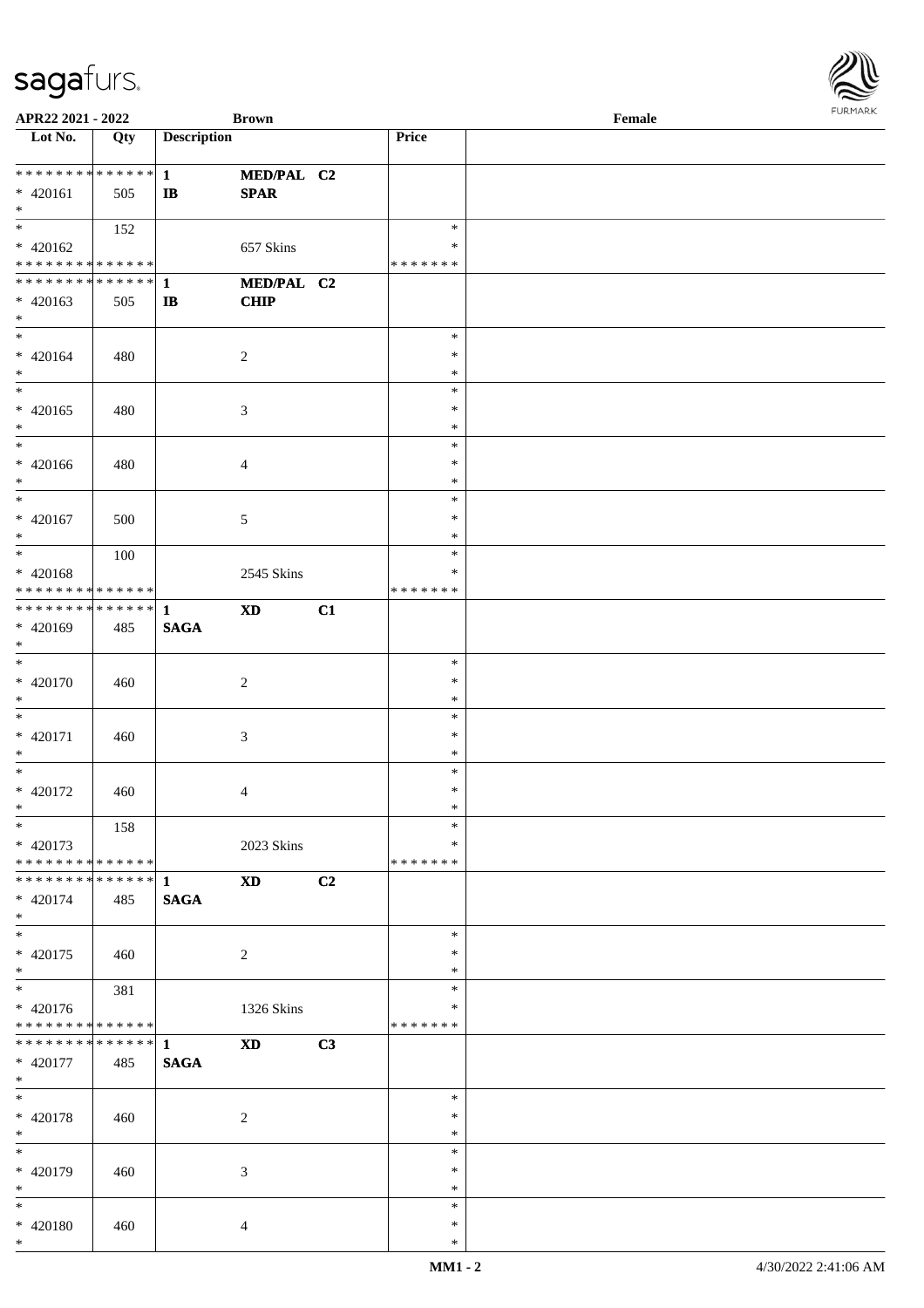| APR22 2021 - 2022                                             |             |                    | <b>Brown</b>           |    |                         | Female | 101111111111 |
|---------------------------------------------------------------|-------------|--------------------|------------------------|----|-------------------------|--------|--------------|
| Lot $No.$                                                     | Qty         | <b>Description</b> |                        |    | Price                   |        |              |
|                                                               |             |                    |                        |    |                         |        |              |
| $\ddot{x}$                                                    |             | 1                  | $\mathbf{X}\mathbf{D}$ | C3 | $\ast$                  |        |              |
| * 420181                                                      | 460         | <b>SAGA</b>        |                        |    | $\ast$                  |        |              |
| $*$<br>$\overline{\mathbf{r}}$                                |             |                    |                        |    | $\ast$                  |        |              |
|                                                               | 474         |                    |                        |    | $\ast$                  |        |              |
| * 420182                                                      |             |                    | 2799 Skins             |    | $\ast$<br>* * * * * * * |        |              |
| * * * * * * * * <mark>* * * * * *</mark>                      |             |                    |                        |    |                         |        |              |
|                                                               |             |                    | <b>MED</b>             | C1 |                         |        |              |
| * 420183<br>$\ast$                                            | 485         | <b>SAGA</b>        |                        |    |                         |        |              |
| $\ast$                                                        |             |                    |                        |    | $\ast$                  |        |              |
| * 420184                                                      | 460         |                    | $\overline{2}$         |    | $\ast$                  |        |              |
| $*$                                                           |             |                    |                        |    | $\ast$                  |        |              |
| $\overline{\ast}$                                             |             |                    |                        |    | $\ast$                  |        |              |
| * 420185                                                      | 460         |                    | $\mathfrak{Z}$         |    | $\ast$                  |        |              |
| $*$                                                           |             |                    |                        |    | $\ast$                  |        |              |
| $\overline{\ast}$                                             |             |                    |                        |    | $\ast$                  |        |              |
| * 420186                                                      | 430         |                    | $\overline{4}$         |    | $\ast$                  |        |              |
| $*$                                                           |             |                    |                        |    | $\ast$                  |        |              |
| $*$                                                           | 67          |                    |                        |    | $\ast$                  |        |              |
| * 420187                                                      |             |                    | 1902 Skins             |    | $\ast$                  |        |              |
| * * * * * * * * <mark>* * * * * * *</mark>                    |             |                    |                        |    | * * * * * * *           |        |              |
| ******** <mark>******</mark>                                  |             | $\mathbf{1}$       | <b>MED</b>             | C2 |                         |        |              |
| * 420188                                                      | 485         | <b>SAGA</b>        |                        |    |                         |        |              |
| $*$                                                           |             |                    |                        |    |                         |        |              |
| $\overline{\phantom{0}}$                                      |             |                    |                        |    | $\ast$                  |        |              |
| * 420189                                                      | 460         |                    | 2                      |    | $\ast$                  |        |              |
| $\ast$                                                        |             |                    |                        |    | $\ast$                  |        |              |
| $*$                                                           |             |                    |                        |    | $\ast$                  |        |              |
| * 420190                                                      | 460         |                    | $\mathfrak{Z}$         |    | $\ast$                  |        |              |
| $*$                                                           |             |                    |                        |    | $\ast$                  |        |              |
| $*$                                                           |             |                    |                        |    | $\ast$                  |        |              |
| * 420191                                                      | 460         |                    | $\overline{4}$         |    | $\ast$                  |        |              |
| $*$<br>$*$                                                    |             |                    |                        |    | $\ast$                  |        |              |
|                                                               |             |                    |                        |    | $\ast$<br>$\ast$        |        |              |
| * 420192<br>$\ddot{x}$                                        | 460         |                    | $\mathfrak{S}$         |    | $\ast$                  |        |              |
| $*$                                                           |             |                    |                        |    | $\ast$                  |        |              |
| * 420193                                                      | 460         |                    | $\sqrt{6}$             |    | $\ast$                  |        |              |
| $\ast$                                                        |             |                    |                        |    | $\ast$                  |        |              |
| $*$                                                           |             |                    |                        |    | $\ast$                  |        |              |
| * 420194                                                      | 460         |                    | $7\phantom{.0}$        |    | $\ast$                  |        |              |
| $*$                                                           |             |                    |                        |    | $\ast$                  |        |              |
| $*$                                                           |             |                    |                        |    | $\ast$                  |        |              |
| * 420195                                                      | 460         |                    | 8                      |    | $\ast$                  |        |              |
| $\ast$                                                        |             |                    |                        |    | $\ast$                  |        |              |
| $\overline{\ast}$                                             |             |                    |                        |    | $\ast$                  |        |              |
| * 420196                                                      | 460         |                    | $\overline{9}$         |    | $\ast$                  |        |              |
| $*$                                                           |             |                    |                        |    | $\ast$                  |        |              |
| $*$                                                           |             |                    |                        |    | $\ast$                  |        |              |
| * 420197                                                      | 460         |                    | 10                     |    | $\ast$                  |        |              |
| $*$                                                           |             |                    |                        |    | $\ast$                  |        |              |
| $\ddot{x}$                                                    |             |                    |                        |    | $\ast$                  |        |              |
| * 420198                                                      | 460         |                    | 11                     |    | $\ast$                  |        |              |
| $*$<br>$\ddot{x}$                                             |             |                    |                        |    | $\ast$                  |        |              |
|                                                               | 106         |                    |                        |    | $\ast$                  |        |              |
| * 420199                                                      |             |                    | 5191 Skins             |    | $\ast$                  |        |              |
| * * * * * * * *<br>* * * * * * * * <mark>* * * * * * *</mark> | * * * * * * |                    |                        |    | * * * * * * *           |        |              |
|                                                               |             | $\mathbf{1}$       | <b>MED</b>             | C3 |                         |        |              |
| * 420200<br>$*$                                               | 485         | $\mathbf{SAGA}$    |                        |    |                         |        |              |
|                                                               |             |                    |                        |    |                         |        |              |

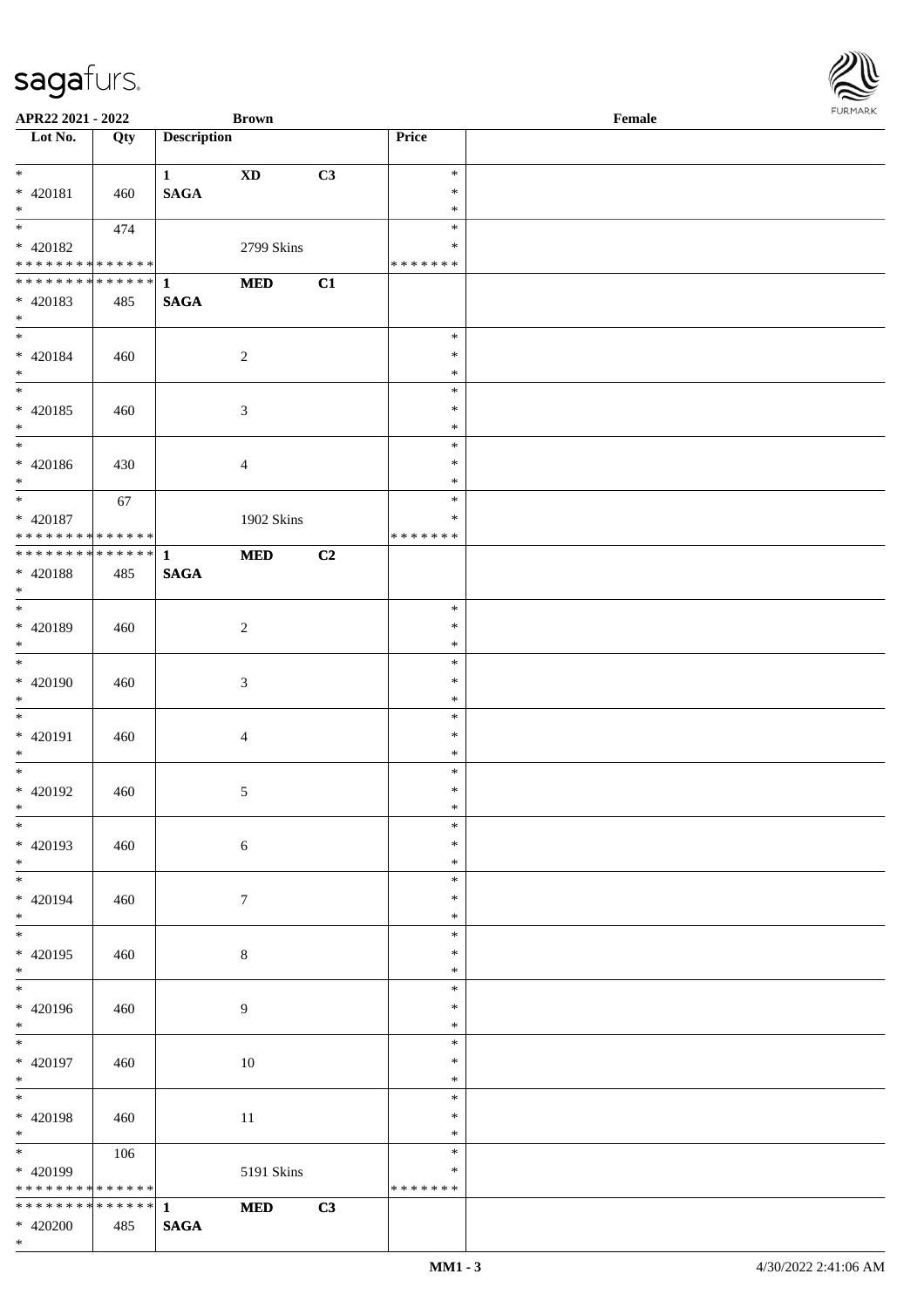| APR22 2021 - 2022            |     |                    | <b>Brown</b>   |                |                  | Female |
|------------------------------|-----|--------------------|----------------|----------------|------------------|--------|
| Lot No.                      | Qty | <b>Description</b> |                |                | Price            |        |
|                              |     |                    |                |                |                  |        |
| $\ast$                       |     | $\mathbf{1}$       | <b>MED</b>     | C3             | $\ast$           |        |
| * 420201<br>$\ast$           | 460 | <b>SAGA</b>        |                |                | $\ast$           |        |
| $*$                          |     |                    |                |                | $\ast$<br>$\ast$ |        |
|                              |     |                    |                |                | $\ast$           |        |
| $* 420202$<br>$\ast$         | 460 |                    | $\mathfrak{Z}$ |                | $\ast$           |        |
| $\overline{\phantom{0}}$     |     |                    |                |                | $\ast$           |        |
| $* 420203$                   |     |                    |                |                | $\ast$           |        |
| $*$                          | 460 |                    | $\overline{4}$ |                | $\ast$           |        |
| $\overline{\phantom{0}}$     |     |                    |                |                | $\ast$           |        |
| $* 420204$                   | 460 |                    | $\sqrt{5}$     |                | $\ast$           |        |
| $\ast$                       |     |                    |                |                | $\ast$           |        |
| $*$                          | 167 |                    |                |                | $\ast$           |        |
| $* 420205$                   |     |                    | 2492 Skins     |                | $\ast$           |        |
| * * * * * * * * * * * * * *  |     |                    |                |                | * * * * * * *    |        |
|                              |     | $\mathbf{1}$       | $\bold{XP}$    | C1             |                  |        |
| 420206                       | 187 | <b>SAGA</b>        |                |                |                  |        |
|                              |     |                    |                |                |                  |        |
| ******** <mark>******</mark> |     | $\mathbf{1}$       | $\bold{XP}$    | C2             |                  |        |
| * 420207                     | 485 | <b>SAGA</b>        |                |                |                  |        |
| $*$                          |     |                    |                |                |                  |        |
| $*$                          | 303 |                    |                |                | $\ast$           |        |
| * 420208                     |     |                    | 788 Skins      |                | ∗                |        |
| * * * * * * * * * * * * * *  |     |                    |                |                | * * * * * * *    |        |
|                              |     | $\mathbf{1}$       | $\mathbf{XP}$  | C3             |                  |        |
| 420209                       | 442 | <b>SAGA</b>        |                |                |                  |        |
|                              |     |                    |                |                |                  |        |
| ******** <mark>******</mark> |     | $\mathbf{1}$       | <b>MED</b>     | C <sub>2</sub> |                  |        |
| $* 420210$                   | 485 | $\mathbf{SAGA}$    | <b>LNAP</b>    |                |                  |        |
| $*$                          |     |                    |                |                |                  |        |
| $*$                          | 244 |                    |                |                | $\ast$           |        |
| $* 420211$                   |     |                    | 729 Skins      |                | $\ast$           |        |
| * * * * * * * * * * * * * *  |     |                    |                |                | *******          |        |
|                              |     | $\mathbf{1}$       | $\bold{XP}$    | C2             |                  |        |
| 420212                       | 246 | $\mathbf{SAGA}$    | <b>LNAP</b>    |                |                  |        |
|                              |     |                    |                |                |                  |        |
| ******** <mark>******</mark> |     | $\mathbf{1}$       | MED/PAL C2     |                |                  |        |
| $* 420213$                   | 485 | IA                 | <b>SPAR</b>    |                |                  |        |
| $*$                          |     |                    |                |                |                  |        |
| $*$                          |     |                    |                |                | $\ast$           |        |
| $* 420214$                   | 460 |                    | $\overline{c}$ |                | *                |        |
| $*$                          |     |                    |                |                | $\ast$           |        |
| $*$                          |     |                    |                |                | $\ast$           |        |
| $* 420215$                   | 460 |                    | $\mathfrak{Z}$ |                | $\ast$           |        |
| $*$                          |     |                    |                |                | $\ast$           |        |
| $\overline{\phantom{0}}$     | 364 |                    |                |                | $\ast$           |        |
| $* 420216$                   |     |                    | 1769 Skins     |                | ∗                |        |
| * * * * * * * * * * * * * *  |     |                    |                |                | * * * * * * *    |        |
| ******** <mark>******</mark> |     | $\mathbf{1}$       | MED/PAL C2     |                |                  |        |
| * 420217                     | 485 | <b>IA</b>          | <b>CHIP</b>    |                |                  |        |
| $*$ $-$                      |     |                    |                |                |                  |        |
| $*$                          |     |                    |                |                | $\ast$           |        |
| $* 420218$                   | 460 |                    | $\overline{c}$ |                | $\ast$           |        |
| $*$                          |     |                    |                |                | $\ast$           |        |
| $*$                          |     |                    |                |                | $\ast$           |        |
| * 420219                     | 460 |                    | 3              |                | $\ast$           |        |
| $*$                          |     |                    |                |                | $\ast$           |        |
| $*$                          |     |                    |                |                | $\ast$           |        |
| * 420220                     | 460 |                    | $\overline{4}$ |                | $\ast$           |        |
| $*$                          |     |                    |                |                | $\ast$           |        |

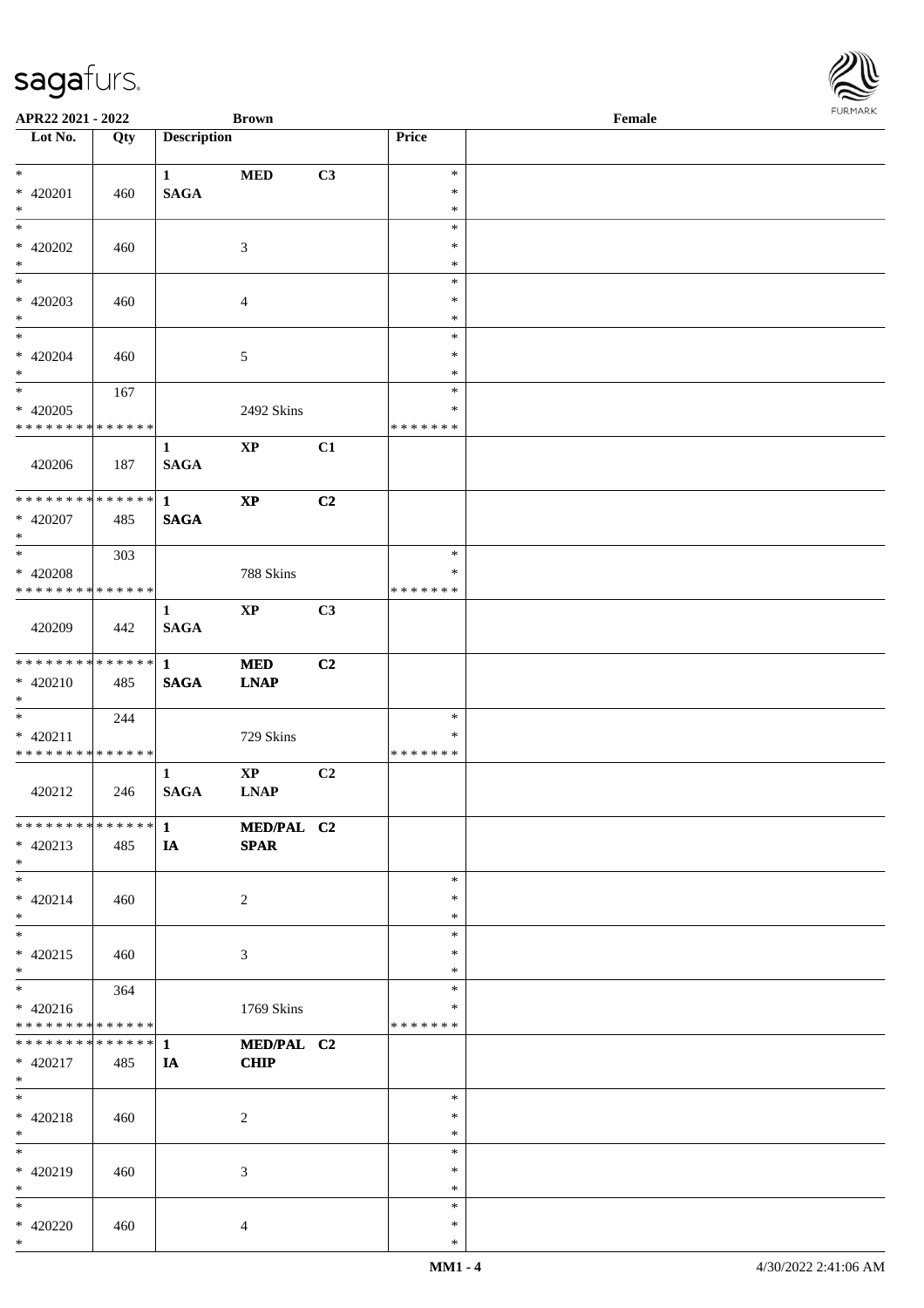| APR22 2021 - 2022             |     |                        | <b>Brown</b>               |    |                  | Female |
|-------------------------------|-----|------------------------|----------------------------|----|------------------|--------|
| Lot No.                       | Qty | <b>Description</b>     |                            |    | Price            |        |
|                               |     |                        |                            |    |                  |        |
| $*$                           |     | $\mathbf{1}$           | MED/PAL C2                 |    | $\ast$           |        |
| * 420221<br>$*$               | 460 | IA                     | <b>CHIP</b>                |    | $\ast$<br>$\ast$ |        |
|                               |     |                        |                            |    | $\ast$           |        |
| $* 420222$                    |     |                        |                            |    | $\ast$           |        |
| $\ast$                        | 460 |                        | 6                          |    | $\ast$           |        |
|                               |     |                        |                            |    | $\ast$           |        |
| $* 420223$                    |     |                        |                            |    | $\ast$           |        |
| $*$                           | 460 |                        | $\boldsymbol{7}$           |    | $\ast$           |        |
|                               |     |                        |                            |    | $\ast$           |        |
| $* 420224$                    | 460 |                        | $\,8\,$                    |    | $\ast$           |        |
| $*$                           |     |                        |                            |    | $\ast$           |        |
|                               |     |                        |                            |    | $\ast$           |        |
| $* 420225$                    | 460 |                        | 9                          |    | $\ast$           |        |
| $*$                           |     |                        |                            |    | $\ast$           |        |
| $*$                           |     |                        |                            |    | $\ast$           |        |
| $* 420226$                    | 460 |                        | 10                         |    | $\ast$           |        |
| $*$                           |     |                        |                            |    | $\ast$           |        |
| $*$                           |     |                        |                            |    | $\ast$           |        |
| $* 420227$                    | 460 |                        | 11                         |    | $\ast$           |        |
| $*$                           |     |                        |                            |    | $\ast$           |        |
|                               |     |                        |                            |    | $\ast$           |        |
| $* 420228$                    | 460 |                        | 12                         |    | $\ast$           |        |
| $*$                           |     |                        |                            |    | $\ast$           |        |
|                               |     |                        |                            |    | $\ast$           |        |
| $* 420229$<br>$*$             | 460 |                        | 13                         |    | $\ast$<br>$\ast$ |        |
|                               | 432 |                        |                            |    | $\ast$           |        |
| $* 420230$                    |     |                        | 6437 Skins                 |    | *                |        |
| * * * * * * * * * * * * * *   |     |                        |                            |    | * * * * * * *    |        |
|                               |     | $\mathbf{1}$           | $\mathbf{X}\mathbf{D}$     | C1 |                  |        |
| 420231                        | 294 | <b>SROY</b>            |                            |    |                  |        |
|                               |     |                        |                            |    |                  |        |
| * * * * * * * * * * * * * * * |     | $\mathbf{1}$           | $\boldsymbol{\mathrm{XD}}$ | C2 |                  |        |
| $* 420232$                    | 465 | <b>SROY</b>            |                            |    |                  |        |
| $*$ $*$                       |     |                        |                            |    |                  |        |
| $\ast$                        |     |                        |                            |    | $\ast$           |        |
| $* 420233$                    | 440 |                        | $\sqrt{2}$                 |    | $\ast$           |        |
| $*$                           |     |                        |                            |    | $\ast$<br>$\ast$ |        |
| $*$<br>$* 420234$             | 138 |                        |                            |    | *                |        |
| * * * * * * * * * * * * * *   |     |                        | 1043 Skins                 |    | *******          |        |
|                               |     | 1                      | XD                         | C3 |                  |        |
| 420235                        | 388 | <b>SROY</b>            |                            |    |                  |        |
|                               |     |                        |                            |    |                  |        |
| **************                |     | $1 \quad \blacksquare$ | <b>MED</b>                 | C1 |                  |        |
| $* 420236$                    | 505 | <b>SROY</b>            |                            |    |                  |        |
| $*$                           |     |                        |                            |    |                  |        |
| $*$                           | 101 |                        |                            |    | $\ast$           |        |
| $* 420237$                    |     |                        | 606 Skins                  |    | $\ast$           |        |
| * * * * * * * * * * * * * *   |     |                        |                            |    | *******          |        |
| * * * * * * * * * * * * * * * |     | $\mathbf{1}$           | <b>MED</b>                 | C2 |                  |        |
| $* 420238$<br>$*$             | 465 | <b>SROY</b>            |                            |    |                  |        |
| $*$                           |     |                        |                            |    | $\ast$           |        |
| * 420239                      | 440 |                        | 2                          |    | $\ast$           |        |
| $*$                           |     |                        |                            |    | $\ast$           |        |
| $*$                           | 253 |                        |                            |    | $\ast$           |        |
| $* 420240$                    |     |                        | 1158 Skins                 |    | *                |        |
| * * * * * * * * * * * * * *   |     |                        |                            |    | * * * * * * *    |        |

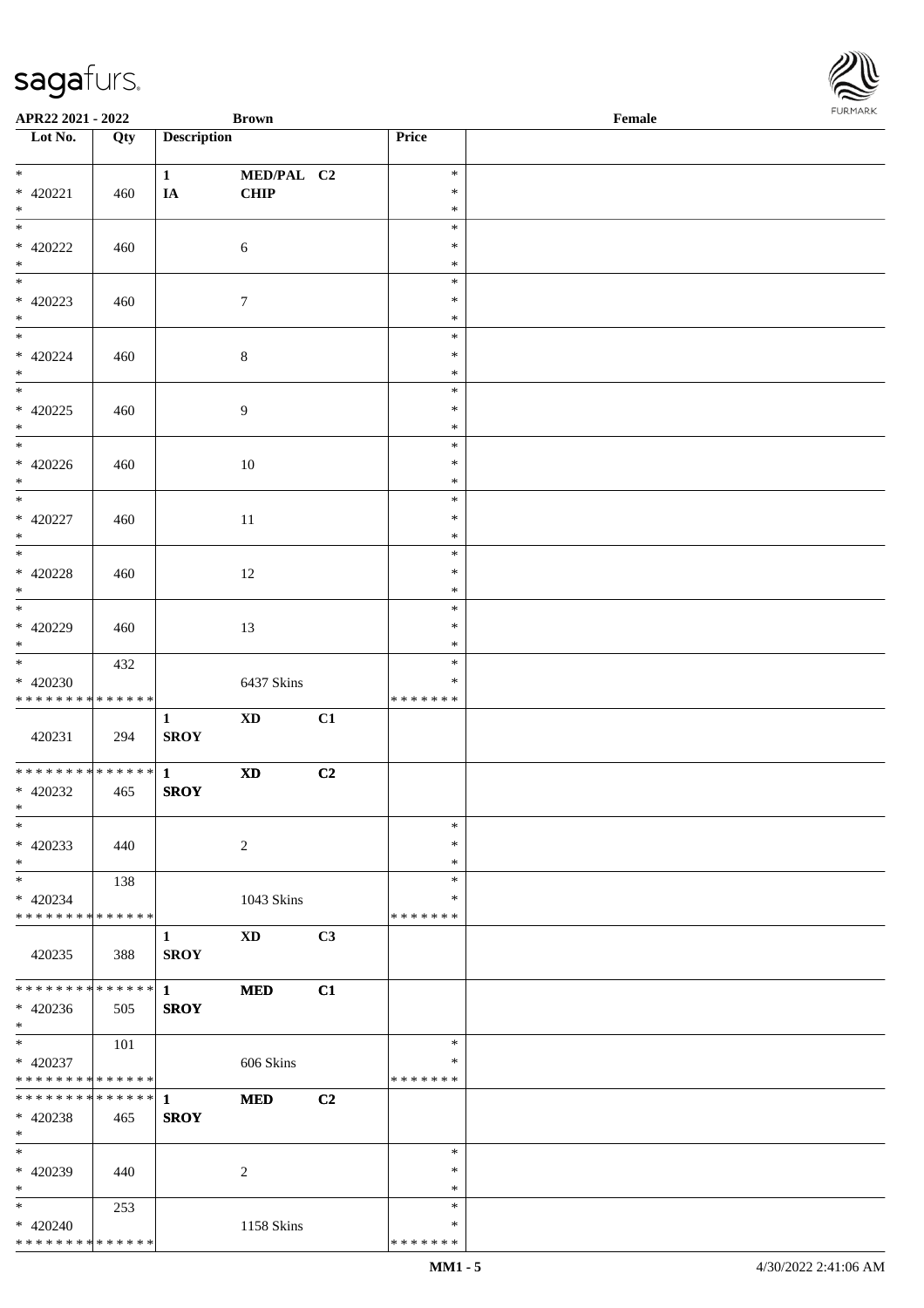

| APR22 2021 - 2022 |     |                    | Brown      |                | FURMARK<br>Female |  |  |  |  |
|-------------------|-----|--------------------|------------|----------------|-------------------|--|--|--|--|
| Lot No.           | Qty | <b>Description</b> |            |                | Price             |  |  |  |  |
| 420241            | 350 | <b>SROY</b>        | <b>MED</b> | C <sub>3</sub> |                   |  |  |  |  |
| 420242            | 223 | <b>SROY</b>        | <b>XP</b>  | C1/C2          |                   |  |  |  |  |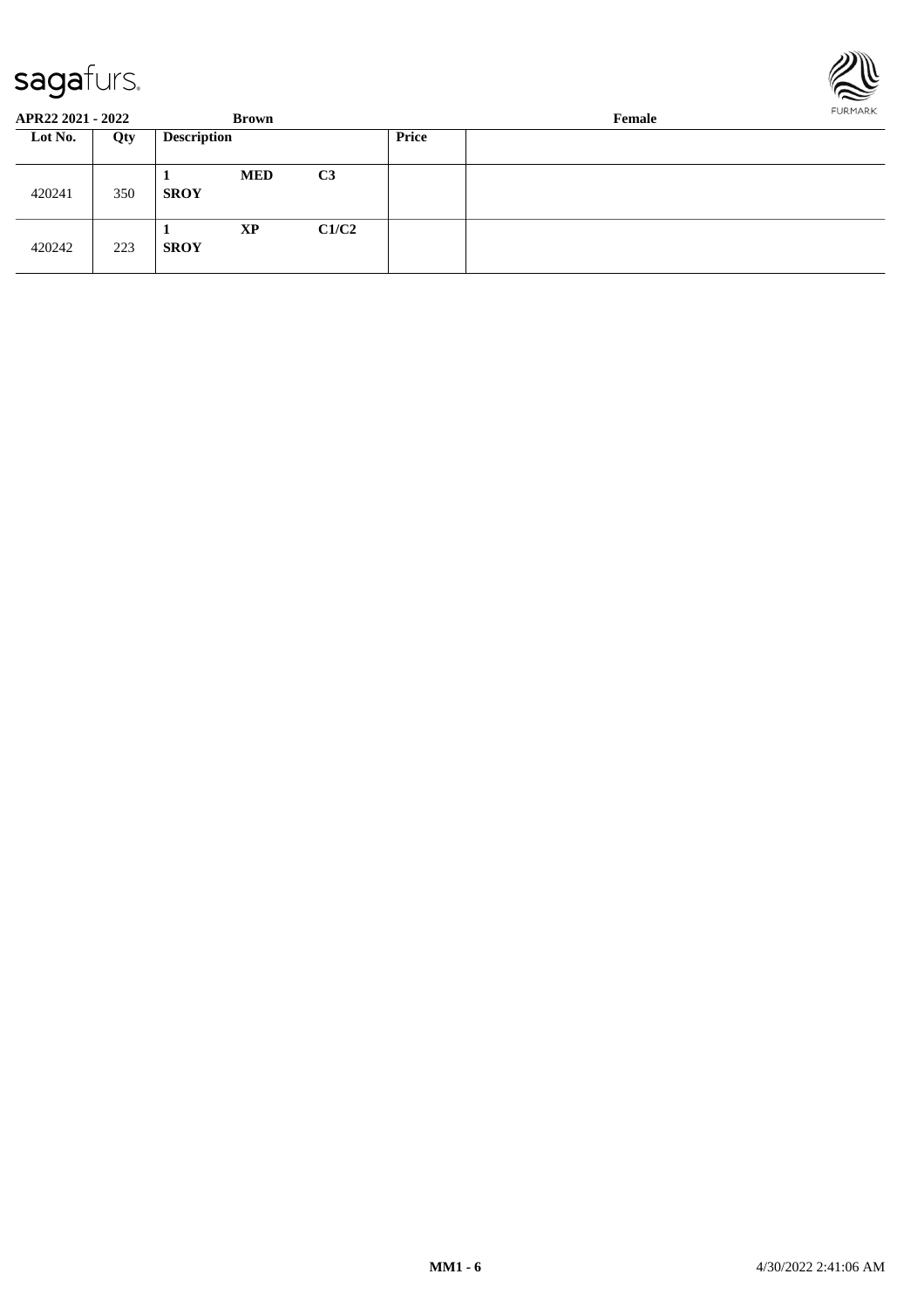

| APR22 2021 - 2022             |     |                    | <b>Brown Velvet</b>    |                |               | Female |  |
|-------------------------------|-----|--------------------|------------------------|----------------|---------------|--------|--|
| Lot No.                       | Qty | <b>Description</b> |                        |                | Price         |        |  |
|                               |     |                    |                        |                |               |        |  |
|                               |     | 20                 | <b>XD</b>              | C1/C2          |               |        |  |
| 420301                        | 409 | SI                 | <b>VELV1</b>           |                |               |        |  |
|                               |     |                    |                        |                |               |        |  |
|                               |     | 20                 | <b>XD</b>              | C1/C2          |               |        |  |
| 420302                        | 330 | SI                 | VELV2                  |                |               |        |  |
|                               |     |                    |                        |                |               |        |  |
|                               |     | 20                 | XD                     | C <sub>3</sub> |               |        |  |
| 420303                        | 112 | SI                 | VELV2                  |                |               |        |  |
|                               |     |                    |                        |                |               |        |  |
|                               |     | 20                 | $\mathbf{X}\mathbf{D}$ | C1             |               |        |  |
| 420304                        | 405 | <b>SAGA</b>        | <b>VELV1</b>           |                |               |        |  |
|                               |     |                    |                        |                |               |        |  |
| * * * * * * * * * * * * * *   |     | 20                 | <b>XD</b>              | C2             |               |        |  |
| $* 420305$                    |     | <b>SAGA</b>        | <b>VELV1</b>           |                |               |        |  |
| $*$                           | 445 |                    |                        |                |               |        |  |
| $\ast$                        |     |                    |                        |                | $\ast$        |        |  |
|                               |     |                    |                        |                | $\ast$        |        |  |
| * 420306                      | 420 |                    | $\boldsymbol{2}$       |                | $\ast$        |        |  |
| $\ast$<br>$*$                 |     |                    |                        |                | $\ast$        |        |  |
|                               |     |                    |                        |                |               |        |  |
| $* 420307$                    | 420 |                    | 3                      |                | $\ast$        |        |  |
| $\ast$                        |     |                    |                        |                | $\ast$        |        |  |
|                               | 53  |                    |                        |                | $\ast$        |        |  |
| * 420308                      |     |                    | 1338 Skins             |                | $\ast$        |        |  |
| * * * * * * * * * * * * * *   |     |                    |                        |                | * * * * * * * |        |  |
|                               |     | 20                 | XD                     | C <sub>3</sub> |               |        |  |
| 420309                        | 378 | <b>SAGA</b>        | <b>VELV1</b>           |                |               |        |  |
|                               |     |                    |                        |                |               |        |  |
|                               |     | 20                 | <b>XD</b>              | C1             |               |        |  |
| 420310                        | 343 | <b>SAGA</b>        | VELV2                  |                |               |        |  |
|                               |     |                    |                        |                |               |        |  |
| * * * * * * * * * * * * * * * |     | 20                 | <b>XD</b>              | C2             |               |        |  |
| $* 420311$                    | 425 | $\mathbf{SAGA}$    | VELV2                  |                |               |        |  |
| $*$                           |     |                    |                        |                |               |        |  |
| $*$                           |     |                    |                        |                | $\ast$        |        |  |
| * 420312                      | 400 |                    | $\overline{c}$         |                | $\ast$        |        |  |
| $*$                           |     |                    |                        |                | $\ast$        |        |  |
| $*$                           | 381 |                    |                        |                | $\ast$        |        |  |
| $* 420313$                    |     |                    | 1206 Skins             |                | ∗             |        |  |
| * * * * * * * * * * * * * * * |     |                    |                        |                | *******       |        |  |
| * * * * * * * * * * * * * * * |     | 20                 | <b>XD</b>              | C3             |               |        |  |
| $* 420314$                    | 425 | <b>SAGA</b>        | <b>VELV2</b>           |                |               |        |  |
| $*$                           |     |                    |                        |                |               |        |  |
| $*$                           | 68  |                    |                        |                | $\ast$        |        |  |
| $* 420315$                    |     |                    | 493 Skins              |                | ∗             |        |  |
| * * * * * * * * * * * * * *   |     |                    |                        |                | *******       |        |  |
|                               |     | 20                 | $\mathbf{X}\mathbf{D}$ | C1             |               |        |  |
| 420316                        | 165 | <b>SROY</b>        | <b>VELV1</b>           |                |               |        |  |
|                               |     |                    |                        |                |               |        |  |
| * * * * * * * * * * * * * * * |     | 20                 | <b>XD</b>              | C <sub>2</sub> |               |        |  |
| * 420317                      | 425 | <b>SROY</b>        | <b>VELV1</b>           |                |               |        |  |
| $*$                           |     |                    |                        |                |               |        |  |
| $*$ $*$                       | 134 |                    |                        |                | $\ast$        |        |  |
| * 420318                      |     |                    | 559 Skins              |                | $\ast$        |        |  |
| * * * * * * * * * * * * * *   |     |                    |                        |                | * * * * * * * |        |  |
|                               |     | 20                 | XD                     | C <sub>3</sub> |               |        |  |
| 420319                        | 177 | <b>SROY</b>        | <b>VELV1</b>           |                |               |        |  |
|                               |     |                    |                        |                |               |        |  |
|                               |     | 20                 | <b>XD</b>              | C1             |               |        |  |
| 420320                        |     | <b>SROY</b>        | VELV2                  |                |               |        |  |
|                               | 268 |                    |                        |                |               |        |  |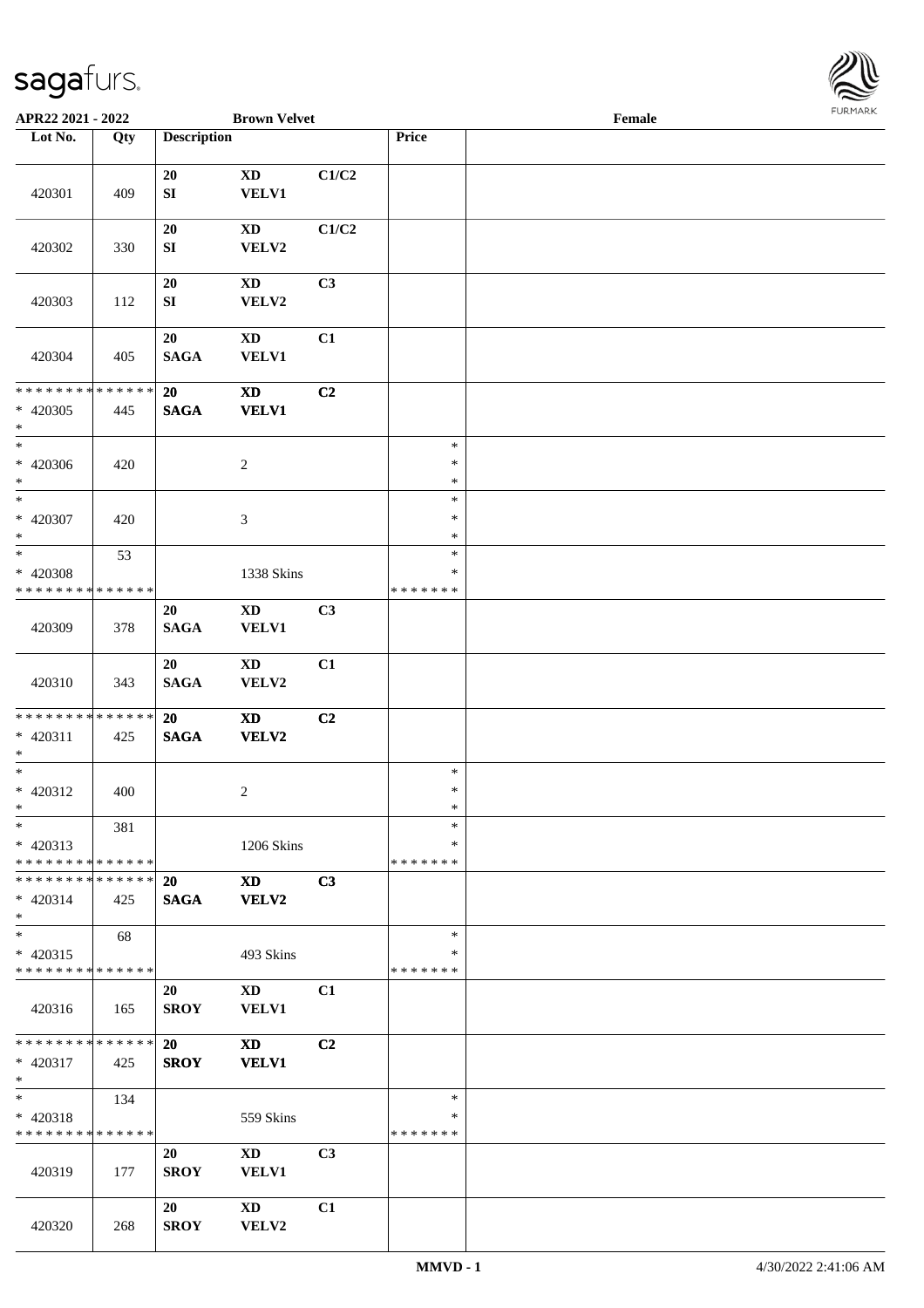

| APR22 2021 - 2022  |     |                    | <b>Brown Velvet</b> |                |              | <b>FURMARK</b><br>Female |
|--------------------|-----|--------------------|---------------------|----------------|--------------|--------------------------|
| Lot No.            | Qty | <b>Description</b> |                     |                | <b>Price</b> |                          |
| **************     |     | <b>20</b>          | <b>XD</b>           | C <sub>2</sub> |              |                          |
| * 420321           | 405 | <b>SROY</b>        | <b>VELV2</b>        |                |              |                          |
| $\ast$<br>$*$      |     |                    |                     |                | $\ast$       |                          |
| * 420322           | 380 |                    | $\mathbf{2}$        |                | $\ast$       |                          |
| $\ast$             |     |                    |                     |                | $\ast$       |                          |
| $\ast$             | 397 |                    |                     |                | *            |                          |
| $* 420323$         |     |                    | 1182 Skins          |                | $\ast$       |                          |
| **************     |     |                    |                     |                | *******      |                          |
| ************** 20  |     |                    | <b>XD</b>           | C <sub>3</sub> |              |                          |
| * 420324<br>$\ast$ | 405 | <b>SROY</b>        | <b>VELV2</b>        |                |              |                          |
| $*$                | 70  |                    |                     |                | $\ast$       |                          |
| $* 420325$         |     |                    | 475 Skins           |                | $\ast$       |                          |
| **************     |     |                    |                     |                | *******      |                          |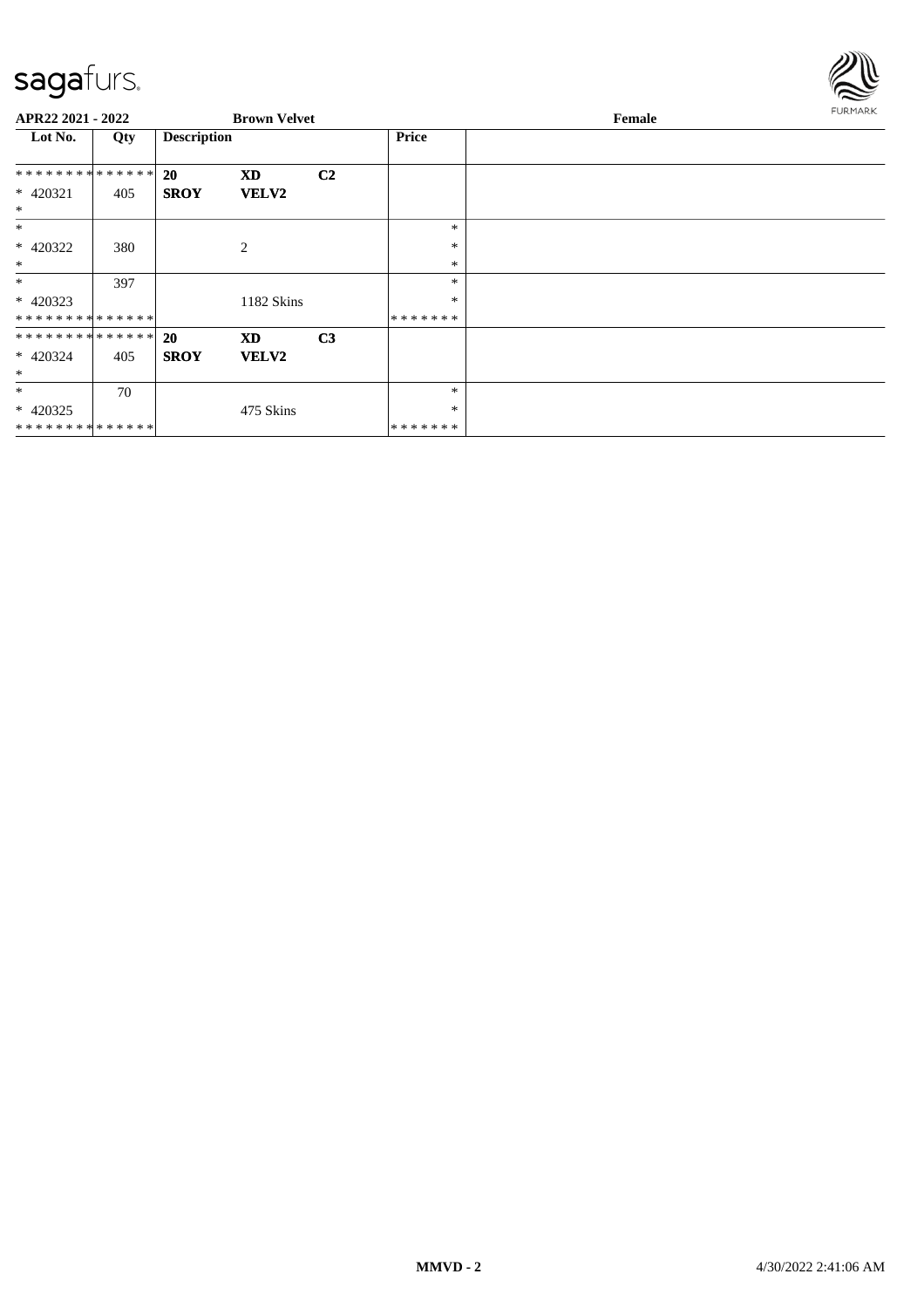

| APR22 2021 - 2022             |     |                    | <b>Brown Velvet</b>    |                |         | Female |  |
|-------------------------------|-----|--------------------|------------------------|----------------|---------|--------|--|
| Lot No.                       | Qty | <b>Description</b> |                        |                | Price   |        |  |
|                               |     |                    |                        |                |         |        |  |
|                               |     | $\bf{0}$           | <b>XD</b>              | C1             |         |        |  |
| 420401                        | 296 | SI                 | <b>VELV1</b>           |                |         |        |  |
|                               |     |                    |                        |                |         |        |  |
| * * * * * * * * * * * * * * * |     | $\mathbf{0}$       | <b>XD</b>              | C <sub>2</sub> |         |        |  |
| $* 420402$                    | 465 | SI                 | <b>VELV1</b>           |                |         |        |  |
| $*$                           |     |                    |                        |                |         |        |  |
| $\overline{\ast}$             |     |                    |                        |                | $\ast$  |        |  |
| $* 420403$                    | 440 |                    | $\boldsymbol{2}$       |                | $\ast$  |        |  |
| $*$                           |     |                    |                        |                | $\ast$  |        |  |
| $\ast$                        | 63  |                    |                        |                | $\ast$  |        |  |
| $* 420404$                    |     |                    | 968 Skins              |                | $\ast$  |        |  |
| * * * * * * * * * * * * * *   |     |                    |                        |                | ******* |        |  |
|                               |     | $\boldsymbol{0}$   | <b>XD</b>              | C3             |         |        |  |
| 420405                        | 424 | SI                 | <b>VELV1</b>           |                |         |        |  |
|                               |     |                    |                        |                |         |        |  |
| * * * * * * * * * * * * * * * |     | $\mathbf 0$        | <b>MED</b>             | C1             |         |        |  |
| $* 420406$                    | 465 | SI                 | <b>VELV1</b>           |                |         |        |  |
| $*$                           |     |                    |                        |                |         |        |  |
| $\ast$                        |     |                    |                        |                | $\ast$  |        |  |
| $* 420407$                    | 420 |                    | 2                      |                | $\ast$  |        |  |
| $*$                           |     |                    |                        |                | $\ast$  |        |  |
| $*$                           | 74  |                    |                        |                | $\ast$  |        |  |
| $* 420408$                    |     |                    |                        |                | ∗       |        |  |
| * * * * * * * * * * * * * *   |     |                    | 959 Skins              |                | ******* |        |  |
| * * * * * * * * * * * * * * * |     |                    |                        |                |         |        |  |
|                               |     | $\mathbf{0}$       | <b>MED</b>             | C2             |         |        |  |
| * 420409                      | 465 | SI                 | <b>VELV1</b>           |                |         |        |  |
| $*$<br>$*$                    |     |                    |                        |                |         |        |  |
|                               |     |                    |                        |                | $\ast$  |        |  |
| $* 420410$                    | 440 |                    | $\sqrt{2}$             |                | $\ast$  |        |  |
| $*$                           |     |                    |                        |                | $\ast$  |        |  |
| $*$                           |     |                    |                        |                | $\ast$  |        |  |
| $* 420411$                    | 440 |                    | $\mathfrak{Z}$         |                | $\ast$  |        |  |
| $*$                           |     |                    |                        |                | $\ast$  |        |  |
| $*$                           |     |                    |                        |                | $\ast$  |        |  |
| $* 420412$                    | 440 |                    | $\overline{4}$         |                | $\ast$  |        |  |
| $*$                           |     |                    |                        |                | $\ast$  |        |  |
| $\ast$                        |     |                    |                        |                | $\ast$  |        |  |
| $* 420413$                    | 440 |                    | 5                      |                | $\ast$  |        |  |
| $*$                           |     |                    |                        |                | $\ast$  |        |  |
| $*$                           |     |                    |                        |                | $\ast$  |        |  |
| $* 420414$                    | 440 |                    | 6                      |                | $\ast$  |        |  |
| $*$                           |     |                    |                        |                | $\ast$  |        |  |
| $*$                           | 184 |                    |                        |                | $\ast$  |        |  |
| $* 420415$                    |     |                    | 2849 Skins             |                | $\ast$  |        |  |
| * * * * * * * * * * * * * *   |     |                    |                        |                | ******* |        |  |
| * * * * * * * * * * * * * * * |     | $\mathbf{0}$       | <b>MED</b>             | C3             |         |        |  |
| $* 420416$                    | 465 | SI                 | <b>VELV1</b>           |                |         |        |  |
| $*$                           |     |                    |                        |                |         |        |  |
| $*$                           |     |                    |                        |                | $\ast$  |        |  |
| $* 420417$                    | 440 |                    | $\sqrt{2}$             |                | $\ast$  |        |  |
| $*$                           |     |                    |                        |                | $\ast$  |        |  |
| $*$ and $*$                   | 154 |                    |                        |                | $\ast$  |        |  |
| $* 420418$                    |     |                    | 1059 Skins             |                | $\ast$  |        |  |
| * * * * * * * * * * * * * *   |     |                    |                        |                | ******* |        |  |
|                               |     | $\bf{0}$           | $\mathbf{X}\mathbf{P}$ | C1             |         |        |  |
| 420419                        | 239 | SI                 | VELV1                  |                |         |        |  |
|                               |     |                    |                        |                |         |        |  |
| * * * * * * * * * * * * * * * |     | $\mathbf{0}$       | $\bold{X}\bold{P}$     | C <sub>2</sub> |         |        |  |
| * 420420                      | 465 | SI                 | <b>VELV1</b>           |                |         |        |  |
|                               |     |                    |                        |                |         |        |  |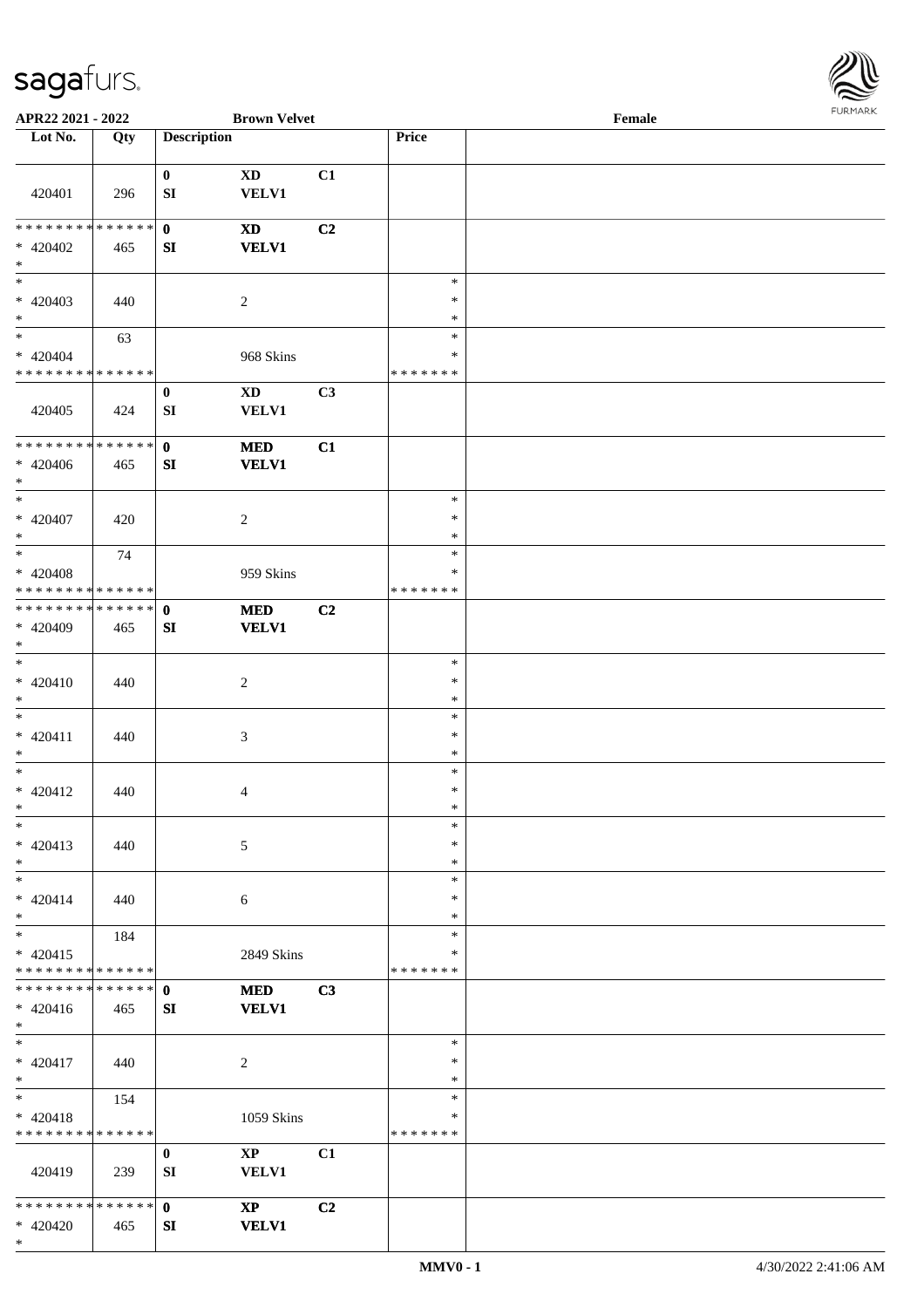

| APR22 2021 - 2022             |     |                    | <b>Brown Velvet</b>         |             |                  | Female |  |
|-------------------------------|-----|--------------------|-----------------------------|-------------|------------------|--------|--|
| Lot No.                       | Qty | <b>Description</b> |                             |             | Price            |        |  |
| $*$                           |     |                    |                             |             | $\ast$           |        |  |
| $* 420421$                    | 268 | $\bf{0}$<br>SI     | $\bold{XP}$<br><b>VELV1</b> | C2          | ∗                |        |  |
| * * * * * * * * * * * * * *   |     |                    |                             |             | * * * * * * *    |        |  |
|                               |     | $\bf{0}$           | $\mathbf{XP}$               | C3          |                  |        |  |
| 420422                        | 238 | SI                 | <b>VELV1</b>                |             |                  |        |  |
|                               |     |                    |                             |             |                  |        |  |
|                               |     | $\boldsymbol{0}$   | XD                          | C1          |                  |        |  |
| 420423                        | 201 | SI                 | VELV2                       |             |                  |        |  |
| * * * * * * * * * * * * * *   |     |                    |                             |             |                  |        |  |
| $* 420424$                    | 465 | $\mathbf{0}$<br>SI | <b>XD</b><br>VELV2          | C2          |                  |        |  |
| $\ast$                        |     |                    |                             |             |                  |        |  |
| $\ast$                        | 97  |                    |                             |             | $\ast$           |        |  |
| $* 420425$                    |     |                    | 562 Skins                   |             | $\ast$           |        |  |
| * * * * * * * * * * * * * *   |     |                    |                             |             | * * * * * * *    |        |  |
|                               |     | $\bf{0}$           | $\mathbf{X}\mathbf{D}$      | C3          |                  |        |  |
| 420426                        | 178 | SI                 | VELV2                       |             |                  |        |  |
|                               |     |                    |                             |             |                  |        |  |
| 420427                        | 413 | $\bf{0}$<br>SI     | <b>MED</b><br>VELV2         | C1          |                  |        |  |
|                               |     |                    |                             |             |                  |        |  |
| * * * * * * * * * * * * * *   |     | $\mathbf{0}$       | <b>MED</b>                  | C2          |                  |        |  |
| $* 420428$                    | 425 | SI                 | <b>VELV2</b>                |             |                  |        |  |
| $*$                           |     |                    |                             |             |                  |        |  |
| $\ast$                        |     |                    |                             |             | $\ast$           |        |  |
| $* 420429$                    | 440 |                    | $\overline{c}$              |             | $\ast$<br>$\ast$ |        |  |
| $*$<br>$\ast$                 |     |                    |                             |             | $\ast$           |        |  |
| $* 420430$                    | 440 |                    | $\mathfrak{Z}$              |             | $\ast$           |        |  |
| $*$                           |     |                    |                             |             | $\ast$           |        |  |
| $*$                           | 157 |                    |                             |             | $\ast$           |        |  |
| $* 420431$                    |     |                    | 1462 Skins                  |             | $\ast$           |        |  |
| * * * * * * * * * * * * * *   |     |                    |                             |             | * * * * * * *    |        |  |
| **************                |     | $\mathbf 0$        | $\bf MED$                   | C3          |                  |        |  |
| $* 420432$<br>$*$             | 464 | SI                 | <b>VELV2</b>                |             |                  |        |  |
| $\ast$                        | 144 |                    |                             |             | $\ast$           |        |  |
| $* 420433$                    |     |                    | 608 Skins                   |             | ∗                |        |  |
| * * * * * * * * * * * * * *   |     |                    |                             |             | * * * * * * *    |        |  |
|                               |     | $\bf{0}$           | $\mathbf{XP}$               | C1          |                  |        |  |
| 420434                        | 195 | SI                 | VELV2                       |             |                  |        |  |
|                               |     |                    |                             |             |                  |        |  |
|                               |     | $\mathbf 0$        | $\mathbf{X}\mathbf{P}$      | C2          |                  |        |  |
| 420435                        | 471 | SI                 | VELV2                       |             |                  |        |  |
|                               |     | $\bf{0}$           | $\mathbf{XP}$               | C3          |                  |        |  |
| 420436                        | 155 | SI                 | VELV2                       |             |                  |        |  |
|                               |     |                    |                             |             |                  |        |  |
| * * * * * * * * * * * * * * * |     | $\mathbf{0}$       | MED/PAL C2                  |             |                  |        |  |
| $* 420437$                    | 465 | IB                 | <b>VELV1</b>                | <b>CHIP</b> |                  |        |  |
| $*$<br>$*$                    |     |                    |                             |             | $\ast$           |        |  |
| $* 420438$                    | 440 |                    | $\overline{c}$              |             | $\ast$           |        |  |
| $*$                           |     |                    |                             |             | $\ast$           |        |  |
| $\ast$                        |     |                    |                             |             | $\ast$           |        |  |
| $* 420439$                    | 440 |                    | 3                           |             | ∗                |        |  |
| $*$                           |     |                    |                             |             | $\ast$           |        |  |
| $*$                           |     |                    |                             |             | $\ast$           |        |  |
| $* 420440$<br>$*$             | 440 |                    | $\overline{4}$              |             | $\ast$<br>$\ast$ |        |  |
|                               |     |                    |                             |             |                  |        |  |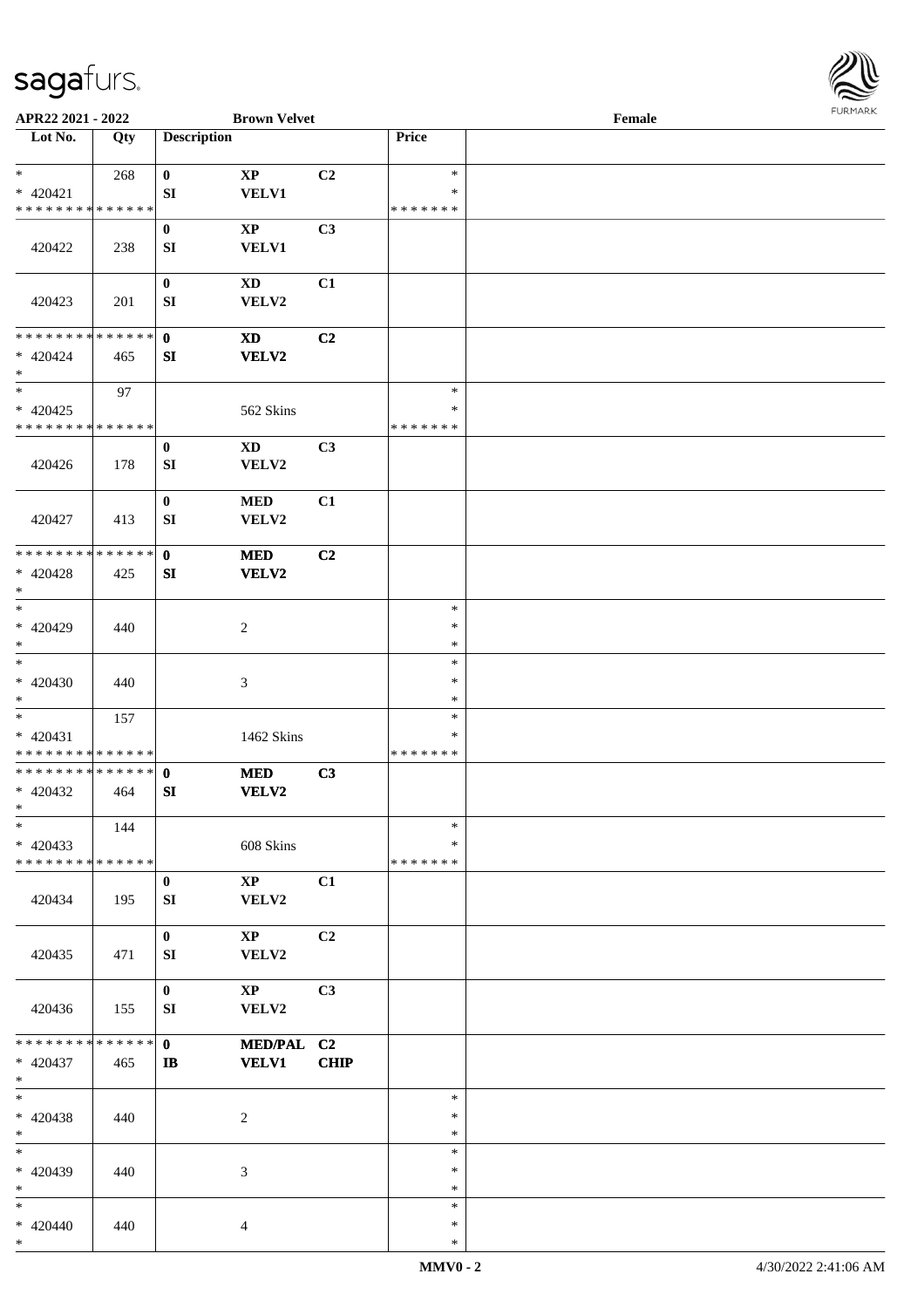

| APR22 2021 - 2022                          |     |                        | <b>Brown Velvet</b>    |             |               | Female |
|--------------------------------------------|-----|------------------------|------------------------|-------------|---------------|--------|
| Lot No.                                    | Qty | <b>Description</b>     |                        |             | Price         |        |
|                                            |     |                        |                        |             |               |        |
| $*$                                        |     | $\mathbf{0}$           | MED/PAL C2             |             | $\ast$        |        |
| $* 420441$                                 | 440 | $\mathbf{I}\mathbf{B}$ | <b>VELV1</b>           | <b>CHIP</b> | $\ast$        |        |
| $*$ $-$                                    |     |                        |                        |             | $\ast$        |        |
|                                            |     |                        |                        |             | $\ast$        |        |
|                                            | 430 |                        |                        |             |               |        |
| $* 420442$                                 |     |                        | 2655 Skins             |             | ∗             |        |
| * * * * * * * * <mark>* * * * * * *</mark> |     |                        |                        |             | * * * * * * * |        |
| * * * * * * * * * * * * * * *              |     | $\mathbf{0}$           | $\mathbf{X}\mathbf{D}$ | C1          |               |        |
| $* 420443$                                 | 445 | <b>SAGA</b>            | <b>VELV1</b>           |             |               |        |
| $*$                                        |     |                        |                        |             |               |        |
|                                            |     |                        |                        |             | $\ast$        |        |
| $* 420444$                                 | 420 |                        | $\overline{2}$         |             | $\ast$        |        |
| $*$                                        |     |                        |                        |             | $\ast$        |        |
|                                            |     |                        |                        |             |               |        |
|                                            |     |                        |                        |             | $\ast$        |        |
| $* 420445$                                 | 420 |                        | $\sqrt{3}$             |             | $\ast$        |        |
| $*$                                        |     |                        |                        |             | $\ast$        |        |
|                                            |     |                        |                        |             | $\ast$        |        |
| $* 420446$                                 | 420 |                        | $\overline{4}$         |             | $\ast$        |        |
| $*$                                        |     |                        |                        |             | $\ast$        |        |
|                                            | 352 |                        |                        |             | $\ast$        |        |
| $* 420447$                                 |     |                        | 2057 Skins             |             | $\ast$        |        |
| * * * * * * * * * * * * * * *              |     |                        |                        |             | *******       |        |
| * * * * * * * * * * * * * * *              |     |                        |                        |             |               |        |
|                                            |     | $\mathbf{0}$           | <b>XD</b>              | C2          |               |        |
| $* 420448$                                 | 445 | <b>SAGA</b>            | <b>VELV1</b>           |             |               |        |
| $*$                                        |     |                        |                        |             |               |        |
|                                            |     |                        |                        |             | $\ast$        |        |
| $* 420449$                                 | 420 |                        | $\overline{2}$         |             | $\ast$        |        |
| $*$                                        |     |                        |                        |             | $\ast$        |        |
| $*$                                        |     |                        |                        |             | $\ast$        |        |
| $* 420450$                                 | 420 |                        | $\sqrt{3}$             |             | $\ast$        |        |
| $*$                                        |     |                        |                        |             | $\ast$        |        |
| $*$                                        |     |                        |                        |             | $\ast$        |        |
|                                            |     |                        |                        |             | $\ast$        |        |
| $* 420451$                                 | 420 |                        | $\overline{4}$         |             |               |        |
| $*$                                        |     |                        |                        |             | $\ast$        |        |
| $*$                                        |     |                        |                        |             | $\ast$        |        |
| $* 420452$                                 | 420 |                        | $\sqrt{5}$             |             | $\ast$        |        |
| $*$ $-$                                    |     |                        |                        |             | $\ast$        |        |
| $*$                                        |     |                        |                        |             | $\ast$        |        |
| $* 420453$                                 | 420 |                        | $\sqrt{6}$             |             | $\ast$        |        |
| $*$                                        |     |                        |                        |             | $\ast$        |        |
| $*$                                        |     |                        |                        |             | $\ast$        |        |
| $* 420454$                                 | 420 |                        | $\tau$                 |             | $\ast$        |        |
| $*$                                        |     |                        |                        |             | $\ast$        |        |
|                                            |     |                        |                        |             |               |        |
|                                            |     |                        |                        |             | $\ast$        |        |
| $* 420455$                                 | 420 |                        | 8                      |             | $\ast$        |        |
| $*$                                        |     |                        |                        |             | $\ast$        |        |
| $*$                                        |     |                        |                        |             | $\ast$        |        |
| $* 420456$                                 | 420 |                        | $\overline{9}$         |             | ∗             |        |
| $*$                                        |     |                        |                        |             | $\ast$        |        |
| $*$                                        |     |                        |                        |             | $\ast$        |        |
| $* 420457$                                 | 420 |                        | 10                     |             | $\ast$        |        |
| $*$ $*$                                    |     |                        |                        |             | $\ast$        |        |
| $*$                                        |     |                        |                        |             | $\ast$        |        |
|                                            |     |                        |                        |             | $\ast$        |        |
| $* 420458$                                 | 420 |                        | 11                     |             |               |        |
| $*$ $*$                                    |     |                        |                        |             | $\ast$        |        |
| $*$                                        |     |                        |                        |             | $\ast$        |        |
| $* 420459$                                 | 420 |                        | 12                     |             | $\ast$        |        |
| $*$ $*$                                    |     |                        |                        |             | $\ast$        |        |
| $*$                                        |     |                        |                        |             | $\ast$        |        |
| $* 420460$                                 | 420 |                        | 13                     |             | $\ast$        |        |
| $*$                                        |     |                        |                        |             | $\ast$        |        |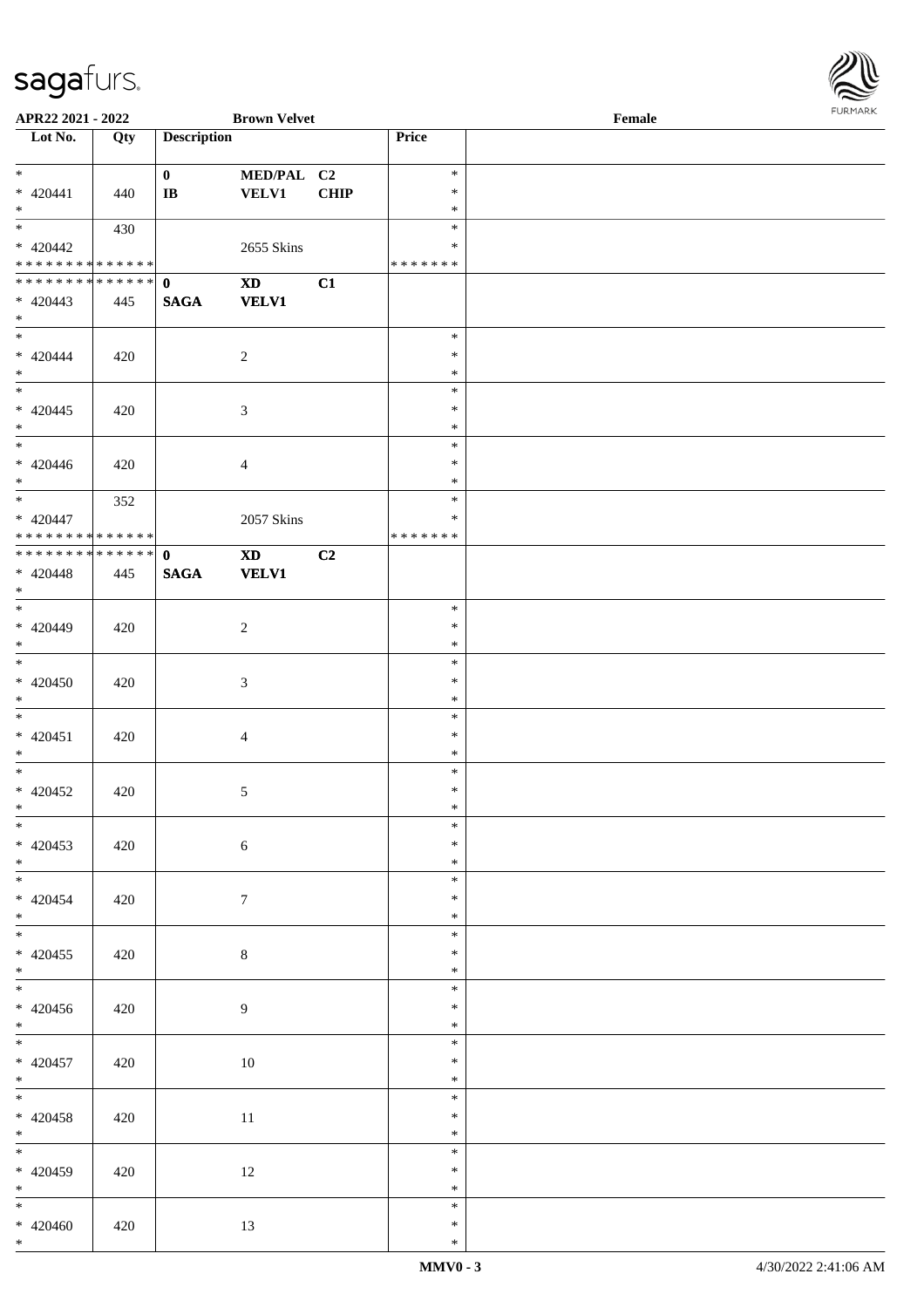

| APR22 2021 - 2022                           |             |                    | <b>Brown Velvet</b>    |    |               | Female |  |
|---------------------------------------------|-------------|--------------------|------------------------|----|---------------|--------|--|
| Lot No.                                     | Qty         | <b>Description</b> |                        |    | Price         |        |  |
|                                             |             |                    |                        |    |               |        |  |
| $*$                                         | 95          | $\mathbf{0}$       | <b>XD</b>              | C2 | $\ast$        |        |  |
| $* 420461$                                  |             | <b>SAGA</b>        | <b>VELV1</b>           |    | $\ast$        |        |  |
| * * * * * * * * * * * * * * *               |             |                    |                        |    | * * * * * * * |        |  |
| ******** <mark>******</mark>                |             | $\mathbf{0}$       | $\mathbf{X}\mathbf{D}$ | C3 |               |        |  |
| $* 420462$                                  | 445         | <b>SAGA</b>        | <b>VELV1</b>           |    |               |        |  |
| $*$                                         |             |                    |                        |    |               |        |  |
|                                             |             |                    |                        |    | $\ast$        |        |  |
| $* 420463$                                  | 420         |                    | $\overline{c}$         |    | $\ast$        |        |  |
| $*$                                         |             |                    |                        |    | $\ast$        |        |  |
| $*$                                         |             |                    |                        |    | $\ast$        |        |  |
| $* 420464$                                  | 420         |                    | 3                      |    | $\ast$        |        |  |
| $*$                                         |             |                    |                        |    | $\ast$        |        |  |
|                                             |             |                    |                        |    | $\ast$        |        |  |
| $* 420465$                                  | 420         |                    | $\overline{4}$         |    | $\ast$        |        |  |
| $*$                                         |             |                    |                        |    | $\ast$        |        |  |
| $*$                                         | 122         |                    |                        |    | $\ast$        |        |  |
| $* 420466$                                  |             |                    | 1827 Skins             |    | $\ast$        |        |  |
| ******** <mark>******</mark>                |             |                    |                        |    | * * * * * * * |        |  |
| ******** <mark>******</mark>                |             | $\mathbf{0}$       | <b>MED</b>             | C1 |               |        |  |
| $* 420467$                                  | 445         | <b>SAGA</b>        | <b>VELV1</b>           |    |               |        |  |
| $\ast$                                      |             |                    |                        |    |               |        |  |
|                                             |             |                    |                        |    | $\ast$        |        |  |
| $* 420468$                                  | 420         |                    | $\overline{c}$         |    | $\ast$        |        |  |
| $*$                                         |             |                    |                        |    | $\ast$        |        |  |
|                                             |             |                    |                        |    | $\ast$        |        |  |
| * 420469                                    | 420         |                    | 3                      |    | $\ast$        |        |  |
| $*$                                         |             |                    |                        |    | $\ast$        |        |  |
|                                             |             |                    |                        |    | $\ast$        |        |  |
| * 420470                                    | 420         |                    | $\overline{4}$         |    | $\ast$        |        |  |
| $*$                                         |             |                    |                        |    | $\ast$        |        |  |
| $*$                                         |             |                    |                        |    | $\ast$        |        |  |
| $* 420471$                                  | 420         |                    | $\sqrt{5}$             |    | $\ast$        |        |  |
| $*$                                         |             |                    |                        |    | $\ast$        |        |  |
| $*$                                         |             |                    |                        |    | $\ast$        |        |  |
| $* 420472$                                  | 420         |                    |                        |    | $\ast$        |        |  |
| $*$                                         |             |                    | 6                      |    | $\ast$        |        |  |
| $*$                                         |             |                    |                        |    | $\ast$        |        |  |
| $* 420473$                                  |             |                    | $\tau$                 |    | $\ast$        |        |  |
| $*$                                         | 420         |                    |                        |    | $\ast$        |        |  |
| $*$ $*$                                     |             |                    |                        |    | $\ast$        |        |  |
|                                             | 259         |                    |                        |    | $\ast$        |        |  |
| $* 420474$<br>* * * * * * * * * * * * * * * |             |                    | 3224 Skins             |    | *******       |        |  |
| * * * * * * * *                             | * * * * * * |                    |                        |    |               |        |  |
|                                             |             | $\mathbf 0$        | <b>MED</b>             | C2 |               |        |  |
| $* 420475$<br>$*$                           | 445         | <b>SAGA</b>        | <b>VELV1</b>           |    |               |        |  |
| $*$                                         |             |                    |                        |    | $\ast$        |        |  |
| $* 420476$                                  |             |                    |                        |    | $\ast$        |        |  |
| $*$                                         | 420         |                    | 2                      |    | $\ast$        |        |  |
|                                             |             |                    |                        |    |               |        |  |
| $*$                                         |             |                    |                        |    | $\ast$        |        |  |
| $* 420477$                                  | 420         |                    | 3                      |    | $\ast$        |        |  |
| $*$                                         |             |                    |                        |    | $\ast$        |        |  |
| $*$                                         |             |                    |                        |    | $\ast$        |        |  |
| * 420478                                    | 420         |                    | $\overline{4}$         |    | $\ast$        |        |  |
| $*$                                         |             |                    |                        |    | $\ast$        |        |  |
| $*$                                         |             |                    |                        |    | $\ast$        |        |  |
| * 420479                                    | 420         |                    | 5                      |    | $\ast$        |        |  |
| $*$                                         |             |                    |                        |    | $\ast$        |        |  |
| $*$                                         |             |                    |                        |    | $\ast$        |        |  |
| * 420480                                    | 420         |                    | $\sqrt{6}$             |    | $\ast$        |        |  |
| $*$                                         |             |                    |                        |    | $\ast$        |        |  |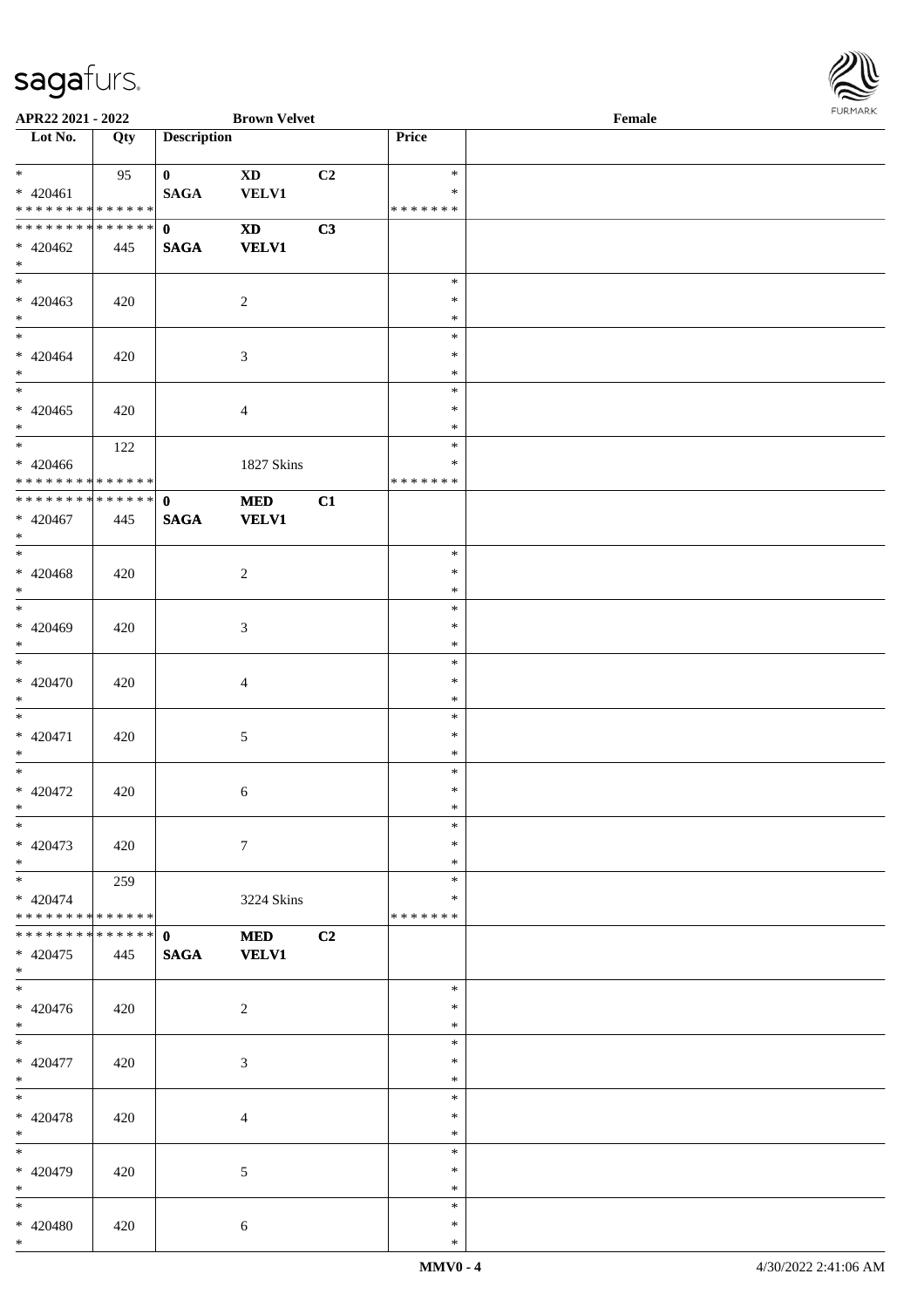

| APR22 2021 - 2022             |     |                                      | <b>Brown Velvet</b> |                |               | Female |
|-------------------------------|-----|--------------------------------------|---------------------|----------------|---------------|--------|
| Lot No.                       | Qty | <b>Description</b>                   |                     |                | Price         |        |
|                               |     |                                      |                     |                |               |        |
| $\overline{\ast}$             |     | $\mathbf{0}$                         | $\bf MED$           | C <sub>2</sub> | $\ast$        |        |
| $* 420481$                    | 420 | $\mathbf{SAGA}$                      | <b>VELV1</b>        |                | $\ast$        |        |
| $\ast$                        |     |                                      |                     |                | $\ast$        |        |
| $\overline{\phantom{a}^*}$    |     |                                      |                     |                | $\ast$        |        |
|                               |     |                                      |                     |                | $\ast$        |        |
| $* 420482$                    | 420 |                                      | $8\,$               |                |               |        |
| $\ast$                        |     |                                      |                     |                | $\ast$        |        |
| $\overline{\phantom{0}}$      | 109 |                                      |                     |                | $\ast$        |        |
| $* 420483$                    |     |                                      | 3494 Skins          |                | $\ast$        |        |
| * * * * * * * * * * * * * *   |     |                                      |                     |                | * * * * * * * |        |
| **************                |     | $\mathbf{0}$                         | $\bf MED$           | C3             |               |        |
| $* 420484$                    | 445 | <b>SAGA</b>                          | <b>VELV1</b>        |                |               |        |
| $*$                           |     |                                      |                     |                |               |        |
| $\overline{\phantom{a}^*}$    |     |                                      |                     |                | $\ast$        |        |
| * 420485                      |     |                                      |                     |                | $\ast$        |        |
|                               | 420 |                                      | $\overline{2}$      |                |               |        |
| $\ast$<br>$_{\ast}^{-}$       |     |                                      |                     |                | $\ast$        |        |
|                               |     |                                      |                     |                | $\ast$        |        |
| $* 420486$                    | 420 |                                      | $\mathfrak{Z}$      |                | $\ast$        |        |
| $\ast$                        |     |                                      |                     |                | $\ast$        |        |
| $_{\ast}$                     |     |                                      |                     |                | $\ast$        |        |
| $* 420487$                    | 420 |                                      | $\overline{4}$      |                | $\ast$        |        |
| $\ast$                        |     |                                      |                     |                | $\ast$        |        |
| $\overline{\phantom{0}}$      |     |                                      |                     |                | $\ast$        |        |
|                               |     |                                      |                     |                |               |        |
| * 420488                      | 420 |                                      | $\mathfrak{S}$      |                | $\ast$        |        |
| $\ast$                        |     |                                      |                     |                | $\ast$        |        |
| $\overline{\phantom{0}}$      |     |                                      |                     |                | $\ast$        |        |
| * 420489                      | 420 |                                      | $\sqrt{6}$          |                | $\ast$        |        |
| $*$                           |     |                                      |                     |                | $\ast$        |        |
| $\overline{\phantom{0}}$      |     |                                      |                     |                | $\ast$        |        |
| $* 420490$                    | 420 |                                      | $\tau$              |                | $\ast$        |        |
| $*$                           |     |                                      |                     |                | $\ast$        |        |
| $\ast$                        |     |                                      |                     |                | $\ast$        |        |
|                               |     |                                      |                     |                |               |        |
| $* 420491$                    | 420 |                                      | $\,8\,$             |                | $\ast$        |        |
| $*$                           |     |                                      |                     |                | $\ast$        |        |
| $\ast$                        | 183 |                                      |                     |                | $\ast$        |        |
| * 420492                      |     |                                      | 3568 Skins          |                | $\ast$        |        |
| * * * * * * * * * * * * * * * |     |                                      |                     |                | *******       |        |
| ************** 0              |     | $\overline{\mathbf{X}}$ $\mathbf{X}$ |                     | C1             |               |        |
| $* 420493$                    | 445 | SAGA VELV1                           |                     |                |               |        |
| $*$                           |     |                                      |                     |                |               |        |
| $*$                           |     |                                      |                     |                | $\ast$        |        |
|                               | 306 |                                      |                     |                | *             |        |
| $* 420494$                    |     |                                      | 751 Skins           |                |               |        |
| ******** <mark>******</mark>  |     |                                      |                     |                | * * * * * * * |        |
| * * * * * * * * * * * * * * * |     | $\mathbf{0}$                         | $\mathbf{XP}$       | C2             |               |        |
| $* 420495$                    | 445 | <b>SAGA</b>                          | <b>VELV1</b>        |                |               |        |
| $*$                           |     |                                      |                     |                |               |        |
| $\overline{\phantom{0}}$      |     |                                      |                     |                | $\ast$        |        |
| $* 420496$                    | 420 |                                      | $\overline{2}$      |                | $\ast$        |        |
| $*$                           |     |                                      |                     |                | $\ast$        |        |
| $*$                           |     |                                      |                     |                | $\ast$        |        |
| $* 420497$                    |     |                                      |                     |                | $\ast$        |        |
| $*$                           | 420 |                                      | 3                   |                | $\ast$        |        |
|                               |     |                                      |                     |                |               |        |
| $*$                           |     |                                      |                     |                | $\ast$        |        |
| * 420498                      | 420 |                                      | 4                   |                | $\ast$        |        |
| $*$                           |     |                                      |                     |                | $\ast$        |        |
| $\overline{\phantom{0}}$      |     |                                      |                     |                | $\ast$        |        |
| * 420499                      | 420 |                                      | 5                   |                | $\ast$        |        |
| $*$                           |     |                                      |                     |                | $\ast$        |        |
| $*$                           | 271 |                                      |                     |                | $\ast$        |        |
| * 420500                      |     |                                      |                     |                | $\ast$        |        |
|                               |     |                                      | 2396 Skins          |                |               |        |
| * * * * * * * * * * * * * *   |     |                                      |                     |                | *******       |        |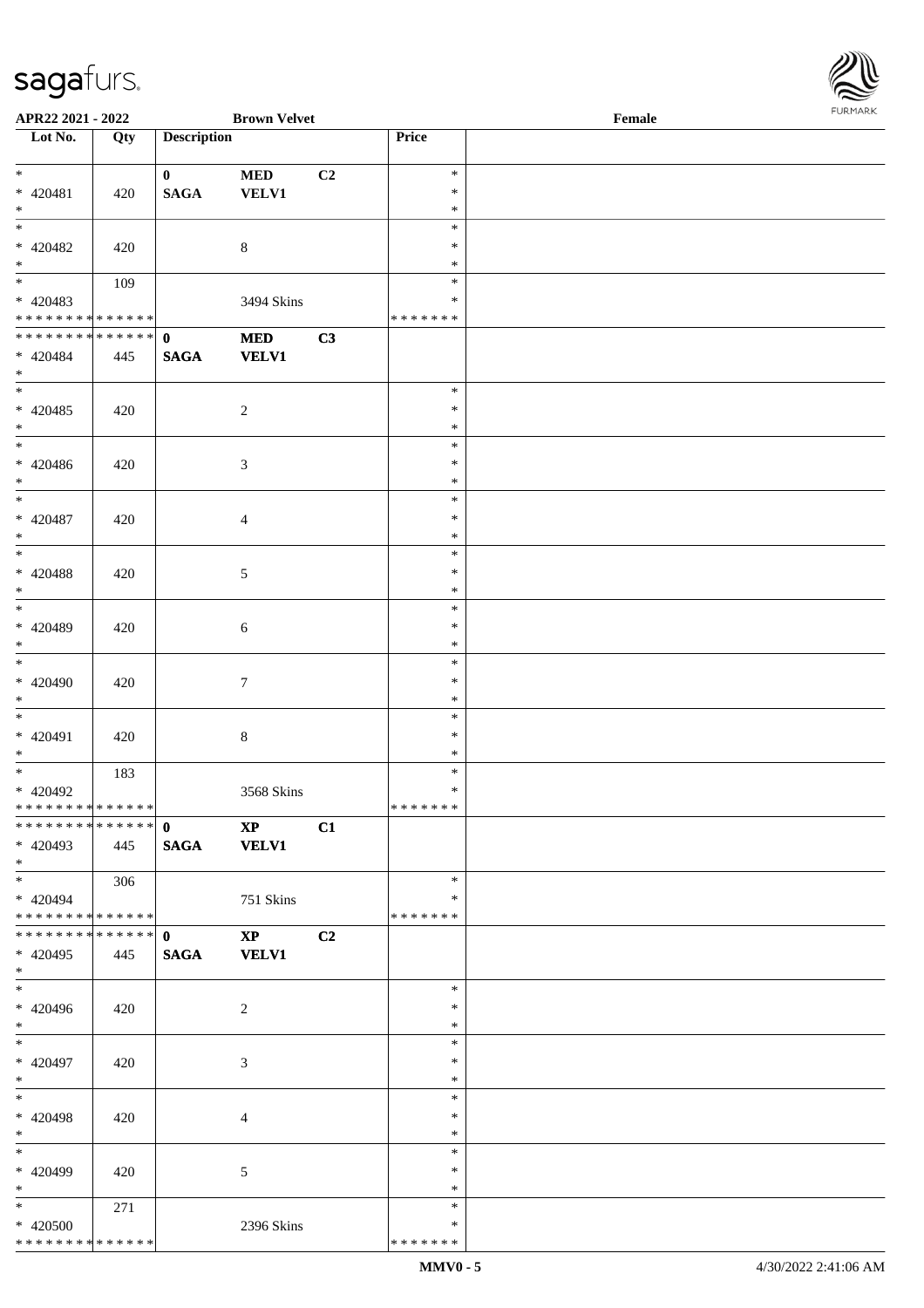

| APR22 2021 - 2022                          |     |                    | <b>Brown Velvet</b>    |    |               | Female |
|--------------------------------------------|-----|--------------------|------------------------|----|---------------|--------|
| Lot No.                                    | Qty | <b>Description</b> |                        |    | Price         |        |
|                                            |     |                    |                        |    |               |        |
|                                            |     | $\mathbf{0}$       | $\mathbf{XP}$          | C3 |               |        |
| * 420501                                   | 445 | <b>SAGA</b>        | <b>VELV1</b>           |    |               |        |
| $*$                                        |     |                    |                        |    |               |        |
| $\overline{\ast}$                          |     |                    |                        |    | $\ast$        |        |
|                                            | 382 |                    |                        |    |               |        |
| * 420502                                   |     |                    | 827 Skins              |    | *             |        |
| * * * * * * * * <mark>* * * * * * *</mark> |     |                    |                        |    | * * * * * * * |        |
| * * * * * * * * <mark>* * * * * * *</mark> |     | $\mathbf{0}$       | $\mathbf{X}\mathbf{D}$ | C1 |               |        |
| * 420503                                   | 445 | <b>SAGA</b>        | <b>VELV2</b>           |    |               |        |
| $*$                                        |     |                    |                        |    |               |        |
| $*$                                        |     |                    |                        |    | $\ast$        |        |
| * 420504                                   |     |                    |                        |    | $\ast$        |        |
|                                            | 420 |                    | $\overline{2}$         |    |               |        |
| $*$                                        |     |                    |                        |    | $\ast$        |        |
|                                            |     |                    |                        |    | $\ast$        |        |
| $* 420505$                                 | 420 |                    | $\mathfrak{Z}$         |    | $\ast$        |        |
| $*$                                        |     |                    |                        |    | $\ast$        |        |
|                                            | 205 |                    |                        |    | $\ast$        |        |
| * 420506                                   |     |                    | 1490 Skins             |    | $\ast$        |        |
| * * * * * * * * <mark>* * * * * * *</mark> |     |                    |                        |    | *******       |        |
| **************                             |     |                    |                        |    |               |        |
|                                            |     | $\mathbf{0}$       | <b>XD</b>              | C2 |               |        |
| $* 420507$                                 | 445 | <b>SAGA</b>        | <b>VELV2</b>           |    |               |        |
| $*$                                        |     |                    |                        |    |               |        |
|                                            |     |                    |                        |    | $\ast$        |        |
| $* 420508$                                 | 420 |                    | 2                      |    | $\ast$        |        |
| $*$                                        |     |                    |                        |    | $\ast$        |        |
| $\overline{\phantom{0}}$                   |     |                    |                        |    | $\ast$        |        |
| * 420509                                   |     |                    |                        |    | $\ast$        |        |
|                                            | 420 |                    | $\mathfrak{Z}$         |    |               |        |
| $*$                                        |     |                    |                        |    | $\ast$        |        |
|                                            |     |                    |                        |    | $\ast$        |        |
| * 420510                                   | 420 |                    | $\overline{4}$         |    | $\ast$        |        |
| $*$                                        |     |                    |                        |    | $\ast$        |        |
| $*$                                        |     |                    |                        |    | $\ast$        |        |
| $* 420511$                                 | 420 |                    | $\mathfrak{S}$         |    | $\ast$        |        |
| $*$                                        |     |                    |                        |    | $\ast$        |        |
| $*$ $-$                                    |     |                    |                        |    |               |        |
|                                            |     |                    |                        |    | $\ast$        |        |
| $* 420512$                                 | 420 |                    | 6                      |    | $\ast$        |        |
| $*$ $\qquad$                               |     |                    |                        |    | $\ast$        |        |
| $*$                                        |     |                    |                        |    | $\ast$        |        |
| * 420513                                   | 420 |                    | $\tau$                 |    | $\ast$        |        |
| $*$                                        |     |                    |                        |    | $\ast$        |        |
| $*$                                        |     |                    |                        |    | $\ast$        |        |
|                                            |     |                    |                        |    |               |        |
| $* 420514$                                 | 420 |                    | $8\,$                  |    | $\ast$        |        |
| $\ast$                                     |     |                    |                        |    | $\ast$        |        |
|                                            |     |                    |                        |    | $\ast$        |        |
| $* 420515$                                 | 420 |                    | $\overline{9}$         |    | $\ast$        |        |
| $*$                                        |     |                    |                        |    | $\ast$        |        |
| $\ast$                                     |     |                    |                        |    | $\ast$        |        |
| * 420516                                   | 420 |                    | 10                     |    | $\ast$        |        |
| $*$                                        |     |                    |                        |    | $\ast$        |        |
|                                            |     |                    |                        |    |               |        |
|                                            | 351 |                    |                        |    | $\ast$        |        |
| * 420517                                   |     |                    | 4576 Skins             |    | $\ast$        |        |
| * * * * * * * * * * * * * * *              |     |                    |                        |    | * * * * * * * |        |
| * * * * * * * * <mark>* * * * * * *</mark> |     | $\mathbf{0}$       | $\mathbf{X}\mathbf{D}$ | C3 |               |        |
| * 420518                                   | 445 | $\mathbf{SAGA}$    | <b>VELV2</b>           |    |               |        |
| $*$                                        |     |                    |                        |    |               |        |
| $*$                                        |     |                    |                        |    | $\ast$        |        |
|                                            |     |                    |                        |    |               |        |
| * 420519                                   | 420 |                    | 2                      |    | $\ast$        |        |
| $*$                                        |     |                    |                        |    | $\ast$        |        |
| $*$                                        |     |                    |                        |    | $\ast$        |        |
| * 420520                                   | 420 |                    | $\mathfrak{Z}$         |    | ∗             |        |
| $*$                                        |     |                    |                        |    | $\ast$        |        |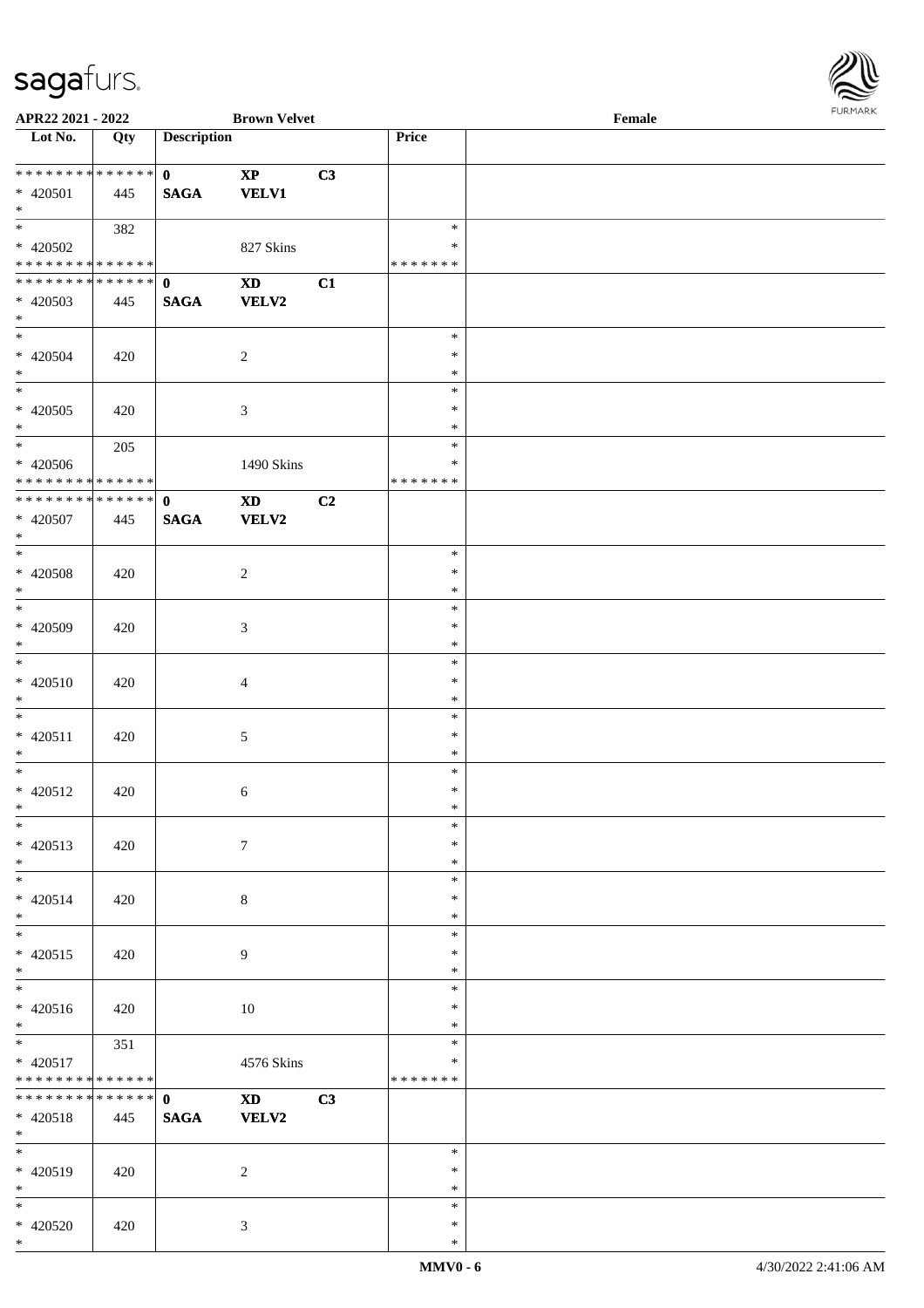

| APR22 2021 - 2022                                  |     |                                 | <b>Brown Velvet</b> |    |                                   | Female |  |
|----------------------------------------------------|-----|---------------------------------|---------------------|----|-----------------------------------|--------|--|
| Lot No.                                            | Qty | <b>Description</b>              |                     |    | Price                             |        |  |
| $*$<br>$* 420521$<br>* * * * * * * * * * * * * * * | 414 | $\mathbf{0}$<br><b>SAGA</b>     | <b>XD</b><br>VELV2  | C3 | $\ast$<br>$\ast$<br>* * * * * * * |        |  |
| * * * * * * * * * * * * * * *<br>* 420522<br>$*$   | 445 | $\mathbf{0}$<br><b>SAGA</b>     | <b>MED</b><br>VELV2 | C1 |                                   |        |  |
| $* 420523$<br>$*$                                  | 420 |                                 | $\overline{c}$      |    | $\ast$<br>$\ast$<br>$\ast$        |        |  |
| $*$<br>$* 420524$<br>$*$                           | 420 |                                 | $\mathfrak{Z}$      |    | $\ast$<br>$\ast$<br>$\ast$        |        |  |
| $* 420525$<br>$*$                                  | 420 |                                 | $\overline{4}$      |    | $\ast$<br>$\ast$<br>$\ast$        |        |  |
| * 420526<br>$*$                                    | 420 |                                 | $\mathfrak{S}$      |    | $\ast$<br>$\ast$<br>$\ast$        |        |  |
| $*$<br>$* 420527$<br>$*$                           | 430 |                                 | 6                   |    | $\ast$<br>$\ast$<br>$\ast$        |        |  |
| * 420528<br>* * * * * * * * * * * * * * *          | 82  |                                 | 2637 Skins          |    | $\ast$<br>∗<br>* * * * * * *      |        |  |
| * * * * * * * * * * * * * * *<br>$* 420529$<br>$*$ | 445 | $\mathbf{0}$<br>$\mathbf{SAGA}$ | $\bf MED$<br>VELV2  | C2 |                                   |        |  |
| $* 420530$<br>$*$                                  | 420 |                                 | $\overline{c}$      |    | $\ast$<br>$\ast$<br>$\ast$        |        |  |
| $*$<br>$* 420531$<br>$*$                           | 420 |                                 | $\mathfrak{Z}$      |    | $\ast$<br>$\ast$<br>$\ast$        |        |  |
| $*$<br>$* 420532$<br>$*$ $*$                       | 420 |                                 | $\overline{4}$      |    | $\ast$<br>$\ast$<br>$\ast$        |        |  |
| $\ast$<br>$* 420533$<br>$*$                        | 420 |                                 | 5                   |    | $\ast$<br>$\ast$<br>$\ast$        |        |  |
| $*$<br>* 420534<br>$*$                             | 420 |                                 | 6                   |    | $\ast$<br>∗<br>$\ast$             |        |  |
| $*$<br>$* 420535$<br>* * * * * * * * * * * * * *   | 372 |                                 | 2917 Skins          |    | $\ast$<br>$\ast$<br>* * * * * * * |        |  |
| * * * * * * * * * * * * * * *<br>$* 420536$<br>$*$ | 445 | $\mathbf{0}$<br>$\mathbf{SAGA}$ | <b>MED</b><br>VELV2 | C3 |                                   |        |  |
| $*$<br>$* 420537$<br>$*$                           | 420 |                                 | $\overline{c}$      |    | $\ast$<br>$\ast$<br>$\ast$        |        |  |
| $*$<br>* 420538<br>$*$                             | 420 |                                 | 3                   |    | $\ast$<br>$\ast$<br>$\ast$        |        |  |
| $*$<br>* 420539<br>$*$                             | 420 |                                 | $\overline{4}$      |    | $\ast$<br>$\ast$<br>$\ast$        |        |  |
| $*$<br>* 420540<br>$*$                             | 420 |                                 | 5                   |    | $\ast$<br>$\ast$<br>$\ast$        |        |  |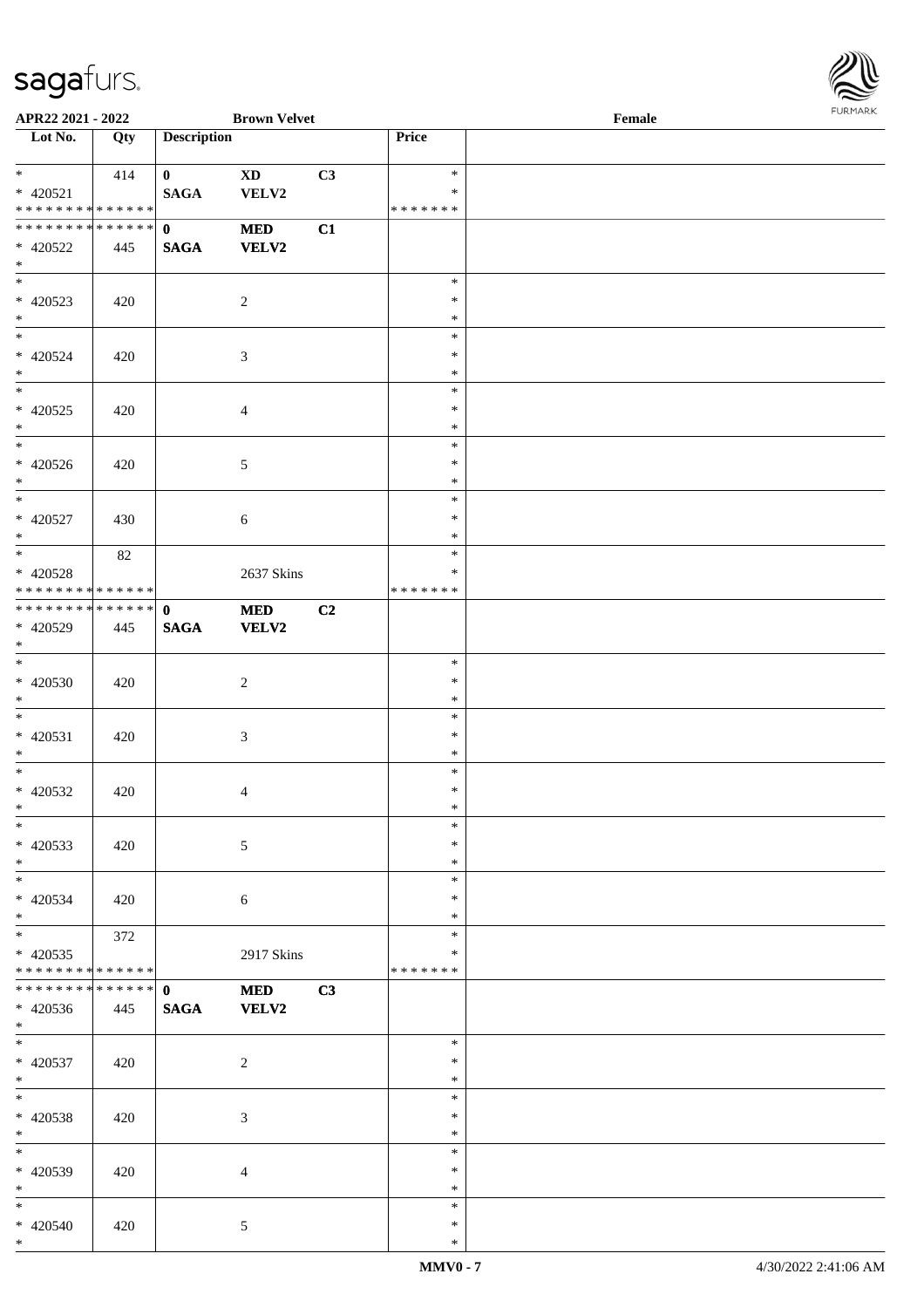| <b>FURMARK</b> |
|----------------|
|                |
|                |
|                |
|                |
|                |

| APR22 2021 - 2022                         |     |                             | <b>Brown Velvet</b>    |                |                    | Female | <b>FURMARK</b> |
|-------------------------------------------|-----|-----------------------------|------------------------|----------------|--------------------|--------|----------------|
| Lot No.                                   | Qty | <b>Description</b>          |                        |                | Price              |        |                |
|                                           |     |                             |                        |                |                    |        |                |
| $*$<br>$* 420541$                         | 420 | $\mathbf{0}$<br><b>SAGA</b> | <b>MED</b><br>VELV2    | C3             | $\ast$<br>$\ast$   |        |                |
| $\ast$                                    |     |                             |                        |                | $\ast$             |        |                |
| $_{\ast}$                                 |     |                             |                        |                | $\ast$             |        |                |
| $* 420542$                                | 420 |                             | $\tau$                 |                | $\ast$             |        |                |
| $\ast$<br>$\overline{\phantom{a}^*}$      | 156 |                             |                        |                | $\ast$<br>$\ast$   |        |                |
| $* 420543$                                |     |                             | 3121 Skins             |                | $\ast$             |        |                |
| * * * * * * * * * * * * * *               |     |                             |                        |                | * * * * * * *      |        |                |
| * * * * * * * * * * * * * *               |     | $\mathbf{0}$                | $\mathbf{X}\mathbf{P}$ | C1             |                    |        |                |
| $* 420544$<br>$*$                         | 445 | <b>SAGA</b>                 | <b>VELV2</b>           |                |                    |        |                |
| $\overline{\phantom{a}^*}$                |     |                             |                        |                | $\ast$             |        |                |
| $* 420545$                                | 420 |                             | $\overline{c}$         |                | $\ast$             |        |                |
| $*$                                       |     |                             |                        |                | $\ast$             |        |                |
| $\overline{\phantom{0}}$                  | 198 |                             |                        |                | $\ast$             |        |                |
| * 420546<br>******** <mark>******</mark>  |     |                             | $1063$ Skins           |                | ∗<br>* * * * * * * |        |                |
| ******** <mark>******</mark>              |     | $\mathbf{0}$                | $\mathbf{X}\mathbf{P}$ | C <sub>2</sub> |                    |        |                |
| * 420547                                  | 445 | <b>SAGA</b>                 | <b>VELV2</b>           |                |                    |        |                |
| $*$<br>$\overline{\phantom{0}}$           |     |                             |                        |                |                    |        |                |
| $* 420548$                                |     |                             | $\sqrt{2}$             |                | $\ast$<br>$\ast$   |        |                |
| $*$                                       | 420 |                             |                        |                | $\ast$             |        |                |
| $*$                                       |     |                             |                        |                | $\ast$             |        |                |
| $* 420549$                                | 420 |                             | $\mathfrak{Z}$         |                | $\ast$             |        |                |
| $*$<br>$\ast$                             |     |                             |                        |                | $\ast$<br>$\ast$   |        |                |
| $* 420550$                                | 420 |                             | $\overline{4}$         |                | $\ast$             |        |                |
| $*$                                       |     |                             |                        |                | $\ast$             |        |                |
| $*$                                       |     |                             |                        |                | $\ast$             |        |                |
| $* 420551$                                | 420 |                             | $\mathfrak{S}$         |                | $\ast$             |        |                |
| $*$<br>$\overline{\phantom{0}}$           |     |                             |                        |                | $\ast$<br>$\ast$   |        |                |
| $* 420552$                                | 420 |                             | 6                      |                | $\ast$             |        |                |
| $\ast$                                    |     |                             |                        |                | $\ast$             |        |                |
| $\ast$                                    | 362 |                             |                        |                | $\ast$             |        |                |
| $* 420553$<br>* * * * * * * * * * * * * * |     |                             | 2907 Skins             |                | ∗<br>* * * * * * * |        |                |
| * * * * * * * * * * * * * * *             |     | $\mathbf{0}$                | $\mathbf{X}\mathbf{P}$ | C3             |                    |        |                |
| $* 420554$                                | 445 | <b>SAGA</b>                 | <b>VELV2</b>           |                |                    |        |                |
| $\ast$                                    |     |                             |                        |                |                    |        |                |
| $\ast$                                    | 285 |                             |                        |                | $\ast$             |        |                |
| $* 420555$<br>* * * * * * * * * * * * * * |     |                             | 730 Skins              |                | ∗<br>* * * * * * * |        |                |
| * * * * * * * * * * * * * *               |     | $\mathbf{0}$                | MED/PAL C2             |                |                    |        |                |
| $* 420556$                                | 445 | <b>SAGA</b>                 | VELV2                  | <b>OPEN</b>    |                    |        |                |
| $*$                                       |     |                             |                        |                |                    |        |                |
| $\ast$                                    |     |                             |                        |                | ∗<br>$\ast$        |        |                |
| * 420557<br>$\ast$                        | 420 |                             | $\overline{c}$         |                | $\ast$             |        |                |
| $\ast$                                    | 142 |                             |                        |                | $\ast$             |        |                |
| * 420558                                  |     |                             | 1007 Skins             |                | ∗                  |        |                |
| * * * * * * * * * * * * * *               |     |                             |                        |                | * * * * * * *      |        |                |
| * * * * * * * * * * * * * *               |     | $\mathbf{0}$                | MED/PAL C2             |                |                    |        |                |
| $* 420559$<br>$\ast$                      | 445 | IA                          | <b>VELV1</b>           | <b>CHIP</b>    |                    |        |                |
| $\ast$                                    |     |                             |                        |                | ∗                  |        |                |
| * 420560                                  | 420 |                             | $\overline{c}$         |                | $\ast$             |        |                |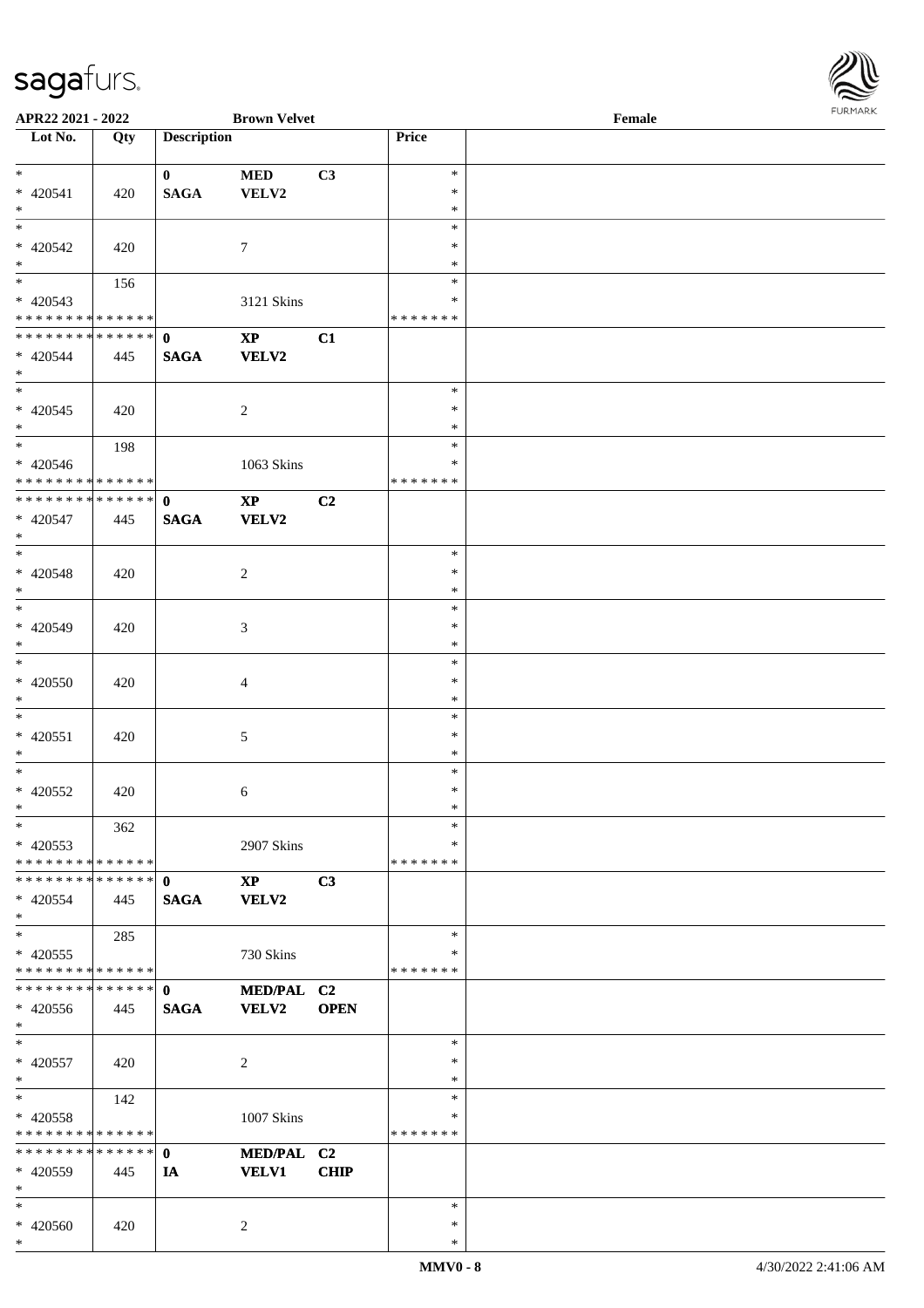

| APR22 2021 - 2022            |             |                    | <b>Brown Velvet</b>                                                                                                                                                                                                            |                |               | Female |
|------------------------------|-------------|--------------------|--------------------------------------------------------------------------------------------------------------------------------------------------------------------------------------------------------------------------------|----------------|---------------|--------|
| Lot No.                      | Qty         | <b>Description</b> |                                                                                                                                                                                                                                |                | Price         |        |
|                              |             |                    |                                                                                                                                                                                                                                |                |               |        |
| $\ast$                       |             | $\mathbf{0}$       | MED/PAL C2                                                                                                                                                                                                                     |                | $\ast$        |        |
|                              |             |                    |                                                                                                                                                                                                                                |                | $\ast$        |        |
| $* 420561$                   | 420         | IA                 | <b>VELV1</b>                                                                                                                                                                                                                   | <b>CHIP</b>    |               |        |
| $\ast$                       |             |                    |                                                                                                                                                                                                                                |                | $\ast$        |        |
| $\ast$                       |             |                    |                                                                                                                                                                                                                                |                | $\ast$        |        |
| $* 420562$                   | 420         |                    | 4                                                                                                                                                                                                                              |                | ∗             |        |
| $\ast$                       |             |                    |                                                                                                                                                                                                                                |                | $\ast$        |        |
| $\overline{\phantom{a}^*}$   |             |                    |                                                                                                                                                                                                                                |                | $\ast$        |        |
|                              | 323         |                    |                                                                                                                                                                                                                                |                |               |        |
| $* 420563$                   |             |                    | 2028 Skins                                                                                                                                                                                                                     |                | $\ast$        |        |
| * * * * * * * * * * * * * *  |             |                    |                                                                                                                                                                                                                                |                | * * * * * * * |        |
| **************               |             | $\mathbf{0}$       | MED/PAL C2                                                                                                                                                                                                                     |                |               |        |
|                              |             |                    |                                                                                                                                                                                                                                |                |               |        |
| $* 420564$                   | 445         | IA                 | <b>VELV2</b>                                                                                                                                                                                                                   | <b>CHIP</b>    |               |        |
| $\ast$                       |             |                    |                                                                                                                                                                                                                                |                |               |        |
| $\ast$                       |             |                    |                                                                                                                                                                                                                                |                | $\ast$        |        |
| $* 420565$                   | 420         |                    | $\overline{c}$                                                                                                                                                                                                                 |                | $\ast$        |        |
| $\ast$                       |             |                    |                                                                                                                                                                                                                                |                | $\ast$        |        |
| $\overline{\phantom{1}}$     |             |                    |                                                                                                                                                                                                                                |                |               |        |
|                              |             |                    |                                                                                                                                                                                                                                |                | $\ast$        |        |
| $* 420566$                   | 420         |                    | $\mathfrak{Z}$                                                                                                                                                                                                                 |                | $\ast$        |        |
| $\ast$                       |             |                    |                                                                                                                                                                                                                                |                | $\ast$        |        |
| $\ast$                       |             |                    |                                                                                                                                                                                                                                |                | $\ast$        |        |
| $* 420567$                   |             |                    |                                                                                                                                                                                                                                |                | $\ast$        |        |
|                              | 420         |                    | $\overline{4}$                                                                                                                                                                                                                 |                |               |        |
| $\ast$                       |             |                    |                                                                                                                                                                                                                                |                | $\ast$        |        |
| $\ast$                       |             |                    |                                                                                                                                                                                                                                |                | $\ast$        |        |
| * 420568                     | 420         |                    | $\mathfrak{S}$                                                                                                                                                                                                                 |                | $\ast$        |        |
| $\ast$                       |             |                    |                                                                                                                                                                                                                                |                | $\ast$        |        |
| $\ast$                       |             |                    |                                                                                                                                                                                                                                |                |               |        |
|                              |             |                    |                                                                                                                                                                                                                                |                | $\ast$        |        |
| * 420569                     | 420         |                    | 6                                                                                                                                                                                                                              |                | $\ast$        |        |
| $\ast$                       |             |                    |                                                                                                                                                                                                                                |                | $\ast$        |        |
| $\overline{\phantom{0}}$     | 420         |                    |                                                                                                                                                                                                                                |                | $\ast$        |        |
|                              |             |                    |                                                                                                                                                                                                                                |                | $\ast$        |        |
| * 420570                     |             |                    | 2965 Skins                                                                                                                                                                                                                     |                |               |        |
| * * * * * * * * * * * * * *  |             |                    |                                                                                                                                                                                                                                |                | * * * * * * * |        |
| **************               |             | $\mathbf{0}$       | $\boldsymbol{\mathrm{XD}}$                                                                                                                                                                                                     | C <sub>2</sub> |               |        |
| $* 420571$                   | 425         | <b>SROY</b>        | <b>VELV1</b>                                                                                                                                                                                                                   |                |               |        |
| $*$                          |             |                    |                                                                                                                                                                                                                                |                |               |        |
| $*$                          |             |                    |                                                                                                                                                                                                                                |                | $\ast$        |        |
|                              |             |                    |                                                                                                                                                                                                                                |                |               |        |
| $* 420572$                   | 400         |                    | $\overline{c}$                                                                                                                                                                                                                 |                | $\ast$        |        |
| $*$                          |             |                    |                                                                                                                                                                                                                                |                | $\ast$        |        |
| $*$                          |             |                    |                                                                                                                                                                                                                                |                | $\ast$        |        |
| $* 420573$                   | 400         |                    |                                                                                                                                                                                                                                |                | $\ast$        |        |
|                              |             |                    | 3                                                                                                                                                                                                                              |                |               |        |
| $*$                          |             |                    |                                                                                                                                                                                                                                |                | $\ast$        |        |
| $\overline{\phantom{0}}$     |             |                    |                                                                                                                                                                                                                                |                | $\ast$        |        |
| $* 420574$                   | 400         |                    | $\overline{4}$                                                                                                                                                                                                                 |                | ∗             |        |
| $*$                          |             |                    |                                                                                                                                                                                                                                |                | $\ast$        |        |
| $\overline{\ast}$            |             |                    |                                                                                                                                                                                                                                |                | $\ast$        |        |
|                              |             |                    |                                                                                                                                                                                                                                |                |               |        |
| $* 420575$                   | 400         |                    | 5                                                                                                                                                                                                                              |                | $\ast$        |        |
| $*$                          |             |                    |                                                                                                                                                                                                                                |                | $\ast$        |        |
| $\overline{\phantom{0}}$     |             |                    |                                                                                                                                                                                                                                |                | $\ast$        |        |
| $* 420576$                   | 400         |                    |                                                                                                                                                                                                                                |                | $\ast$        |        |
|                              |             |                    | 6                                                                                                                                                                                                                              |                |               |        |
| $*$                          |             |                    |                                                                                                                                                                                                                                |                | $\ast$        |        |
| $*$                          |             |                    |                                                                                                                                                                                                                                |                | $\ast$        |        |
| * 420577                     | 400         |                    | $\overline{7}$                                                                                                                                                                                                                 |                | $\ast$        |        |
| $*$                          |             |                    |                                                                                                                                                                                                                                |                | $\ast$        |        |
| $\ast$                       |             |                    |                                                                                                                                                                                                                                |                |               |        |
|                              |             |                    |                                                                                                                                                                                                                                |                | $\ast$        |        |
| * 420578                     | 360         |                    | 8                                                                                                                                                                                                                              |                | $\ast$        |        |
| $*$                          |             |                    |                                                                                                                                                                                                                                |                | $\ast$        |        |
| $\overline{\phantom{0}}$     | 90          |                    |                                                                                                                                                                                                                                |                | $\ast$        |        |
|                              |             |                    |                                                                                                                                                                                                                                |                | ∗             |        |
| * 420579                     |             |                    | 3275 Skins                                                                                                                                                                                                                     |                |               |        |
| * * * * * * * *              | * * * * * * |                    |                                                                                                                                                                                                                                |                | * * * * * * * |        |
| ******** <mark>******</mark> |             | $\mathbf{0}$       | XD and the set of the set of the set of the set of the set of the set of the set of the set of the set of the set of the set of the set of the set of the set of the set of the set of the set of the set of the set of the se | C3             |               |        |
| * 420580                     | 425         | <b>SROY</b>        | <b>VELV1</b>                                                                                                                                                                                                                   |                |               |        |
| $*$                          |             |                    |                                                                                                                                                                                                                                |                |               |        |
|                              |             |                    |                                                                                                                                                                                                                                |                |               |        |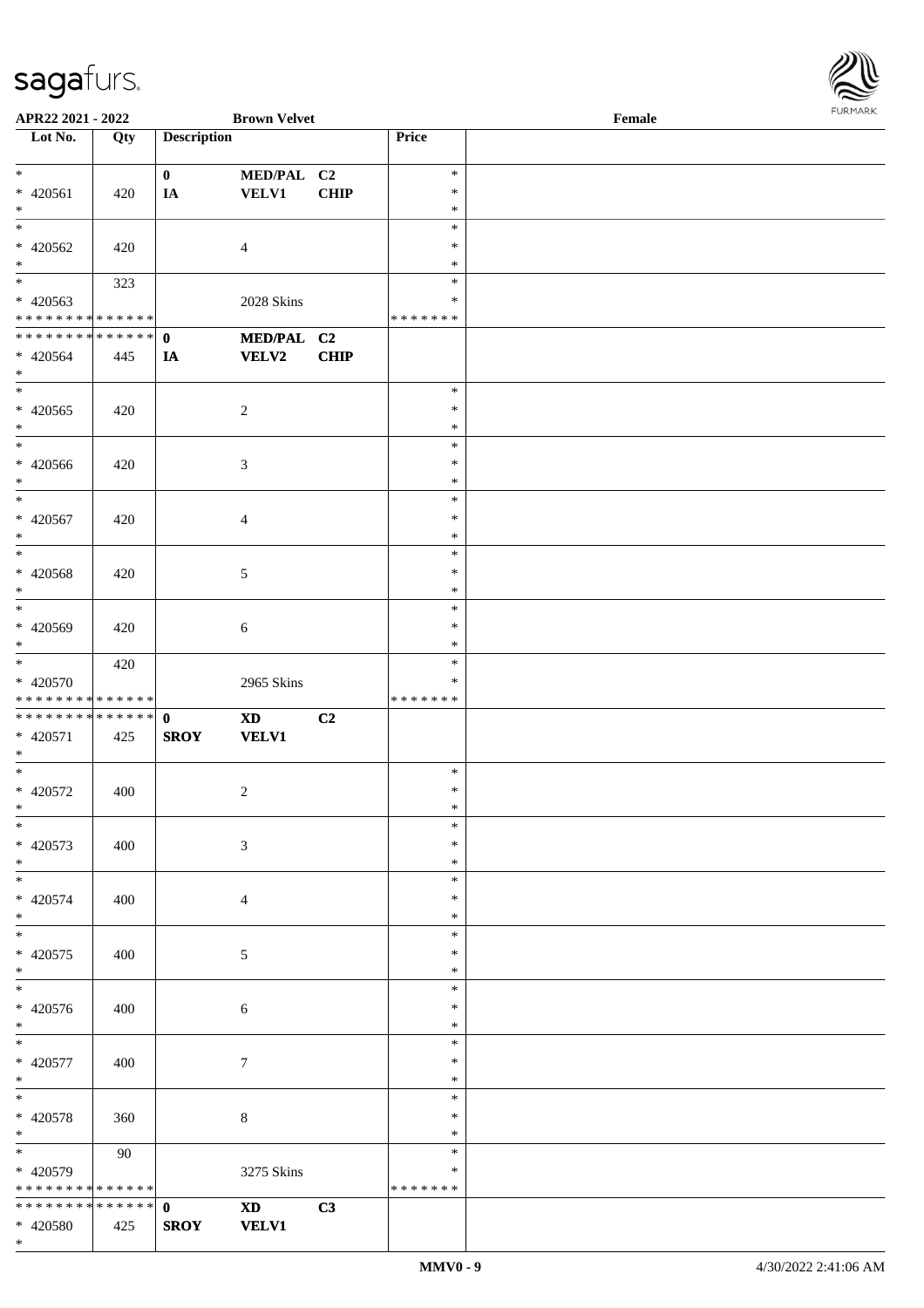\*

| APR22 2021 - 2022                       |     |                    | <b>Brown Velvet</b>    |    |                  | Female |
|-----------------------------------------|-----|--------------------|------------------------|----|------------------|--------|
| Lot No.                                 | Qty | <b>Description</b> |                        |    | Price            |        |
|                                         |     |                    |                        |    |                  |        |
| $\ast$                                  |     | $\bf{0}$           | <b>XD</b>              | C3 | $\ast$           |        |
| * 420581                                | 400 | <b>SROY</b>        | <b>VELV1</b>           |    | $\ast$           |        |
| $\ast$<br>$\overline{\ast}$             |     |                    |                        |    | $\ast$<br>$\ast$ |        |
|                                         | 258 |                    |                        |    | *                |        |
| * 420582<br>* * * * * * * * * * * * * * |     |                    | 1083 Skins             |    | * * * * * * *    |        |
| **************                          |     | $\mathbf{0}$       | $\bf MED$              | C1 |                  |        |
| * 420583                                | 425 | <b>SROY</b>        | <b>VELV1</b>           |    |                  |        |
| $\ast$                                  |     |                    |                        |    |                  |        |
| $\overline{\ast}$                       |     |                    |                        |    | $\ast$           |        |
| * 420584                                | 400 |                    | $\overline{c}$         |    | $\ast$           |        |
| $\ast$                                  |     |                    |                        |    | $\ast$           |        |
| $\overline{\phantom{1}}$                | 347 |                    |                        |    | $\ast$           |        |
| $* 420585$                              |     |                    | 1172 Skins             |    | $\ast$           |        |
| * * * * * * * * * * * * * * *           |     |                    |                        |    | * * * * * * *    |        |
| **************                          |     | $\mathbf{0}$       | <b>MED</b>             | C2 |                  |        |
| * 420586                                | 425 | <b>SROY</b>        | <b>VELV1</b>           |    |                  |        |
| $\ast$                                  |     |                    |                        |    |                  |        |
| $\ast$                                  |     |                    |                        |    | $\ast$           |        |
| $* 420587$                              | 400 |                    | $\overline{2}$         |    | $\ast$           |        |
| $\ast$                                  |     |                    |                        |    | $\ast$           |        |
| $\ast$                                  |     |                    |                        |    | $\ast$           |        |
| * 420588                                | 400 |                    | $\mathfrak{Z}$         |    | $\ast$           |        |
| $\ast$                                  |     |                    |                        |    | $\ast$           |        |
| $\overline{\phantom{a}^*}$              |     |                    |                        |    | $\ast$           |        |
| * 420589                                | 400 |                    | $\overline{4}$         |    | $\ast$           |        |
| $\ast$                                  |     |                    |                        |    | $\ast$           |        |
| $\ast$                                  |     |                    |                        |    | $\ast$           |        |
| $* 420590$                              | 400 |                    | $\mathfrak{S}$         |    | $\ast$           |        |
| $\ast$                                  |     |                    |                        |    | $\ast$           |        |
| $\ast$                                  |     |                    |                        |    | $\ast$           |        |
| * 420591                                | 400 |                    | $6\,$                  |    | $\ast$           |        |
| $\ast$                                  |     |                    |                        |    | $\ast$           |        |
| $\ast$                                  |     |                    |                        |    | $\ast$           |        |
| * 420592                                | 400 |                    | $\tau$                 |    | $\ast$           |        |
| $*$                                     |     |                    |                        |    | $\ast$           |        |
| $\ast$                                  |     |                    |                        |    | $\ast$           |        |
| * 420593                                | 400 |                    | $\,8\,$                |    | $\ast$           |        |
| $\ast$                                  |     |                    |                        |    | $\ast$           |        |
| $\ast$                                  | 252 |                    |                        |    | $\ast$           |        |
| * 420594                                |     |                    | 3477 Skins             |    | *                |        |
| * * * * * * * * * * * * * *             |     |                    |                        |    | * * * * * * *    |        |
| * * * * * * * * * * * * * * *           |     | $\mathbf 0$        | <b>MED</b>             | C3 |                  |        |
| $* 420595$                              | 425 | <b>SROY</b>        | <b>VELV1</b>           |    |                  |        |
| $\ast$<br>$\overline{\ast}$             |     |                    |                        |    |                  |        |
|                                         |     |                    |                        |    | $\ast$           |        |
| * 420596<br>$*$                         | 400 |                    | 2                      |    | *                |        |
| $*$                                     |     |                    |                        |    | $\ast$           |        |
|                                         | 266 |                    |                        |    | $\ast$<br>$\ast$ |        |
| * 420597<br>* * * * * * * * * * * * * * |     |                    | 1091 Skins             |    | * * * * * * *    |        |
|                                         |     | $\bf{0}$           | $\mathbf{X}\mathbf{P}$ | C1 |                  |        |
| 420598                                  | 274 | <b>SROY</b>        | <b>VELV1</b>           |    |                  |        |
|                                         |     |                    |                        |    |                  |        |
| * * * * * * * * * * * * * * *           |     | $\mathbf{0}$       | $\mathbf{X}\mathbf{P}$ | C2 |                  |        |
| * 420599                                | 425 | <b>SROY</b>        | <b>VELV1</b>           |    |                  |        |
| $\ast$                                  |     |                    |                        |    |                  |        |
| $*$                                     | 203 |                    |                        |    | $\ast$           |        |
| * 420600                                |     |                    | 628 Skins              |    | *                |        |
| * * * * * * * * * * * * * *             |     |                    |                        |    | * * * * * * *    |        |
|                                         |     |                    |                        |    |                  |        |

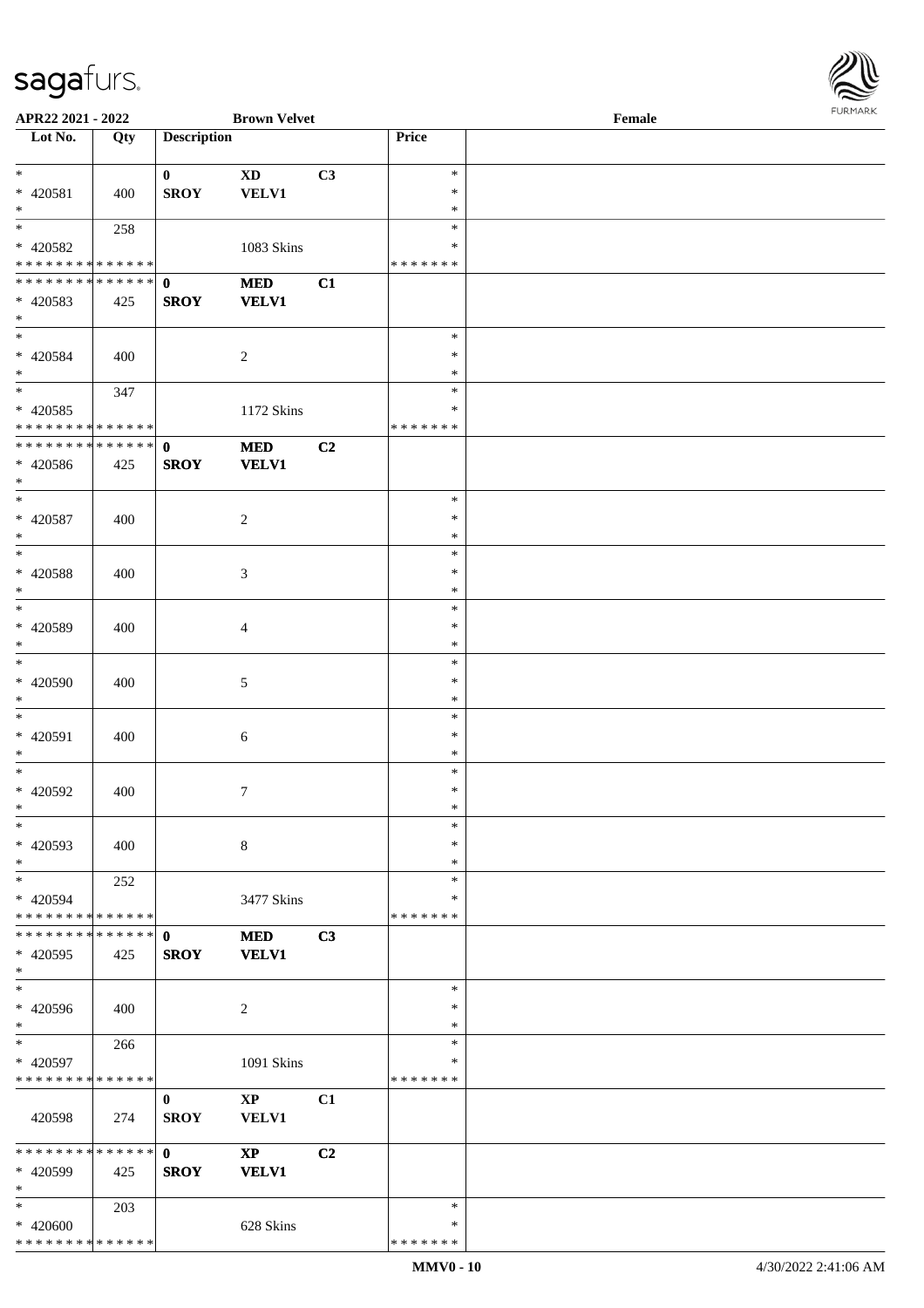

| APR22 2021 - 2022                                  |                    |                             | <b>Brown Velvet</b>                        |    |                                   | Female |  |
|----------------------------------------------------|--------------------|-----------------------------|--------------------------------------------|----|-----------------------------------|--------|--|
| Lot No.                                            | Qty                | <b>Description</b>          |                                            |    | Price                             |        |  |
|                                                    |                    |                             |                                            |    |                                   |        |  |
| 420601                                             | 190                | $\mathbf{0}$<br><b>SROY</b> | $\mathbf{X}\mathbf{P}$<br><b>VELV1</b>     | C3 |                                   |        |  |
| * * * * * * * * * * * * * * *<br>$* 420602$<br>$*$ | 425                | $\mathbf{0}$<br><b>SROY</b> | <b>XD</b><br><b>VELV2</b>                  | C1 |                                   |        |  |
| $* 420603$<br>$*$<br>$\overline{\phantom{0}}$      | 400                |                             | $\overline{2}$                             |    | $\ast$<br>$\ast$<br>$\ast$        |        |  |
| $* 420604$<br>$*$                                  | 400                |                             | $\mathfrak{Z}$                             |    | $\ast$<br>$\ast$<br>$\ast$        |        |  |
| $* 420605$<br>* * * * * * * * * * * * * *          | 251                |                             | 1476 Skins                                 |    | $\ast$<br>$\ast$<br>* * * * * * * |        |  |
| * * * * * * * *<br>$* 420606$<br>$\ast$            | * * * * * *<br>425 | $\mathbf{0}$<br><b>SROY</b> | $\boldsymbol{\mathrm{XD}}$<br><b>VELV2</b> | C2 |                                   |        |  |
| $*$<br>$* 420607$<br>$*$                           | 400                |                             | $\overline{2}$                             |    | $\ast$<br>$\ast$<br>$\ast$        |        |  |
| $*$<br>$* 420608$<br>$*$                           | 400                |                             | $\mathfrak{Z}$                             |    | $\ast$<br>$\ast$<br>$\ast$        |        |  |
| $\ast$<br>* 420609<br>$\ast$                       | 400                |                             | $\overline{4}$                             |    | $\ast$<br>$\ast$<br>$\ast$        |        |  |
| $*$<br>$* 420610$<br>$*$                           | 400                |                             | 5                                          |    | $\ast$<br>$\ast$<br>$\ast$        |        |  |
| $*$<br>$* 420611$<br>$*$                           | 400                |                             | $\sqrt{6}$                                 |    | $\ast$<br>$\ast$<br>$\ast$        |        |  |
| $*$<br>$* 420612$<br>$*$                           | 400                |                             | $7\phantom{.0}$                            |    | $\ast$<br>$\ast$<br>$\ast$        |        |  |
| $\ast$<br>$* 420613$<br>$*$                        | 400                |                             | $\,8\,$                                    |    | $\ast$<br>$\ast$<br>$\ast$        |        |  |
| $*$<br>$* 420614$<br>$\ast$                        | 400                |                             | 9                                          |    | $\ast$<br>$\ast$<br>$\ast$        |        |  |
| $*$<br>$* 420615$<br>* * * * * * * * * * * * * *   | 364                |                             | 3989 Skins                                 |    | $\ast$<br>$\ast$<br>* * * * * * * |        |  |
| * * * * * * * * * * * * * * *<br>* 420616<br>$*$   | 425                | $\mathbf 0$<br><b>SROY</b>  | <b>XD</b><br>VELV2                         | C3 |                                   |        |  |
| $*$<br>* 420617<br>$*$                             | 400                |                             | $\sqrt{2}$                                 |    | $\ast$<br>$\ast$<br>$\ast$        |        |  |
| $*$ $*$<br>* 420618<br>* * * * * * * * * * * * * * | 301                |                             | 1126 Skins                                 |    | $\ast$<br>$\ast$<br>*******       |        |  |
| * * * * * * * * * * * * * * *<br>* 420619<br>$*$   | 425                | $\mathbf{0}$<br><b>SROY</b> | <b>MED</b><br><b>VELV2</b>                 | C1 |                                   |        |  |
| $*$<br>$* 420620$<br>$\ast$                        | 400                |                             | $\overline{2}$                             |    | $\ast$<br>∗<br>$\ast$             |        |  |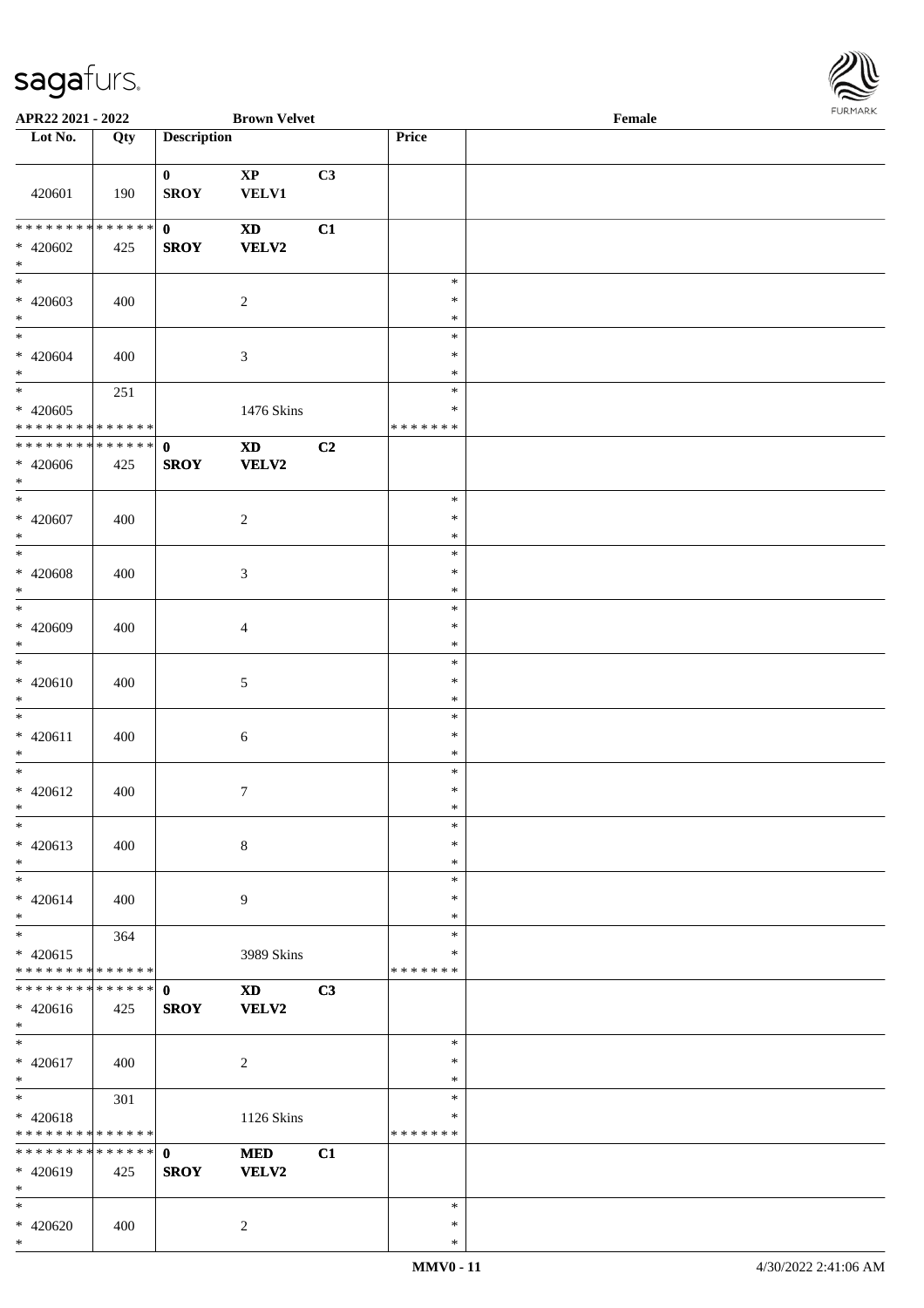

| APR22 2021 - 2022                           |     |                    | <b>Brown Velvet</b>    |    |                         | Female | FURMARK |
|---------------------------------------------|-----|--------------------|------------------------|----|-------------------------|--------|---------|
| Lot No.                                     | Qty | <b>Description</b> |                        |    | Price                   |        |         |
| $*$ and $*$                                 | 326 | $\mathbf{0}$       | <b>MED</b>             | C1 | $\ast$                  |        |         |
| $* 420621$                                  |     | <b>SROY</b>        | VELV2                  |    | ∗                       |        |         |
| * * * * * * * * <mark>* * * * * *</mark>    |     |                    |                        |    | * * * * * * *           |        |         |
| ******** <mark>******</mark>                |     | $\mathbf{0}$       | <b>MED</b>             | C2 |                         |        |         |
| $* 420622$                                  | 425 | <b>SROY</b>        | VELV2                  |    |                         |        |         |
| $*$                                         |     |                    |                        |    |                         |        |         |
| $*$                                         |     |                    |                        |    | $\ast$<br>$\ast$        |        |         |
| $* 420623$<br>$*$                           | 400 |                    | 2                      |    | $\ast$                  |        |         |
| $*$                                         |     |                    |                        |    | ∗                       |        |         |
| $* 420624$                                  | 400 |                    | 3                      |    | $\ast$                  |        |         |
| $*$                                         |     |                    |                        |    | $\ast$                  |        |         |
|                                             |     |                    |                        |    | $\ast$                  |        |         |
| $* 420625$                                  | 400 |                    | 4                      |    | $\ast$                  |        |         |
| $*$                                         |     |                    |                        |    | $\ast$                  |        |         |
| $\overline{\phantom{0}}$                    |     |                    |                        |    | $\ast$                  |        |         |
| $* 420626$                                  | 400 |                    | 5                      |    | $\ast$                  |        |         |
| $*$<br>$\overline{\ast}$                    |     |                    |                        |    | $\ast$<br>$\ast$        |        |         |
| $* 420627$                                  | 400 |                    | $\sqrt{6}$             |    | $\ast$                  |        |         |
| $*$                                         |     |                    |                        |    | $\ast$                  |        |         |
| $*$                                         |     |                    |                        |    | $\ast$                  |        |         |
| $* 420628$                                  | 400 |                    | $\tau$                 |    | $\ast$                  |        |         |
| $*$                                         |     |                    |                        |    | $\ast$                  |        |         |
| $\overline{\phantom{0}}$                    |     |                    |                        |    | $\ast$                  |        |         |
| $* 420629$                                  | 400 |                    | 8                      |    | $\ast$<br>*             |        |         |
| $*$<br>$\overline{\ast}$                    | 264 |                    |                        |    | $\ast$                  |        |         |
| $* 420630$                                  |     |                    | 3489 Skins             |    | ∗                       |        |         |
| * * * * * * * * * * * * * *                 |     |                    |                        |    | * * * * * * *           |        |         |
| * * * * * * * * * * * * * * <mark>*</mark>  |     | $\mathbf{0}$       | <b>MED</b>             | C3 |                         |        |         |
| $* 420631$                                  | 425 | <b>SROY</b>        | VELV2                  |    |                         |        |         |
| $\ast$                                      |     |                    |                        |    |                         |        |         |
| $*$                                         |     |                    |                        |    | $\ast$<br>$\ast$        |        |         |
| * 420632<br>$\ast$                          | 400 |                    | 2                      |    | *                       |        |         |
| $*$                                         | 171 |                    |                        |    | $\ast$                  |        |         |
| $* 420633$                                  |     |                    | 996 Skins              |    | ∗                       |        |         |
| * * * * * * * * <mark>* * * * * *</mark>    |     |                    |                        |    | * * * * * * *           |        |         |
| * * * * * * * * * * * * * * <mark>*</mark>  |     | $\mathbf{0}$       | $\mathbf{XP}$          | C1 |                         |        |         |
| $* 420634$                                  | 425 | <b>SROY</b>        | <b>VELV2</b>           |    |                         |        |         |
| $*$                                         |     |                    |                        |    |                         |        |         |
| $*$                                         | 97  |                    |                        |    | $\ast$                  |        |         |
| $* 420635$<br>* * * * * * * * * * * * * * * |     |                    | 522 Skins              |    | $\ast$<br>* * * * * * * |        |         |
| **************                              |     | $\mathbf{0}$       | $\mathbf{X}\mathbf{P}$ | C2 |                         |        |         |
| $* 420636$                                  | 425 | <b>SROY</b>        | <b>VELV2</b>           |    |                         |        |         |
| $*$                                         |     |                    |                        |    |                         |        |         |
| $*$                                         |     |                    |                        |    | $\ast$                  |        |         |
| $* 420637$                                  | 400 |                    | 2                      |    | $\ast$                  |        |         |
| $\ast$                                      |     |                    |                        |    | $\ast$                  |        |         |
| $*$ $-$                                     | 267 |                    |                        |    | $\ast$<br>*             |        |         |
| * 420638<br>* * * * * * * * * * * * * *     |     |                    | 1092 Skins             |    | * * * * * * *           |        |         |
|                                             |     | $\bf{0}$           | $\mathbf{X}\mathbf{P}$ | C3 |                         |        |         |
| 420639                                      | 295 | <b>SROY</b>        | VELV2                  |    |                         |        |         |
|                                             |     |                    |                        |    |                         |        |         |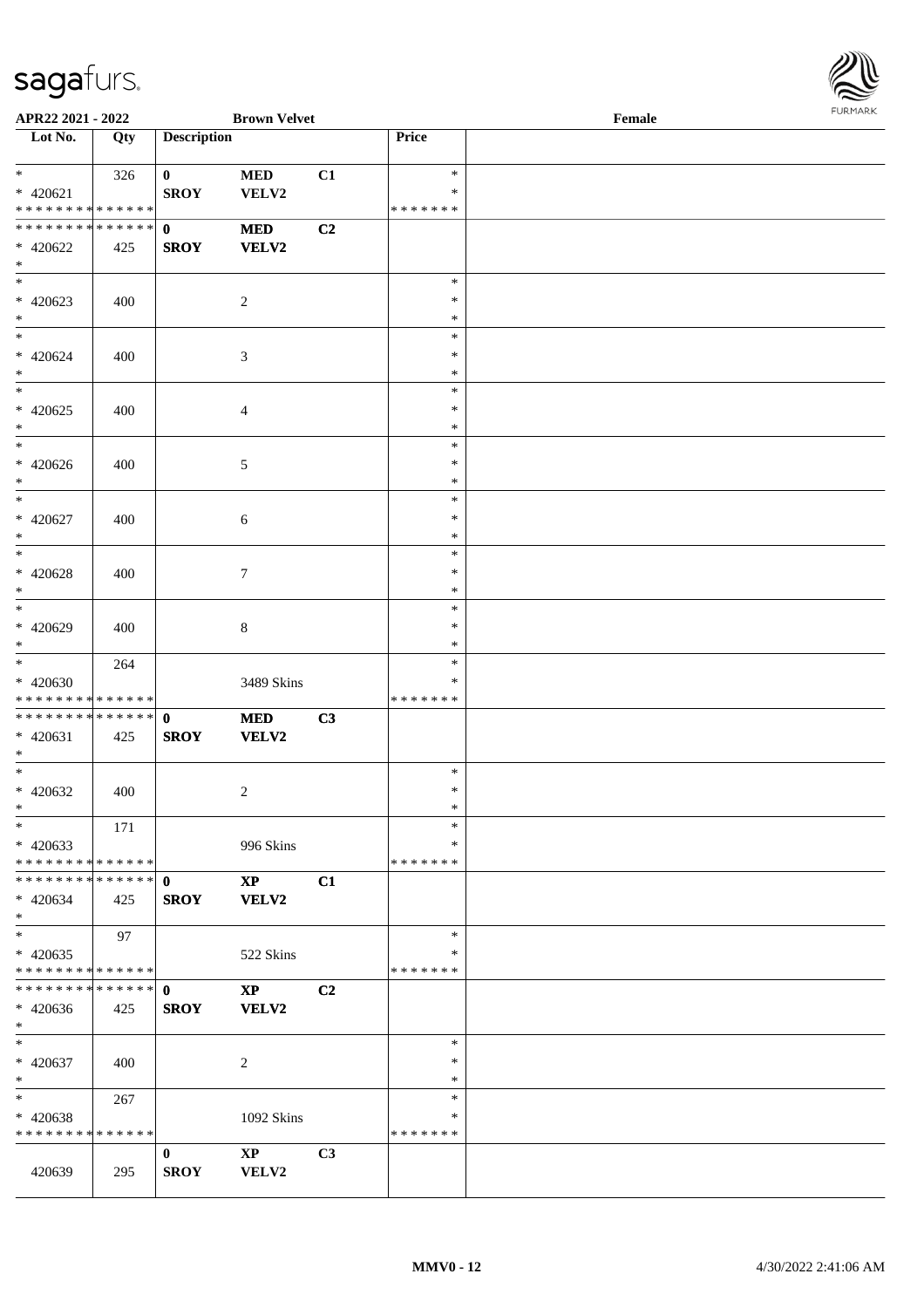

| APR22 2021 - 2022                                   |     |                                  | <b>Brown Velvet</b>                    |                               |                                   | Female |  |
|-----------------------------------------------------|-----|----------------------------------|----------------------------------------|-------------------------------|-----------------------------------|--------|--|
| Lot No.                                             | Qty | <b>Description</b>               |                                        |                               | Price                             |        |  |
| 420701                                              | 527 | $\mathbf{1}$<br>${\bf S}{\bf I}$ | <b>XD</b><br><b>VELV1</b>              | C1                            |                                   |        |  |
| 420702                                              | 502 | $\mathbf{1}$<br>${\bf S}{\bf I}$ | $\mathbf{X}\mathbf{D}$<br><b>VELV1</b> | C2                            |                                   |        |  |
| 420703                                              | 266 | $\mathbf{1}$<br>${\bf S}{\bf I}$ | $\bf MED$<br><b>VELV1</b>              | C1                            |                                   |        |  |
| * * * * * * * * * * * * * *<br>$* 420704$<br>$\ast$ | 505 | $\mathbf{1}$<br>${\bf SI}$       | <b>MED</b><br><b>VELV1</b>             | C2                            |                                   |        |  |
| $\ast$<br>$* 420705$<br>* * * * * * * * * * * * * * | 294 |                                  | 799 Skins                              |                               | $\ast$<br>$\ast$<br>* * * * * * * |        |  |
| 420706                                              | 394 | $\mathbf 1$<br>${\bf SI}$        | $\bf MED$<br><b>VELV1</b>              | C3                            |                                   |        |  |
| 420707                                              | 350 | $\mathbf{1}$<br>${\bf S}{\bf I}$ | $\bold{XP}$<br><b>VELV1</b>            | C1/C2                         |                                   |        |  |
| 420708                                              | 132 | $\mathbf{1}$<br>${\bf S}{\bf I}$ | <b>XD</b><br>VELV2                     | C1                            |                                   |        |  |
| 420709                                              | 345 | $\mathbf{1}$<br>${\bf S}{\bf I}$ | <b>XD</b><br>VELV2                     | C <sub>2</sub>                |                                   |        |  |
| 420710                                              | 142 | $\mathbf{1}$<br>${\bf S}{\bf I}$ | <b>XD</b><br>VELV2                     | C3                            |                                   |        |  |
| 420711                                              | 392 | $\mathbf{1}$<br>SI               | $\bf MED$<br>VELV2                     | C1                            |                                   |        |  |
| ******** <mark>******</mark><br>* 420712<br>$*$     | 505 | $\mathbf{1}$<br>${\bf S}{\bf I}$ | <b>MED</b><br><b>VELV2</b>             | C2                            |                                   |        |  |
| $\ast$<br>* 420713<br>$\ast$                        | 480 |                                  | $\overline{c}$                         |                               | $\ast$<br>$\ast$<br>$\ast$        |        |  |
| $\ast$<br>$* 420714$<br>* * * * * * * * * * * * * * | 165 |                                  | 1150 Skins                             |                               | $\ast$<br>∗<br>* * * * * * *      |        |  |
| 420715                                              | 424 | 1<br>${\bf S}{\bf I}$            | <b>MED</b><br>VELV2                    | C3                            |                                   |        |  |
| 420716                                              | 207 | $\mathbf{1}$<br>${\bf S}{\bf I}$ | $\mathbf{X}\mathbf{P}$<br>VELV2        | C1                            |                                   |        |  |
| 420717                                              | 506 | $\mathbf{1}$<br>SI               | $\mathbf{X}\mathbf{P}$<br>VELV2        | C2                            |                                   |        |  |
| 420718                                              | 173 | $\mathbf{1}$<br>SI               | $\bold{XP}$<br>VELV2                   | C3                            |                                   |        |  |
| * * * * * * * * * * * * * *<br>* 420719<br>$\ast$   | 505 | $\mathbf{1}$<br>$\mathbf{I}$     | <b>MED/PAL</b><br>VELV2                | C <sub>2</sub><br><b>CHIP</b> |                                   |        |  |
| $\ast$<br>$* 420720$<br>$\ast$                      | 480 |                                  | $\overline{c}$                         |                               | $\ast$<br>$\ast$<br>$\ast$        |        |  |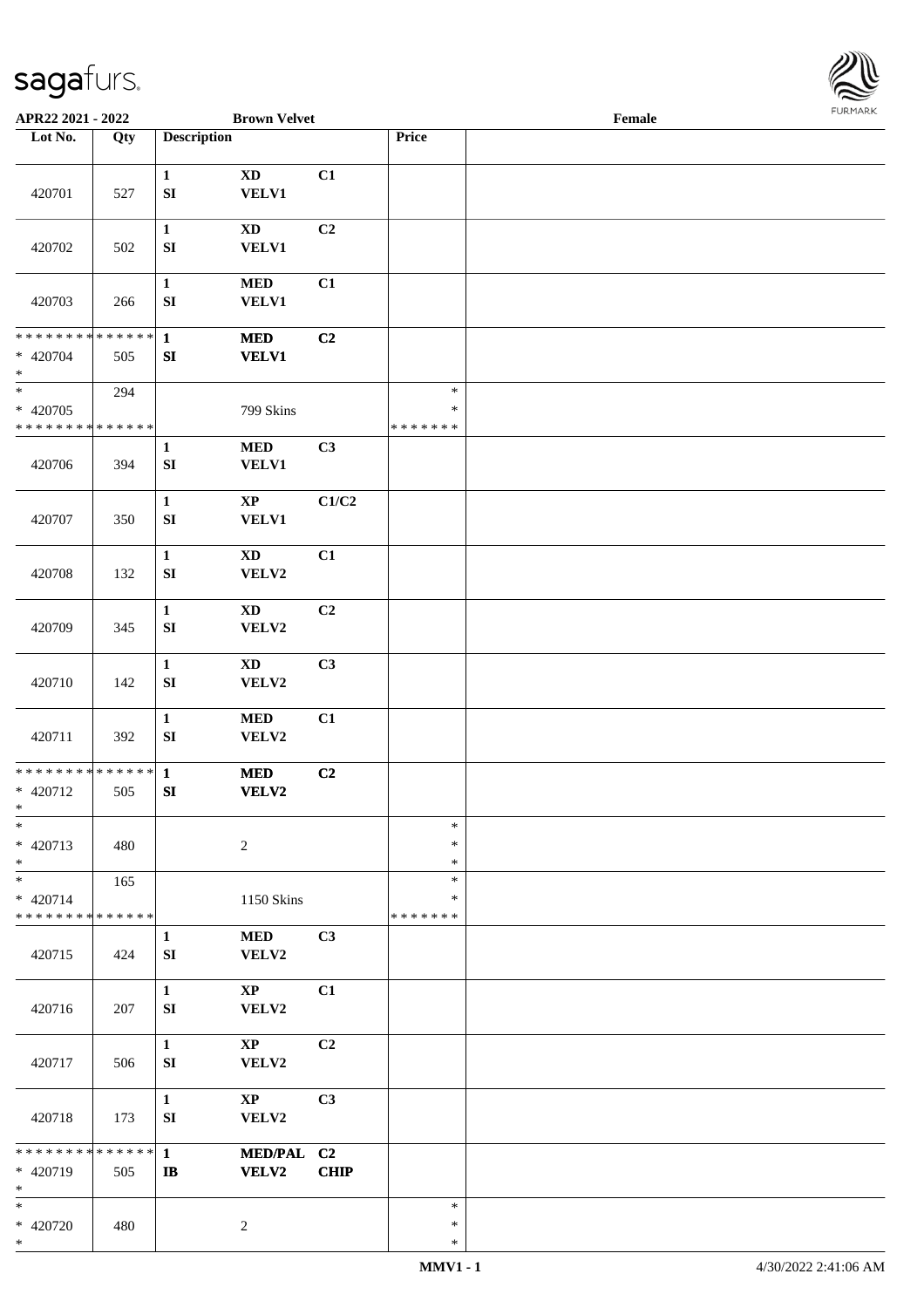| APR22 2021 - 2022                       |     |                    | <b>Brown Velvet</b>        |      |                  | <b>FURMARK</b><br>$\ensuremath{\textnormal{\textbf{Female}}}$ |  |  |
|-----------------------------------------|-----|--------------------|----------------------------|------|------------------|---------------------------------------------------------------|--|--|
| $\overline{\phantom{1}}$ Lot No.        | Qty | <b>Description</b> |                            |      | Price            |                                                               |  |  |
| $*$                                     |     | $\mathbf{1}$       | MED/PAL C2                 |      | $\ast$           |                                                               |  |  |
| $* 420721$                              | 480 | $\bf I\bf B$       | VELV2                      | CHIP | $\ast$           |                                                               |  |  |
| $\ast$                                  |     |                    |                            |      | $\ast$           |                                                               |  |  |
| $_{\ast}$                               |     |                    |                            |      | $\ast$           |                                                               |  |  |
| * 420722                                | 480 |                    | $\overline{4}$             |      | $\ast$           |                                                               |  |  |
| $\ast$<br>$\overline{\phantom{a}}$      |     |                    |                            |      | $\ast$           |                                                               |  |  |
|                                         | 134 |                    |                            |      | $\ast$<br>*      |                                                               |  |  |
| * 420723<br>* * * * * * * * * * * * * * |     |                    | 2079 Skins                 |      | * * * * * * *    |                                                               |  |  |
|                                         |     | $\mathbf{1}$       | $\mathbf{X}\mathbf{D}$     | C1   |                  |                                                               |  |  |
| 420724                                  | 462 | <b>SAGA</b>        | <b>VELV1</b>               |      |                  |                                                               |  |  |
| **************                          |     | $\mathbf{1}$       | $\boldsymbol{\mathrm{XD}}$ | C2   |                  |                                                               |  |  |
| $* 420725$<br>$*$                       | 485 | $\mathbf{SAGA}$    | <b>VELV1</b>               |      |                  |                                                               |  |  |
| $\overline{\phantom{0}}$                |     |                    |                            |      | $\ast$           |                                                               |  |  |
| * 420726                                | 460 |                    | $\overline{2}$             |      | $\ast$           |                                                               |  |  |
| $\ast$                                  |     |                    |                            |      | $\ast$           |                                                               |  |  |
| $\overline{\phantom{0}}$                |     |                    |                            |      | $\ast$           |                                                               |  |  |
| $* 420727$<br>$\ast$                    | 460 |                    | $\mathfrak{Z}$             |      | $\ast$<br>$\ast$ |                                                               |  |  |
| $\overline{\phantom{a}^*}$              |     |                    |                            |      | $\ast$           |                                                               |  |  |
| $* 420728$                              | 460 |                    | $\overline{4}$             |      | $\ast$           |                                                               |  |  |
| $\ast$                                  |     |                    |                            |      | $\ast$           |                                                               |  |  |
| $\overline{\phantom{0}}$                | 442 |                    |                            |      | $\ast$           |                                                               |  |  |
| * 420729                                |     |                    | 2307 Skins                 |      | *                |                                                               |  |  |
| * * * * * * * * * * * * * *             |     |                    |                            |      | * * * * * * *    |                                                               |  |  |
| ******** <mark>******</mark>            |     | $\mathbf{1}$       | $\mathbf{X}\mathbf{D}$     | C2   |                  |                                                               |  |  |
| $* 420730$<br>$\ast$                    | 485 | <b>SAGA</b>        | <b>VELV1</b>               |      |                  |                                                               |  |  |
| $*$                                     |     |                    |                            |      | $\ast$           |                                                               |  |  |
| $* 420731$                              | 460 |                    | $\overline{2}$             |      | $\ast$           |                                                               |  |  |
| $\ast$                                  |     |                    |                            |      | $\ast$           |                                                               |  |  |
| $\overline{\phantom{0}}$                | 434 |                    |                            |      | $\ast$           |                                                               |  |  |
| $* 420732$                              |     |                    | 1379 Skins                 |      | $\ast$           |                                                               |  |  |
| * * * * * * * * * * * * * * *           |     |                    |                            |      | * * * * * * *    |                                                               |  |  |
|                                         |     | $\mathbf{1}$       | $\mathbf{X}\mathbf{D}$     | C3   |                  |                                                               |  |  |
| 420733                                  | 468 | <b>SAGA</b>        | <b>VELV1</b>               |      |                  |                                                               |  |  |
| * * * * * * * * * * * * * * *           |     | $\mathbf{1}$       | <b>MED</b>                 | C1   |                  |                                                               |  |  |
| $* 420734$                              | 485 | <b>SAGA</b>        | <b>VELV1</b>               |      |                  |                                                               |  |  |
| $*$<br>$\overline{\phantom{0}}$         |     |                    |                            |      | $\ast$           |                                                               |  |  |
| $* 420735$                              | 460 |                    | $\sqrt{2}$                 |      | $\ast$           |                                                               |  |  |
| $*$                                     |     |                    |                            |      | $\ast$           |                                                               |  |  |
| $\overline{\phantom{0}}$                |     |                    |                            |      | $\ast$           |                                                               |  |  |
| $* 420736$                              | 460 |                    | 3                          |      | $\ast$           |                                                               |  |  |
| $*$                                     |     |                    |                            |      | $\ast$           |                                                               |  |  |
| $*$                                     |     |                    |                            |      | $\ast$           |                                                               |  |  |
| * 420737                                | 460 |                    | $\overline{4}$             |      | $\ast$           |                                                               |  |  |
| $*$<br>$*$                              |     |                    |                            |      | $\ast$<br>$\ast$ |                                                               |  |  |
| $* 420738$                              | 460 |                    |                            |      | $\ast$           |                                                               |  |  |
| $*$                                     |     |                    | 5                          |      | $\ast$           |                                                               |  |  |
| $\overline{\phantom{a}^*}$              |     |                    |                            |      | $\ast$           |                                                               |  |  |
| * 420739                                | 460 |                    | 6                          |      | $\ast$           |                                                               |  |  |
| $*$                                     |     |                    |                            |      | $\ast$           |                                                               |  |  |
| $*$                                     |     |                    |                            |      | $\ast$           |                                                               |  |  |
| $* 420740$                              | 460 |                    | 7                          |      | $\ast$           |                                                               |  |  |
| $*$                                     |     |                    |                            |      | $\ast$           |                                                               |  |  |

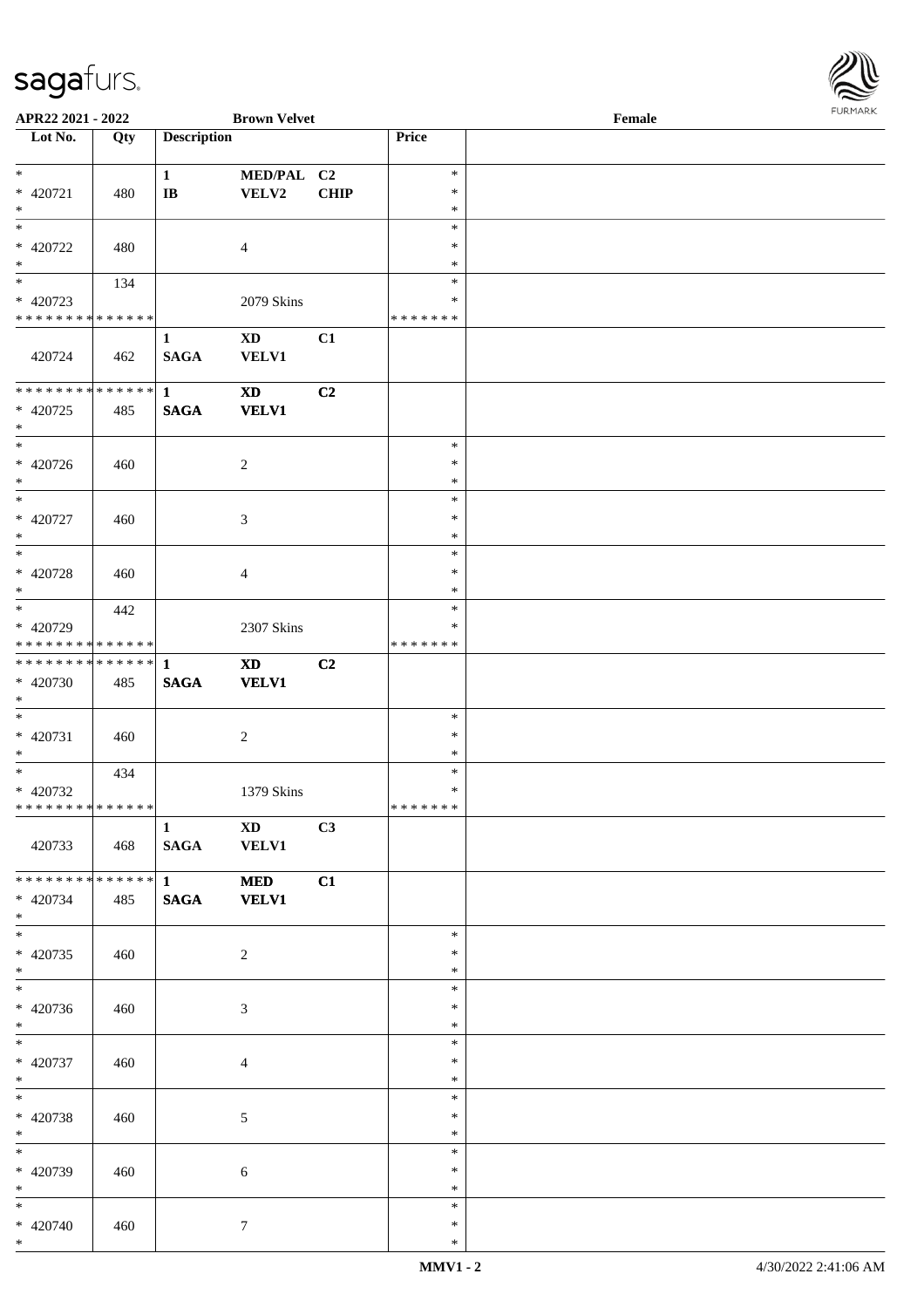

| APR22 2021 - 2022                                                          |     |                                 | <b>Brown Velvet</b>                    |    |                              | $\ensuremath{\textnormal{\textbf{Female}}}$ | <b>FURPIARR</b> |
|----------------------------------------------------------------------------|-----|---------------------------------|----------------------------------------|----|------------------------------|---------------------------------------------|-----------------|
| Lot No.                                                                    | Qty | <b>Description</b>              |                                        |    | Price                        |                                             |                 |
| $*$<br>$* 420741$                                                          | 363 | 1<br><b>SAGA</b>                | $\bf MED$<br><b>VELV1</b>              | C1 | $\ast$<br>$\ast$             |                                             |                 |
| * * * * * * * * * * * * * *<br>* * * * * * * * * * * * * * *<br>$* 420742$ | 485 | $\mathbf{1}$<br>$\mathbf{SAGA}$ | <b>MED</b><br><b>VELV1</b>             | C3 | *******                      |                                             |                 |
| $*$<br>$*$<br>$* 420743$<br>$*$                                            | 460 |                                 | 2                                      |    | $\ast$<br>$\ast$<br>$\ast$   |                                             |                 |
| $*$<br>$* 420744$<br>$*$                                                   | 460 |                                 | 3                                      |    | $\ast$<br>$\ast$<br>$\ast$   |                                             |                 |
| $* 420745$<br>$\ast$                                                       | 460 |                                 | $\overline{4}$                         |    | $\ast$<br>$\ast$<br>$\ast$   |                                             |                 |
| $* 420746$<br>$*$                                                          | 460 |                                 | 5                                      |    | $\ast$<br>$\ast$<br>$\ast$   |                                             |                 |
| $*$<br>$* 420747$<br>$*$                                                   | 460 |                                 | $\sqrt{6}$                             |    | $\ast$<br>$\ast$<br>$\ast$   |                                             |                 |
| $*$<br>$* 420748$<br>$*$                                                   | 460 |                                 | $\tau$                                 |    | $\ast$<br>$\ast$<br>$\ast$   |                                             |                 |
| * 420749<br>$*$                                                            | 490 |                                 | $\,8\,$                                |    | $\ast$<br>$\ast$<br>$\ast$   |                                             |                 |
| $*$<br>* 420750<br>* * * * * * * * * * * * * * *                           | 491 |                                 | 4226 Skins                             |    | $\ast$<br>∗<br>* * * * * * * |                                             |                 |
| * 420751<br>$*$                                                            | 485 | $\mathbf{SAGA}$                 | $\mathbf{XP}$<br><b>VELV1</b>          | C1 |                              |                                             |                 |
| $* 420752$<br>* * * * * * * * * * * * * * *                                | 355 |                                 | 840 Skins                              |    | $\ast$<br>$\ast$<br>*******  |                                             |                 |
| $* 420753$<br>$*$                                                          | 485 | <b>SAGA</b>                     | $\mathbf{X}\mathbf{P}$<br><b>VELV1</b> | C2 |                              |                                             |                 |
| $*$<br>$* 420754$<br>$*$                                                   | 460 |                                 | 2                                      |    | $\ast$<br>$\ast$<br>$\ast$   |                                             |                 |
| $*$<br>* 420755<br>$*$                                                     | 460 |                                 | 3                                      |    | $\ast$<br>∗<br>$\ast$        |                                             |                 |
| $*$<br>* 420756<br>$*$                                                     | 460 |                                 | $\overline{4}$                         |    | $\ast$<br>$\ast$<br>$\ast$   |                                             |                 |
| $*$<br>$* 420757$<br>$*$                                                   | 460 |                                 | 5                                      |    | $\ast$<br>$\ast$<br>$\ast$   |                                             |                 |
| $*$ $*$<br>* 420758<br>* * * * * * * * * * * * * * *                       | 101 |                                 | 2426 Skins                             |    | $\ast$<br>∗<br>*******       |                                             |                 |
| * 420759<br>$*$                                                            | 485 | <b>SAGA</b>                     | $\mathbf{X}\mathbf{P}$<br><b>VELV1</b> | C3 |                              |                                             |                 |
| $*$<br>$* 420760$<br>$*$                                                   | 480 |                                 | 2                                      |    | $\ast$<br>$\ast$<br>$\ast$   |                                             |                 |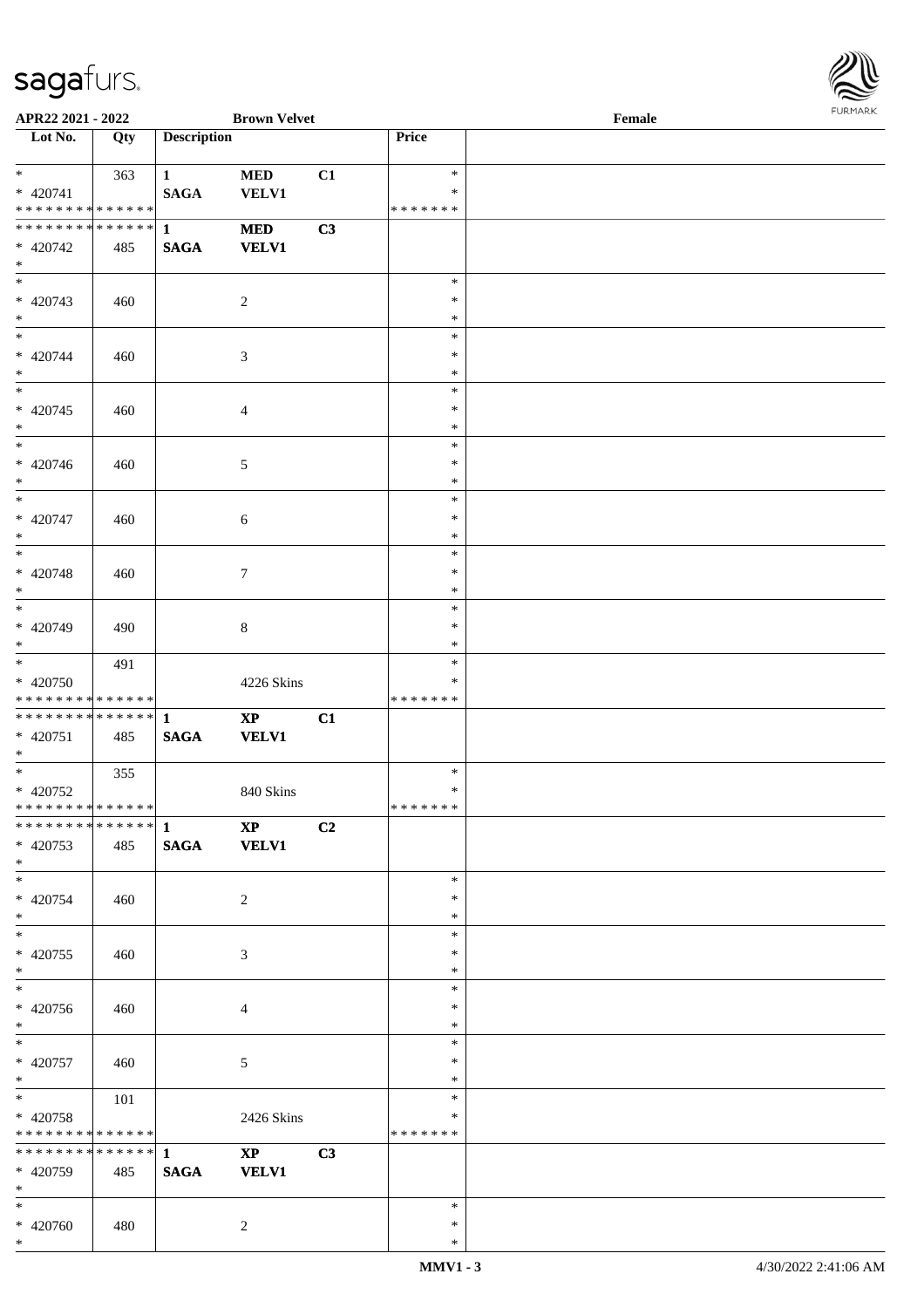

| APR22 2021 - 2022                                               |     |                             | <b>Brown Velvet</b>             |                |                                   | Female |  |
|-----------------------------------------------------------------|-----|-----------------------------|---------------------------------|----------------|-----------------------------------|--------|--|
| Lot No.                                                         | Qty | <b>Description</b>          |                                 |                | Price                             |        |  |
| $*$<br>$* 420761$<br>* * * * * * * * <mark>* * * * * * *</mark> | 92  | $\mathbf{1}$<br><b>SAGA</b> | $\mathbf{X}\mathbf{P}$<br>VELV1 | C3             | $\ast$<br>$\ast$<br>* * * * * * * |        |  |
| 420762                                                          | 232 | $\mathbf{1}$<br><b>SAGA</b> | $\mathbf{X}\mathbf{D}$<br>VELV2 | C1             |                                   |        |  |
| 420763                                                          | 400 | $\mathbf{1}$<br><b>SAGA</b> | <b>XD</b><br>VELV2              | C <sub>2</sub> |                                   |        |  |
| ******** <mark>******</mark><br>$* 420764$<br>$*$               | 485 | $\mathbf{1}$<br><b>SAGA</b> | $\mathbf{X}\mathbf{D}$<br>VELV2 | C3             |                                   |        |  |
| $\overline{\phantom{0}}$<br>$* 420765$<br>$*$                   | 460 |                             | $\sqrt{2}$                      |                | $\ast$<br>$\ast$<br>$\ast$        |        |  |
| $*$<br>$* 420766$<br>******** <mark>******</mark>               | 420 |                             | 1365 Skins                      |                | $\ast$<br>$\ast$<br>* * * * * * * |        |  |
| ******** <mark>******</mark><br>* 420767<br>$*$                 | 485 | $\mathbf{1}$<br><b>SAGA</b> | <b>MED</b><br>VELV2             | C1             |                                   |        |  |
| $*$<br>$* 420768$<br>$\ast$                                     | 460 |                             | $\overline{c}$                  |                | $\ast$<br>$\ast$<br>$\ast$        |        |  |
| $\overline{\phantom{0}}$<br>* 420769<br>$*$                     | 460 |                             | 3                               |                | $\ast$<br>$\ast$<br>$\ast$        |        |  |
| $*$<br>$* 420770$<br>$*$                                        | 460 |                             | 4                               |                | $\ast$<br>$\ast$<br>$\ast$        |        |  |
| $*$<br>$* 420771$<br>$*$                                        | 460 |                             | 5                               |                | $\ast$<br>$\ast$<br>$\ast$        |        |  |
| $*$<br>* 420772<br>******** <mark>******</mark>                 | 417 |                             | 2742 Skins                      |                | $\ast$<br>$\ast$<br>*******       |        |  |
| * 420773<br>$*$                                                 | 485 | <b>SAGA</b>                 | <b>MED</b><br><b>VELV2</b>      | C2             |                                   |        |  |
| $*$<br>$* 420774$<br>$*$                                        | 460 |                             | 2                               |                | $\ast$<br>$\ast$<br>$\ast$        |        |  |
| $*$<br>$* 420775$<br>$*$                                        | 460 |                             | 3                               |                | $\ast$<br>$\ast$<br>$\ast$        |        |  |
| $* 420776$<br>$*$                                               | 460 |                             | $\overline{4}$                  |                | $\ast$<br>$\ast$<br>$\ast$        |        |  |
| $*$<br>* 420777<br>* * * * * * * * * * * * * * *                | 244 |                             | 2109 Skins                      |                | $\ast$<br>$\ast$<br>*******       |        |  |
| ************** 1<br>* 420778<br>$*$                             | 485 | <b>SAGA</b>                 | <b>MED</b><br><b>VELV2</b>      | C3             |                                   |        |  |
| $*$<br>* 420779<br>$*$                                          | 460 |                             | 2                               |                | $\ast$<br>$\ast$<br>$\ast$        |        |  |
| $*$<br>* 420780<br>$*$                                          | 460 |                             | 3                               |                | $\ast$<br>$\ast$<br>$\ast$        |        |  |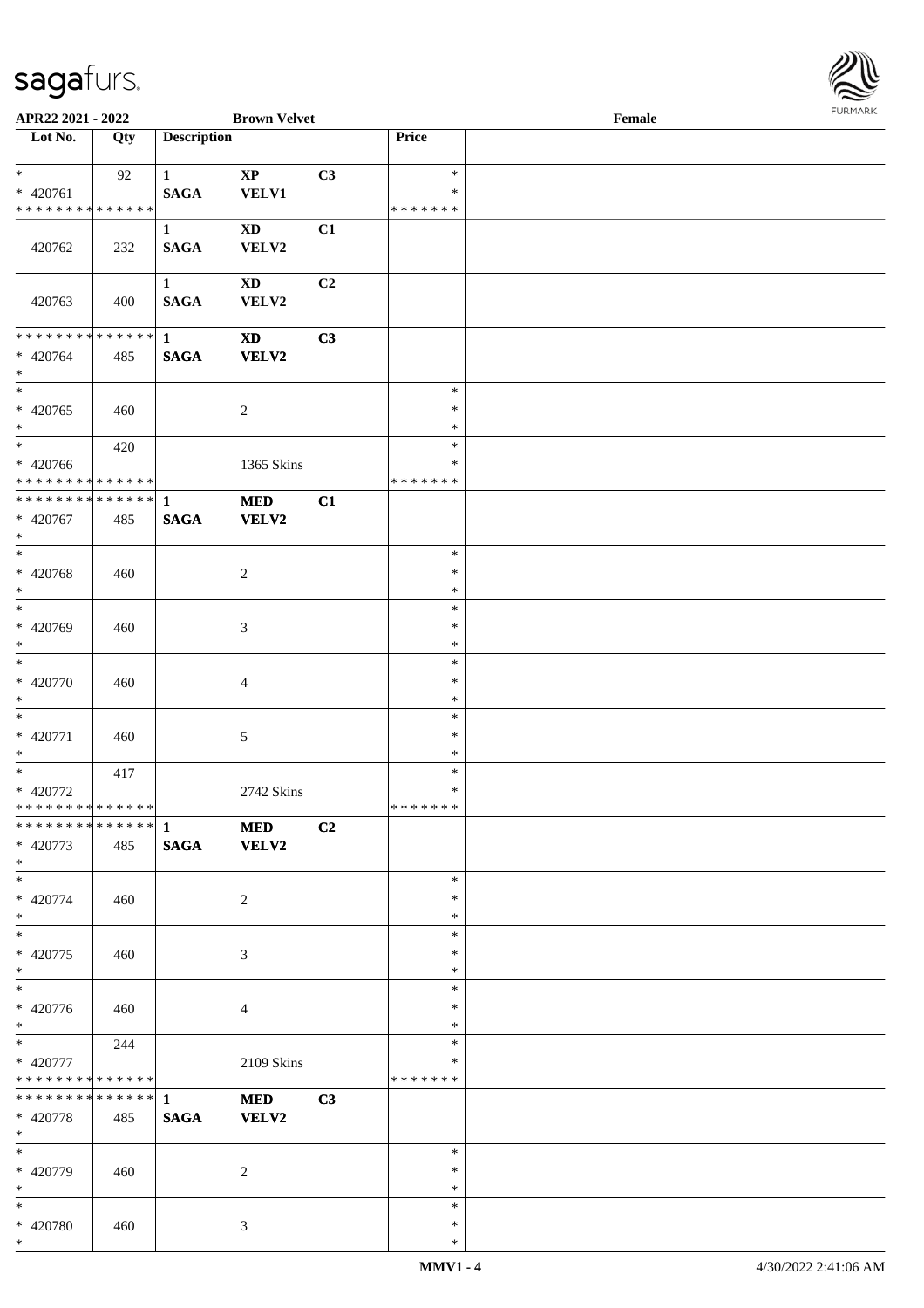

| APR22 2021 - 2022                          |     |                    | <b>Brown Velvet</b>    |             |               | Female |
|--------------------------------------------|-----|--------------------|------------------------|-------------|---------------|--------|
| Lot No.                                    | Qty | <b>Description</b> |                        |             | Price         |        |
|                                            |     |                    |                        |             |               |        |
| $*$                                        |     | $\mathbf{1}$       | <b>MED</b>             | C3          | $\ast$        |        |
|                                            |     |                    |                        |             | $\ast$        |        |
| * 420781                                   | 460 | <b>SAGA</b>        | VELV2                  |             |               |        |
| $*$                                        |     |                    |                        |             | $\ast$        |        |
|                                            |     |                    |                        |             | $\ast$        |        |
| * 420782                                   | 460 |                    | 5                      |             | $\ast$        |        |
| $*$                                        |     |                    |                        |             | $\ast$        |        |
|                                            |     |                    |                        |             | $\ast$        |        |
|                                            | 337 |                    |                        |             |               |        |
| * 420783                                   |     |                    | 2662 Skins             |             | $\ast$        |        |
| * * * * * * * * * * * * * *                |     |                    |                        |             | * * * * * * * |        |
| * * * * * * * * * * * * * * *              |     | $\mathbf{1}$       | $\mathbf{X}\mathbf{P}$ | C1          |               |        |
| * 420784                                   | 485 | <b>SAGA</b>        | <b>VELV2</b>           |             |               |        |
| $*$                                        |     |                    |                        |             |               |        |
|                                            |     |                    |                        |             |               |        |
|                                            |     |                    |                        |             | $\ast$        |        |
| * 420785                                   | 480 |                    | $\overline{c}$         |             | $\ast$        |        |
| $\ast$                                     |     |                    |                        |             | $\ast$        |        |
|                                            | 105 |                    |                        |             | $\ast$        |        |
| * 420786                                   |     |                    | 1070 Skins             |             | $\ast$        |        |
|                                            |     |                    |                        |             |               |        |
| * * * * * * * * <mark>* * * * * * *</mark> |     |                    |                        |             | * * * * * * * |        |
| ******** <mark>******</mark>               |     | $\mathbf{1}$       | $\mathbf{X}\mathbf{P}$ | C2          |               |        |
| * 420787                                   | 485 | <b>SAGA</b>        | VELV2                  |             |               |        |
| $*$                                        |     |                    |                        |             |               |        |
|                                            |     |                    |                        |             | $\ast$        |        |
|                                            |     |                    |                        |             |               |        |
| * 420788                                   | 460 |                    | 2                      |             | $\ast$        |        |
| $*$                                        |     |                    |                        |             | $\ast$        |        |
|                                            |     |                    |                        |             | $\ast$        |        |
| * 420789                                   | 460 |                    | $\mathfrak{Z}$         |             | $\ast$        |        |
| $*$                                        |     |                    |                        |             | $\ast$        |        |
| $\overline{\phantom{0}}$                   |     |                    |                        |             |               |        |
|                                            |     |                    |                        |             | $\ast$        |        |
| * 420790                                   | 460 |                    | $\overline{4}$         |             | $\ast$        |        |
| $*$                                        |     |                    |                        |             | $\ast$        |        |
| $*$                                        | 377 |                    |                        |             | $\ast$        |        |
| * 420791                                   |     |                    |                        |             | $\ast$        |        |
|                                            |     |                    | 2242 Skins             |             |               |        |
| * * * * * * * * * * * * * *                |     |                    |                        |             | *******       |        |
|                                            |     |                    | $\mathbf{X}\mathbf{P}$ | C3          |               |        |
| * 420792                                   | 485 | <b>SAGA</b>        | <b>VELV2</b>           |             |               |        |
| $*$ $-$                                    |     |                    |                        |             |               |        |
| $*$                                        | 382 |                    |                        |             | $\ast$        |        |
|                                            |     |                    |                        |             |               |        |
| * 420793                                   |     |                    | 867 Skins              |             | $\ast$        |        |
| * * * * * * * * <mark>* * * * * *</mark>   |     |                    |                        |             | *******       |        |
| * * * * * * * * * * * * * * <mark>*</mark> |     | $\mathbf{1}$       | MED/PAL C2             |             |               |        |
| * 420794                                   | 485 | <b>SAGA</b>        | <b>VELV2</b>           | <b>OPEN</b> |               |        |
| $*$                                        |     |                    |                        |             |               |        |
| $*$                                        |     |                    |                        |             |               |        |
|                                            |     |                    |                        |             | $\ast$        |        |
| * 420795                                   | 460 |                    | $\overline{c}$         |             | $\ast$        |        |
| $*$                                        |     |                    |                        |             | $\ast$        |        |
| $*$                                        | 321 |                    |                        |             | $\ast$        |        |
| * 420796                                   |     |                    | 1266 Skins             |             | ∗             |        |
|                                            |     |                    |                        |             | *******       |        |
| * * * * * * * * <mark>* * * * * *</mark>   |     |                    |                        |             |               |        |
|                                            |     |                    | MED/PAL C2             |             |               |        |
| * 420797                                   | 485 | IA                 | <b>VELV1</b>           | <b>CHIP</b> |               |        |
| $*$                                        |     |                    |                        |             |               |        |
| $*$                                        |     |                    |                        |             | $\ast$        |        |
|                                            |     |                    |                        |             | $\ast$        |        |
| * 420798                                   | 460 |                    | 2                      |             |               |        |
| $*$                                        |     |                    |                        |             | $\ast$        |        |
| $*$                                        |     |                    |                        |             | $\ast$        |        |
| * 420799                                   | 460 |                    | 3                      |             | $\ast$        |        |
| $*$                                        |     |                    |                        |             | $\ast$        |        |
| $\ast$                                     |     |                    |                        |             | $\ast$        |        |
|                                            |     |                    |                        |             |               |        |
| * 420800                                   | 460 |                    | $\overline{4}$         |             | $\ast$        |        |
| $\ast$                                     |     |                    |                        |             | $\ast$        |        |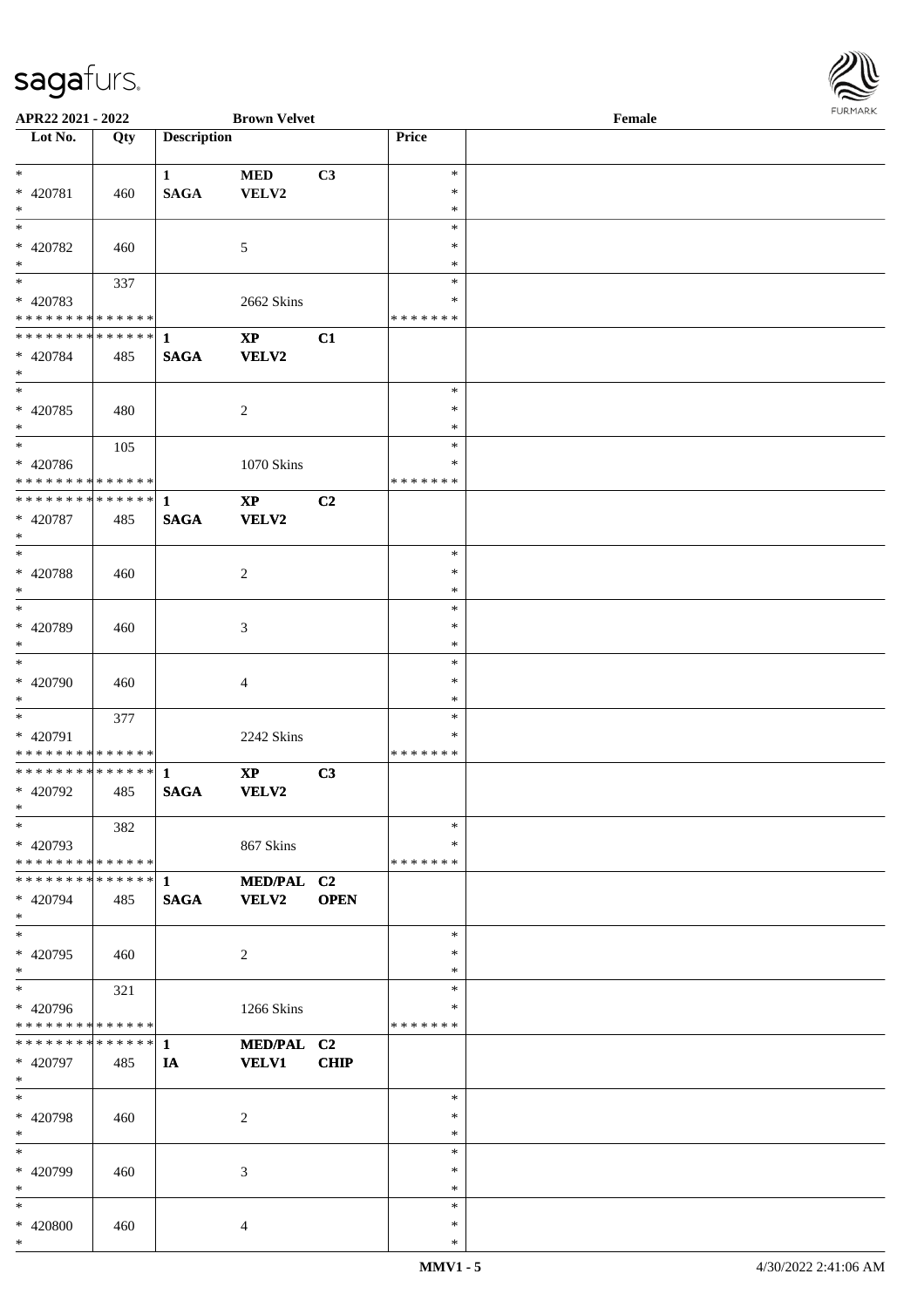

| APR22 2021 - 2022                          |     |                    | <b>Brown Velvet</b>    |             |               | Female | $1.9151$ <i>W</i> $11.915$ |
|--------------------------------------------|-----|--------------------|------------------------|-------------|---------------|--------|----------------------------|
| $\overline{\phantom{1}}$ Lot No.           | Qty | <b>Description</b> |                        |             | Price         |        |                            |
|                                            |     |                    |                        |             |               |        |                            |
| $*$                                        |     | $\mathbf{1}$       | MED/PAL C2             |             | $\ast$        |        |                            |
| * 420801                                   | 460 | IA                 | VELV1                  | <b>CHIP</b> | $\ast$        |        |                            |
| $*$                                        |     |                    |                        |             | $\ast$        |        |                            |
| $*$                                        |     |                    |                        |             | $\ast$        |        |                            |
| * 420802                                   | 460 |                    | 6                      |             | $\ast$        |        |                            |
| $\ast$                                     |     |                    |                        |             | $\ast$        |        |                            |
| $\overline{\ast}$                          |     |                    |                        |             | $\ast$        |        |                            |
| * 420803                                   | 460 |                    | $\boldsymbol{7}$       |             | ∗             |        |                            |
| $*$                                        |     |                    |                        |             | $\ast$        |        |                            |
| $*$                                        |     |                    |                        |             | $\ast$        |        |                            |
| * 420804                                   | 460 |                    | $\,8\,$                |             | $\ast$        |        |                            |
| $\ast$                                     |     |                    |                        |             | $\ast$        |        |                            |
| $\overline{\phantom{0}}$                   |     |                    |                        |             | $\ast$        |        |                            |
| $* 420805$                                 | 460 |                    | 9                      |             | $\ast$        |        |                            |
| $\ast$                                     |     |                    |                        |             | $\ast$        |        |                            |
| $*$                                        |     |                    |                        |             | $\ast$        |        |                            |
| * 420806                                   | 460 |                    | 10                     |             | $\ast$        |        |                            |
| $\ast$                                     |     |                    |                        |             | $\ast$        |        |                            |
| $*$                                        |     |                    |                        |             | $\ast$        |        |                            |
| * 420807                                   | 460 |                    | 11                     |             | $\ast$        |        |                            |
| $*$                                        |     |                    |                        |             | ∗             |        |                            |
| $*$                                        | 366 |                    |                        |             | $\ast$        |        |                            |
| $* 420808$                                 |     |                    | 5451 Skins             |             | ∗             |        |                            |
| * * * * * * * * <mark>* * * * * * *</mark> |     |                    |                        |             | * * * * * * * |        |                            |
|                                            |     |                    | MED/PAL C2             |             |               |        |                            |
| * 420809                                   | 485 | IA                 | <b>VELV2</b>           | <b>CHIP</b> |               |        |                            |
| $*$                                        |     |                    |                        |             |               |        |                            |
| $*$                                        |     |                    |                        |             | $\ast$        |        |                            |
| $* 420810$                                 | 460 |                    | $\boldsymbol{2}$       |             | $\ast$        |        |                            |
| $*$                                        |     |                    |                        |             | $\ast$        |        |                            |
| $*$                                        |     |                    |                        |             | $\ast$        |        |                            |
| $* 420811$                                 | 460 |                    | $\mathfrak{Z}$         |             | $\ast$        |        |                            |
| $*$                                        |     |                    |                        |             | $\ast$        |        |                            |
| $*$                                        |     |                    |                        |             | $\ast$        |        |                            |
| $* 420812$                                 | 460 |                    | 4                      |             | $\ast$        |        |                            |
| $*$ $-$                                    |     |                    |                        |             | $\ast$        |        |                            |
| $*$                                        |     |                    |                        |             | $\ast$        |        |                            |
| $* 420813$                                 | 460 |                    | 5                      |             | $\ast$        |        |                            |
| $*$                                        |     |                    |                        |             | $\ast$        |        |                            |
| $\ast$                                     | 355 |                    |                        |             | $\ast$        |        |                            |
| $* 420814$                                 |     |                    | 2680 Skins             |             | ∗             |        |                            |
| * * * * * * * * * * * * * * *              |     |                    |                        |             | * * * * * * * |        |                            |
|                                            |     | 1                  | $\mathbf{X}\mathbf{D}$ | C1          |               |        |                            |
| 420815                                     | 508 | <b>SROY</b>        | <b>VELV1</b>           |             |               |        |                            |
|                                            |     |                    |                        |             |               |        |                            |
| * * * * * * * * * * * * * * *              |     | $\mathbf{1}$       | $\mathbf{X}\mathbf{D}$ | C2          |               |        |                            |
| * 420816                                   | 465 | <b>SROY</b>        | <b>VELV1</b>           |             |               |        |                            |
| $*$                                        |     |                    |                        |             |               |        |                            |
| $*$                                        |     |                    |                        |             | $\ast$        |        |                            |
| * 420817                                   | 440 |                    | 2                      |             | $\ast$        |        |                            |
| $*$                                        |     |                    |                        |             | $\ast$        |        |                            |
| $*$                                        |     |                    |                        |             | $\ast$        |        |                            |
| * 420818                                   | 440 |                    | 3                      |             | ∗             |        |                            |
| $*$                                        |     |                    |                        |             | $\ast$        |        |                            |
| $*$ $-$                                    | 235 |                    |                        |             | $\ast$        |        |                            |
| * 420819                                   |     |                    |                        |             | $\ast$        |        |                            |
| * * * * * * * * * * * * * *                |     |                    | 1580 Skins             |             | * * * * * * * |        |                            |
| * * * * * * * * * * * * * * *              |     |                    |                        |             |               |        |                            |
|                                            |     | 1                  | <b>XD</b>              | C3          |               |        |                            |
| * 420820                                   | 485 | <b>SROY</b>        | <b>VELV1</b>           |             |               |        |                            |
| $\ast$                                     |     |                    |                        |             |               |        |                            |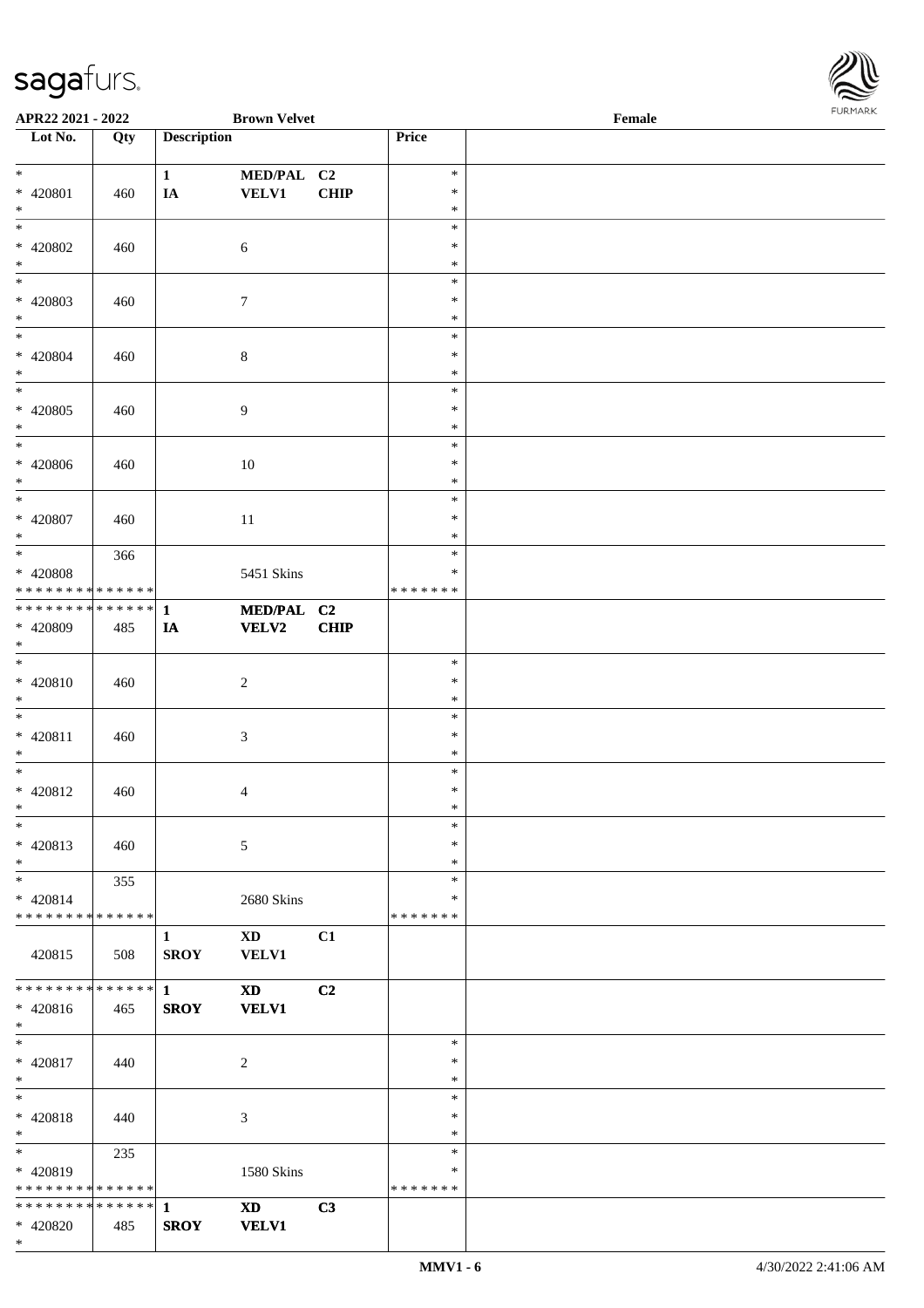

| APR22 2021 - 2022                                               |     |                             | <b>Brown Velvet</b>        |    |                                      | Female |  |
|-----------------------------------------------------------------|-----|-----------------------------|----------------------------|----|--------------------------------------|--------|--|
| Lot No.                                                         | Qty | <b>Description</b>          |                            |    | Price                                |        |  |
| $*$<br>* 420821<br>* * * * * * * * * * * * * * *                | 159 | $\mathbf{1}$<br><b>SROY</b> | <b>XD</b><br><b>VELV1</b>  | C3 | $\ast$<br>$\ast$<br>* * * * * * *    |        |  |
| * * * * * * * * * * * * * * *<br>* 420822<br>$*$                | 465 | $\mathbf{1}$<br><b>SROY</b> | <b>MED</b><br><b>VELV1</b> | C1 |                                      |        |  |
| $* 420823$<br>$*$                                               | 440 |                             | $\overline{c}$             |    | $\ast$<br>$\ast$<br>$\ast$           |        |  |
| $* 420824$<br>$*$                                               | 440 |                             | $\mathfrak{Z}$             |    | $\ast$<br>$\ast$<br>$\ast$           |        |  |
| $* 420825$<br>$*$                                               | 440 |                             | 4                          |    | $\ast$<br>$\ast$<br>$\ast$           |        |  |
| $*$<br>$* 420826$<br>* * * * * * * * <mark>* * * * * * *</mark> | 330 |                             | 2115 Skins                 |    | $\ast$<br>$\ast$<br>* * * * * * *    |        |  |
| ******** <mark>******</mark><br>$* 420827$<br>$*$               | 465 | $\mathbf{1}$<br><b>SROY</b> | <b>MED</b><br><b>VELV1</b> | C2 |                                      |        |  |
| $* 420828$<br>$\ast$                                            | 440 |                             | $\overline{c}$             |    | $\ast$<br>$\ast$<br>$\ast$           |        |  |
| * 420829<br>$*$                                                 | 440 |                             | 3                          |    | $\ast$<br>$\ast$<br>$\ast$           |        |  |
| $* 420830$<br>$*$<br>$*$                                        | 440 |                             | $\overline{4}$             |    | $\ast$<br>$\ast$<br>$\ast$           |        |  |
| $* 420831$<br>$*$<br>$*$                                        | 440 |                             | $\sqrt{5}$                 |    | $\ast$<br>$\ast$<br>$\ast$<br>$\ast$ |        |  |
| $* 420832$<br>$*$ $-$<br>$\ast$                                 | 440 |                             | 6                          |    | $\ast$<br>$\ast$<br>$\ast$           |        |  |
| * 420833<br>$*$<br>$*$                                          | 440 |                             | $\tau$                     |    | $\ast$<br>$\ast$<br>$\ast$           |        |  |
| * 420834<br>$*$<br>$*$                                          | 440 |                             | $\,8\,$                    |    | $\ast$<br>$\ast$<br>$\ast$           |        |  |
| * 420835<br>$*$<br>$*$                                          | 440 |                             | 9                          |    | $\ast$<br>$\ast$<br>$\ast$           |        |  |
| $* 420836$<br>$*$                                               | 440 |                             | $10\,$                     |    | $\ast$<br>$\ast$                     |        |  |
| $*$<br>* 420837<br>$*$                                          | 440 |                             | $11\,$                     |    | $\ast$<br>$\ast$<br>$\ast$           |        |  |
| $*$<br>* 420838<br>* * * * * * * * * * * * * *                  | 481 |                             | 5346 Skins                 |    | $\ast$<br>$\ast$<br>* * * * * * *    |        |  |
| * * * * * * * * * * * * * * *<br>* 420839<br>$*$                | 465 | $\mathbf{1}$<br><b>SROY</b> | <b>MED</b><br><b>VELV1</b> | C3 |                                      |        |  |
| $*$<br>* 420840<br>$*$                                          | 440 |                             | $\overline{c}$             |    | $\ast$<br>$\ast$<br>$\ast$           |        |  |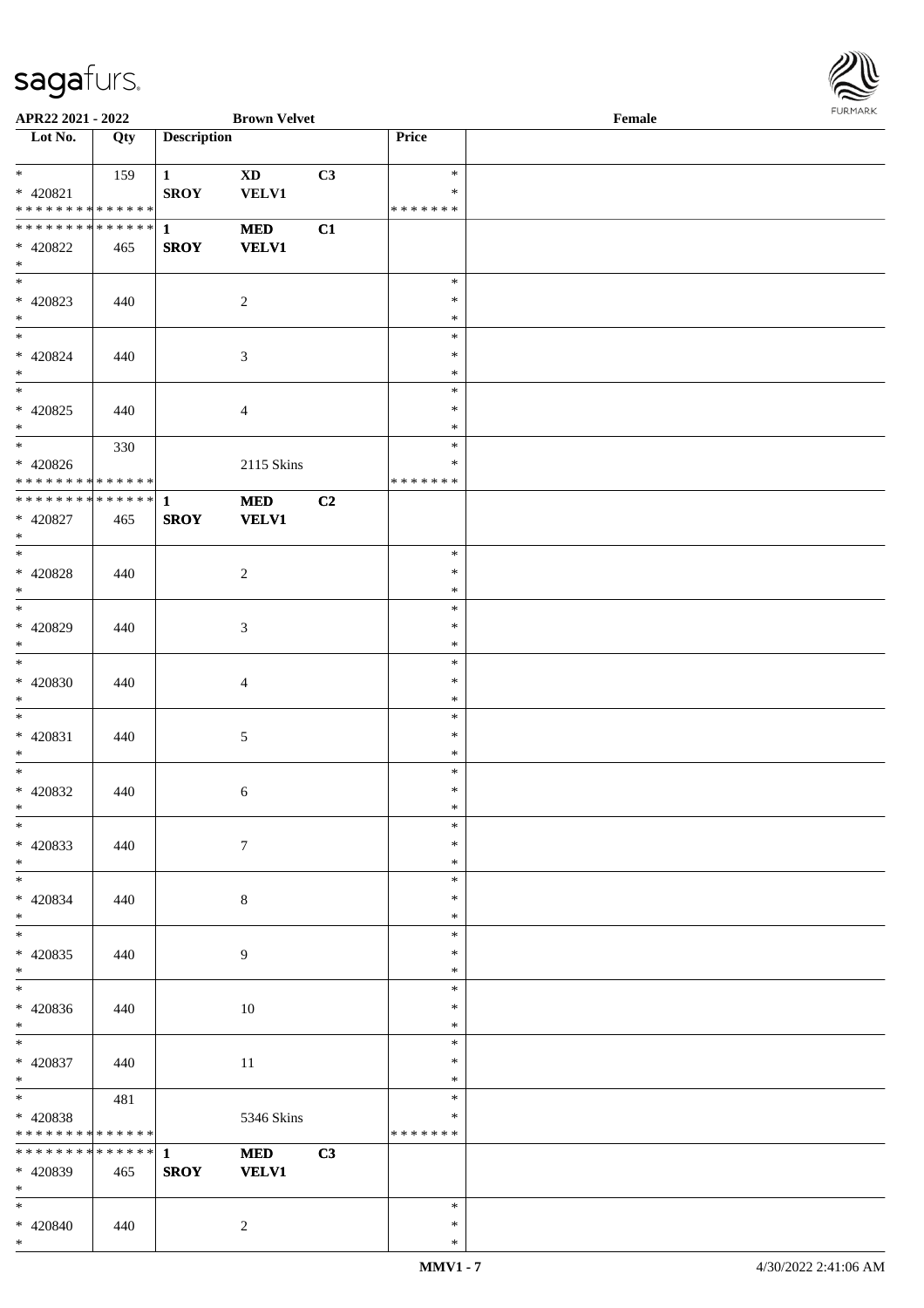| <b>FURMARK</b> |
|----------------|
|                |
|                |

| APR22 2021 - 2022                          |     |                    | <b>Brown Velvet</b>    |    |               | Female | 10111111111 |
|--------------------------------------------|-----|--------------------|------------------------|----|---------------|--------|-------------|
| Lot No.                                    | Qty | <b>Description</b> |                        |    | Price         |        |             |
|                                            |     |                    |                        |    |               |        |             |
| $*$                                        |     | $\mathbf{1}$       | <b>MED</b>             | C3 | $\ast$        |        |             |
| * 420841                                   | 440 | <b>SROY</b>        | <b>VELV1</b>           |    | $\ast$        |        |             |
| $*$                                        |     |                    |                        |    | $\ast$        |        |             |
| $\overline{\phantom{0}}$                   |     |                    |                        |    | $\ast$        |        |             |
| * 420842                                   | 440 |                    | $\overline{4}$         |    | $\ast$        |        |             |
| $*$                                        |     |                    |                        |    | $\ast$        |        |             |
|                                            |     |                    |                        |    | $\ast$        |        |             |
| * 420843                                   | 440 |                    | 5                      |    | $\ast$        |        |             |
| $*$                                        |     |                    |                        |    | $\ast$        |        |             |
|                                            | 223 |                    |                        |    | $\ast$        |        |             |
| * 420844                                   |     |                    | 2448 Skins             |    | $\ast$        |        |             |
| * * * * * * * * * * * * * *                |     |                    |                        |    | * * * * * * * |        |             |
|                                            |     | 1                  | $\mathbf{X}\mathbf{P}$ | C1 |               |        |             |
| 420845                                     | 318 | <b>SROY</b>        | <b>VELV1</b>           |    |               |        |             |
|                                            |     |                    |                        |    |               |        |             |
| * * * * * * * * * * * * * * *              |     | $\mathbf{1}$       | $\mathbf{X}\mathbf{P}$ | C2 |               |        |             |
| $* 420846$                                 | 465 | <b>SROY</b>        | <b>VELV1</b>           |    |               |        |             |
| $*$                                        |     |                    |                        |    |               |        |             |
|                                            |     |                    |                        |    | $\ast$        |        |             |
| $* 420847$                                 | 440 |                    | $\overline{c}$         |    | $\ast$        |        |             |
| $*$                                        |     |                    |                        |    | $\ast$        |        |             |
| $*$                                        | 58  |                    |                        |    | $\ast$        |        |             |
| * 420848                                   |     |                    | 963 Skins              |    | $\ast$        |        |             |
| * * * * * * * * * * * * * * *              |     |                    |                        |    | * * * * * * * |        |             |
|                                            |     | $\mathbf{1}$       | $\mathbf{X}\mathbf{P}$ | C3 |               |        |             |
| 420849                                     | 448 | <b>SROY</b>        | <b>VELV1</b>           |    |               |        |             |
|                                            |     |                    |                        |    |               |        |             |
|                                            |     | $\mathbf{1}$       | <b>XD</b>              | C1 |               |        |             |
| 420850                                     | 297 | <b>SROY</b>        | VELV2                  |    |               |        |             |
|                                            |     |                    |                        |    |               |        |             |
| * * * * * * * * <mark>* * * * * * *</mark> |     | $\mathbf{1}$       | <b>XD</b>              | C2 |               |        |             |
| * 420851                                   | 465 | <b>SROY</b>        | VELV2                  |    |               |        |             |
| $*$                                        |     |                    |                        |    |               |        |             |
| $*$ $-$                                    | 361 |                    |                        |    | $\ast$        |        |             |
| * 420852                                   |     |                    | 826 Skins              |    | $\ast$        |        |             |
| * * * * * * * * * * * * * * *              |     |                    |                        |    | *******       |        |             |
|                                            |     | $\mathbf{1}$       | $\mathbf{X}\mathbf{D}$ | C3 |               |        |             |
| 420853                                     | 301 | <b>SROY</b>        | VELV2                  |    |               |        |             |
|                                            |     |                    |                        |    |               |        |             |
| * * * * * * * * * * * * * * <mark>*</mark> |     | $\mathbf 1$        | <b>MED</b>             | C1 |               |        |             |
| * 420854                                   | 465 | <b>SROY</b>        | <b>VELV2</b>           |    |               |        |             |
| $*$                                        |     |                    |                        |    |               |        |             |
| $*$ $-$                                    | 410 |                    |                        |    | $\ast$        |        |             |
| $* 420855$                                 |     |                    | 875 Skins              |    | ∗             |        |             |
| * * * * * * * * <mark>* * * * * * *</mark> |     |                    |                        |    | * * * * * * * |        |             |
|                                            |     |                    | <b>MED</b>             | C2 |               |        |             |
| * 420856                                   | 465 | <b>SROY</b>        | <b>VELV2</b>           |    |               |        |             |
| $*$                                        |     |                    |                        |    |               |        |             |
| $*$                                        |     |                    |                        |    | $\ast$        |        |             |
| $* 420857$                                 | 440 |                    | 2                      |    | $\ast$        |        |             |
| $*$                                        |     |                    |                        |    | $\ast$        |        |             |
| $*$                                        |     |                    |                        |    | $\ast$        |        |             |
| * 420858                                   | 440 |                    | $\mathfrak{Z}$         |    | $\ast$        |        |             |
| $\ast$                                     |     |                    |                        |    | $\ast$        |        |             |
| $*$                                        |     |                    |                        |    | $\ast$        |        |             |
| * 420859                                   | 440 |                    | $\overline{4}$         |    | $\ast$        |        |             |
| $*$                                        |     |                    |                        |    | $\ast$        |        |             |
| $*$                                        |     |                    |                        |    | $\ast$        |        |             |
| * 420860                                   | 440 |                    | 5                      |    | $\ast$        |        |             |
| $*$                                        |     |                    |                        |    | $\ast$        |        |             |
|                                            |     |                    |                        |    |               |        |             |